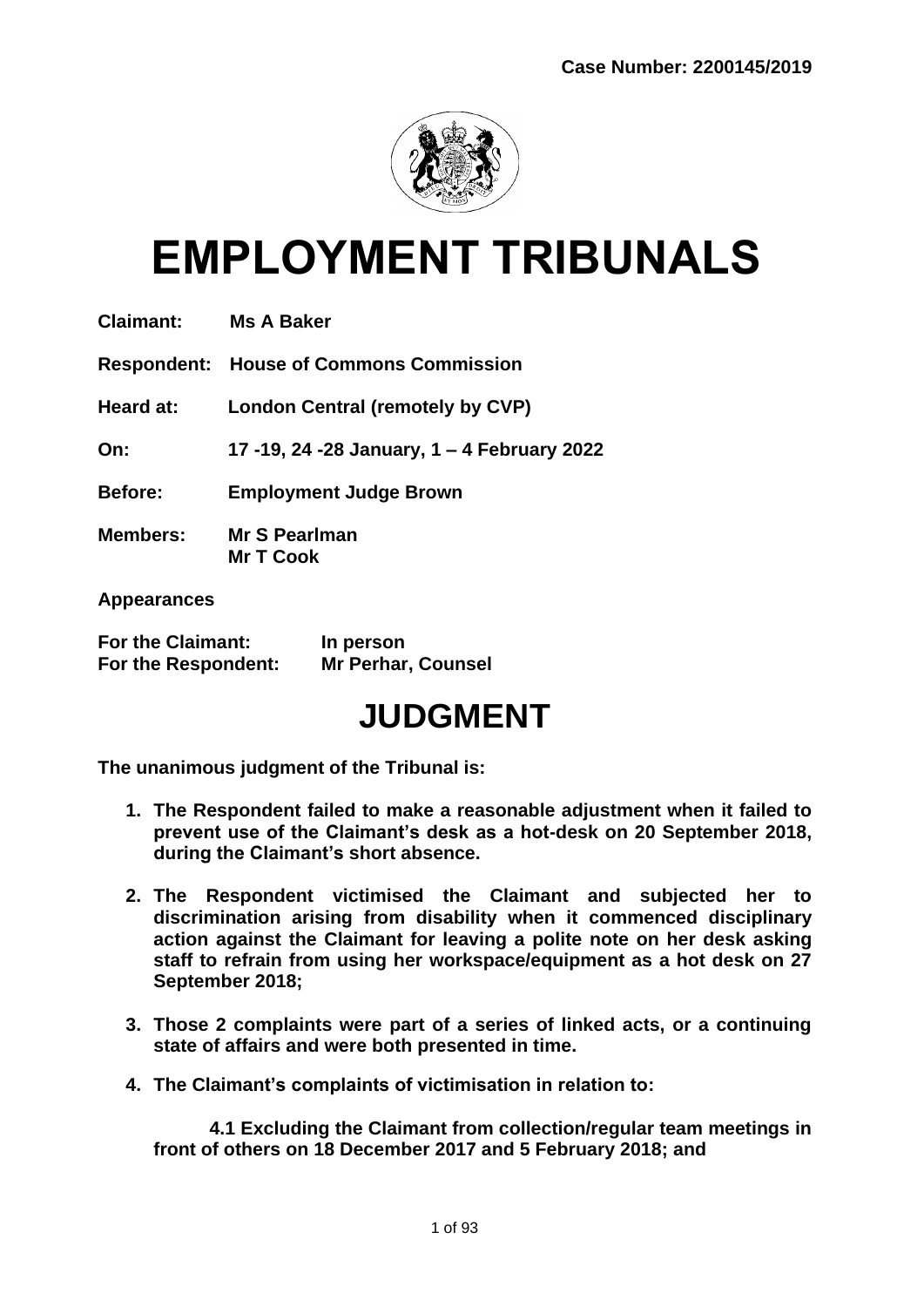**4.2 Mr Collins ignoring the Claimant when he had a locksmith unlock the cabinet in June 2018;**

**were presented out of time and did not form part of a continuing act or series of acts, the last of which was in time. It is not just and equitable to extend time for them.**

**4. The Claimant's other complaints of direct sex or disability discrimination, failure to make reasonable adjustments, sex or disability related harassment, victimisation and discrimination arising from disability fail and are dismissed.** 

# **REASONS**

#### **The Issues and the Hearing**

- 1. By an ET1 presented on 15 January 2019, the Claimant brought complaints of direct sex and disability discrimination, sex and disability harassment, failure to make reasonable adjustments, disability related discrimination (s15 EqA 2010) and victimisation. The Respondent resists these complaints.
- 2. At the start of this Final Hearing, the Claimant asked the Tribunal to order the Respondent to disclose unredacted versions of redacted documents in the Bundle. She gave examples of redactions which appeared to relate specifically to her. The Tribunal ordered that the Respondent disclose the unredacted documents. It adjourned the hearing until the Respondent had done so.
- 3. When the Final Hearing resumed on 24 January 2022, the Claimant applied to strike out the Respondent's response. She said that the Respondent had conducted the proceeding in a scandalous, vexatious and unreasonable manner by failing to disclose unredacted documents, when the redactions were directly relevant and highly material – and favourable - to the Claimant's claims. She said that the Respondent was aware of the content of the redactions and had deliberately tried to mislead the Tribunal. The Respondent said that the redacted documents had come from the Claimant, as they had originally been disclosed to her by a Data Subject Access Request ("DSAR"). The Respondent's DSAR team had made the redactions, not the Respondent's solicitor conducting the Tribunal claim. Given that all the documents had been disclosed to the Claimant by an earlier DSAR process, the disclosure exercise had not been repeated during the Tribunal proceedings and the Respondent's solicitor was unaware that the redactions related to the Claimant. The Respondent's solicitor said that he had understood that the Claimant's October 2021 request for unredacted documents referred only to 5 specific documents which the parties had been discussing in correspondence. He directed the Tribunal to the relevant correspondence and said that those 5 documents had been disclosed.
- 4. The Tribunal did not strike out the Respondent's response. It said that the Respondent had been unreasonable in failing to carry out a separate disclosure exercise in relation to the Tribunal proceedings. However, the Tribunal accepted that the Respondent's legal representatives had not deliberately concealed the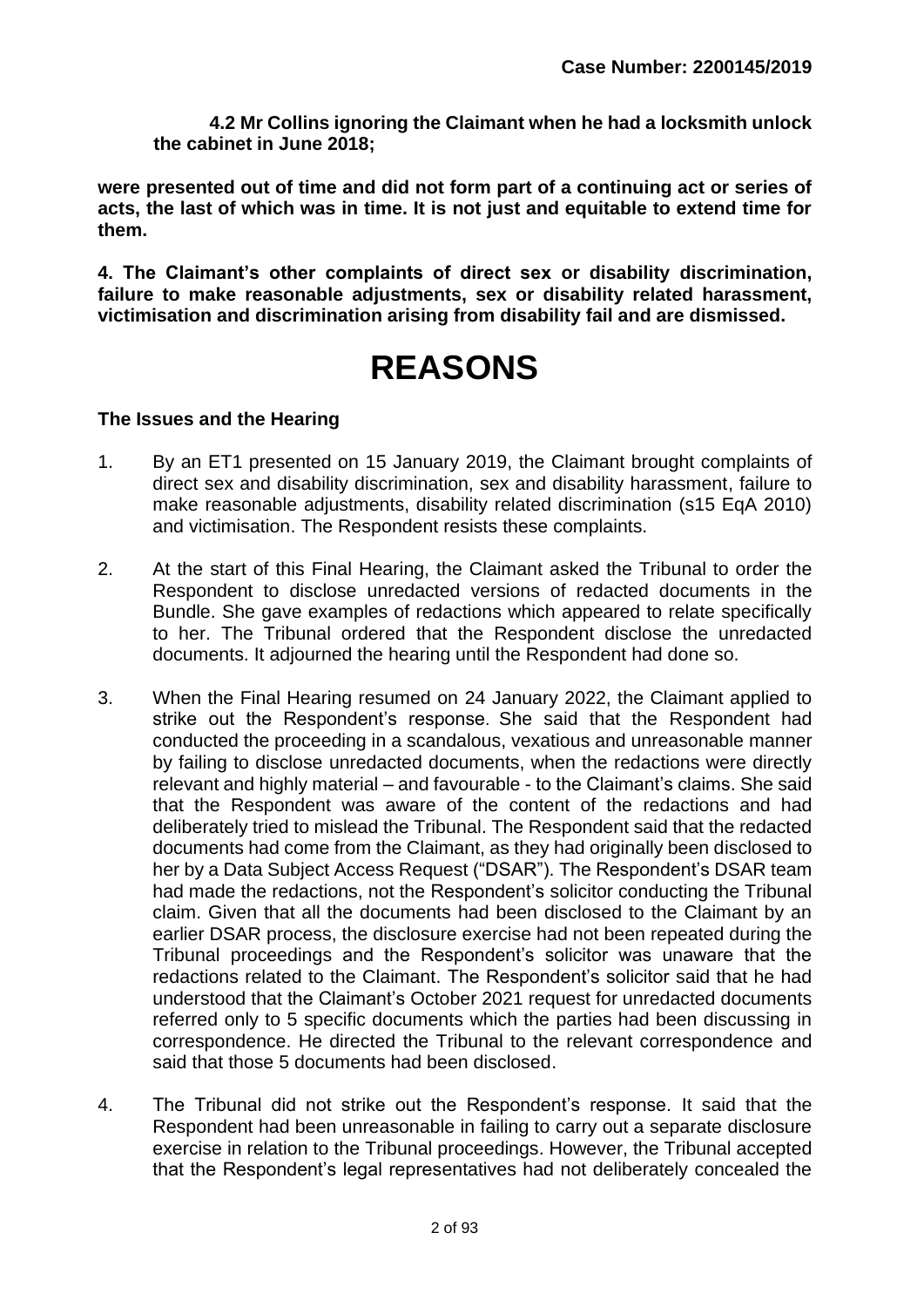redacted material – they were not aware that the material was relevant and should be disclosed. The Tribunal accepted that the Respondent's solicitor had understood that an earlier request for unredacted documents related only to 5 documents and that these had been disclosed. The Tribunal accepted the Respondent's assurances that, following disclosure of the unredacted documents, disclosure was complete. The Tribunal said that, in those circumstances, a fair hearing was still possible. The Tribunal would not entirely disregard the Respondent's unreasonable conduct, however. It would take into account the Respondent's unreasonable conduct of the proceedings where it was relevant to do so. It might take the conduct into account in deciding matters of credibility and in drawing inferences.

5. The issues in the claim were discussed at length with the parties at the start of the hearing and on 24 January 2021. The Claimant had the assistance of a pro bono counsel on 24 January 2021, who had redrafted the List of Issues for the Claimant and addressed the Tribunal on the Claimant's behalf. The issues were then agreed between the parties as follows:

# *Preliminary Issues - Disability*

1. Did the Respondent have actual knowledge or constructive knowledge of the Claimant's physical impairment from 2005. The claimant relies on a musculoskeletal impairment.

#### *Direct Discrimination, harassment because of disability/gender, failure to make reasonable adjustments*

- 2. Did the Respondent treat the Claimant less favourably than others on the basis of her disability and/or sex pursuant to s.13 EqA. The Claimant relies on the following acts:
	- a. HR failing to follow ACAS best practice in the conduct of the "Valuing Others" complaint (Grievance), and Disciplinary Procedures by:
		- i. Moving the Claimant from her team during the grievance process;
		- ii. sharing the appeal outcome with decision manager and appeal manager in the disciplinary process, thereby failing to maintain confidentiality of the grievance process;
		- iii. permitting the respondents to contact their own witnesses rather than through the independent investigator, thereby failing to maintain confidentiality of the grievance process;
		- iv. Starting the disciplinary process in March 2018 without carrying out a PHWS (Occupational Health) assessment to see what adjustments were necessary.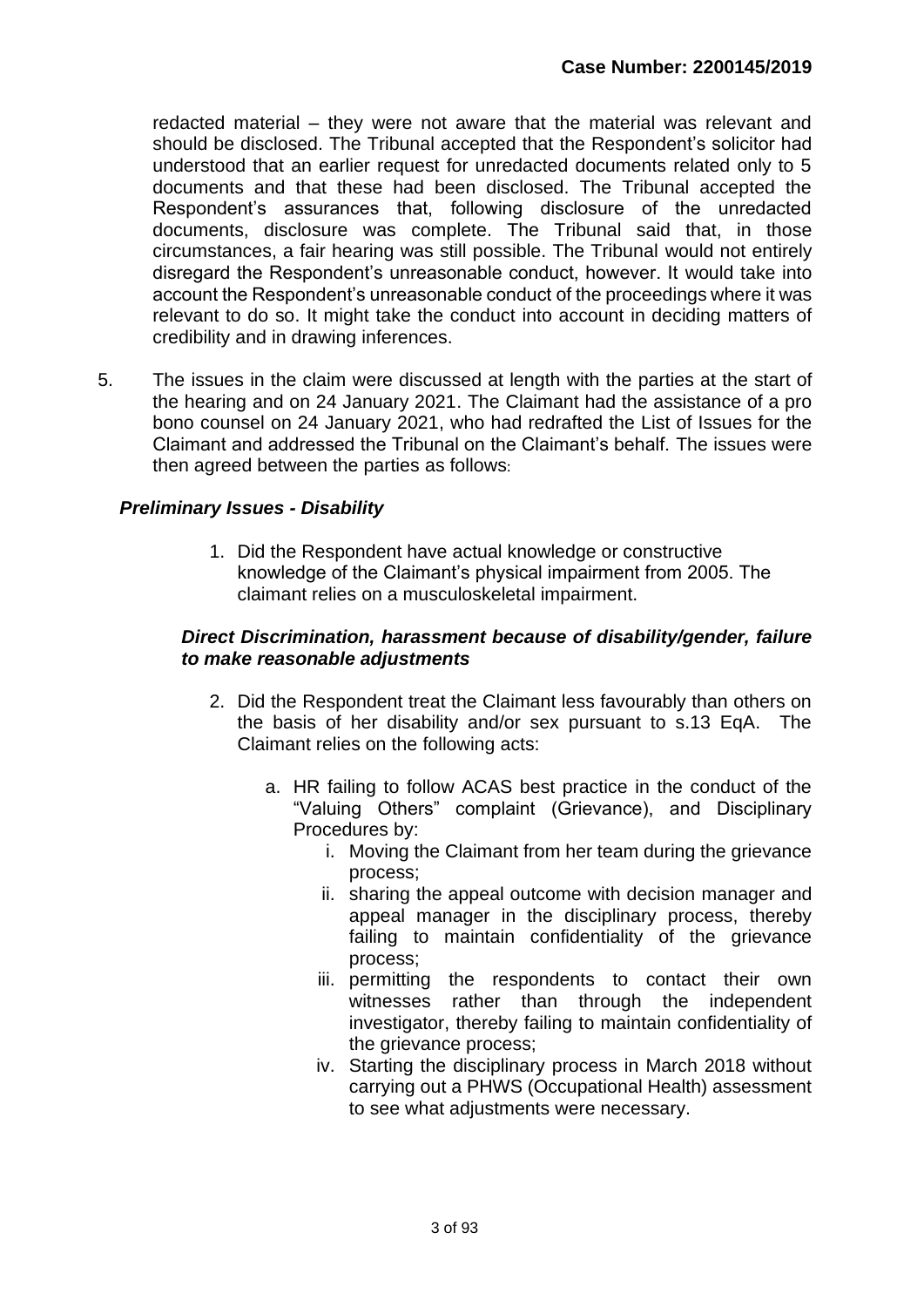- b. Less favourable treatment on the basis of raising a Grievance against senior (male) management by:
	- i. Adam Watrobksi humiliating her in a team meeting on 17 October 2017 by refusing to start the meeting until she left, and announcing that she shouldn't be there
	- ii. Excluding her from team meetings on 17 October 2017 and 5 February 2018;
	- iii. Being given a single repetitive temporary task (loading CDs into a computer in order to review files) in February 2018, in place of her substantive B2 role.
	- iv. Being ignored by Mark Collings when he had a lock smith unlock the claimant's cabinets.
- c. Adam Watrobski and Mark Collins failing to implement reasonable adjustments when the office move occurred in April 2016;
- d. Adam Watrobski failing to act on recommendations from Occupational Health on and around 3 November 2017;
- e. Adam Watrobski sharing the Claimant's medical information relating to her conditions without consent;
- f. Mark Collins offensively and inappropriately referring to the Claimant's long-term condition on 28 July 2017 as "special needs";
- g. Mark Collins/Adam Watrobski removing (or threatening to remove) the Claimant's B2 role on 10 and 12 October 2017 and 3 November 2017;
- h. The Claimant sustaining an injury in the workplace following management's failure to secure her safe seating position from April 2016;
- i. HR advising Ugbana Oyet and Donald Grant to start a disciplinary investigation on 6 March 2018 after the Claimant had submitted a (Valuing Others) Grievance complaint on 08 November 2017;
- j. Mark Collins unreasonably relying on a job description from 2014 in order to discipline the Claimant for not undertaking Band C Database Manager tasks when she was in the B2 Collections Manager role.;
- k. Mark Collins and Adam Watrobski removing B2 core duties from the Claimant by:
	- a. Threatening job security on 10 October, 12 October and 3 November 2017 by saying that they were closing down the collection and would not need the role;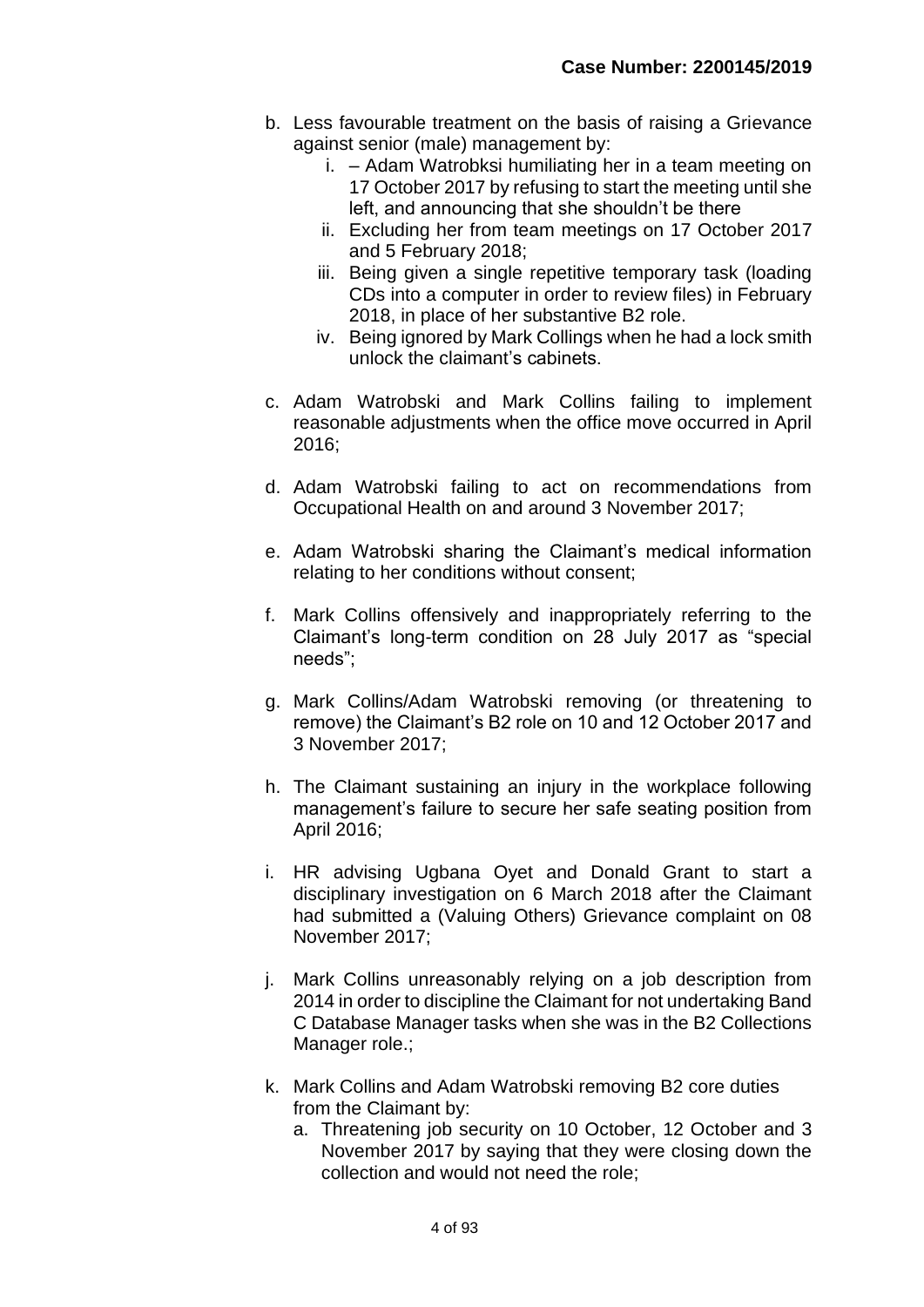- b. Preventing her completing her B2 objectives and development opportunities by:
	- i. Placing her development opportunities with outside organisations on hold from September 2017; and
	- ii. From November 2017 February 2018, requiring her to work to the previous Band C job description; and
	- iii. removing her B2 duties from February 2018 during grievance process,
- l. Mark Collins and Adam Watrobski excluding the Claimant from collection/regular team meetings including publicly humiliating her in front of others on 17 October 2017; 18 December 2017 and 5 February 2018 by:
	- i. saying at a meeting on 17.10.17 in front of other attendees, that the Claimant shouldn't be there, and refusing to start until she left; and
	- ii. excluding the Claimant from team meetings on 18.12.17 and 5.2.18; and
	- iii. MC publicly humiliating her by telling everyone in the meeting on 17.12.2017 that the Claimant was having an OH referral the next day.
- m. Donald Grant commenting that the Claimant's personal reasonable adjustments would "open the flood gates" for requests from non-disabled persons;
- n. Ugbana Oyet proceeding to ignore his own direction regarding the suitability of the Claimant to start temporary work and around 22 February 2018, requiring the Claimant to work on temporary repetitive tasks prior to completion of the Occupational Health assessment.;
- o. The omission of HR to act on concerns raised at a meeting on 14 February 2018, where the Claimant raised concerns about her disability and the temporary tasks she had been assigned. The Claimant relies on the following omissions:
	- i. not discussing with the Claimant's line management that she was stressed, or her concerns about the temporary tasks, and
	- ii. not ensuring that Occupational Health carry out an assessment on both temporary tasks and stress.
- p. Ugbana Oyet and/or Donald Grant criticising the Claimant for non-completion of temporary tasks without consideration of the impact of her condition, leading to a threat of Disciplinary action, on 7 March 2018;
- q. Relevant managers failing to take reasonable actions to support the Claimant by: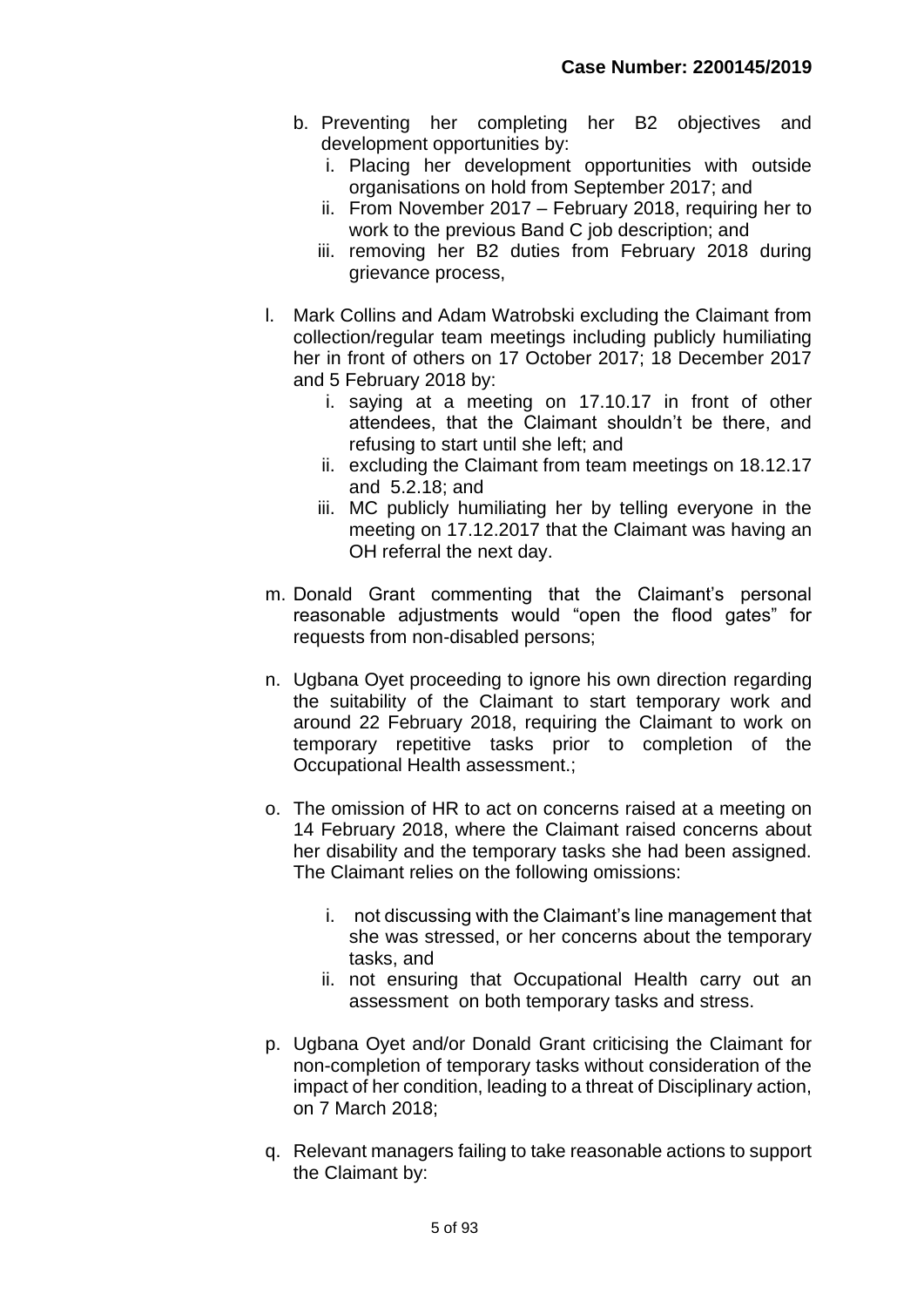- i. Asking the Claimant to move counselling sessions when they clashed with team meetings where Karen Bovaird (Head of Advisory Services), Donald Grant and Ugbana Oyet all had actual knowledge of the Claimant's stress;
- ii. Ugbana Oyet's unreasonable delay in authorising the Claimant's flexi leave on 17 May 2018.
- r. Ugbana Oyet unreasonably supervising the Claimant's work by asking her to record and monitor her use of time from 12 April 2018 to 22 October 2018, where the Claimant was the only person undertaking this practice in the organisation;
- s. Ugbana Oyet conducting the preliminary informal Disciplinary investigation without following ACAS best practice by:
	- i. not informing her who made the complaint against her;
	- ii. changing nature of allegation prior to providing the outcome; and
	- iii. not checking whether Mark Collins had approved the work.
- t. Donald Grant denying the Claimant the right to be accompanied by a union representative during the informal investigation of an alleged complaint;
- u. Ugbana Oyet requesting the Claimant to unlock private meetings;
- v. Ugbana Oyet finding the Claimant to have committed act(s) of misconduct and giving her a first written warning;
- 3. If any of the above acts are found, has the Claimant proved from such facts a prima facie case of discrimination from which the Tribunal *could conclude* that the less favourable treatment had a causal connection to her disability and/or gender?
- 4. Did the same amount to detriment for the purposes of section 39(2)(d) EqA 2010?
- 5. If so, was the Claimant treated less favourably than a hypothetical comparator would have been in circumstances that were not materially different?
- 6. If so, was the reason for the Claimant's treatment because she had a disability and/or because of her gender?

#### *Failure to make reasonable adjustments*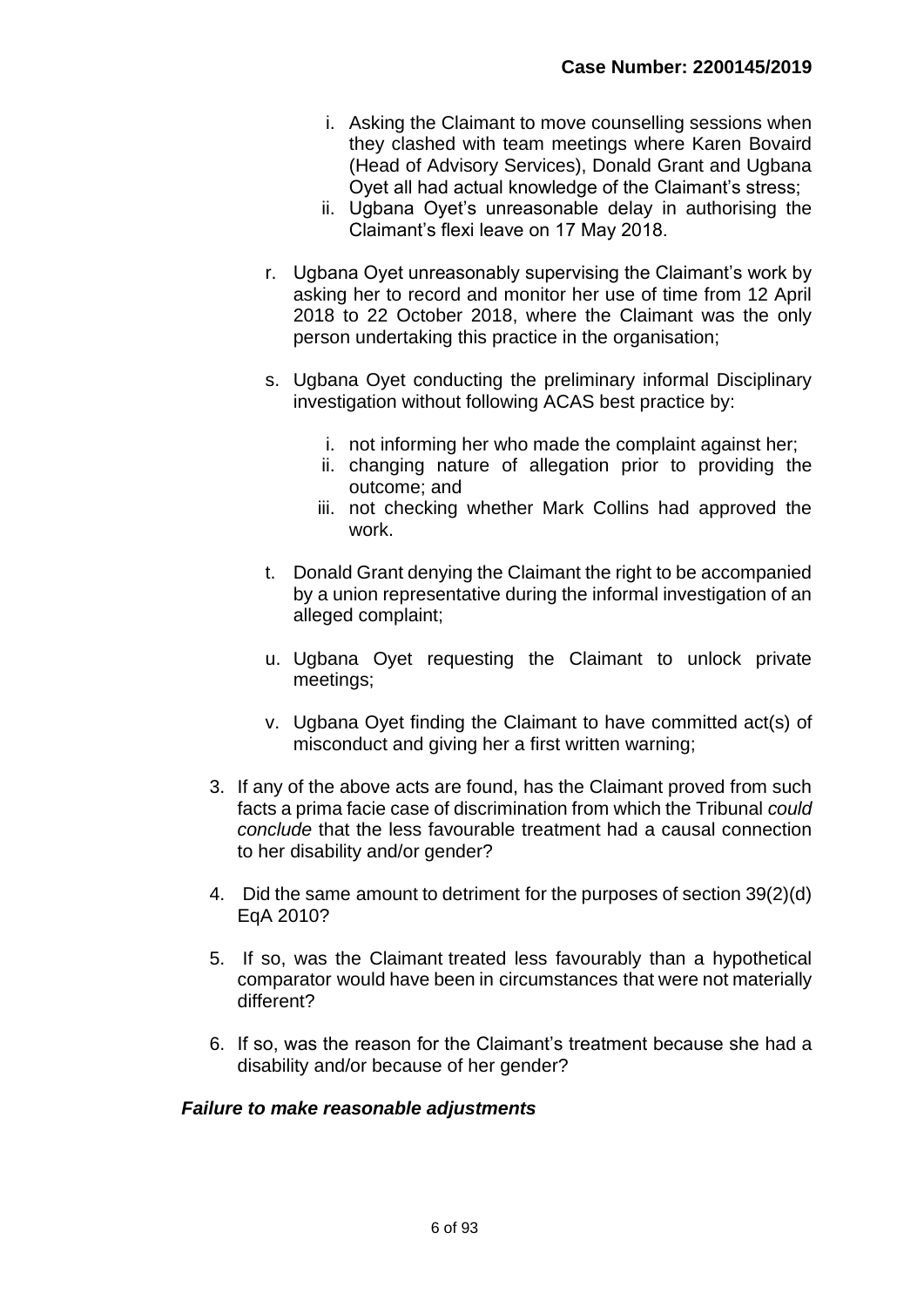- 7. For the purposes s.20(4) EA10 did the following physical features place the Claimant at a substantial disadvantage compared to nondisabled employees:
	- a. from April 2016 December 2017, the position of her workstation (i.e. not: at an inside position next to a wall or window, with cupboards behind her so people do not approach from all directions, away from overhead lights and from drafts caused by overhead venting);
	- b. Between December 2017 May 2018, the placement of desk so that people could pass behind as there was no wall or cupboards behind;
	- c. From March 2018 10 April 2018, the placement of a computer processor unit at the front of Claimant's desk instead of providing a CD reader; and
	- d. the Claimant's fixed and/or manually adjustable desk.
- 8. Was there a PCP that put the Claimant at a disadvantage in comparison to her non-disabled colleagues? The Claimant relies on the Respondent's Policy, Criterion, or Practice (PCP) of using her desk as a hot-desk during her absence, for the purposes of the requirement in s.20(3) EqA.

Did that PCP place the Claimant at a disadvantage the claimant relies on the following:

- 9. 1) my medical conditions have returned and been exacerbated, with reduced neck mobility due to the RSI in my neck;
- 10.(2) overworked eye muscles due to the overuse of my eyes to compensate the lack of movement in my neck;
- 11.(3) lack of movement in all directions and limited strength in my right shoulder and dominant arm.
- 12.(4) I have been referred for multiple x-rays, MRI scan of the brain along with other tests.
- 13.(5) I have seen both House counsellors and DHB counsellors for my mental wellbeing and those meetings finished in September 2018.
- 14.(6) I have had multiple GP appointments, referrals to specialist consultants and physiotherapists.
- 15.(7) I have had nine workplace counselling sessions over the past nine months together with contacting the Health Assured for support to enable me to manage the extreme workplace stress inflicted on me daily by my discriminators and harassers.'
- 16.(8) Due to consistent management conscious bias about people with workplace adjustments I have suffered a second injury in the workplace in September 2018. (9) I have now been signed off work.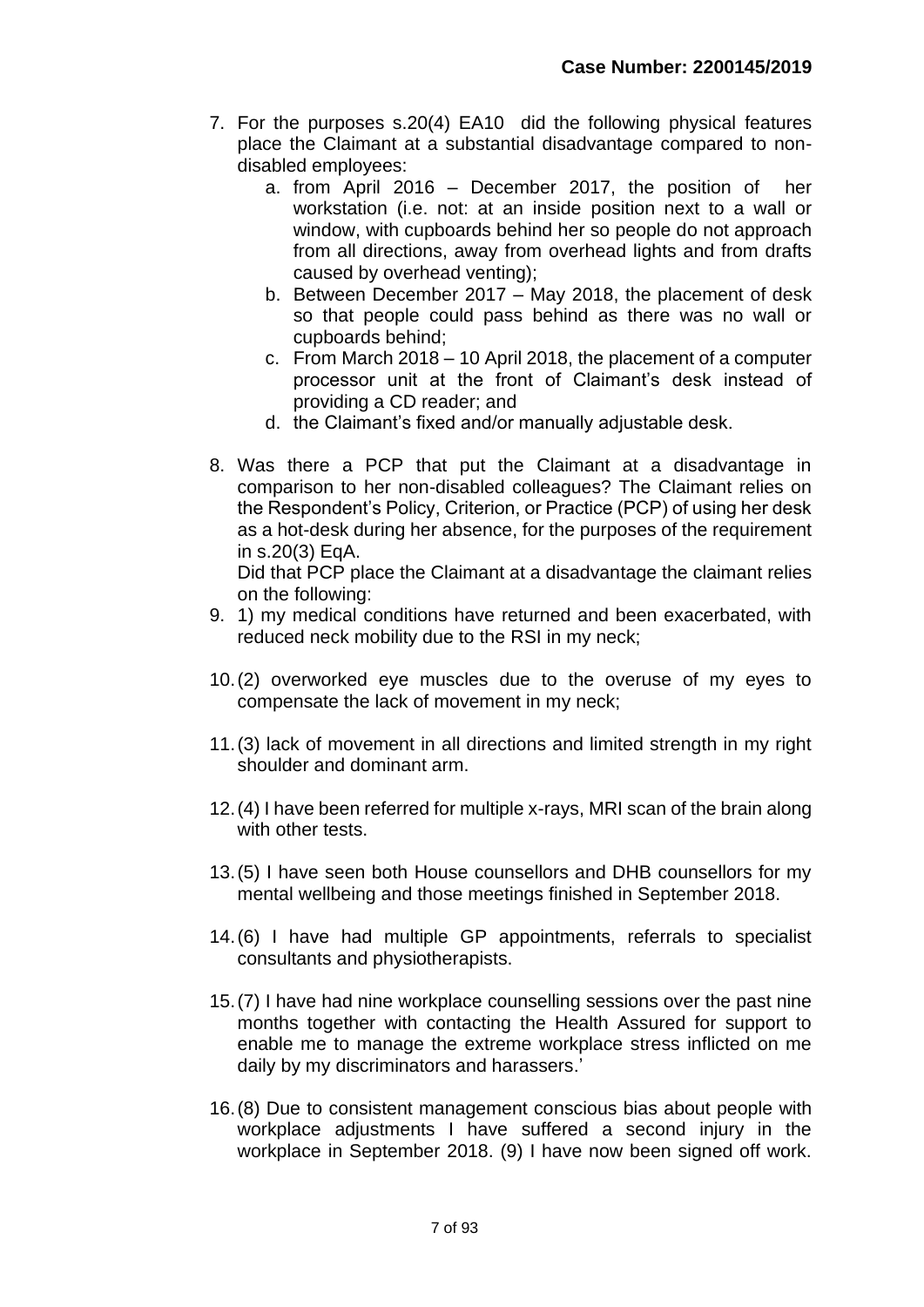(10) I have been put through an unfair Disciplinary investigation in retaliation of taking out the VO investigation

- 17.If so, did the Respondent fail to take such steps are as it is reasonable to take to avoid the disadvantage caused by its PCPs for the purposes of the requirement in s.20 (3) by:
	- iv. Failing to prevent use of the Claimant's desk as a hotdesk in August 2018 and on 20 September 2018, during the Claimant's absence for purposes of the requirement in s.20(3) EqA;
	- v. Preventing the Claimant from attending counselling/support sessions when they clashed with team meetings.
	- c. failed to make adjustments to her desk position for purposes of the requirement in s.20(4) EqA;
	- d. failed to provide the following auxiliary aids for purposes of the requirement under s. 20(5) EqA (i.e. that where the Claimant would, but for the provision of an auxiliary aid, be put at a substantial disadvantage in relation to a relevant matter in comparison with persons who are not disabled, to take such steps as it is reasonable to have to take to provide the auxiliary aid):
		- i. a fully adjustable sit-stand desk;
		- ii. a blue-tooth headset as recommended by the November 2017 Occupational Health report;
		- iii. a CD reader.
	- e. Removed workplace adjustments after the office move of March 2016 until July 2017
- 18. If the above is affirmative were those adjustments reasonable having regard to the size and resources of the Respondent. 18A. Did the Respondent know and could it reasonably have been expected to know that the Claimant was put at the substantial disadvantages by the PCPS or the failures to provide auxiliary aids?

#### *Harassment*

- 19.Mark Collins saying, "he and Adam Watrobski were going to turn things back to how they were before I started in the team as it worked perfectly well with just the two of them".
- 20.Whether Ugbana Oyet sent harassing letters to the Claimant whilst she was on sick leave.
- 21.In so far as the acts identified at Paragraphs 2, 7, 19 and 20 above are proved, whether such conduct was:
	- a. Unwanted;
	- b. Related to either the Claimant's disability or gender;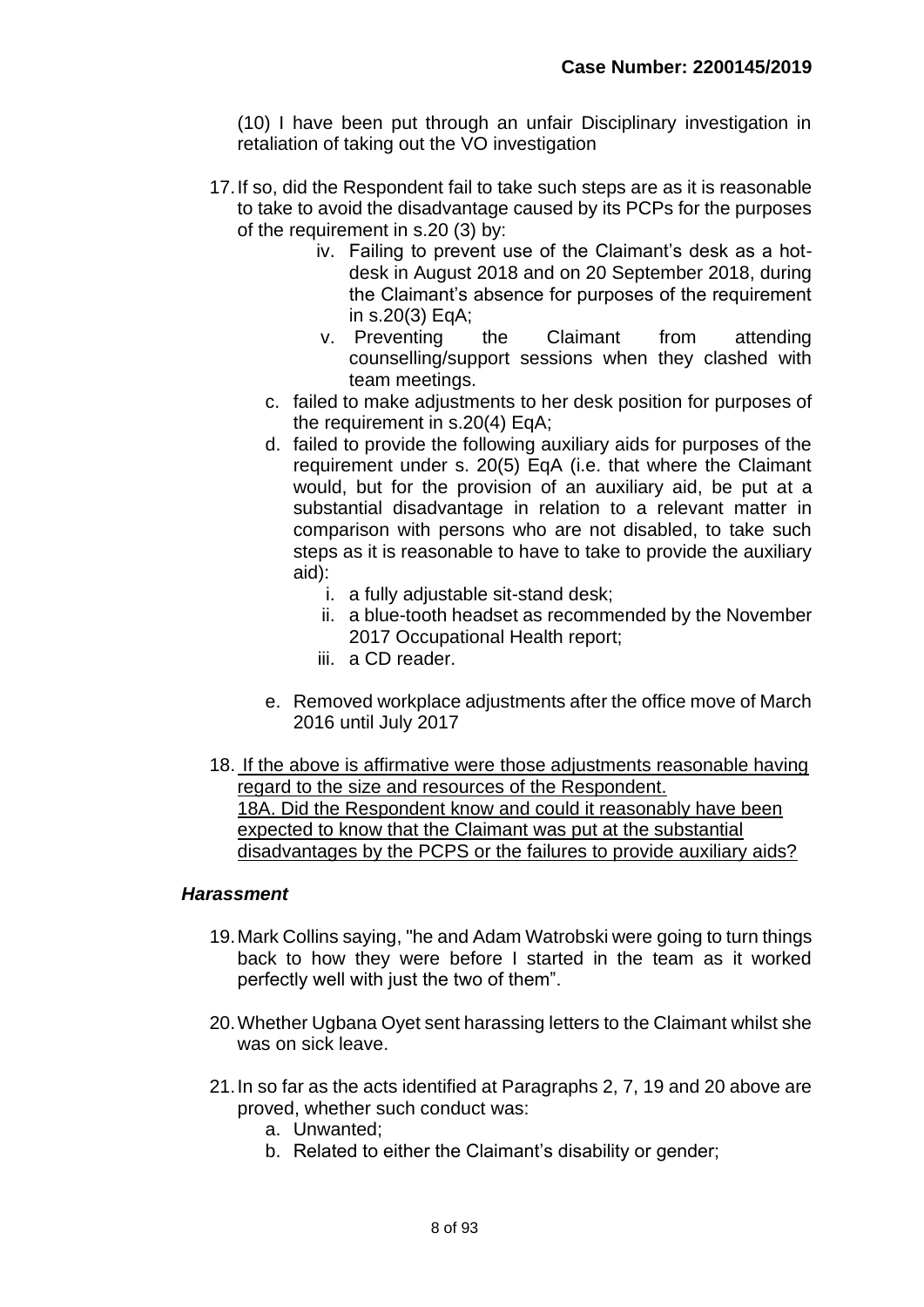c. Had the purpose or effect of violating the Claimant's dignity; or creating an intimidating, hostile, degrading, humiliating or offensive environment for her judged according to the Claimant's perception, the circumstances of the case and the issue of reasonableness within the meaning of s.26(4) EqA 2010.

# **Victimisation**

- 22.Did the Claimant make a Protected Act. The Claimant relies on the grievances of 8 November 2017 and 23 March 2018 (the "Valuing Others complaint").
- 23.Was the Claimant subject to a detriment? The Claimant relies on the following:
	- a. Mark Collins and Adam Watrobski excluding the Claimant from collection/regular team meetings on, 18 December 2017 and 5 February 2018;
	- b. Adam Watrobski failing to safeguard the Claimant's confidential personal information on 16 November 2017 by replying to PHWS correspondence, copying colleagues, without adding the protective marking of confidential or restricted access;
	- c. ;
	- d. Adam Watrobski and/or Mark Collins turning the Claimant's B2 role into that of her previous role as Band C Database Manager on 3 November 2017 without any formal union or HR consultation;
	- e. Mark Collins and Adam Watrobski removing the Claimant's B2 duties and objectives on 10 and 12 October 2017 and 3 November 2017 and thereafter:
		- a. Threatening job security on 10 October, 12 October and 3 November 2017 by saying that they were closing down the collection and would not need the role;
		- b. Preventing her completing her B2 objectives and development opportunities by:
			- i. Placing her development opportunities with outside organisations on hold from September 2017; and
			- ii. From November 2017 February 2018, requiring her to work to the previous Band C job description; and
			- iii. moving her out of B2 role from February 2018 during grievance process,
	- . f. Ugbana Oyet and/or Donald Grant criticising the Claimant for non-completion of temporary tasks without consideration of the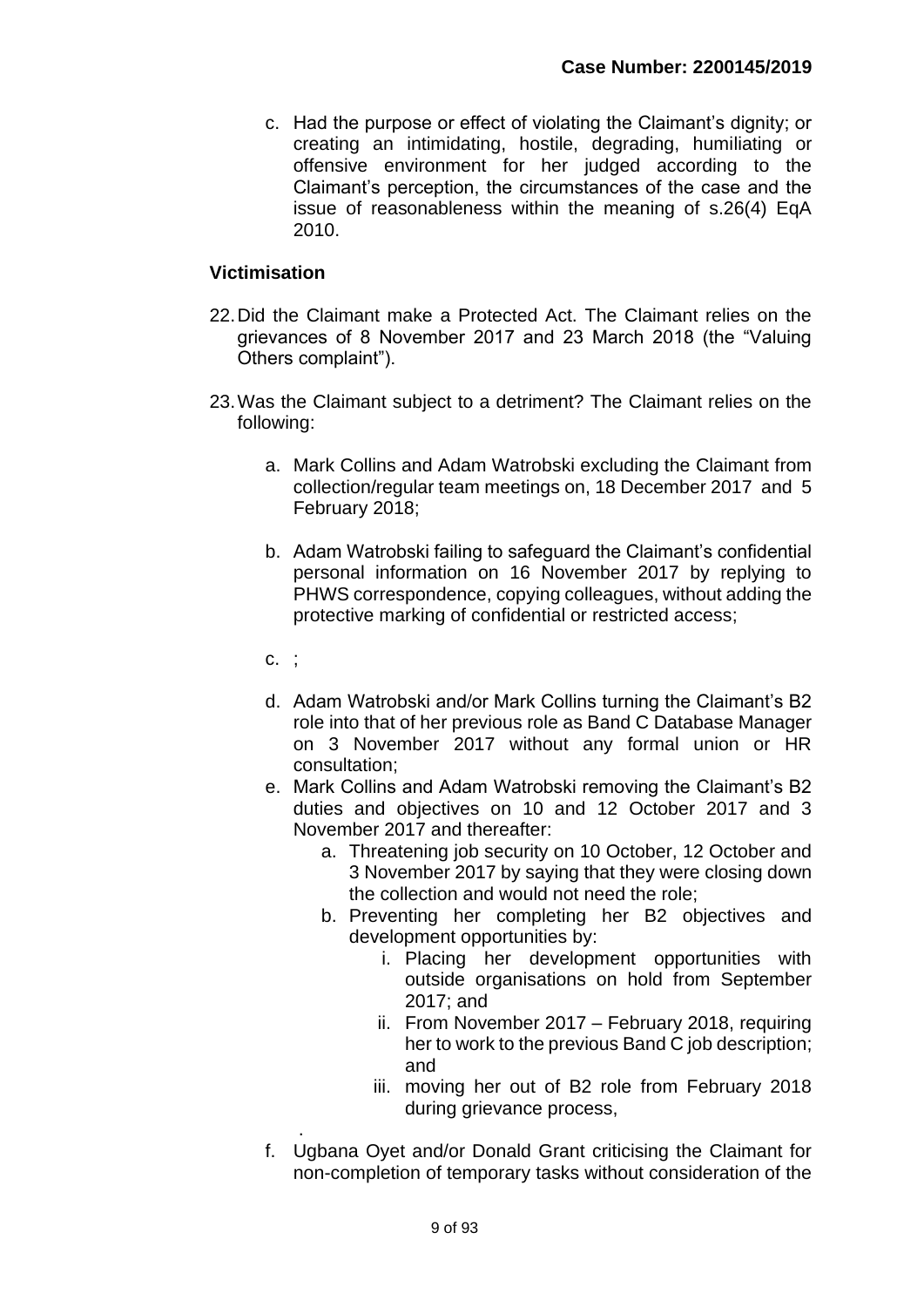impact of her condition, leading to a threat of Disciplinary action, on 6 March 2018;

- g. David Hemmings upholding unfounded allegations during the Disciplinary Appeal hearing;
- h. David Hemmings relying only on Mark Collins and Mary Jane Tsang's Interview Records in the Disciplinary Appeal hearing – whereas Claire Reed's Interview Record, which stated that the Disciplinary action was a "witch hunt" of the Claimant, was ignored as evidence;
- i. Senior HR Advisors (Ian Meekums, Michelle Jones, and Kim McGrath) altering the notes of disciplinary meetings to add additional information into the Disciplinary hearing/appeal meeting notes *after* the meetings were held;
- j. Ugbana Oyet concealing from Donald Grant that he had asked the Claimant to refrain from starting temporary tasks until the medical referral;
- k. Ugbana Oyet unreasonably informally disciplining the Claimant for carrying out work that had been authorised by M Collins.;
- l. Ugbana Oyet unreasonably conducting the preliminary informal Disciplinary investigation by:
	- a. Not informing the Claimant who made complaint;
	- b. Changing the nature of the allegation prior to the outcome; and
	- c. Failing to check whether Mark Collins had approved the work;
- m. Donald Grant denying the Claimant the right to be accompanied by a union representative during the informal investigation of an alleged complaint;
- n. Ugbana Oyet failing to safeguard the Claimant's personal confidential information on 22 March 2018 contrary to the Respondent's organisational policies and procedures, by not locking the Disciplinary Meeting in his diary as private;
- o. Ugbana Oyet unreasonably requiring the Claimant to provide a doctor's note in relation to the temporary task which the Claimant could not undertake at her computer on 23 March 2018;
- p. Ugbana Oyet substituting a DSE assessment for a medical referral which was scheduled on 03 April 2018;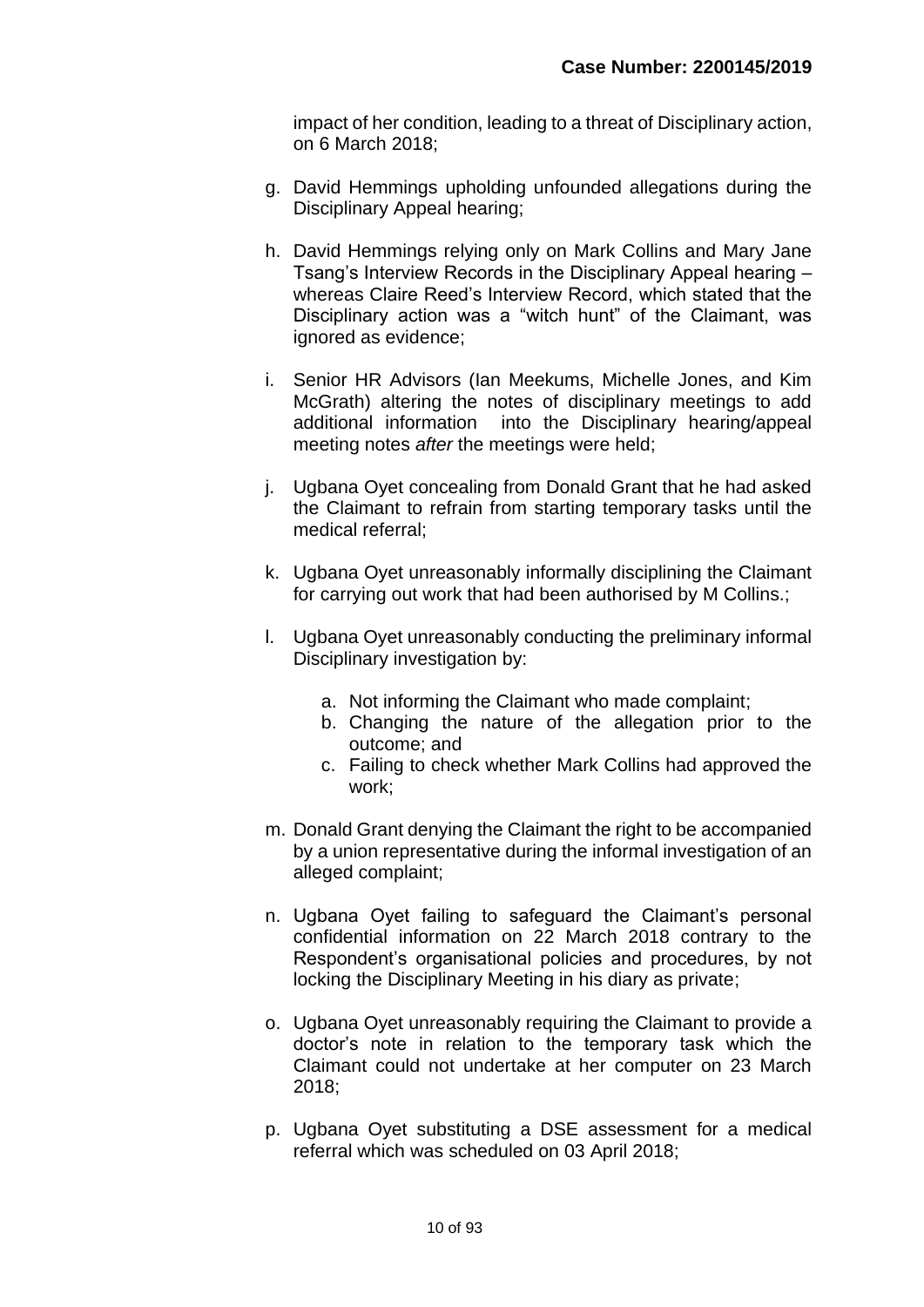- q. Ugbana Oyet unreasonably and excessively supervising the Claimant's work by asking her to record and monitor her use of time, hour by hour each day from 12 April 2018 to 22 October 2018;
- r. Ugbana Oyet creating a new process to record time and motion activities which was in addition to the standard organisational practice of timekeeping, and which was not applied to anyoneelse in the organisation;
- s. Ugbana Oyet unreasonably had the Claimant undertake a repetitive singular activity (loading CDs into a computer to check and copy across files) which took precedence over her substantive Band B2 role/objectives, resulting in the Claimant being unable to complete her B2 role and objectives for reporting year 2017-18;
- t. Ugbana Oyet questioning the Claimant as to her whereabouts when she was in private meetings;
- u. Ugbana Oyet unreasonably investigating the Claimant's conduct and requiring her to attend a Disciplinary hearing on 10 April 2018;
- v. Ugbana Oyet stating the Valuing Others Appeal outcome was clear on 05 September 2018 to the Claimant when the Claimant only had knowledge of the appeal outcome on 29 October 2018, indicating that he knew the appeal outcome before she did.;
- w. The Respondents providing the Claimant with no work objectives during 1 April 2018-19 when this is an organisation requirement;
- x. Ugbana Oyet excluding the Claimant as a member of his temporary team when holding discussions about making adequate arrangements for moving the Claimant's workplace adjustments from Millbank to Richmond House between 29 May 2018 and 31 May 2018;
- y. The Respondent failing to make adequate arrangements for moving the Claimant's office equipment from Millbank to Richmond House between 29 May 2018 and 31 May 2018 by not discussing with the Claimant or confirming that the Claimant's equipment and cupboards would be relocated and reinstated in the new building;);
- z. Donald Grant breaching the Claimant's medical data by passing on the Claimant's medical condition to Ugbana Oyet without written consent;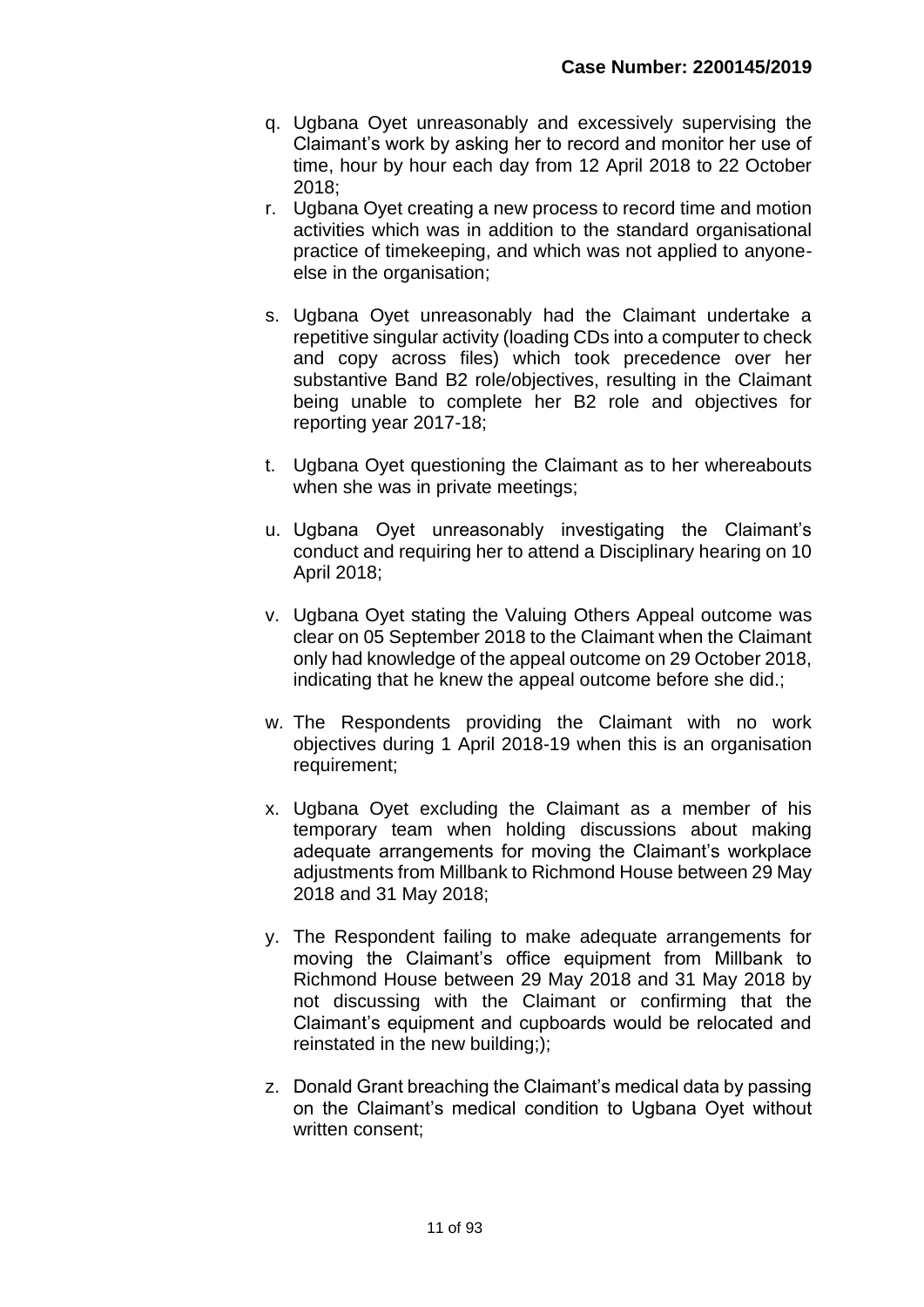- aa.Taking Disciplinary action against the Claimant for the polite note on her desk asking staff to refrain from using her workspace/equipment as a hot desk on 27 September 2018;
- bb.Mark Collins ignoring the Claimant when he had a locksmith unlock the cabinet.
- 24.If affirmative were the detriments because the Claimant did the Protected Act.

Further and/or in the alternative:

#### **Section 15 – Discrimination Arising from Disability**

- 25.Was the Claimant treated unfavourably? The Claimant relies on the following as unfavourable treatment:
	- a. Ugbana Oyet and/or Donald Grant criticising the Claimant for non-completion of temporary tasks without consideration of the impact of her condition, leading to a threat of Disciplinary action, on 6 and 13 March 2018;
	- b. Ugbana Oyet patronising the claimant on 07/03/2018 by saying "I specifically asked you to commence tasks that can be completed at your current first floor desk location for example: (1) pick up a CD disk from desk (2) Open the disk and insert into the computer to identify their contents (3) if the disk is blank – it can be destroyed (4) ……………(10)"
	- c.
	- d. Ugbana Oyet unreasonably requiring the Claimant to provide a doctor's note in relation to the temporary task which the Claimant could not undertake at her computer on 23 March 2018;
	- e. Ugbana Oyet unreasonably and excessively supervising the Claimant's work by asking her to record and monitor her use of time, hour by hour each day from 12 April 2018 to 22 October 2018;
	- f. Ugbana Oyet creating a new process to record time and motion activities which was in addition to the standard organisational practice of timekeeping, and which was not applied to anyoneelse in the organisation;
	- g. Ugbana Oyet questioning the Claimant as to her whereabouts when she was in private meetings;
	- h. Ugbana Oyet unreasonably subjecting the claimant to a conduct disciplinary on 14/03/2018;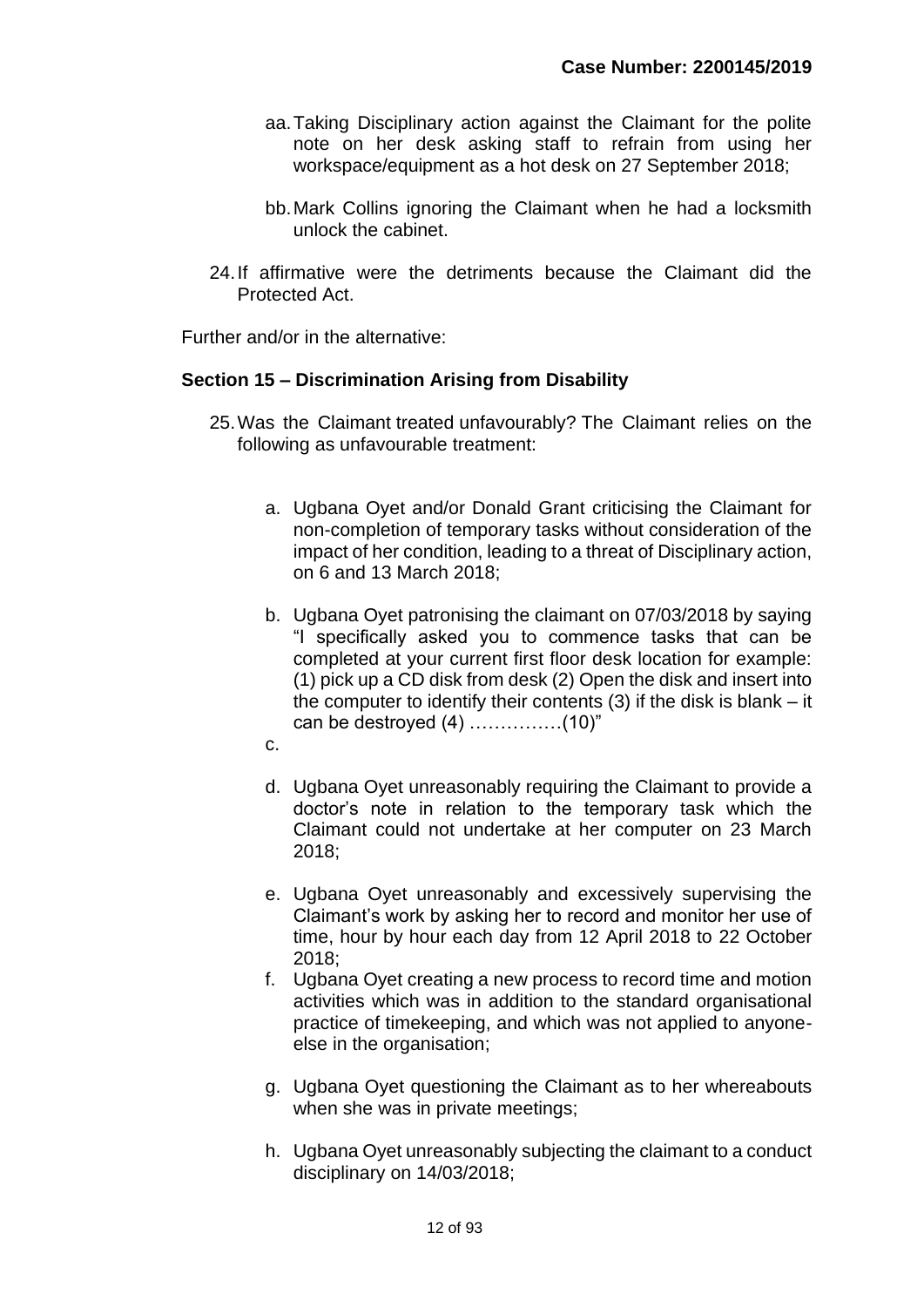- i. Taking further Disciplinary action against the Claimant for the polite note on her desk asking staff to refrain from using her workspace/equipment as a hot desk on 27/09/2018;
- j. Being alleged by Ugbana Oyet during the disciplinary to have committed "fraud" and Ugbana Oyet requiring the Claimant to provide evidence of work carried out.
- k. The Claimant been given a first written warning.
- l. David Hemmings upholding previous "unfounded" allegations and the "founded" allegations during the Disciplinary Appeal Hearing.
- 26.If so, was the Claimant subjected to unfavourable treatment because of something arising in consequence of a disability? The Claimant relies on:
	- a. Her inability to perform tasks without OH advice first;
	- b. Her inability to carry out repetitive tasks
	- c. Attending counselling meetings.
- 27. If so, is the Respondent able to show that its treatment of the Claimant was a proportionate means of achieving a legitimate aim? The Respondent relies on the following legitimate aims:
- 6. The Respondent conceded that the Claimant was a disabled person by reason of her musculoskeletal condition at the relevant times.
- 7. The Tribunal heard evidence from the Claimant. The Tribunal read a witness statement from the Claimant's mother. The Tribunal indicated that, as the statement was primarily relevant to remedy, the Tribunal would not take it into account unless specific parts were shown to be relevant. For the Respondents, the Tribunal heard evidence from Dr Mark Collins, Historian and Archivist, who was curator of the Respondent's Architectural Fabric Heritage Collection and the Claimant's line manager from April 2014 to November 2017; Adam Watrobski, Conservation Architect and Dr Collins' manager; Karen Bovaird, HR professional; Ugbana Oyet, Lead Electrical Engineer and the Claimant's line manager from November 2017; and Donald Grant, Director (Property, Planning and Design). Mr Grant was both Mr Watrobski and Mr Oyet's line managers.
- 8. The Tribunal read statements from Jonathan Lewsey, Decision Manager in the disciplinary procedure; and Patricia Mary Richards, Decision Manager in the appeals relating to the Claimant's Valuing Others ("VO") complaint (grievance). Those people were no longer employed by the Respondent. The Tribunal said that it would attach less weight to evidence where the witnesses had not attended to be cross examined. The Tribunal said that it would nevertheless take into account contemporaneous documentary evidence.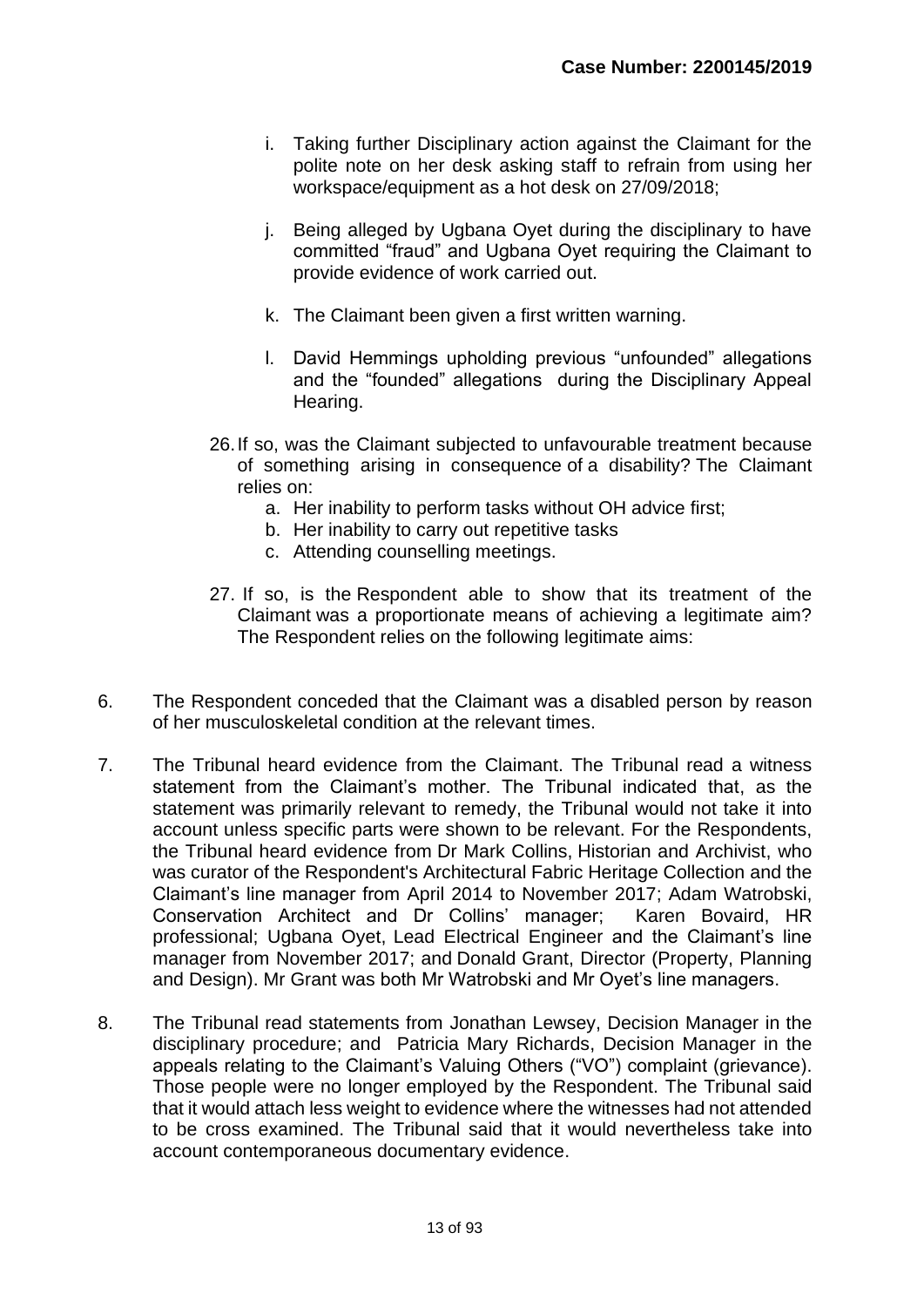- 9. Both parties had prepared Bundles of documents for the Final Hearing. By agreement, the parties used the Claimant's electronic Bundle during the Hearing, because it was easier to navigate using PDF. The Tribunal also referred to the Bundle of redacted and unredacted documents prepared by the Respondent pursuant to the Tribunal's disclosure order. It referred to the Respondent's Hearing Bundle when it contained documents not in the Claimant's Bundle. Page references in the Reasons are to the Claimant's Bundle, unless otherwise stated.
- 10. The Tribunal timetabled the case at the outset and the timetable was broadly adhered to. Both parties made written and oral submissions. The Tribunal reserved its decision. It set a provisional remedy hearing date with the agreement of the parties.

# **Evidence and Findings of Primary Fact**

11. The Tribunal was referred to a very large amount of detailed evidence in the Hearing Bundle, in the parties' witness statements and in written submissions. These reasons necessarily focus on the evidence which was most relevant to the issues in the claim.

#### **Musculoskeletal Condition**

- 12. The Claimant started work for the Respondent in 1991. In 2005 she started to experience musculoskeletal symptoms. From 2005 the Parliamentary Health and Wellbeing Service team recommended - and the Respondent provided equipment for the Claimant to use at work. This equipment included an orthopaedic chair, specialist keyboard, mouse, number pad and reading/writing slope. The Claimant's orthopaedic chair was able to swivel, to reduce the need for the Claimant to twist her back or neck. The Parliamentary Health and Wellbeing Service was the Respondent's Occupational Health service.
- 13. A 17 October 2005 Workplace Safety Assessment conducted by an Occupational Health Adviser recorded that the Claimant had reported musculoskeletal symptoms, p684. That assessment noted that the Claimant moved her neck to the left in order to view clients entering the department. She was advised to move her chair, rather than her neck, when greeting clients.
- 14. In April 2014, the Claimant was appointed to the role of Database Manager, Grade C, in the Respondent's Architecture and Heritage (A&H) Team. Her line manager in this role was Dr Mark Collins, Estates Archivist and Historian/ Curator of the Respondent's Architectural Fabric Heritage Collection.
- 15. A medical report, prepared by Dr Weyrich, Consultant Neurologist, on 4 September 2014, reported that a neurological examination of the Claimant was normal and that this pointed against an underlying nerve/central nervous problem, p203. Dr Weyrich said that the Claimant had been treated by her GP for right-sided rotator cuff problems earlier that year.
- 16. In early 2015 the Claimant and her team moved from their location in Tothill Street to 7 Millbank. On 17 March 2015, Maggie Mainland, an Occupational Health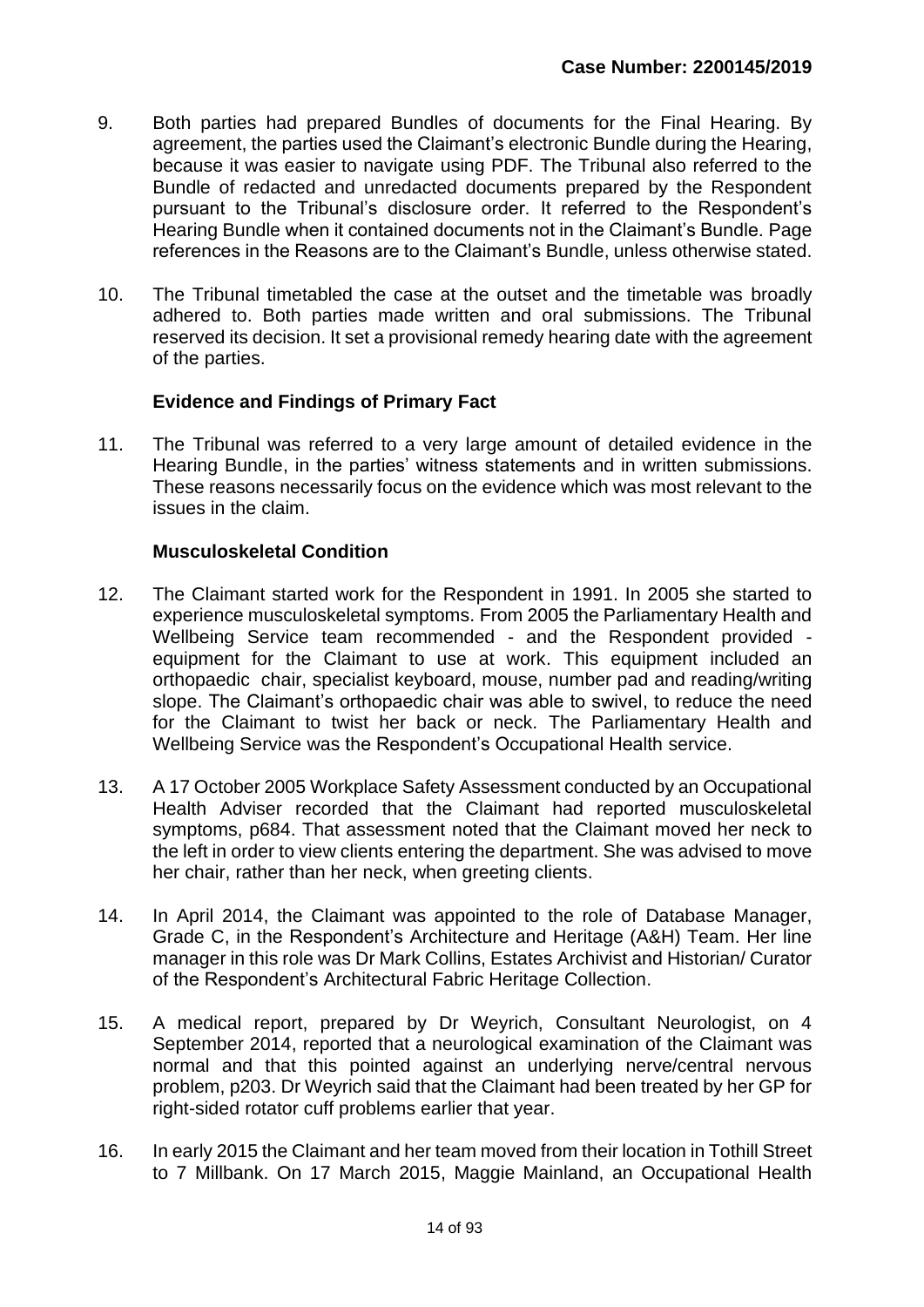Adviser, who is a nurse, wrote a note to the Claimant, saying, "Alison has a long standing musculoskeletal problem that has been effectively managed for ... many years. When she moved to 7 Millbank her requirements were discussed and agreed. I would appreciate your support if Alison could remain at her current workstation but certainly she would benefit from having a wall or her cupboard behind her to reduce the amount of twisting and turning." P712. Dr Collins agreed in evidence that he discussed this with the Claimant at the time.

17. On 14 April 2015, the Claimant emailed Dr Collins and Mr Watrobski, thanking them for supporting her occupational requirements and ensuring that her workstation was suitable for her, p713.

#### **Claimant's Role and Job Evaluation Study 2016**

- 18. In December 2016, a Job Evaluation Study was completed on the Claimant's Band C Database Manager role by an external assessor, p428. The resulting "JEGS" report concluded that the role should be a B2 grade and recommended that the appropriate title for the role would be "Band B2 Collections Manager for the Architectural Fabric Collection".
- 19. There were a number of disputes of fact regarding this regrading. The Claimant contended that the regrading was a promotion and that her job role no longer had any significant element of data inputting. The Claimant said that the JEGS report became her new job description. On 22 February 2017 Samiul Islam, an EPPS Administrator wrote to the Claimant saying, "I am writing to inform you that, with effect from 16 December 2016, your revised salary on promotion to Band B2, Collection Manager, Architectural Fabric Collection is £2,150.00 per annum." P357.
- 20. The Tribunal accepted that this was a contractual document. However, it also accepted Mr Watrobski's evidence that Samiul Islam was a payroll employee, dealing with payroll matters.
- 21. The Respondent contended that the regrading was "just that" a regrade and was not a promotion. It contended that the Claimant retained her old database manager job duties and that her Band C job description remained in her job description.
- 22. The Tribunal noted that the "job capsule" in the JEGS report, which described the B2 Collections Manager role said that 25% of the role comprised "Management of the Collection including overseeing the care, conservation, access and security of all objects in the collection both on and off the Parliamentary Estate and managing and co-ordinating all aspects of accessioning, cataloguing, documenting and maintaining the integrity and quality of the information base", p432, 50% of the B2 role involved developing collections strategies, policies and procedures and the remaining 25% was stated to be provision of specialist advice and guidance.
- 23. However, on both parties' evidence, the Tribunal found that, prior to October 2016, the Claimant had been largely engaged in recording and photographing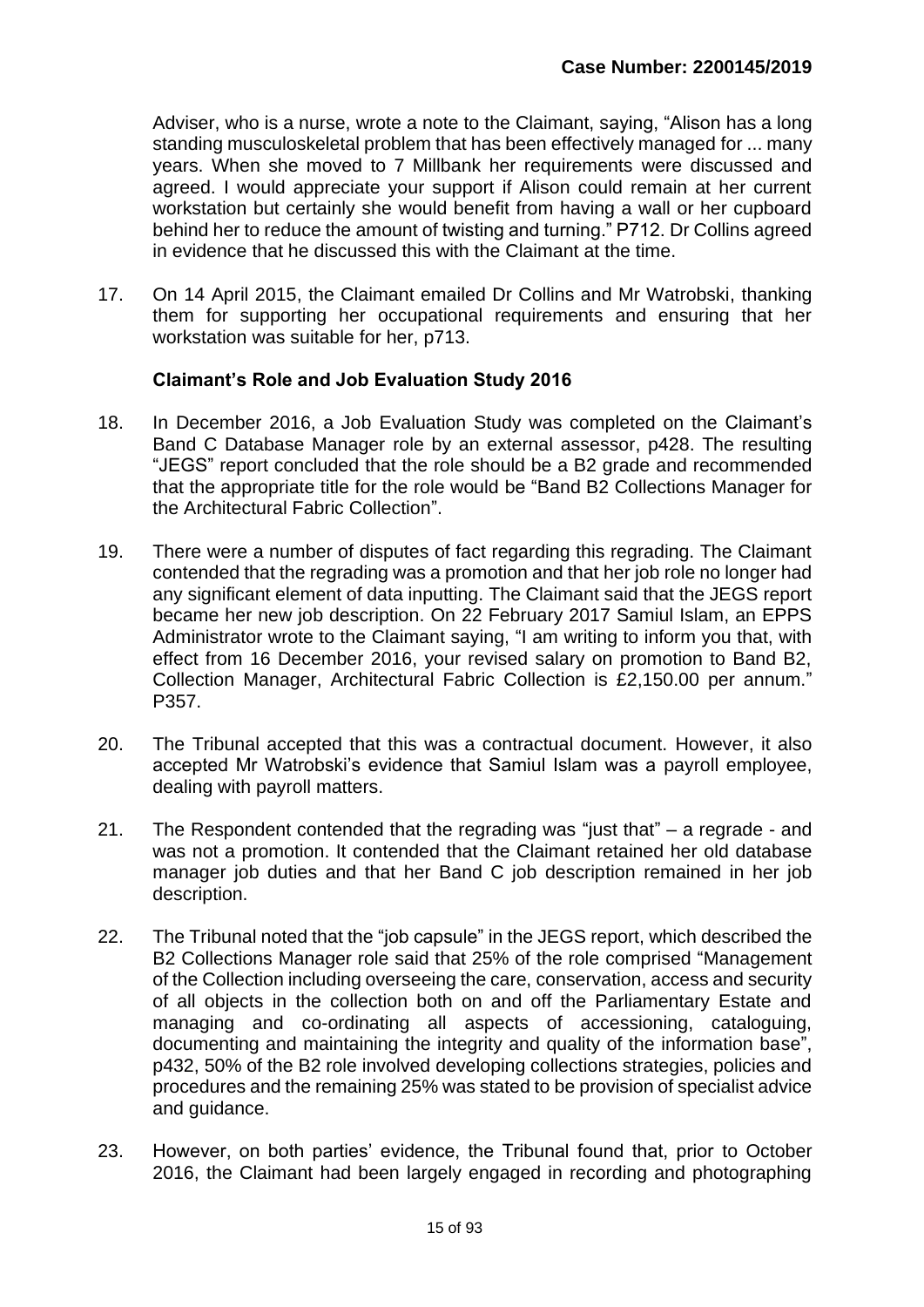the items in the collection which were held in storage facilities. Further, on 12 October 2016, when Dr Collins forwarded the Claimant's job evaluation documents, he said, "The intention is to raise Alison from Grade C which clearly neither reflects her role as collections' care manager for Estates nor her many years' experience with collection management and the gaining of her Associateship of the Museums Association. As SE progresses towards R&R, Alison's skills will be ever more needed to manage the crucial task of arranging the recording, monitoring and care of the architectural fabric and decorative arts in the Palace, together with the decant and storage of many such items which will of course derive from the repair programme." P424.

- 24. The Claimant told the Tribunal that inputting information into the database was a task which she now merely supervised as a B Manager, rather than a task which she undertook herself. She drew the Tribunal's attention to the JEGS report which recorded that she was supervising seconded employees. However, on the evidence, the seconded employees who had been undertaking this task in 2016 were no longer available from about late 2017. On 15 March 2017 Dr Collins told the Claimant by email that Matthew, the seconded employee, was a "shared resource" and was not to be monopolised for data inputting by the Claimant, p481.
- 25. No new Band C Database Manager was appointed.
- 26. The Respondent's Pay Guidance Document provides at paragraph 56, "**Existing Jobs**. Requests for existing jobs to be re-assessed should come from the post holder's line manager. …. It should be noted that where jobs have changed significantly, they are in fact new jobs which have not been filled via the House policy of fair and open competition. In such instances the incumbent post holder does not have the right to be promoted in situ and the job should be trawled in the usual way." P2597. The Claimant's regraded job was not put out to competitive interview pursuant to this policy.
- 27. On all the evidence, the Tribunal found that the "B2 Collections Manager for the Architectural Fabric Collection" role was not an entirely new role, which had changed significantly from the old role  $-$  it was not put out to competitive interview. The Band C Database Manager role had been regraded and the Claimant's duties as a Database Manager still existed in the regraded job. No additional new role was created, in addition to the Band C Database Manager role. The Claimant was therefore still required to ensure data inputting, whether by herself or by using seconded employees, if they were available. As Dr Collins had described at the time of the regrading, her fundamental task was the "arranging the recording, monitoring and care of the architectural fabric and decorative arts in the Palace." The Claimant's old Band C job description therefore still applied to the regraded role, as supplemented by the JEGS job capsule. The JEGS job capsule was not determinative of her duties.

#### **April 2016 Move**

28. In April 2016, the Claimant's team was moved within their 7 Millbank building, in what was intended to be a temporary arrangement, prior to a further office move.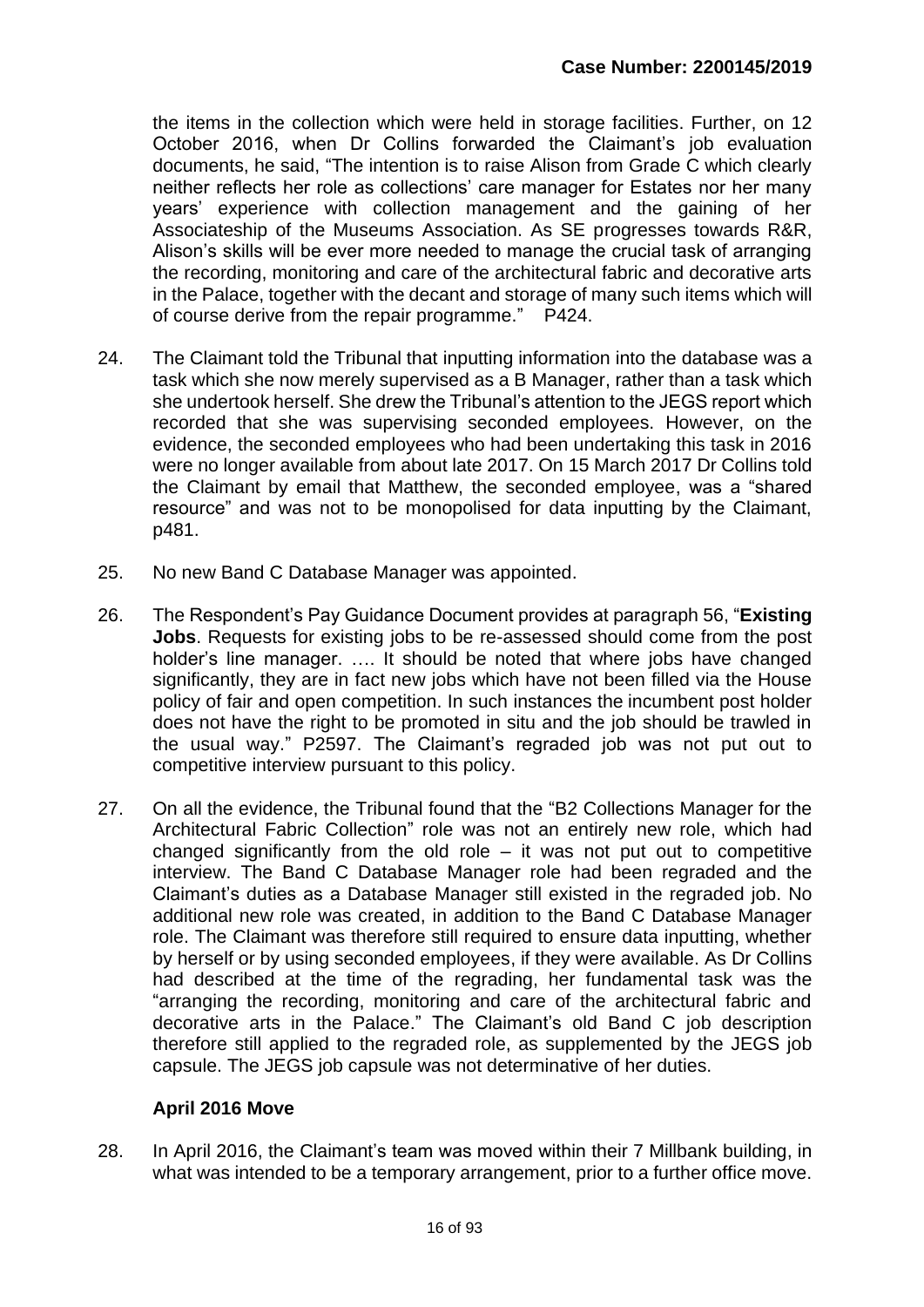The Claimant, who, for many years had been placed at a desk at the end of a row and by a window or wall, was now placed at the end of a row, beside an aisle.

- 29. On 19 April 2016, the Claimant wrote a note to be placed on her HR file, p717. The note included the following, "On the 18th March, my line manager showed me the plans for our new workstation space for our team. I discussed my requirements and suggested the inner position, to align to the recommendations by PHWS, which gives me the wall and cupboards behind me, it avoids me twisting and turning from people approaching me from behind. This type of position had not changed in over 10 years of desk moves and has helped my symptoms. ...…..My line manager told me he had changed his mind on the afternoon of the 8th April and he was sitting on the inner seat. He told me there was nothing I can do about, he wasn't moving from the inner position and not interested in my requirements as he was not moving. I spoke to my countersigning manager and he said there was nowhere else for me to sit, so I would just have to get on with it and sit where I've now been put."
- 30. The Claimant did not send a copy of this note to Dr Collins or Mr Watrobski, so they did not have an opportunity to comment on it at the time.
- 31. The Claimant told the Tribunal that Dr Collins and Mr Watrobski decided that she should swap desks with Dr Collins. She said that Mr Watrobski had refused to change the arrangement, or to permit her to sit on another floor to maintain her position by the window. The Claimant told the Tribunal that she needed to sit by a wall/window and with a wall or cupboards behind her, to minimise the need for her to turn her head to talk to people who approached her desk.
- 32. Dr Collins and Mr Watrobski both told the Tribunal that Dr Collins had a detached retina which severely affected his sight and that he needed to sit beside a window for extra light. Mr Watrobski told the Tribunal that Dr Collins' job required a large amount of hard copy reading. The Tribunal accepted their evidence on this.
- 33. Dr Collins and Mr Watrobski both said that they understood the Claimant had a swivel chair and could use the swivel chair to turn, instead of moving her neck. They said that, logically, the Claimant would need to turn her head less when she was at the end of the bank of desks, by the main aisle, than at the opposite end of the bank, by the wall, away from the aisle.
- 34. The Claimant was asked about this in evidence. The Tribunal found that the Claimant did not give a coherent or convincing explanation as to why she would need to turn her neck less to greet visitors when she was sitting at the edge of a room.
- 35. Dr Collins told the Tribunal that he had explained to the Claimant that he needed to sit by the window and that the Claimant agreed that it was more important for her to sit at the end of a row than by a window.
- 36. He said that it would not have been practicable for the Claimant to move to another floor, because it was better for the Claimant and him to be in the same area, so they could work together properly.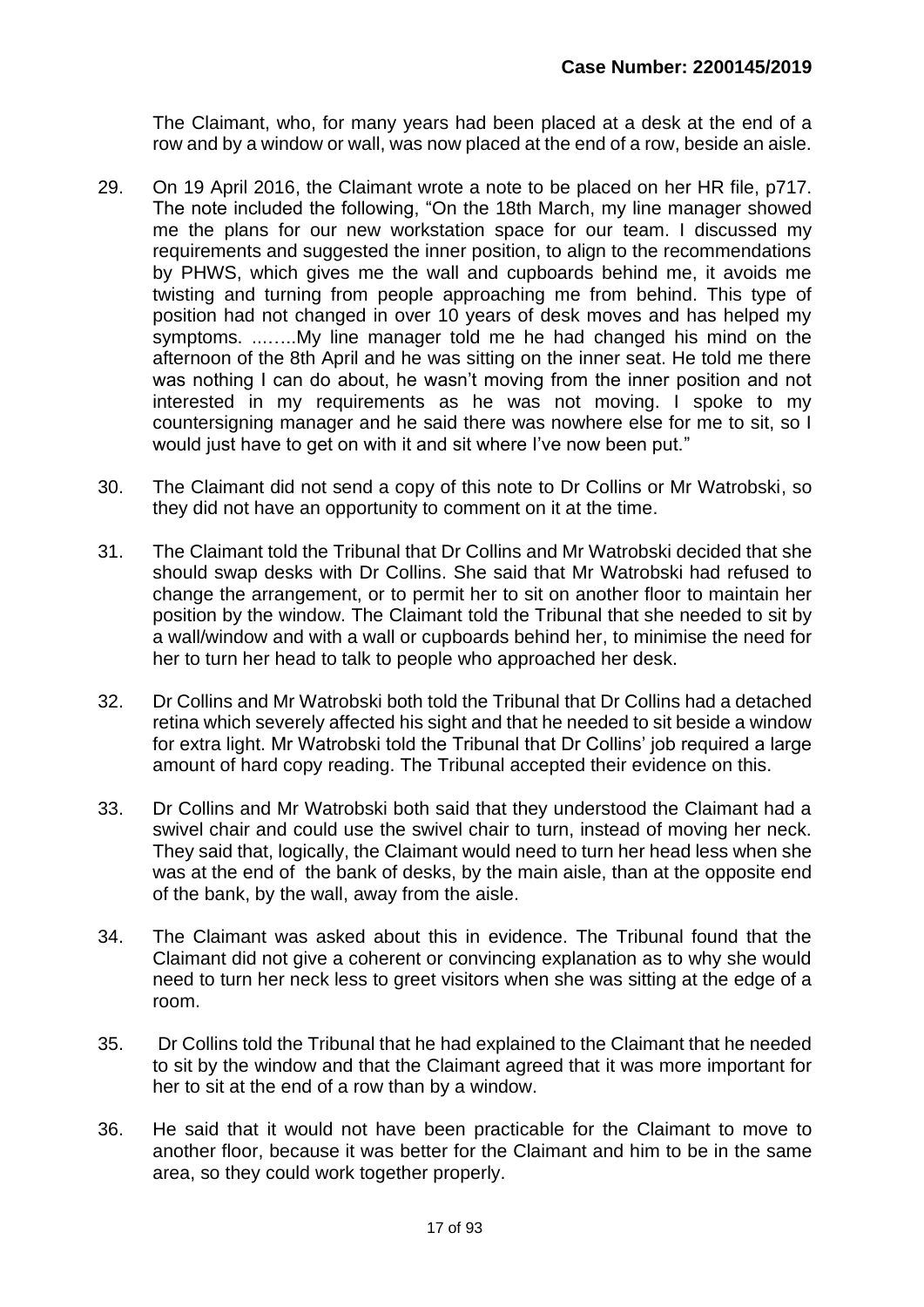- 37. In evidence, the Claimant was asked how many times, in a day, other people in the office would approach her, to talk to her. She did not answer this question directly, but said that any number of people could approach her in the open plan office.
- 38. Mr Watrobski told the Tribunal that, from his observation, the nature of the Claimant's work did not require people to approach her. She was out of the office regularly in 2016 - 2017, so there would have been even less need. He said, "On the whole, from my observation when she was at her desk, I don't believe I ever observed anyone approaching the Claimant".
- 39. On the evidence, the Tribunal accepted Mr Watrobski's evidence that other people very rarely approached the Claimant to speak to her at her desk in the office.
- 40. The Claimant told the Tribunal that her symptoms of RSI returned between 2016 and July 3017.
- 41. Dr Collins told the Tribunal that the Claimant did not raise the matter of her seating position, or any health problems related to it, again, between April 2016 and July 2017. There was no record of the Claimant having raised the matter again with Dr Collins, or having approached Occupational Health during this period.
- 42. The Tribunal accepted Mr Collins' evidence that, following him explaining his need to sit by the window in April 2016, the Claimant agreed to her new seating position; and did not raise the matter again with him until July 2017.
- 43. The Claimant put to Mr Watrobski that he had favoured Dr Collins because he was a man.
- 44. Mr Watrobski denied this. He said that he had made his decision on a common sense assessment at the time. He said that Dr Collins had ophthalmological problems – bilateral cataracts and retinal detachment and could only see out of one eye. He was aware of the Claimant's complaint about neck movements, but thought that that could be dealt with by her swivel chair and her end of desk position. He said that he had individuals who had competing needs in a very difficult situation, with limited space. The Tribunal will return to this is the decision section of this judgment, below.

#### **July 2017 – Neck Symptoms and Incident Report**

45. On 31 July 2017, the Claimant emailed Dr Collins with the title "Personal (workplace related injury)", saying, "am alerting you my RSI in my neck has returned as a result of not sitting in the correct workstation following the move in Apri1 2016. I have specialist workstation requirements which have been in place for 12 years and I made you and Adam aware of my requirements as part of every planned move. However, the decision was taken not to incorporate them into the move last April. I notified HR in April 2016, so they could record the outcome of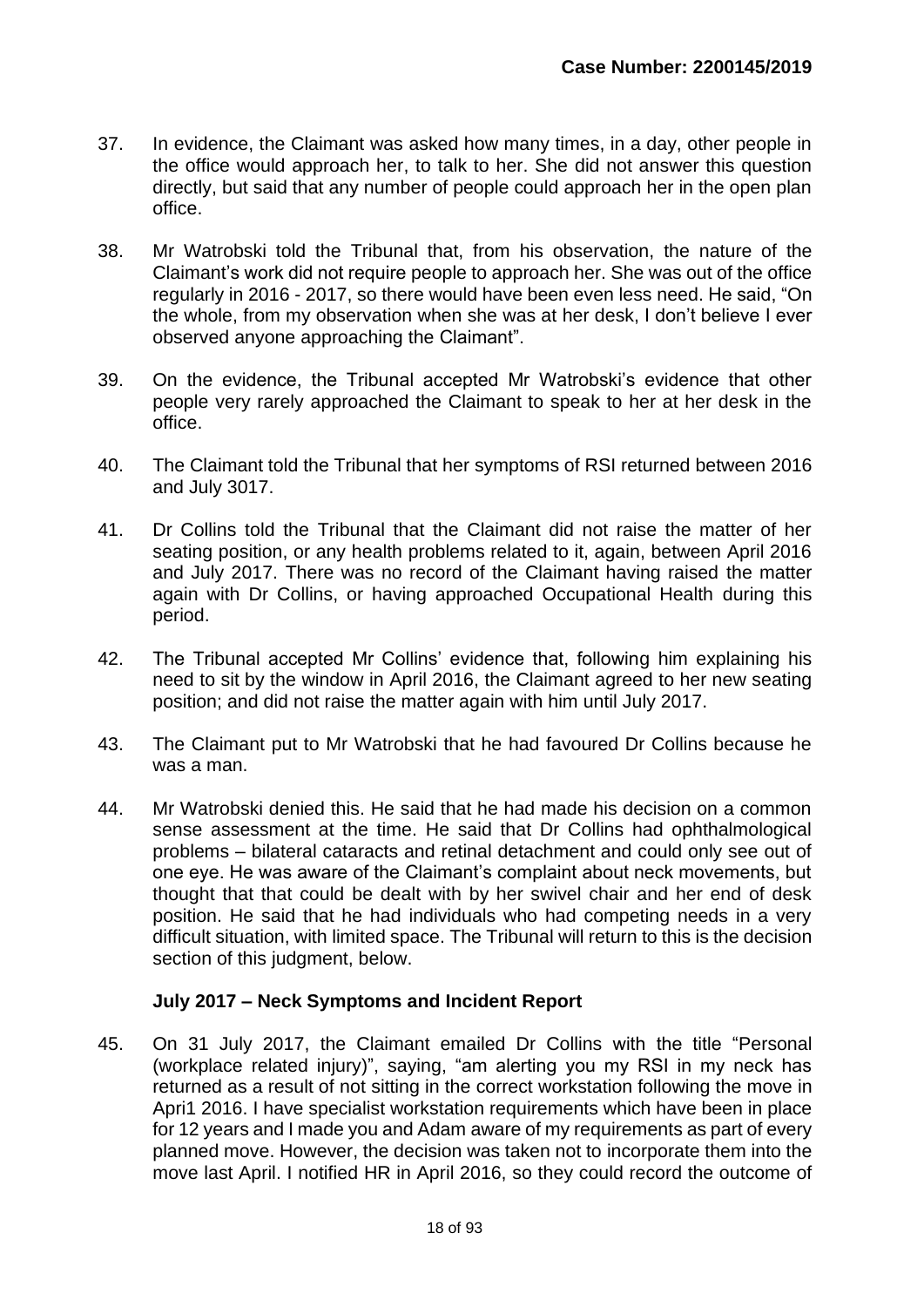the above decision not to incorporate my specialist workstation requirements, this was added to my personal record. The Occupational Health team also recorded the outcome for their records. However, I have gone to the doctors this morning. They have confirmed my RSI in my neck has returned due to the incorrect position of my workstation (i.e. Being on the aisle together with sitting in constant draughts (surrounding windows open / fan on). I now have tendonitis in my back/shoulder contributing to the workplace injury." P721.

- 46. The Claimant submitted an "Incident Report" form in relation to "tendonitis in neck, shoulder and back," p722. Dr Collins commented on the form that special care had been taken to provide enough room between the chair and the cupboards behind, p724.
- 47. In the section of the form which required the underlying cause of the incident to be stated, Dr Collins wrote, "The member of staff has recurring health problems and has special needs, perhaps a desk could be provided near a window, as she has requested, p724.
- 48. A different version of the form contained further comments from Dr Collins as follows, "The member of staff has recurring minor health problems and special needs with regard to working conditions and insists on changes to her workstation. An assessment of the workstation and the overall health of the member of staff is to be requested from Occupational Health."p858.
- 49. The Claimant put to Dr Collins that, by saying she had "special needs", he was being offensive, by implying that she had a mental disability. Dr Collins said that he was referring to the Claimant's physical needs, which he said was clear from the full text of his comment.
- 50. The Tribunal accepted Dr Collins' evidence on this matter. On the full text of either version of the form, it was clear that he was referring to the Claimant's individual physical requirements. The Tribunal did not find that Dr Collins' use of the term "special needs" on this official form, which related to her physical environment and her requirements, was in any way pejorative.
- 51. The Claimant self-certified her absence in summer 2017, p739.
- 52. There did not appear to be any contemporaneous GP note or report available from this time, giving an opinion on the cause of the Claimant's neck or other musculoskeletal symptoms in 2017.
- 53. On 8 January 2018, a senior physiotherapist prepared a report, discharging the Claimant from treatment for a "rotator cuff tear", saying the Claimant had improved a lot over the last 3 months, p200.
- 54. On 29 August 2017 HR advised Dr Collins to refer the Claimant to Occupational Health. Dr Collins replied, saying that he had filled out "an occupational health incident report" and had contacted Karan Bovaird at HR, p727.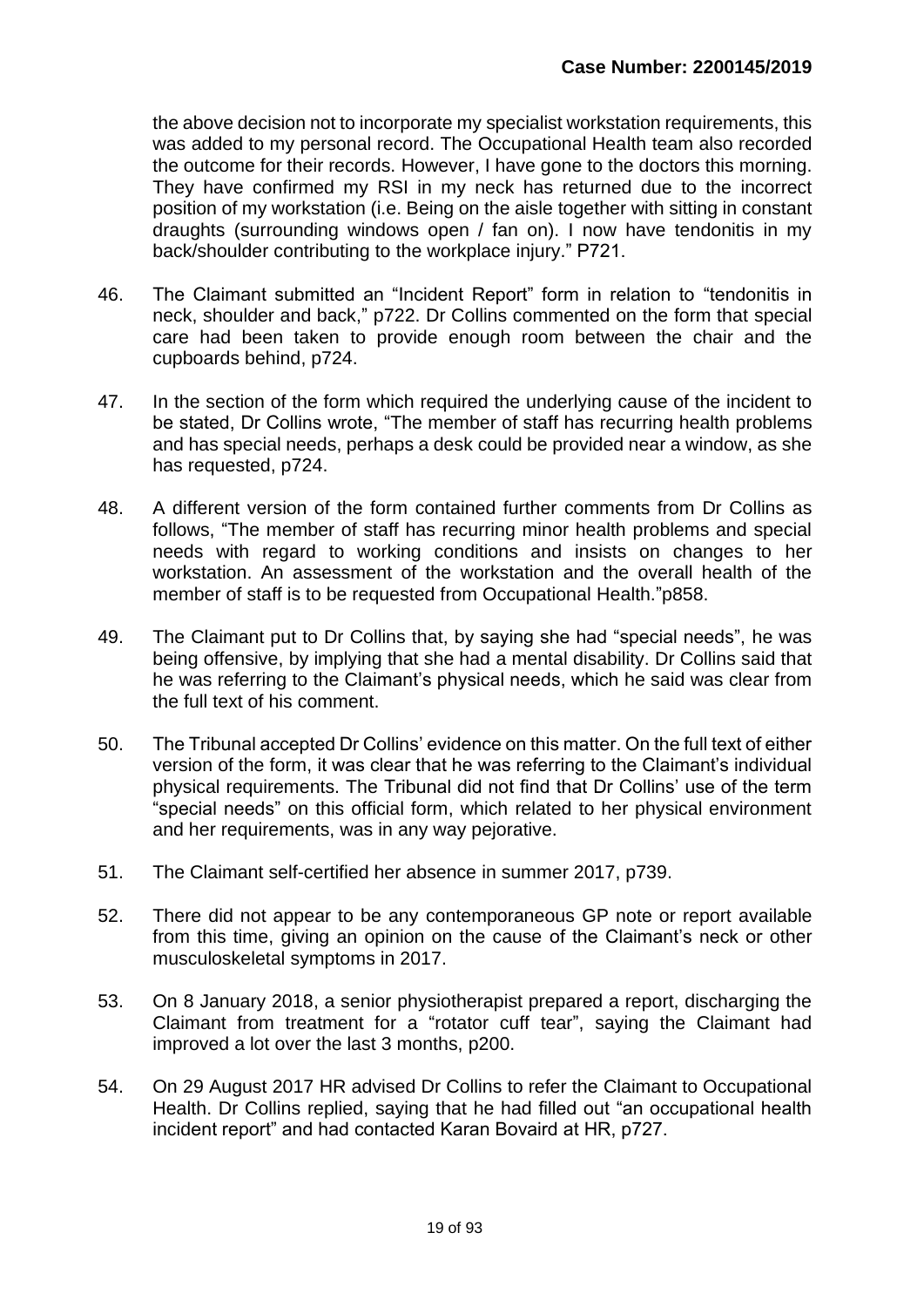55. The Claimant completed a self-referral form to the Parliamentary Health and Wellbeing Service ("PHWS") on 5 September 2017, p734. Dr Collins completed a referral to the same PHWS service on 5 October 2017, p744.

# **October 2017 OH Referral and Physician Report**

- 56. On 18 October 2017 Dr Ali Hashtroudi, Consultant Occupational Health Physician, provided a report on the Claimant musculoskeletal symptoms. He said, "…As I explained to her the shoulder pain is less likely to be related to work and quite often there is no explanation for this presentation. ...As for her neck, she refers to them as RSI, repetitive action being looking at different directions frequently when talking to people. This is not a common presentation I have come across before but clearly she remained symptom free when she was able to avoid repeated movement of her head." P751.
- 57. Dr Hashtroudi recommended that a workstation assessment be carried out and that the Claimant's colleagues talk to her from the front to minimise lateral head movement. He recommended that the Claimant should avoid overhead activities and "keeping her arm in an outstretched position". He said that the Claimant should "refrain from heavy moving and handling." Dr Hashtroudi said, "...she should be allowed to use her hands free cable when using mobile" p752.
- 58. Dr Hashtroudi advised that some of the medications he had advised the Claimant to take might make her drowsy for a while and that she might need flexibility in her work starting time and that she might need to avoid tasks which relied heavily on concentration, p752.
- 59. The Tribunal found that Dr Hashtroudi, a medical doctor and expert in occupational health matters, advised that the Claimant's shoulder pain was unlikely to be related to work and that, while the Claimant described her neck symptoms as RSI, this did not accord with Dr Hashtroudi's professional experience. Furthermore, Dr Hashtroudi advised that the Claimant should use a "hands free cable" when using her mobile phone. He did not specifically advise that a blue tooth headset be provided for the Claimant's mobile phone.
- 60. On 17 October 2017, the Claimant recorded in an email that, "...during our weekly team meeting yesterday Mark announced to everyone that I have my OH management referral this week." P753, p1020.
- 61. The Tribunal accepted the Claimant's evidence that this occurred. From the Claimant's description of the matter, Dr Collins did not refer to the detail of the referral or the nature of the Claimant's health condition.
- 62. On 2 November 2017 Dr Collins emailed the Claimant to say that he and Mr Watrobski would meet the Claimant on 3 November to discuss her PHWS assessment, p758. Mr Watrobski typed up notes of this meeting, Respondent's trial bundle , p2051 (p2242 PDF). The notes recorded that Dr Hashtroudi had seen the Claimant and that the next stage would be a workstation assessment, which would be attended by Dr Collins. The notes also said that Mr Watrobski expressed concern about the need for the Claimant to take medication and said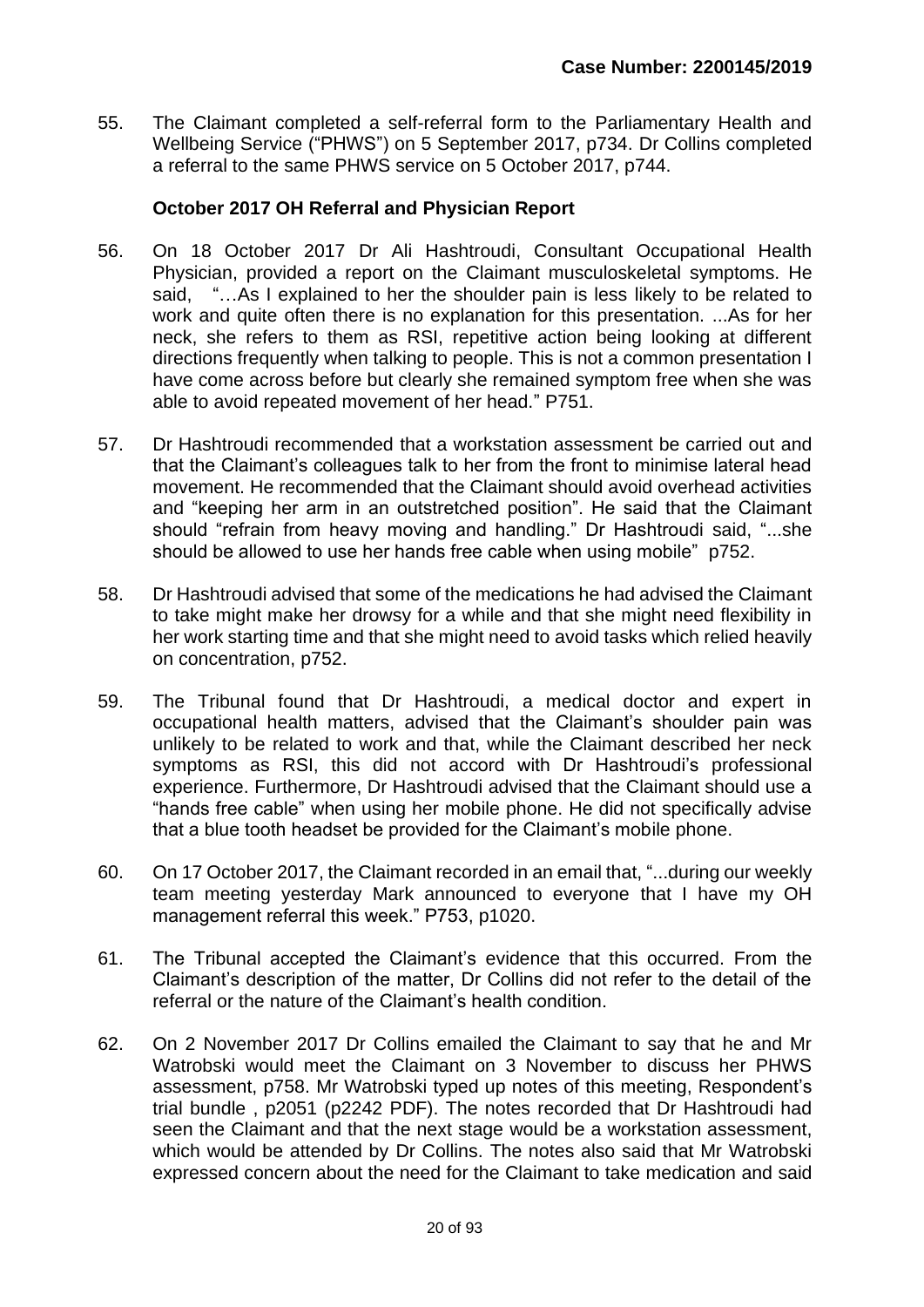that, as a result, no business travel outside the estate was to be undertaken: The notes recorded that the Claimant replied that she was not on medication. The notes further said, "[The Claimant] has not been tending to the database duties to the detriment of the administration of AFC and the Emu Working Group; [the Claimant] said that management of the database is not on her job description. AW and MC disagreed and would look again at the job description. ... AW noted an excessive number of 'Private Appointments' on [the Claimant's] Outlook Calendar; it would become necessary to know what they were for, or remove them; [the Claimant] said that she was happy to do this."

#### **November 2017 Workstation Assessment**

- 63. Also on 3 November 2017 Maggie Mainland, Occupational Health Adviser, sent an occupational assessment of the Claimant's work to Dr Collins, copied to Mr Watrobski and Donald Grant. She noted that Dr Hashtroudi had recommended that a Display Screen Assessment (DSE) be carried out to identify areas which could be adjusted to minimize the Claimant's musculoskeletal symptoms. Ms Mainland said that, to minimise the Claimant's symptoms, the Claimant would benefit from:
	- " \*A sit/stand fully adjustable desk
	- \* Ideally the work desk should be positioned beside a wall or window
	- \* Ideally there should be a wall or cupboard directly behind her
	- \*The aisle behind should not be used as a thoroughfare

\*Face to face for talking and desk position."

- 64. Ms Mainland also said that overhead venting should be switched off, windows should remain closed at all times and fluorescent lighting should be removed. Ms Mainland said 'From an ergonomic perspective the chair, keyboard, mouse and screens were all of a good ergonomic design and well positioned. ... A headset has been provided for use with Skype for business. The work mobile phone may contribute to some of Alison's signs and symptoms and I would recommend: - A Bluetooth connection to be supplied for the mobile." Ms Mainland advised that telecoms could assist ordering this, P760.
- 65. Ms Mainland also said, "Alison informed me that you had concerns regarding her doing "business travel" possibly due to medication that may have some side effects and you stopped Alison doing "business travel" - From a health perspective there is no reason why Alison cannot undertake this task and in my opinion feel that she is able to recommence "business travel". Alison is currently and has not been on any medication that could affect her at work." P760.
- 66. This assessment was carried out by Ms Mainland with only the Claimant present.

# **Claimant's 8 November 2017 Grievance**

67. On 8 November 2017, the Claimant presented a formal grievance against her managers, Dr Collins and Mr Watrobski, though the Respondent's Valuing Others process, p1021. She said that they had failed to provide reasonable adjustments during the April 2016 office move, resulting in an RSI workplace injury and that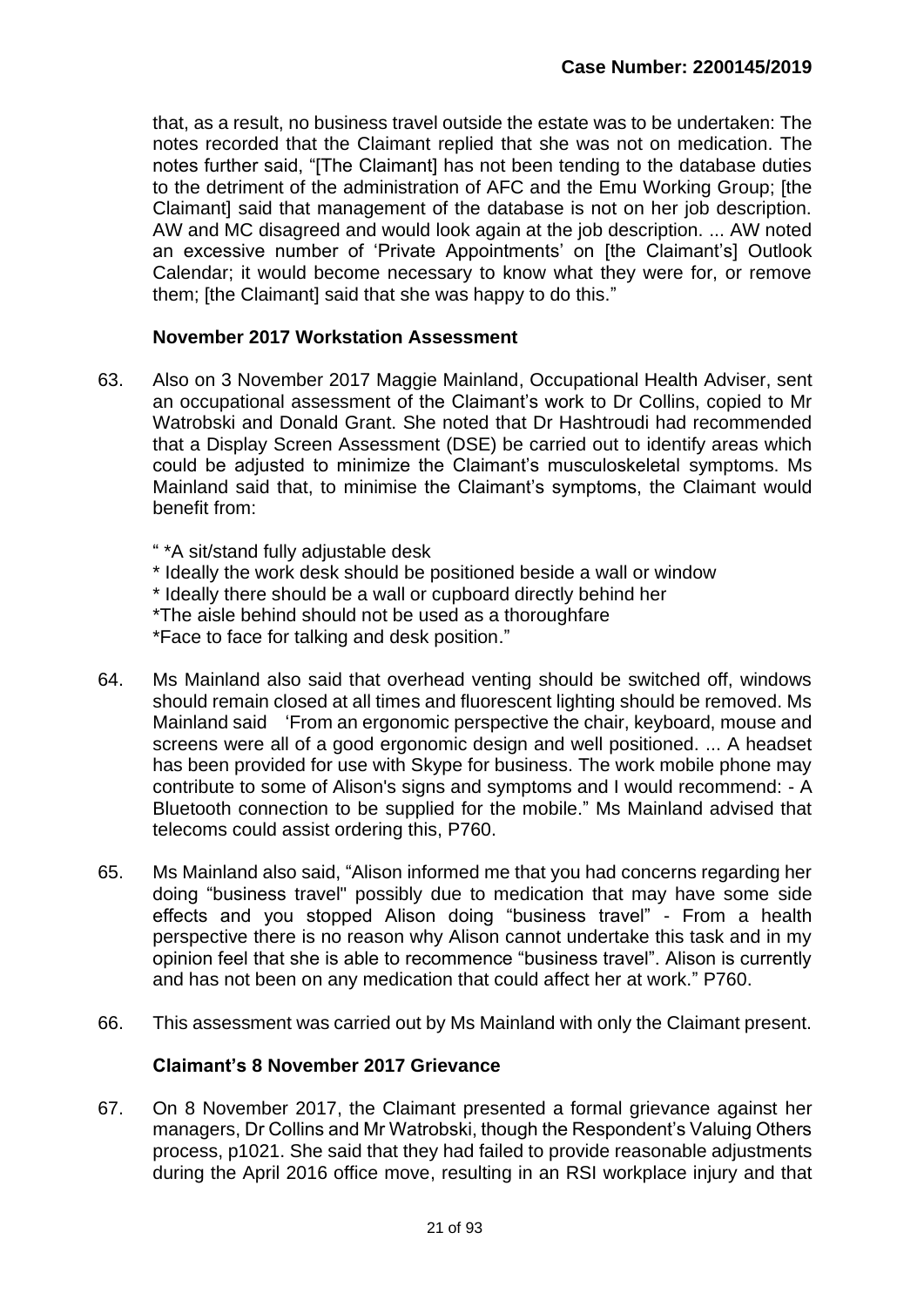they had treated her unfavourably by failing to cooperate with putting reasonable adjustments in place. The Claimant also complained of bullying and harassment by them.

- 68. On 16 November 2017 Mr Watrobski emailed Ms Mainland, copying in Dr Collins and Mr Grant and HR advisers. He said that he had met the Claimant to discuss the report from the PHWS physician and that they had agreed that there should be a reassessment of the Claimant's workplace, arranged by Dr Collins, so that he would be fully involved in understanding the requirements. He said that the Claimant had arranged the assessment without his or Dr Collins' knowledge. Mr Watrobski made a number of observations on Ms Mainland's report. He said that it would be difficult, if not impossible, to adapt the current beam desking to accommodate a sit/stand desk. He said that the aisle behind the Claimant's desk was not used as a thoroughfare, but as access to one permanent workstation and one other. He said that face to face talking positions would be difficult to accommodate, but the best solution would be the Claimant's desk in an aisle position, so that visitors could approach from an oblique angle. The worst position would be at the end of the beam, next to the window, as this would require a 90 degree head movement to address visitors. Mr Watrobski said that the ceiling vents simply cooled the air, but did not supply fresh air and that the Claimant had – and could – arrange with the building manager to turn some of the vents off. He said that the overhead lighting was not florescent, but LED. He also said that the humidity had been measured and was well within guidelines. Mr Watrobski lastly said that, as Ms Mainland mentioned, the Claimant was free to order a Bluetooth connection for her mobile phone through telecoms.p769 -770.
- 69. Mr Watrobski did not mark this email confidential.
- 70. The Claimant put to Mr Watrobski that, in his 16 November 2017 email, he was questioning the validity of OH professional's advice, when he did not have the expertise to do so.
- 71. Mr Watrobski denied this. He said that he was raising the standard questions which the Claimant's line manager would have raised had he been at the assessment. M Watrobski said that he did have relevant architectural expertise and had raised architectural points. He also said that he did pursue the issue of the sit/stand desk and was told that the Respondent could only provide a manually operated one.
- 72. Mr Watrobski enquired about the availability of a sit/stand desk for the Claimant on 17 November 2017, p775. He was told that the beam desking could not be retrofitted with a single desk unit and that available sit/stand desk was manually operated, with a gas-strut balance, p33 unredacted documents. He was told that the effort involved in adjusting it would not be significant.
- 73. The Claimant put to Mr Watrobski that he failed to password-protect his 16 November 2017 email and therefore it was available to his diary secretary. She said that Mr Watrobski had done this to intimidate her. Mr Watrobski denied that he had intended to intimidate the Claimant. He accepted that he had not marked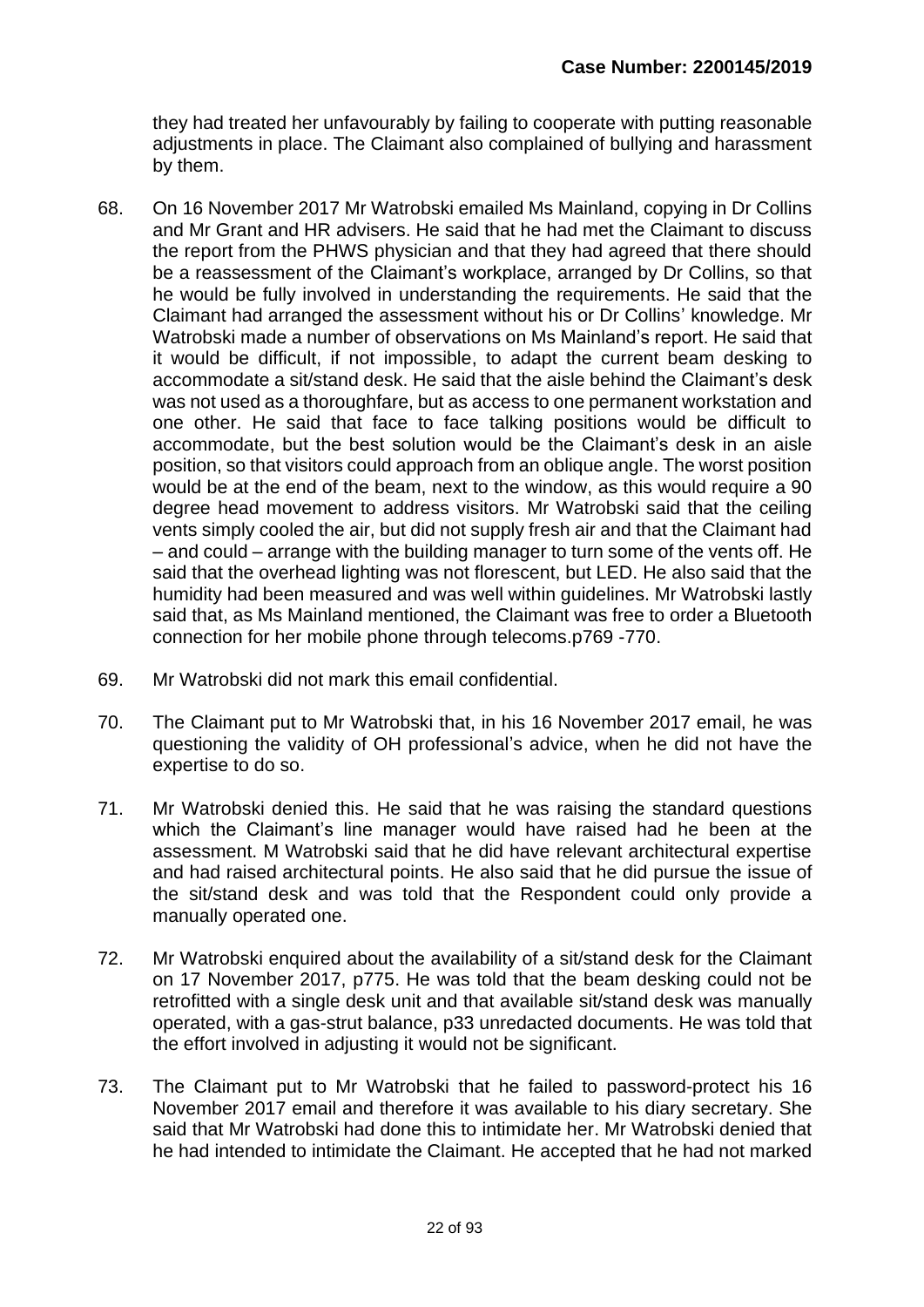the email confidential and said, "It was an error and I can only apologise. The email was sent late in the evening and it escaped me to do it."

- 74. The Tribunal accepted Mr Watrobski's evidence that his failure to mark the email confidential, or password protect it, was a genuine error. He appeared sincere in his apology to the Claimant and the Tribunal noted that the email was, indeed, sent late at night.
- 75. On 17 November 2017 Ms Mainland replied to Mr Watrobski, suggesting a meeting to discuss his points about the DSE assessment. She said that her recommendations reflected best practice, but that if the adjustments were not reasonable or manageable, that was Mr Watrobski's decision, p771.

# **Claimant's Job Tasks and Job Security**

- 76. The Claimant told the Tribunal that Dr Collins and Mr Watrobski removed the Claimant's B2 duties and objectives on 10 and 12 October 2017 and 3 November 2017 and thereafter threatened her job security on 10 October, 12 October and 3 November 2017, by saying that they were closing down the collection and would not need the role.
- 77. The Claimant referred to her notes of discussions with Dr Collins on 10 & 12 October 2017, p1861 & 1862. In them, the Claimant recorded that Dr Collins said that the Claimant's work had got out of hand and that Mr Watrobski did not understand how there was so much work. Her notes recorded: "Mark: He told me that him and Adam had managed perfectly well before I started and they didn't see how it is causing so much work now. … Mark: …. you will not be having any one into help and we need to look at your job description as this isn't working and we just need to you add data to the database." P1861.
- 78. The Claimant's notes of 12 October 2017 record, p1862, "Mark: He told me Adam and him have decided, there will be no resources to assist me. I'm to stop promoting the collection and advertising there is a collection. I need to stop doing collection work and it needs to go back to where it was 3 years ago there less work to do.

*However, it sounds as if he and Adam are closing down the collection and without a collection to manage there is no role for me*."

- 79. The Claimant drew the Tribunal's attention to paragraph [40] of the Respondent's Grounds of Resistance, which stated that the decision was taken to close down the collection.
- 80. Dr Collins told the Tribunal that, both before and after the Claimant's regrading, she was engaged primarily on a project to catalogue and digitise the collection. The first part of this involved field-work such as visiting the collection sites, photographing and listing items, which involved some business travel. However, he said that, by October 2017, this phase of the project was complete, and it was then important to progress the digitisation of the collection, including inputting into the EMU database. He said that the Claimant had fallen behind with this task.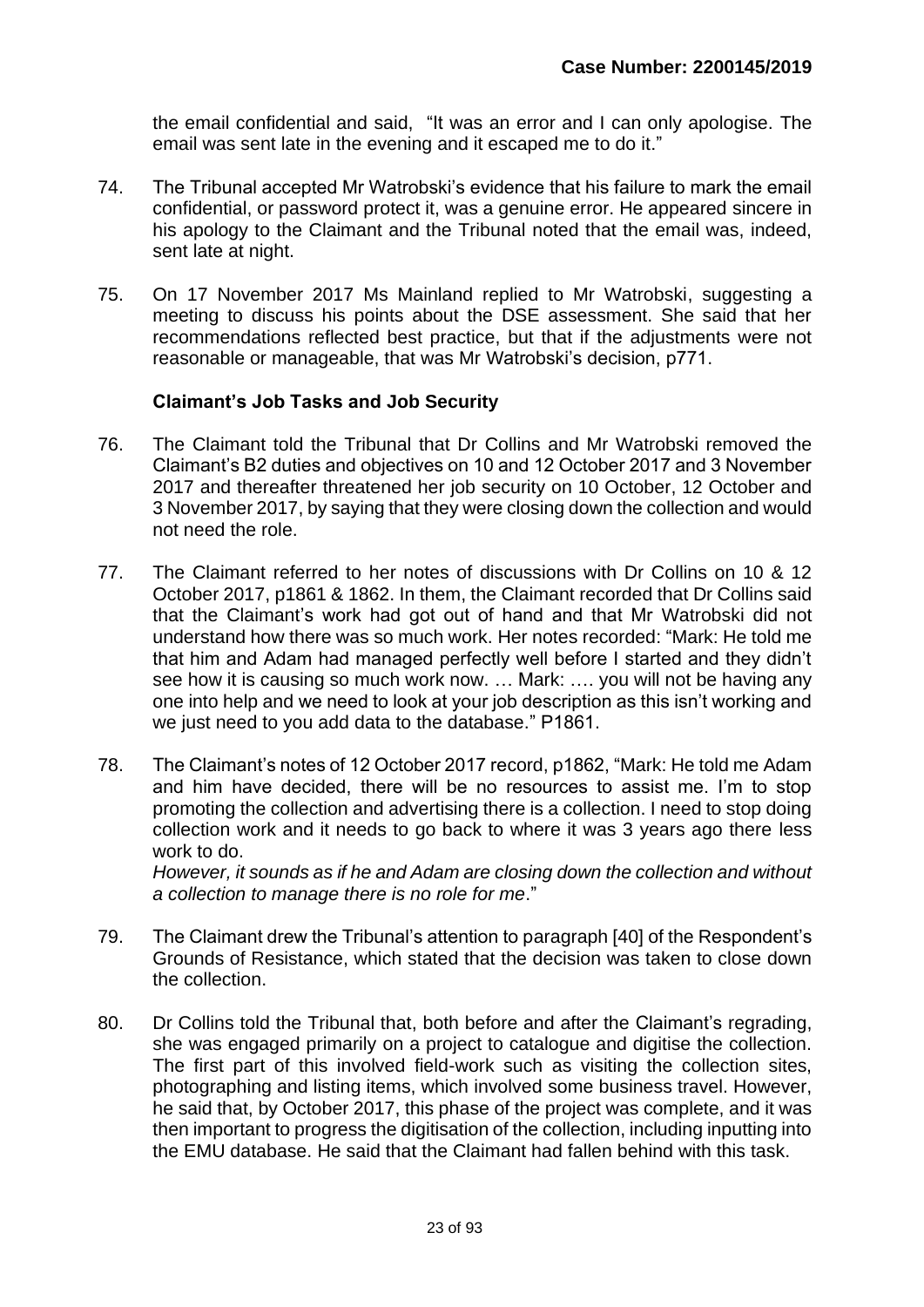- 81. Dr Collins completely denied that he had threatened the Claimant's job security. In evidence, he told the Tribunal that he had asked the Claimant to concentrate on clearing the backlog on the database task. He said, "However, at no time did I or Mr Watrobski suggest we wanted to remove her from her role or close her collection completely." Dr Collins agreed, however, that he required the Claimant to undertake her previous band C job duties. He said that these duties were still part of her role and that the JEGS regrade had not removed her database management duties.
- 82. Mr Watrobski also denied that the architectural heritage collection was going to be closed. He said, "That is totally wrong, it was not my intention; I could not close down the collection – she performed very well in the role." He agreed, however, that management of the collection had since been moved to another department.
- 83. The Tribunal found that, even on the Claimant's notes of her exchanges with Dr Collins, he did not threaten to close down the collection. The Tribunal noted that, at the time, the Claimant made her own private note only that it "sounded as if" Dr Collins and Mr Watrobski were closing down the collection. On the Claimant's notes, Dr Collins asked her to concentrate on adding data to the database.
- 84. It was clear that the Claimant disagreed that data inputting was still part of her Band B2 role. On the Tribunal's findings of fact, however, data inputting was part of the Claimant's Band B role.
- 85. The Tribunal accepted Dr Collins' evidence that the Claimant had fallen behind with this task. His evidence was corroborated by the minutes of the EMU working group August 2017, which recorded that the multimedia records for 7,703 items in the architectural fabric collection had no titles or further information, which made searching for items difficult, p1775. The notes also recorded, "AF [architectural fabric] did not contribute", p1778. It was not in dispute that this was a reference to the Claimant having not attended that meeting.
- 86. The minutes of the Super User Meeting 13 November 2017 also recorded that Dr Collins had raised the question of the Claimant's engagement with the EMU user group. The notes recorded, "ET confirmed how many meetings AB attended and explained the importance of the Architectural Fabric team being represented in the development of the manual."p2188.
- 87. The Claimant told the Tribunal that Dr Collins and Mr Watrobski had placed her development opportunities with outside organisations on hold from September 2017. Dr Collins told the Tribunal that there was uncertainty as to whether travel might affect the Claimant's tendonitis/RSI. He said that, once it was confirmed by the DSE assessment in November 2017 that there was no health reason why she could not travel, Dr Collins and Mr Watrobski did not restrict the Claimant's business travel plans. Mr Watrobski pointed out that the Claimant had sent an email on 9 November 2017 detailing several upcoming outside visits relating to the collection, p548. The Tribunal noted that, from her email, the Claimant was due to make 5 visits to outside organisations in November and December 2017.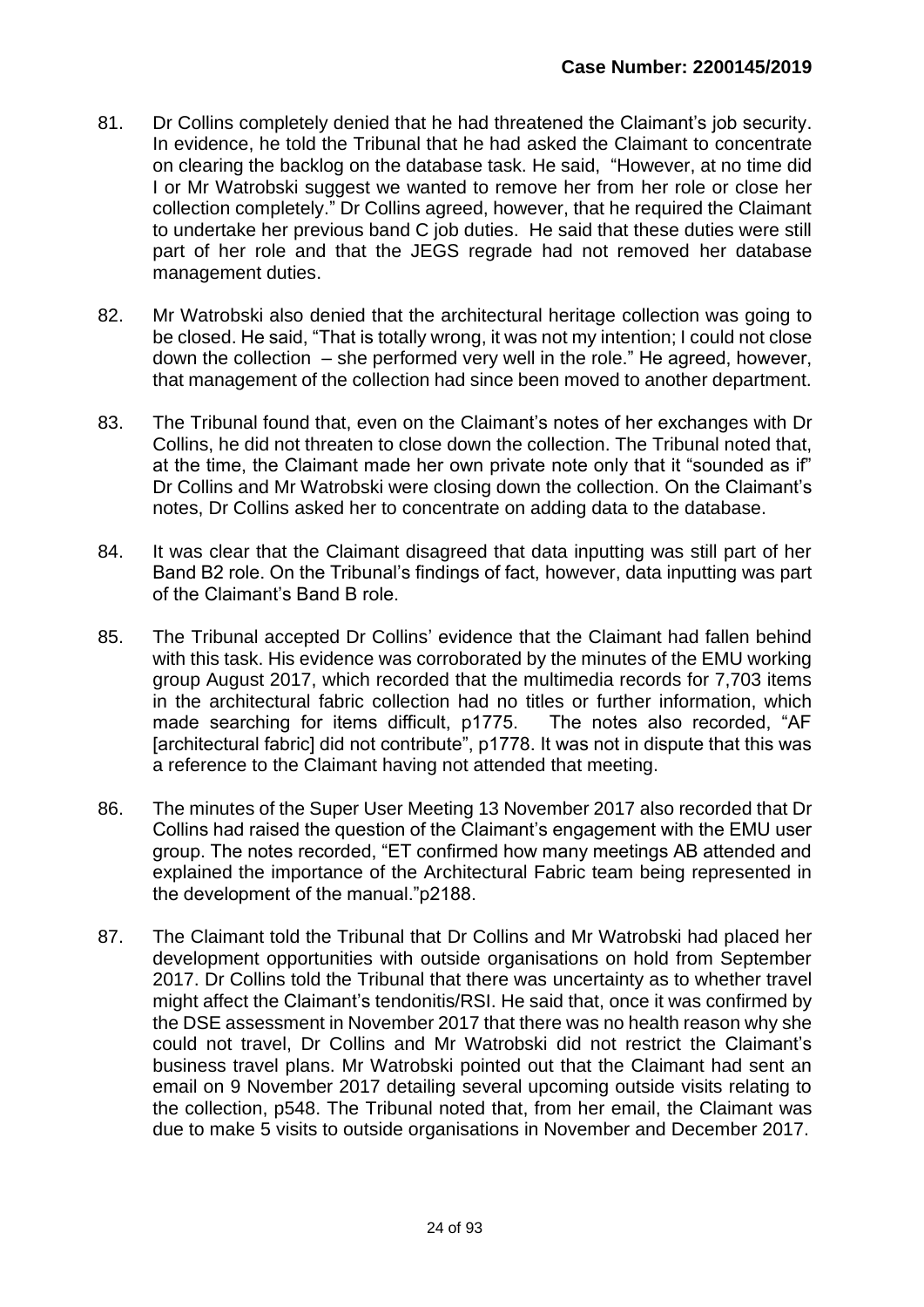- 88. The Claimant also told the Tribunal that, in a 121 meeting with Mr Oyet on 12 December 2017, he had encouraged her to undertake any development opportunities available, p1945. The Tribunal therefore concluded that Dr Collins and Mr Watrobski stopped the Claimant's outside visits briefly, but these resumed by 9 November 2017. The visits later stopped again when she was moved to temporary tasks away from her collections work, p1945.
- 89. The Claimant told the Tribunal that Mr Collins had drastically reduced her budget in 2017.
- 90. Dr Collins told the Tribunal that Barbara Brown, Senior Management Accountant, suggested that he reduce the Claimant's budget because the department was not spending it. He said that that was standard practice.
- 91. The Claimant, however, drew the Tribunal's attention to the notes of an interview with Barbara Brown, p1311. Ms Brown told the interviewer that it was Dr Collins who had suggested reducing the budget, because the collection would not be operating on the same scale in future, so that it would not be using such extensive funds, p1312. She said that the budget was for repairs and conservation of the collection.
- 92. The Tribunal decided that Dr Collins had suggested the budget cut, consistent with his belief that the Claimant needed to concentrate on cataloguing the collection in the database. The Claimant had previously travelled and photographed the items in the collection and needed a budget to do so, but that part of the work was over.
- 93. Once again, the Claimant clearly did not agree with Dr Collins's decision that she should concentrate on digitally recording and cataloguing the collection. She was resistant to his instructions to complete this outstanding task. Nevertheless, the Tribunal has found that this was part of her B2 role. It appeared that the Claimant's dissatisfaction about reduction of her budget and removal of her duties arose from her unwillingness to accept Dr Collins' guidance about the tasks she should prioritise.

#### **Change of Managers November 2017**

- 94. On 14 November 2017 Mr Grant emailed Ms Bovaird saying that Dr Collins and Mr Watrobski were concerned that their ongoing management of the Claimant may be perceived as bullying and harassment and that they were uncomfortable being in her presence without a witness, unredacted bundle p123. Ms Bovaird replied, saying that if Dr Collins and Mr Watrobski were dealing with the Claimant professionally, there should be no issue. She also said that the Claimant had not said that she was unwilling to work with either of them, p122.
- 95. On 16 November 2017 Mr Grant told Mr Watrobski and Dr Collins that he had made a temporary arrangement for the Claimant to be line managed by Mr Oyet, while the grievance process was ongoing. He said that Mr Oyet should take over responsibility for management of the Occupational Health assessment, p773.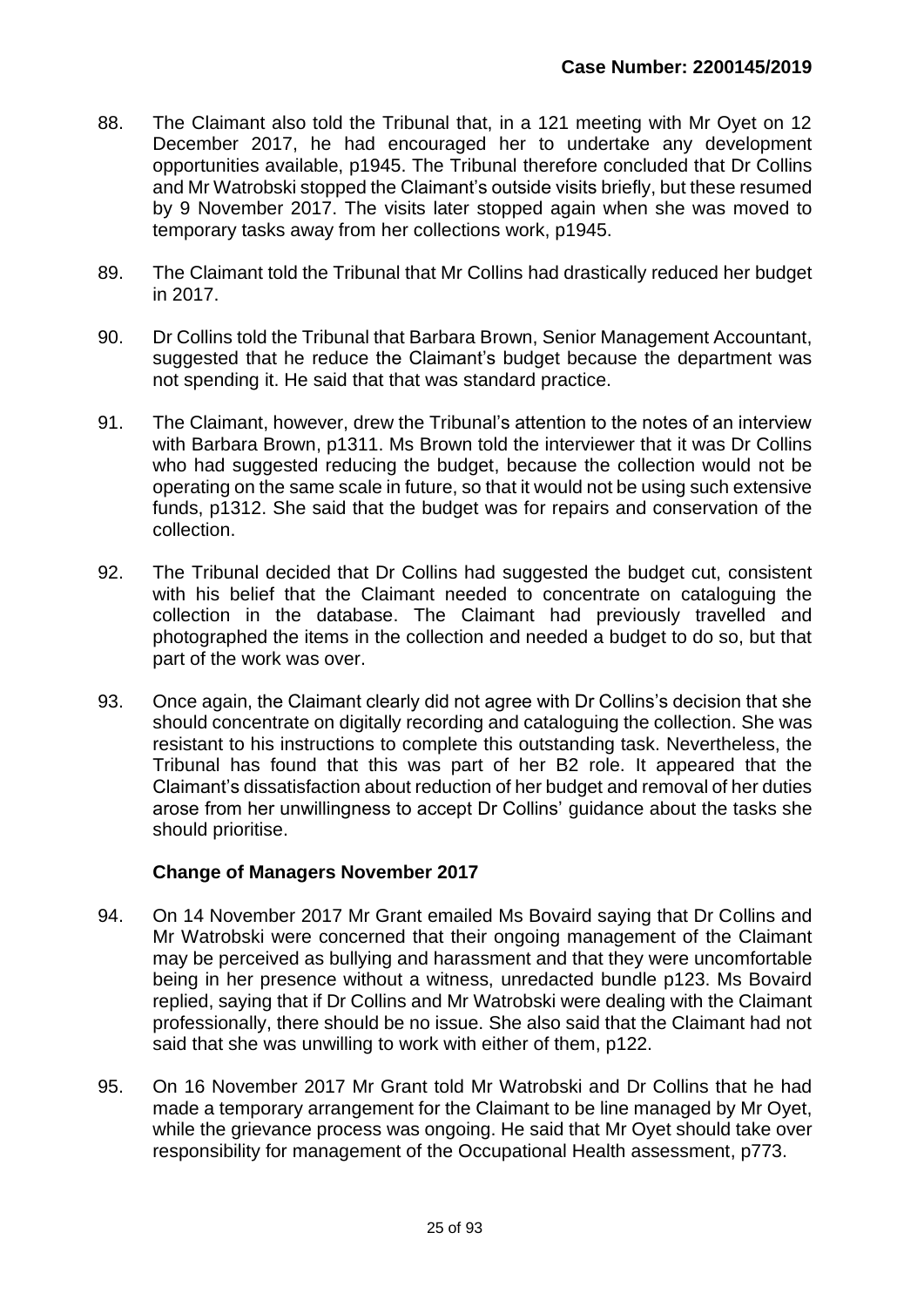- 96. The Claimant put to Mr Watrobski that he had challenged Ms Mainland's report on 16 November, despite being told that Mr Oyet would take responsibility for the occupational health discussions. Mr Watrobski told the Tribunal that it was likely that he had not seen this email when he sent his response to Ms Mainland later that day, as he had 1000s of unread emails in his inbox. The Tribunal considered that it was credible that Mr Watrobski had not read the email when his inbox was so overloaded.
- 97. The Claimant contended that she was moved, rather than Dr Collins and Mr Watrobski, because she was female. Ms Bovaird agreed in evidence that the Claimant was, as a matter of fact, female, but said that that was not the reason she was moved, rather than the two men. The Tribunal will return to this in the decision section of this judgment.
- 98. Mr Grant told the Tribunal that the Claimant had had a history of falling out with her managers and that here had a been a history of shifting the difficulties on to other managers. He said that, when Mr Oyet and he took over her line management, they were sent on an HR course directed at "managing the unmanageable." Mr Grant said that the Clamant had required more management than any other employee he had come across in his career.
- 99. On 29 November 2017, Mr Watrobski prepared a response to the Claimant's grievance. In it, he said that he was "not a professional manager…rather I manage a team of professionals" and that he "concludes that Alison needs a level of management and professional counselling which my team cannot provide" p1068.

# **18 December 2017 Team Meeting**

- 100. It was not in dispute that Mr Grant had told the Claimant, when he moved her line management, that she would be able to continue to attend Architecture and Heritage Team meetings.
- 101. On 18 December 2017, the Claimant emailed Mr Grant saying, "For the past few weeks I have been unable to attend due to other meetings that clashed with the team meeting (relating to the current process) and physio where I worked from home. Today l was able to attend the team meeting. Mark came to the table where I was seated with Heather and stated, "We moved your line management to Ugbana; we are having a team meeting and you are not invited so we are moving tables", p1091.
- 102. On 20 December Mr Grant replied, apologising. He said that the new management arrangements were outside the Architecture and Heritage team and that he had not explained the arrangements in detail to Dr Collins. He said, "Mark assumed that you were not attending the team meetings during these arrangements. However I believe the report is due back and therefore current arrangements may not be in place for long." P1091.
- 103. In evidence, Dr Collins agreed that he moved the team meeting on 18 December 2017 to the other end of Portcullis House, away from the Claimant. He said that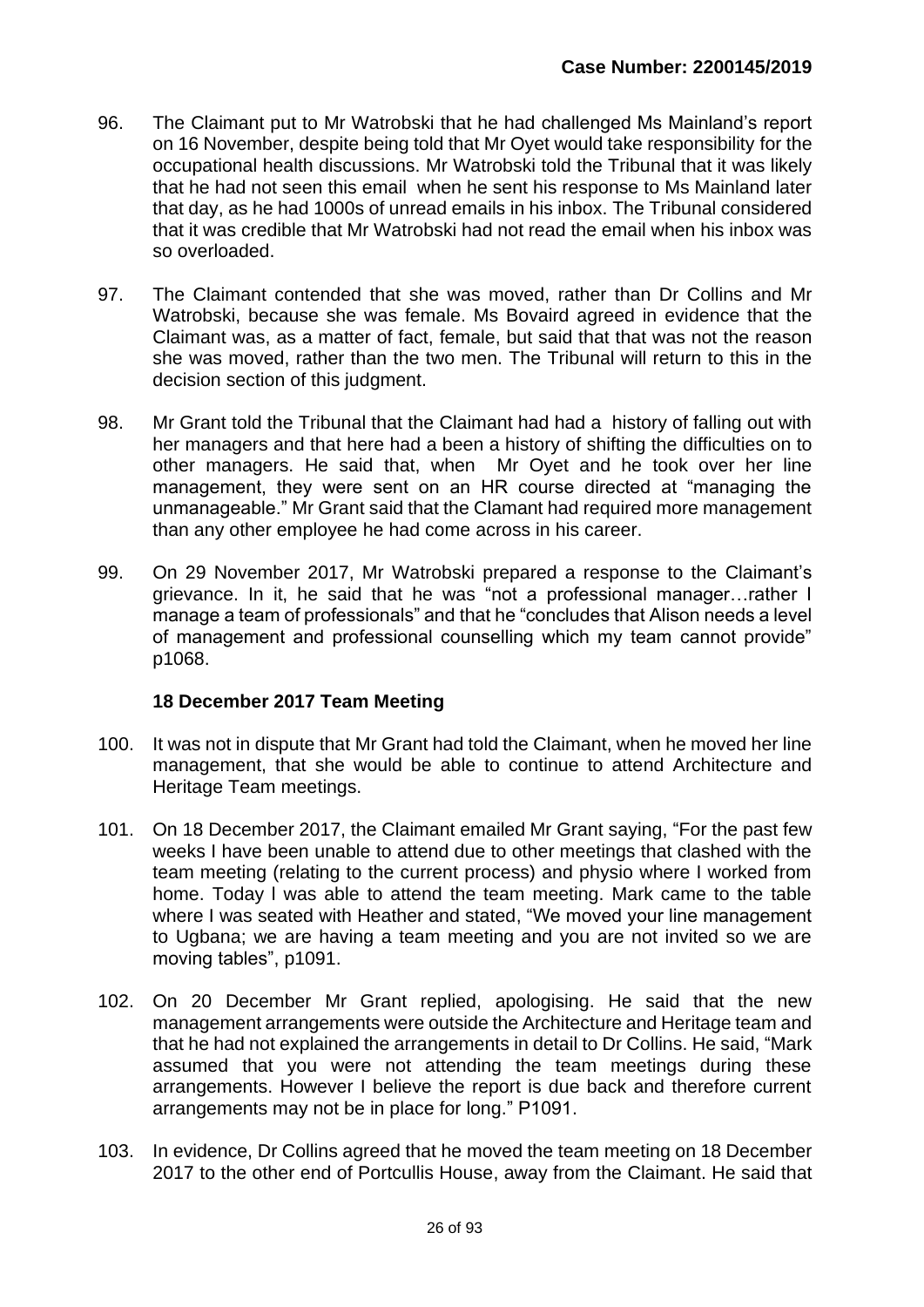the Claimant made clear, despite an explanation being given as to why she should not attend, that she would not leave. He told the Tribunal that this was disrupting the meeting and creating an awkward atmosphere.

- 104. The Tribunal found that Dr Collins moved his team meeting away from the Claimant to another part of the building, after the Claimant had already arrived and was sitting with another team member. The Tribunal will return to this in the decision section of the judgment, below.
- 105. Mr Grant was appointed as the deciding officer for the Claimant's Valuing Others grievance. He wrote to the Claimant on 5 January 2018, saying that the External Harassment Investigator had concluded preliminary enquiries and that Mr Grant had asked him to conduct a full investigation and produce a report. He said that the Claimant's further complaints, dated 28 November and 18 December 2017 would be included. The Claimant's further complaints were that Mr Watrobski had failed to keep his 16 November 2017 email – and therefore the Claimant's personal information - confidential, and that management was overbearing in relation to her work travel and work diary.

#### **Private Appointments**

- 106. On 5 January 2018 Mr Oyet emailed the Claimant saying, "I'm struggling to get an appointment in your diary as there are large blocks of "private appointment". Could you please update your diary and remove the large multiple hour blocks of private appointments. If they refer to time addressing particular tasks, please show them as such, we need to be as transparent as reasonable with our diaries in the spirit of working collaboratively with our colleagues." P1094.
- 107. The Claimant told the Tribunal that her managers were overbearing in their monitoring of her work diary. She said that she had legitimate private appointments relating to her grievance, counselling and meeting her Trade Union representative.
- 108. In cross examination Mr Oyet said, "None of it was overbearing we attempted to book meetings and they were declined. As a manager I need to understand where staff are - we need to deliver outcomes and when that is not happening we need to monitor to ensure that staff are carrying out tasks."
- 109. The Claimant drew the Tribunal's attention to further questioning of her private appointments by Mr Oyet on 11 April 2018, p2077. Mr Oyet listed 8 private appointments in the Claimant's diary lasting between 3.5 hours and a whole day between 9 January and 12 March 2018. He asked the Claimant to provide clarity on what the appointments related to.
- 110. The Claimant told the Tribunal that she had only been asked to unlock her private appointments during the grievance process and that these requests were clearly linked to the grievance process. Mr Oyet said that the request to explain private appointments may have happened during the grievance process, but was not linked to it. He said that the Claimant had failed to do the work she had been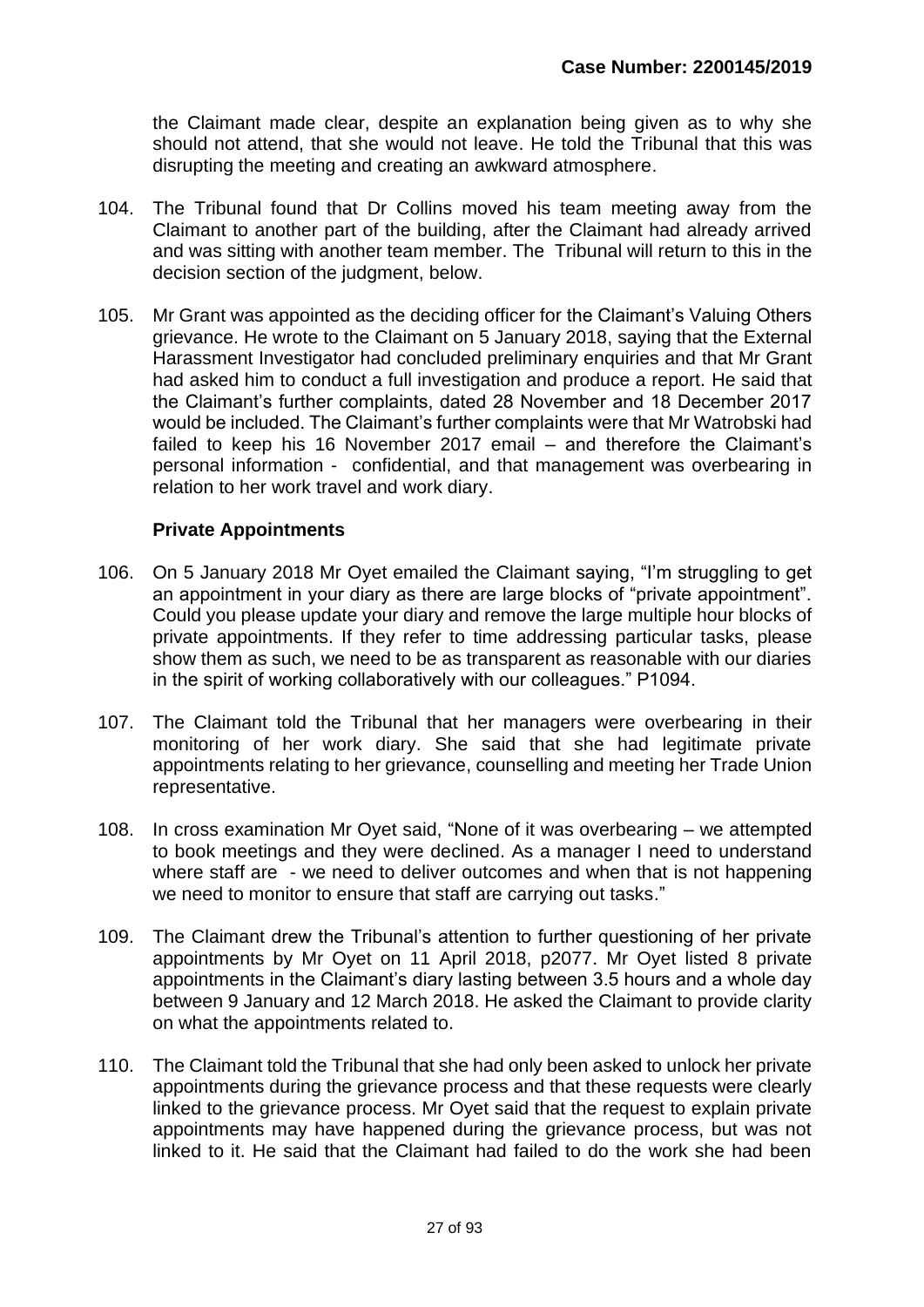asked to do and the April 2018 request to explain the Claimant's appointments was about "delivery of tasks".

111. The Tribunal will return to this below.

#### **5 February 2018 Meeting and Change in Job Tasks**

- 112. On 9 January 2018 Mr Grant emailed the Claimant, saying that he had resolved the team meetings issue and that the Claimant would still receive invitations to team meetings, p1095.
- 113. However, on 17 January 2018, Mr Watrobski emailed Mr Grant and Ms Bovaird at HR, p1098. He said that the Claimant was now saying that the "private meetings" in her diary related to the current grievance process. He said that, since the first of those private meetings was in February 2017, with 40 hours of private meetings until November 2017, he assumed that the grievance had been planned long in advance. He said that he believed that the Claimant's aim was to achieve freedom from management and better resources. He said that the Claimant's practice of blanking out her diary for private appointments meant that no one knew what she was doing.
- 114. Mr Watrobksi said that he and Dr Collins had been caused mental stress by the grievance process, which would be exacerbated by the Claimant's proposed attendance at team meetings. He said, "We cannot work professionally with someone who cannot be trusted and for whom any form of management is construed as "bullying and harassment." On a practical level. [the Claimant] is being line managed by others and this relationship would be compromised were Mark and I to make any comment, not to mention the potential for an additional grievance to be lodged. I am no longer prepared to tolerate this and would therefore request that [the Claimant] please be instructed not to attend."
- 115. The Tribunal considered that this was Mr Watrobski's unvarnished view of the Claimant's grievance.
- 116. At a team meeting 5 February 2018, Mr Watrobski told the Claimant that she should not be there and that she was under different management, page 1101. The Claimant told the Tribunal that she was already sitting down when Mr Watrobski arrived, that he refused to sit down until she left and that she felt humiliated in front of the other attendees.
- 117. Mr Watrobski agreed that he had asked the Claimant to leave the team meeting on 5 February 2018. He denied that he had done so loudly, but said that he had told her directly and discretely that he did not think she should be there because her line management had changed.
- 118. Mr Watrobski said that he would not routinely exclude a hypothetical member of his team because they had made a Valuing Others complaint against him, but her complaint of "overbearing supervision" made clear that she had objections to his and Dr Collin's management. He said that he believed that the Claimant's continued attendance at meetings was likely to risk further complaints being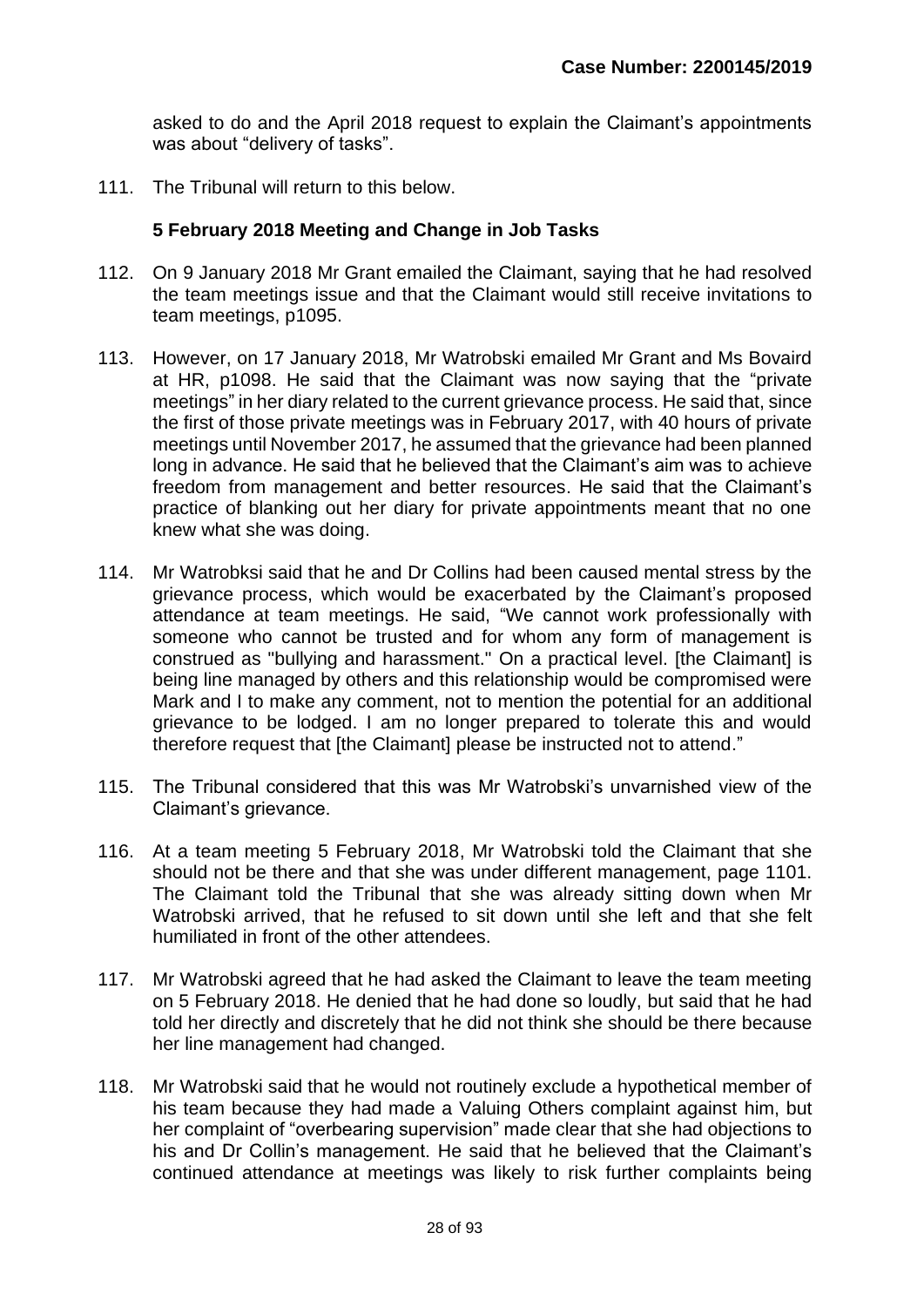made. He also said that he was suspicious of the Claimant's motives for attending, as she had rarely attended the team meetings before raising the complaint.

- 119. Mr Watrobski told the Tribunal that responding to the Claimant's grievance cause him great stress and affected his mental health. Mr Watrobski's evidence on this appeared to be consistent with his 17 January email to Mr Grant.
- 120. It was clear that Mr Watrobski told the Claimant, when others were present, that she should not be at the meeting on 5 February 2018 and that he did not start the meeting until she left.
- 121. On 8 February 2018 Mr Grant told the Claimant that she would be working on different duties from 19 February 2018.
- 122. The Claimant cross examined Ms Bovaird about the decision to change her job tasks. Ms Bovaird told the Tribunal that the relationship between the Claimant and Dr Collins and Mr Watrobski had broken down. Ms Bovaird therefore asked Mr Grant to see who could be moved. Ms Bovaird said, "I asked him to look at who was moved – there was not an assumption that you moved, I asked him to look at the situation and who could reasonably be moved with minimal disruption to the business."
- 123. The Respondent's witnesses told the Tribunal that it was decided that it would be less disruptive to give the Claimant temporary tasks, than to remove the whole line management of the architectural fabric collection.
- 124. Mr Grant told the Tribunal that Dr Collins and Mr Watrobski suspected that the Claimant was seeking to add to her complaints and they did not want the Claimant to attend their meetings. He said it was untenable for the Claimant to attend the meetings and, "that was the point when we decided to ask the Claimant to concentrate on a small remit within her existing job."
- 125. Mr Grant set out his decision in an email on 12 February 2018, p790. "I explained that I had considered the situation of the recent contact with the A&H team and your questions around your role during your 121 with Ugbana carefully, taking into account the ongoing business needs together with advice from the HR Advisory Service. I had considered alternative work for each of the three individuals involved, and after reviewing all specialist roles and transferable skills, concluded that it would be most appropriate to pause the collections work and provide to you alternative temporary work of similar weighting. Coincidentally and fortunately, a suitable project had arisen which had become critical following the sudden decision to move from 7MB, and I have attached the Word version of the document that I provided during our meeting, describing the duties. This project requires identification of important information by someone very familiar with the estate and its background, organising them in preparation for contractors to scan. I suggested that you reviewed the document and would be pleased to hear any comments either electronically when you return on Monday, or if you wish, by meeting again on Tuesday to discuss any changes considered desirable, with a view to starting this critical project on Wednesday."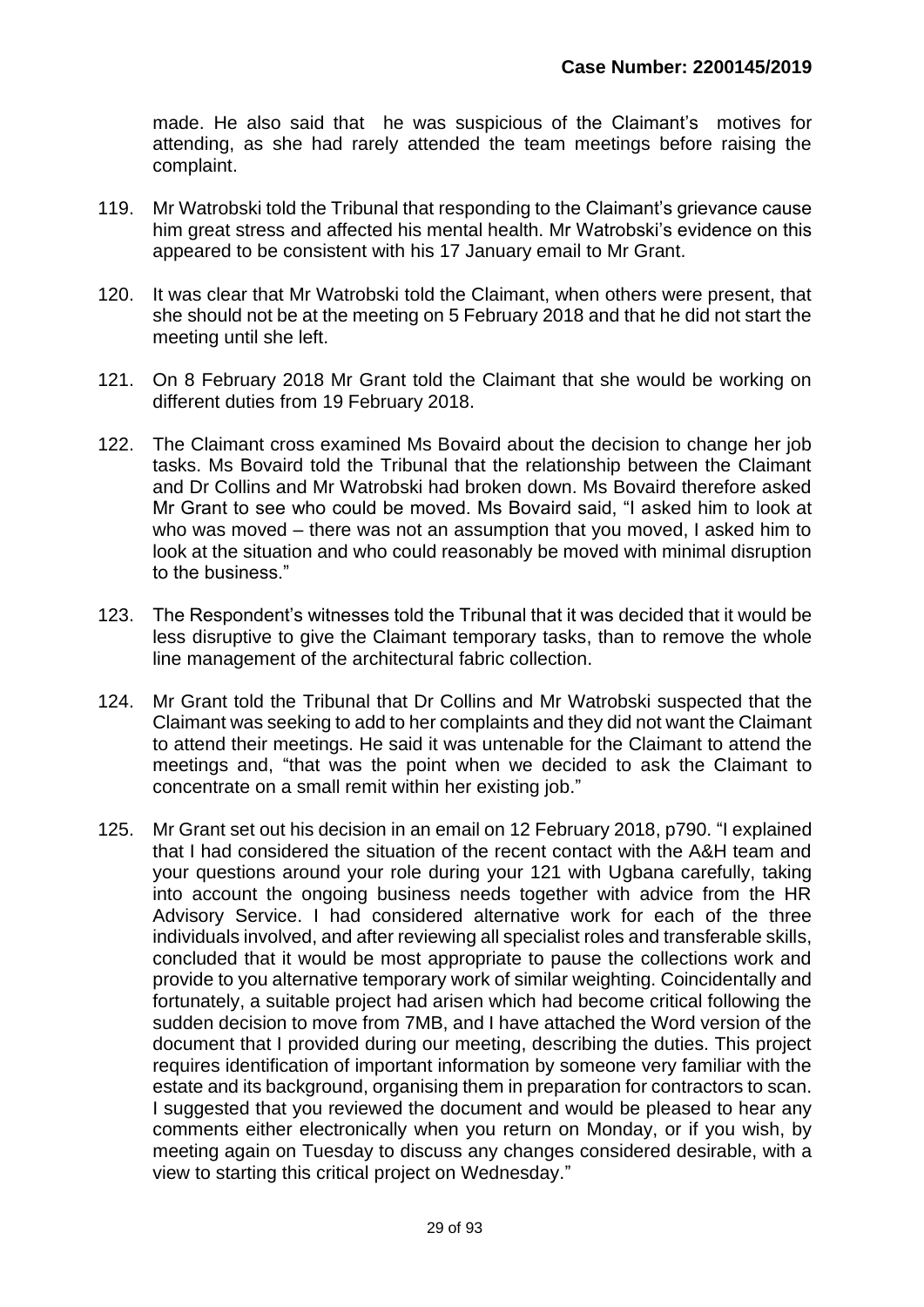- 126. The Claimant replied to Mr Grant's email the same day, saying she had hoped for a more positive outcome and to be able to attend team meetings. She said that she needed to establish whether the temporary role would exacerbate her condition, which would take some time and so she could not start the tasks on Wednesday, p789.
- 127. Mr Grant replied further on 13 February, p788. He said that, given that the Claimant had to liaise with others, he was happy to delay the start of the work until 19 February, to allow the Claimant to establish the appropriate working environment. He asked the Claimant to liaise with Mr Oyet and Hannah, who was in charge of one of the new tasks. He said, however, that this should be straightforward given the standard office-based environment.
- 128. The Claimant drew the Tribunal's attention to her 2018-2019 performance management IPR (performance review) document for her Collections Manager role p511-517. Her tasks in it included, "Lead on the requirements for the Architectural Fabric Collection; As sole museum professional and subject matter expert" "Lead on the Engagement programme for the Architectural Fabric Collection". The Claimant said that, when she was taken off her permanent role as a museum professional, she was given temporary tasks not comparable to her grade and was therefore blocked from undertaking her substantive B2 work by management because she had raised a formal grievance.
- 129. Mr Oyet and Mr Grant denied that the Claimant's temporary tasks were not commensurate with her B2 role. They both told the Tribunal that the task was within her existing job description. Mr Grant said that the Claimants B2 role was a cataloguing role. They both said that it was reasonable to ask employees to concentrate on a particular part of their job description for a period of time.
- 130. My Oyet told the Tribunal that other colleagues, including Anna Baldwin, were doing this task too, as was he. He said that he could not see how it was victimisation as others were doing the same thing.
- 131. The Tribunal will return to all this evidence in the "decision" section of its judgment.

# **Stress Referral**

132. The Claimant told Ms Bovaird in a meeting on 15 February 2018 that she felt more stressed than before about the grievance process, p794. On 20 February 2018 Mr Grant told Mr Oyet that stress should be mentioned in a referral of the Claimant to OH, p793. In the event, Mr Oyet did not do so. He told the Tribunal that he may have overlooked doing so. Mr Oyet drew the Tribunal's attention to extensive communications between the Claimant and Mr Oyet to agree the text of the OH referral document, for example, p795, and said that the Claimant had had ample opportunity to add stress to the referral, or to raise it with OH when she was assessed.

#### **February 2018 New Tasks and Occupational Health Referral**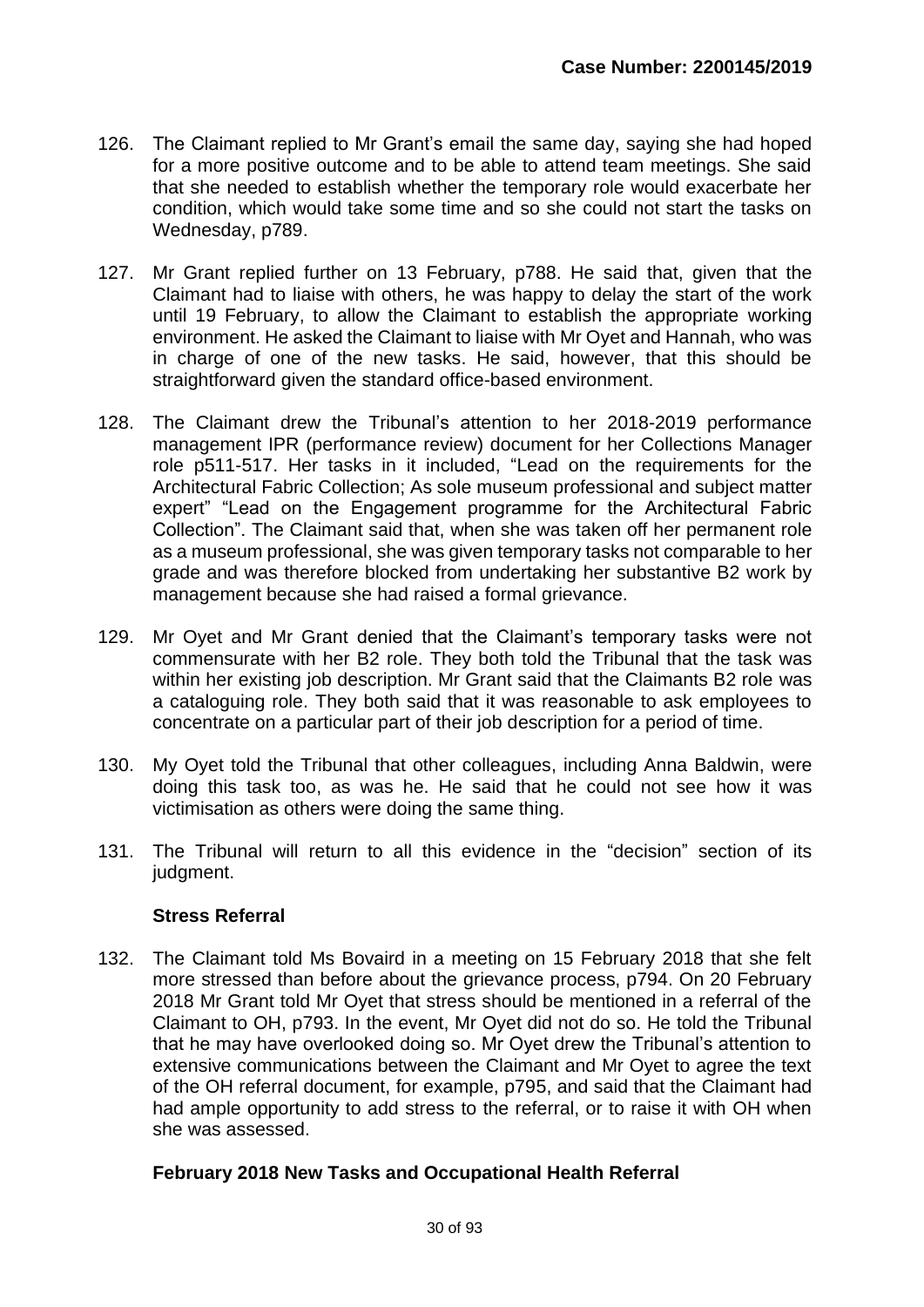- 133. The Claimant contacted Ms Bovaird in HR, saying that the move in her job duties was being put in place without a referral to Occupational Health, p793.
- 134. It was not in dispute that the temporary work had 2 parts: 1. A second floor Library role, which involved organising hard copy documents for external contractors to scan (p1108); and 2. A CD role, which involved putting CDs into the computer, looking at the documents stored on the CD and then moving those documents to the appropriate location on the Respondent's online shared drive (p1950). The aim of this latter task was to reduce the physical storage space needed when the team moved from 7 Millbank to Richmond House. The move was, at that time, planned for April 2018.
- 135. On 27 February 2018, the Claimant emailed Mr Oyet saying that she had compared both lists of temporary work with her IPR objectives and that the temporary role was not comparable to her B2 role. She thanked Mr Oyet for progressing a referral to OH and said that she wanted to ensure that the work was assessed by an OH doctor or medical professional before she started work, p795.
- 136. Mr Oyet replied that day, saying that he would send the referral to OH that afternoon. However, he also said that the temporary arrangements had started on 19 February and that the Clamant was required to undertake the elements of the role which she could complete safely, after doing her own risk assessment, p795.
- 137. The Tribunal noted that, again, the Claimant was complaining that the tasks she had been assigned were not commensurate with her grade.
- 138. Mr Oyet completed the OH referral, attaching 2 lists of the 2 activities the Claimant was being asked to undertake on a temporary basis, p799. He asked that both sets of activities be assessed.
- 139. In the referral form, Mr Oyet said of both activities, "As this is a temporary role, it is necessary to ensure any temporary new activities outside Alison's permanent role as Collections Manager are risk and impact assessed, prior to work commencing." P804.
- 140. The Claimant told the Tribunal that she had understood that Mr Oyet had therefore agreed that both tasks should be risk assessed before she started either of them. She said that she had autonomy in her role as collections manager and therefore decided to undertake activities which she believed she could do safely. These included policy drafting for her B2 collections manager role and attending working group meetings.
- 141. In evidence, Mr Oyet disagreed that the Claimant had autonomy to decide whether or not to undertake tasks at all, but said that she had autonomy to decide the way in which she would carry out the tasks she had been assigned.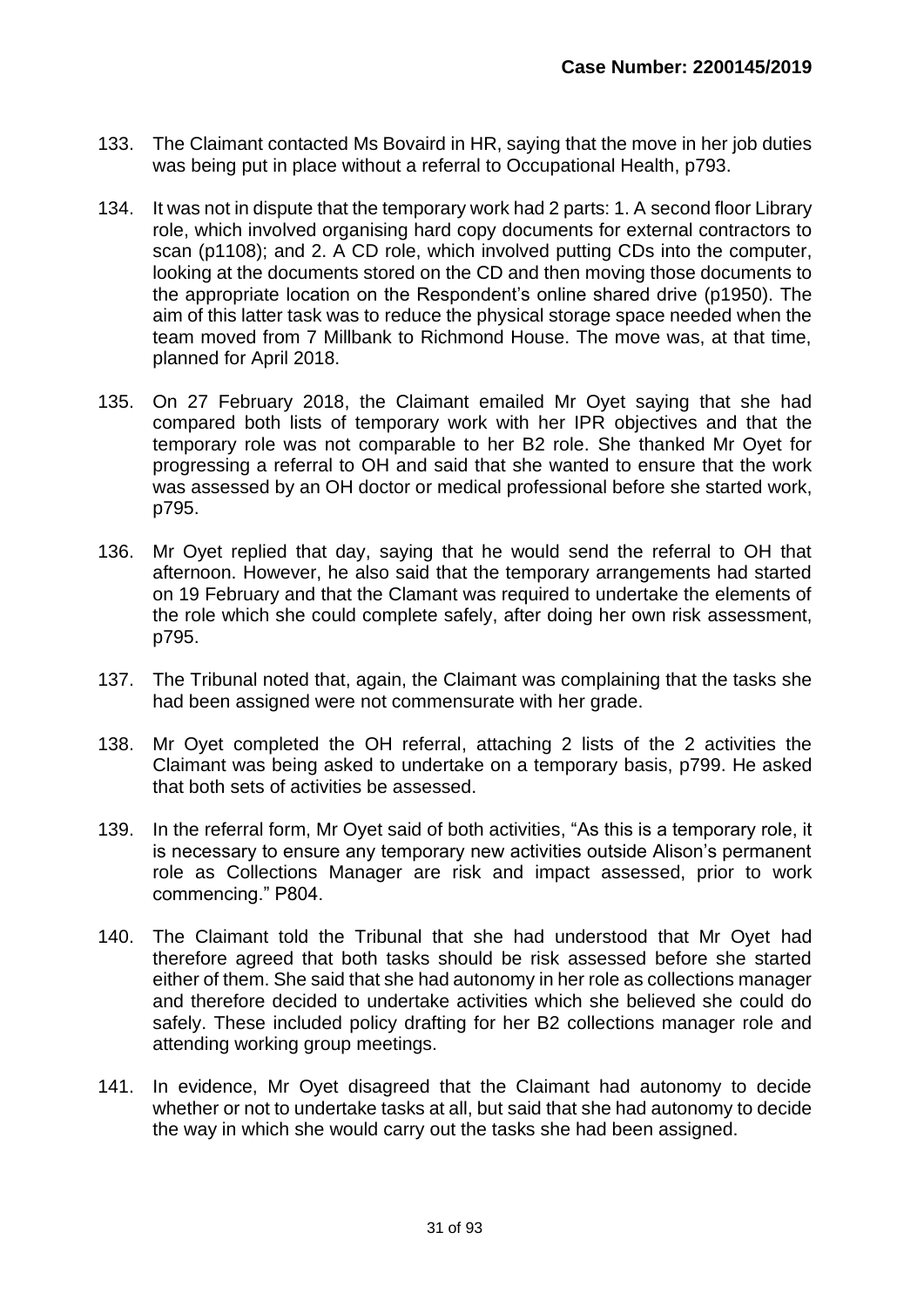- 142. Mr Oyet told the Tribunal that the OH referral was for the temporary role as a whole, encompassing both tasks, but that he believed that the Claimant could undertake the CD task before the full OH report was available. The Tribunal will return to this evidence in its decision, below.
- 143. Once the referral had been made, it became clear the OH could not assess the temporary work until the end of March 2018.
- 144. My Oyet told the Tribunal that he therefore arranged for a DSE assessment of the Claimant's workstation in the meantime, where she would be undertaking the CD role.
- 145. A trained DSE assessor undertook a Display Screen Equipment of the Claimant's workstation on 13 March 2018. The assessor moved a red box which the Claimant had said was taking up room.
- 146. It was not in dispute that the Claimant had told Mr Oyet that she was concerned that she could have to stretch to insert the CDs into the CD drive on her computer.
- 147. Mr Oyet had told the assessor about this concern before the DSE assessment.
- 148. The DSE assessor offered to move the Claimant's CPU (processor) from behind the monitors, but the Claimant said that she wanted this to be assessed by OH, p809. The DSE assessor said, "[The Claimant] has an appointment with [OH] early April. Her workstation is adequate at the moment … "p809.
- 149. On 7 March Mr Oyet emailed the Claimant, p1960

"Dear Alison, Could you please provide me with an account of what you have delivered of the tasks assigned to you since 19<sup>th</sup> February 2018, and your plan to deliver the remaining elements of the tasks by the end of March 2018? Both myself and Donald Grant have requested several times that you commence the tasks, I specifically asked you to commence tasks that can be completed at your current first floor desk location for example:

- Pick up a CD disk from desk.
- Open the disk and insert into computer to identify their contents.
- If the disk is blank it can be destroyed.

- If it contains information of a type listed in the Report Type list in Section 6, it needs to be included in the Shared drive as per the hyperlink below. S:\AA Estates Archive

- Determine what type of information it is, and what building, area or service the 0&M Manual or H&S file relates to.

- Open the appropriate folder in the Shared drive on the computer and identify whether this information has already been downloaded.

- If the information already exists in the Shared Drive, simply label the CD using the naming convention in Section 4, and archive it using lron Mountain…."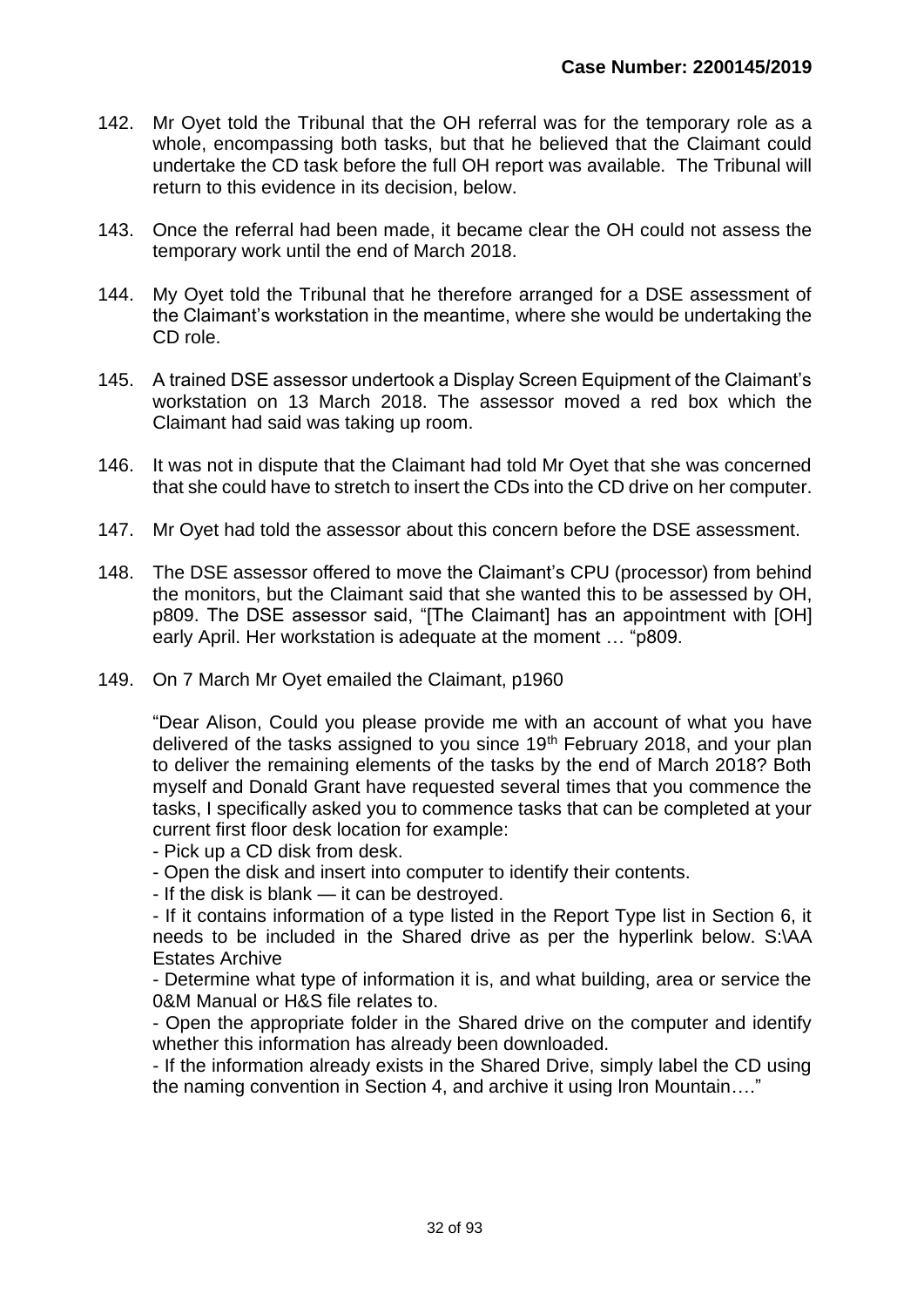- 150. At the end of the email, Mr Oyet said that, if the Claimant failed to demonstrate by 8 March that she had delivered on the tasks, he would instigate disciplinary proceedings.
- 151. The Claimant told the Tribunal that she considered this email to be extremely patronising from a senior male manager at a time when she was waiting for reasonable adjustments. She said that the email was sent to further to humiliate and harass her.
- 152. She cross examined Mr Oyet about this. He said that, by the date of the email, the Claimant had still done no work. He said that she had raised concerns about the CDs being in a box which needed stretching, so he had taken 5-7 CDS out of the box, so there would be no need for stretching. He said that he set instructions out as simply as possible for the task to be completed. He said that there was no intention to patronize or harass the Claimant, but that he was giving clarity as to what was required. The Tribunal will return to this, below.
- 153. The Claimant had arranged to undertake counselling through the Respondent's counselling service during the grievance process, to support her due to feelings of stress.
- 154. The Claimant had been due to attend a Design Authority "DA" Team meeting on 13 March 2018. That morning she emailed Mr Grant saying that she would be unable to attend the DA meeting because of a clash with her counselling session, which she said was also important, p812.
- 155. Mr Grant replied, acknowledging that support during the investigation was important but saying, "However I do not think that the only time such support is available through the whole week is between 14.00 and 15.30 today, coinciding with a long-standing and important team meeting." He said that the Claimant's counselling should be rearranged, p811.
- 156. There was a dispute of fact between the parties as to how counselling meetings are scheduled by the Respondent's counselling service. The Claimant told the Tribunal that the service specifies the time when it can offer an appointment. Mr Grant said that he believed appointments would be made by mutual agreement. The Tribunal accepted Mr Grant's evidence that appointments could be made or changed by mutual consent – in the Tribunal's experience, medical and counselling appointments would normally be made by consent.
- 157. On 9 March 218 Mr Oyet sent an email to Mr Grant, attaching a list of what he said were examples of the Claimant refusing to follow reasonable management requests, p1967. He said that he intended to commence disciplinary action because the Claimant had refused to deliver the tasks he had asked her to do and had refused to confirm to Mr Oyet what she had been doing during working hours from 19 February. He said that his attempts to meet the Claimant had failed because she had declined every meeting, "claiming she needs HR/Union/GP advise...". P1967.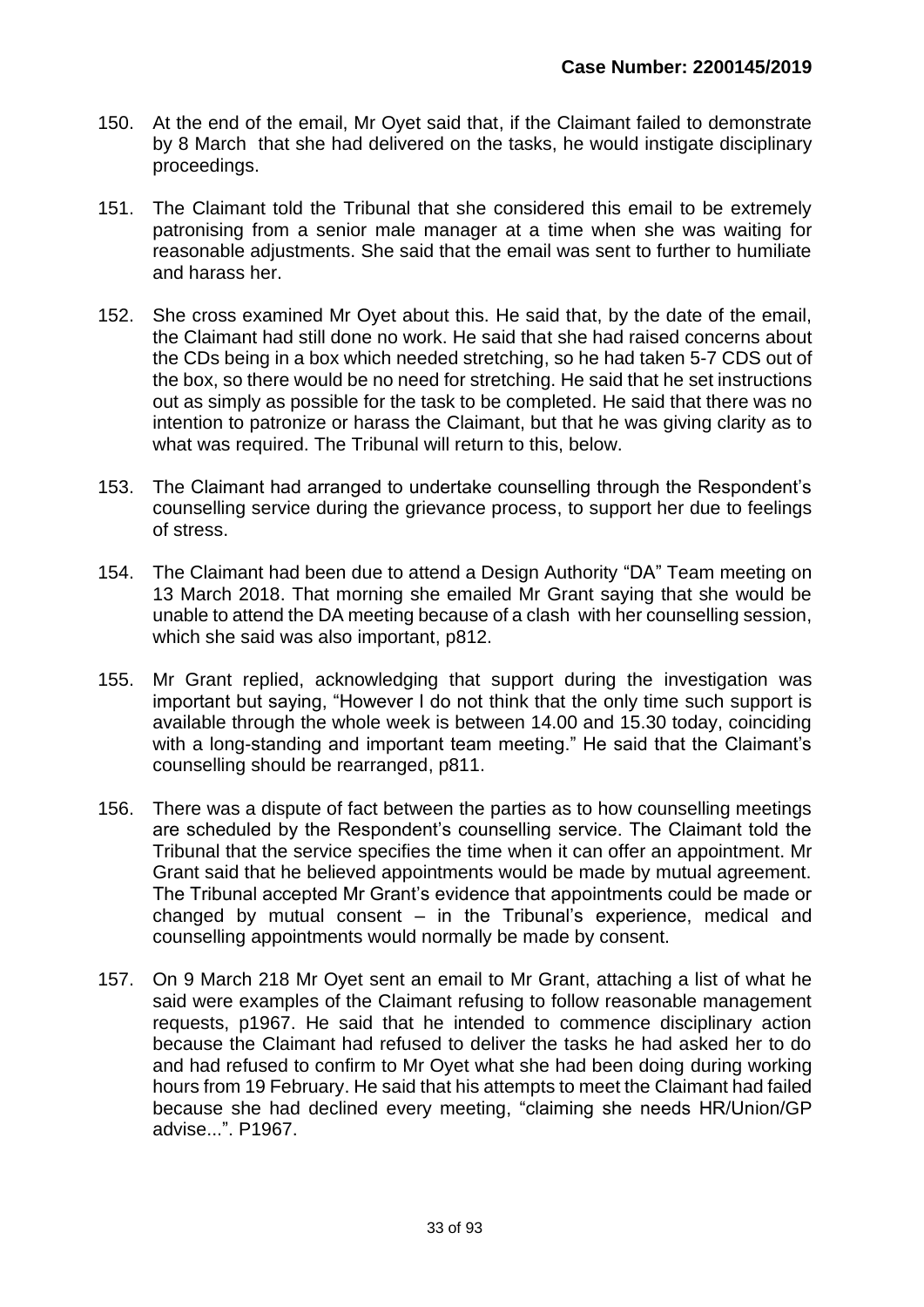- 158. Mr Oyet set out a chronology of his interaction with the Claimant. He said that the Claimant had been asked to carry out EMU database work on 5 January 2018, but that she had said on 30 January that she wanted professional advice on whether to undertake the work because it was band C work and had been taken out of her role.
- 159. He then set out a chronology of the CD task which he referred to as the scanning task:

"15.02.18 UJO proposes to meet A Baker on 20.02.2018 to help with new arrangement — she declines meeting.

19/02/2018 PHWS referral started

22.02.18 UJO rearranges and meets Alison and reiterates importance of starting scanning tasks and advises her to commence with desk based tasks on first floor pending PHWS assessment:

1. You will put on hold all previous Collections Manager work until end of March and focus on the new tasks as set out in Donald Grant's email.

2. You will review the management referral form and get back to me so it can be signed and issued.

3. You will contact Hannah Baldwin to discuss the scanning tasks that you can commence immediately. …

….

06.03.18 UJO writes to A Baker raising concern about lack of progress in particular on the desk based elements of the scanning tasks. Requests A Baker give account of what she is doing in work time. A Baker declines meeting UJO to discuss.

..

08.03.2018 A Baker still refuses to do any of the scanning tasks. UJO arranges DSE assessment for A Baker in addition to management referral. The desk based scanning tasks are:

0 Pick up a CD disk from desk.

0 Open the disk and insert into computer to identify their contents.

0 File contents in relevant folders and/or destroy CD disk.

A Baker reason for refusing to follow reasonable request from management: 14.02.2018 - I will need to speak to my GP; consultant and with PHSW colleagues. This will take time to arrange appointments; seek their medical /professional opinions in how the change of temporary role; and its associated activities relating to the role will impact me. I would also need assurance this temporary role will not exacerbate my existing condition; or could risk potential workplace injuries. As you will understand, this would mean I will not be starting next Monday.

23.02.2018 - I'm waiting for the information from Hannah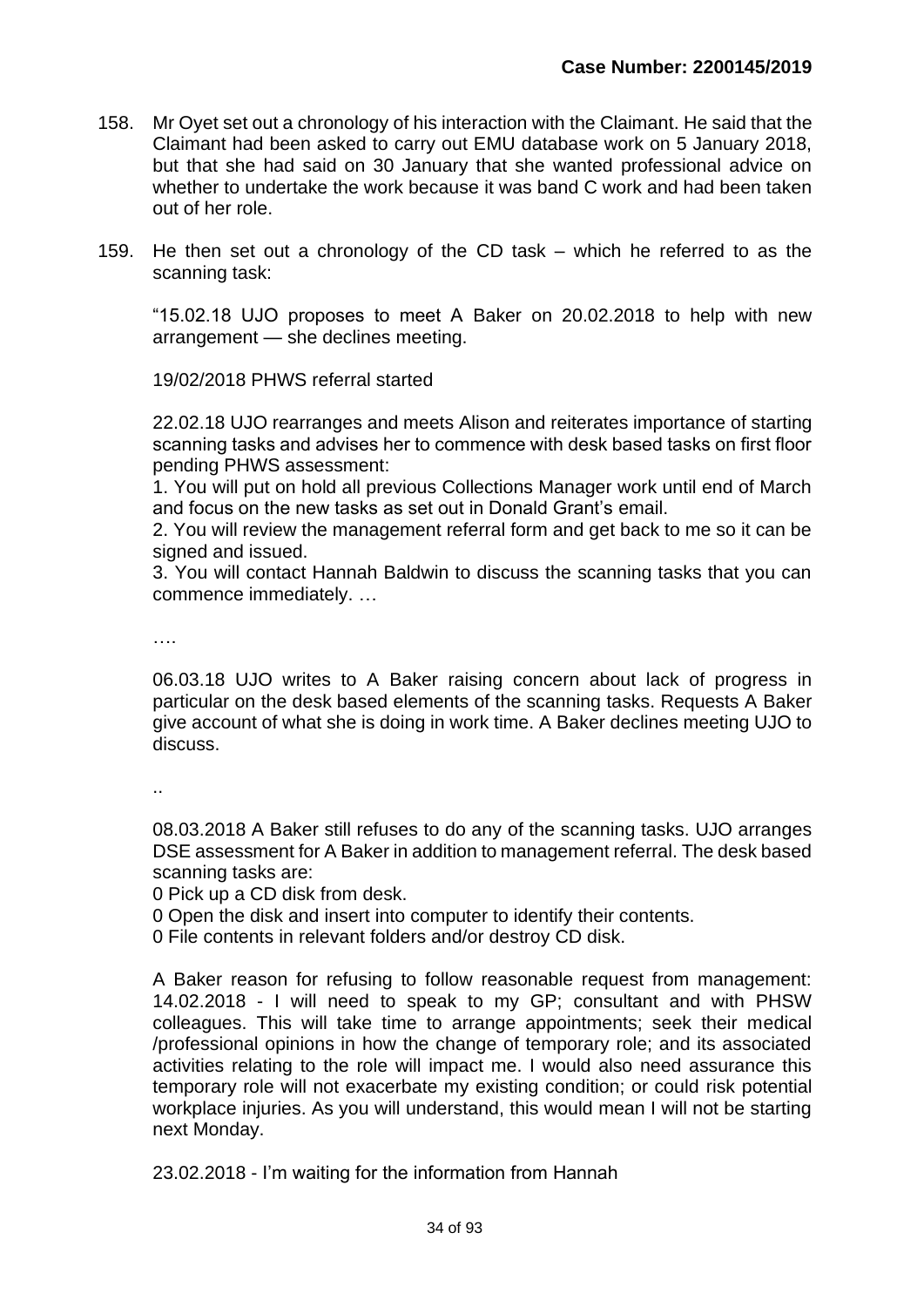02.03.18 - I would not be able to currently undertake those tasks outlined. Otherwise we should wait the medical /management referral and its outcome before work starts.

08.03.2018 — I am unable to begin the task until the OH assessment has taken place.

160. The list attached to the email said, A Baker has consistently displayed unhelpful behaviour including :

\* repeatedly declining meetings with temporary line manager as noted above repeatedly wanting HR/Union advice prior to meeting temporary line manager

\* not being proactive in delivering the tasks assigned to her

\* Is not collaborative, rather than working with others to find a solution, A Baker resists requests and suggestions. She makes no reasonable adjustments for others but always demands adjustments be made for her as per examples above. \* delaying and obstructing the management referral by insisting on including issues relating to "calling out counter signing manager", Bluetooth headset, pay band and temporary role.

\*consistently displaying behaviour of indirect resistance to reasonable management requests and an avoidance of direct discussion to try and resolve issues quickly." P1971.

161. On 12 March Mr Oyet informed HR that he intended to commence a formal disciplinary procedure against the Claimant on the grounds that she had refused to follow reasonable management requests and had refused to meet to find a way forward; and that the Claimant had refused to give an account of what she had delivered for the business during working hours since 19 February, p1974.

#### **January – March 2018 Premier Moves Investigation**

- 162. On 31 January 2018, the Claimant had arranged for Premier Moves, an outside company, to collect the Claimant from work, drive her to Islington to collect objects from the architectural fabric collection, drive her to the Park Royal Store to deposit the objects, and then deliver the Claimant back to Victoria Station, p1976. Dr Collins had countersigned this arrangement.
- 163. It appears that a complaint was made by one of the Claimant's historic line managers, Ms Tsang, who had been present in Park Royal that day, that the Claimant had arranged private transport for herself back to London and had not worked the hours for which she had claimed.
- 164. It appears that Ms Tsang told Mr Grant that Premier Moves had complained about the Claimant.
- 165. On 8 February 2018 Mr Grant told the Claimant that Premier had complained about dropping the Claimant back to Victoria, p1920. The Claimant explained, in an email on 8 February, that it was standard practice for her to courier collection items between locations, p1920. She said that she had asked for a quote for this round trip. She provided all her supporting documents.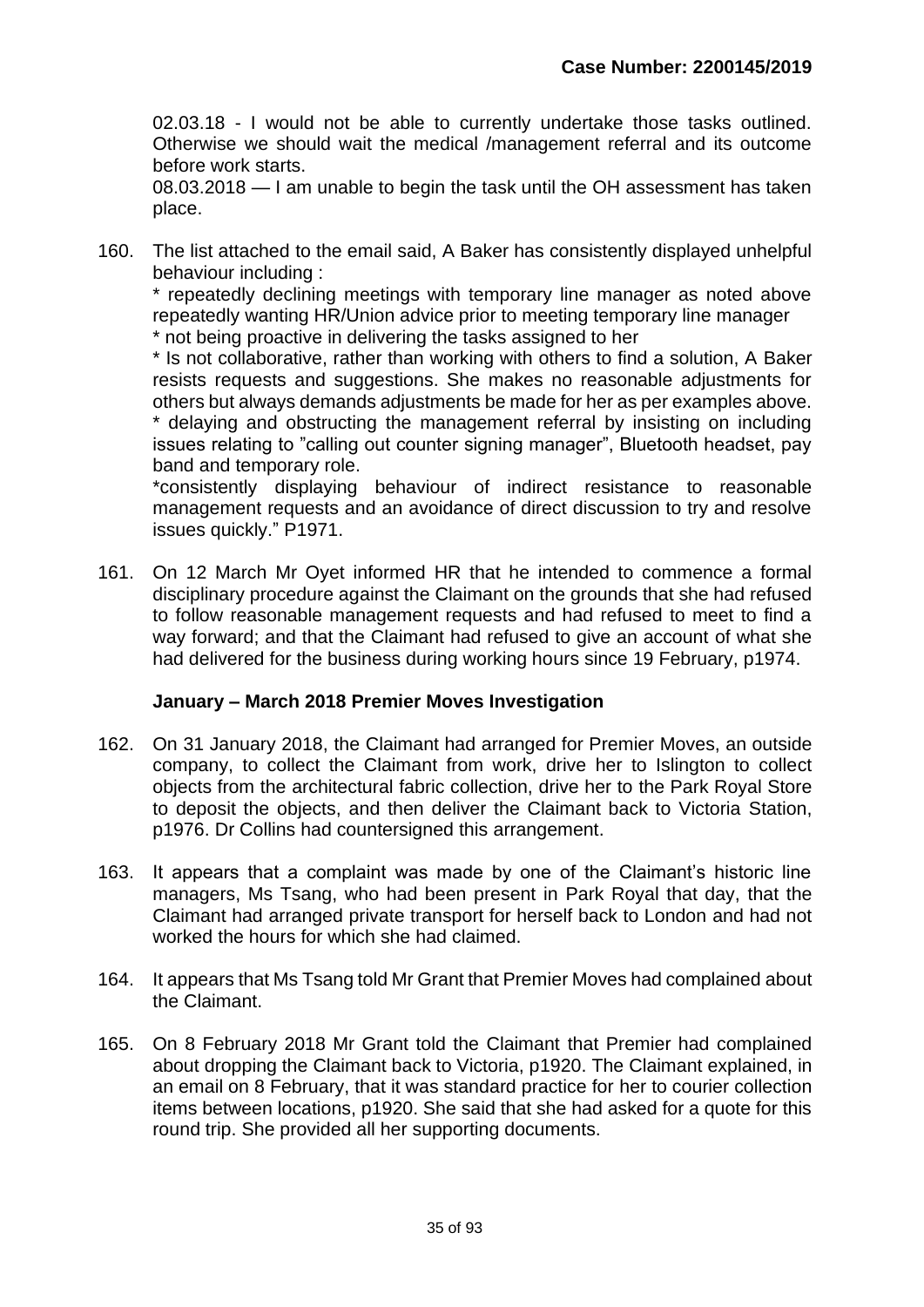- 166. Mr Grant replied, saying that there would be a preliminary inquiry to establish the facts and only if the inquiry indicated it was necessary, would it become a formal investigation, p1932. He said that there was no disciplinary action at this stage.
- 167. Mr Grant contacted Premier Moves, who confirmed that they had not made a complaint.
- 168. Mr Grant nevertheless asked Mr Oyet to investigate.
- 169. In an email to HR on 7 February 2018 he said, about the Premier investigation, "I agree we need to make sure it is not being seen as a witch hunt." He also said that if the allegation was proven regarding misusing a resource, he would view the allegation as gross misconduct, unredacted bundle p185.
- 170. The Claimant was never told who had made the original allegation against her. The Claimant was originally told that the complaint was about the Claimant being left back to Victoria, whereas in the final report Mr Oyet had referred to additional matters. She said that Mr Grant had not checked, at the outset, whether Dr Collins had approved the arrangement. She said that, if that had been checked, no investigation would have been necessary.
- 171. Mr Oyet told the Tribunal that a complaint had been made and that it was necessary to investigate the matter.
- 172. On 5 March 2018 Mr Oyet completed his investigation, p1977. He decided, of the 3 options available on the respondent's standard form, to resolve the matter informally through advice and guidance. The standard form said that a copy of the investigation report form should be kept for 6 months in the case of informal resolution. The other options were "Drop the matter (no further action)", or "formal investigation".
- 173. In his report, Mr Oyet said that Premier Moves had confirmed that, normally, Parliamentary staff would make their own way to the Premier Moves office by public transport, rather than being collected. He also said that it was suggested that the Claimant left the work site at 3pm, but that her timesheet recorded that she had worked until 5pm, p1978.
- 174. On 13 March 2018 Mr Oyet told the Claimant that the disciplinary investigation into the "Premier Moves matter" would not be taken further. He advised her that there had been a perceived misuse of service and that the Claimant should use public transport in future, save where the Claimant had discussed it with Mr Oyet. He said that a copy of the preliminary investigation report would remain on the Claimant's file for 6 months, p1975. Mr Oyet told the Tribunal that he thought that it was appropriate to give these words of guidance to the Claimant, in the circumstances.

#### **March 2018 Commencement of Disciplinary Action**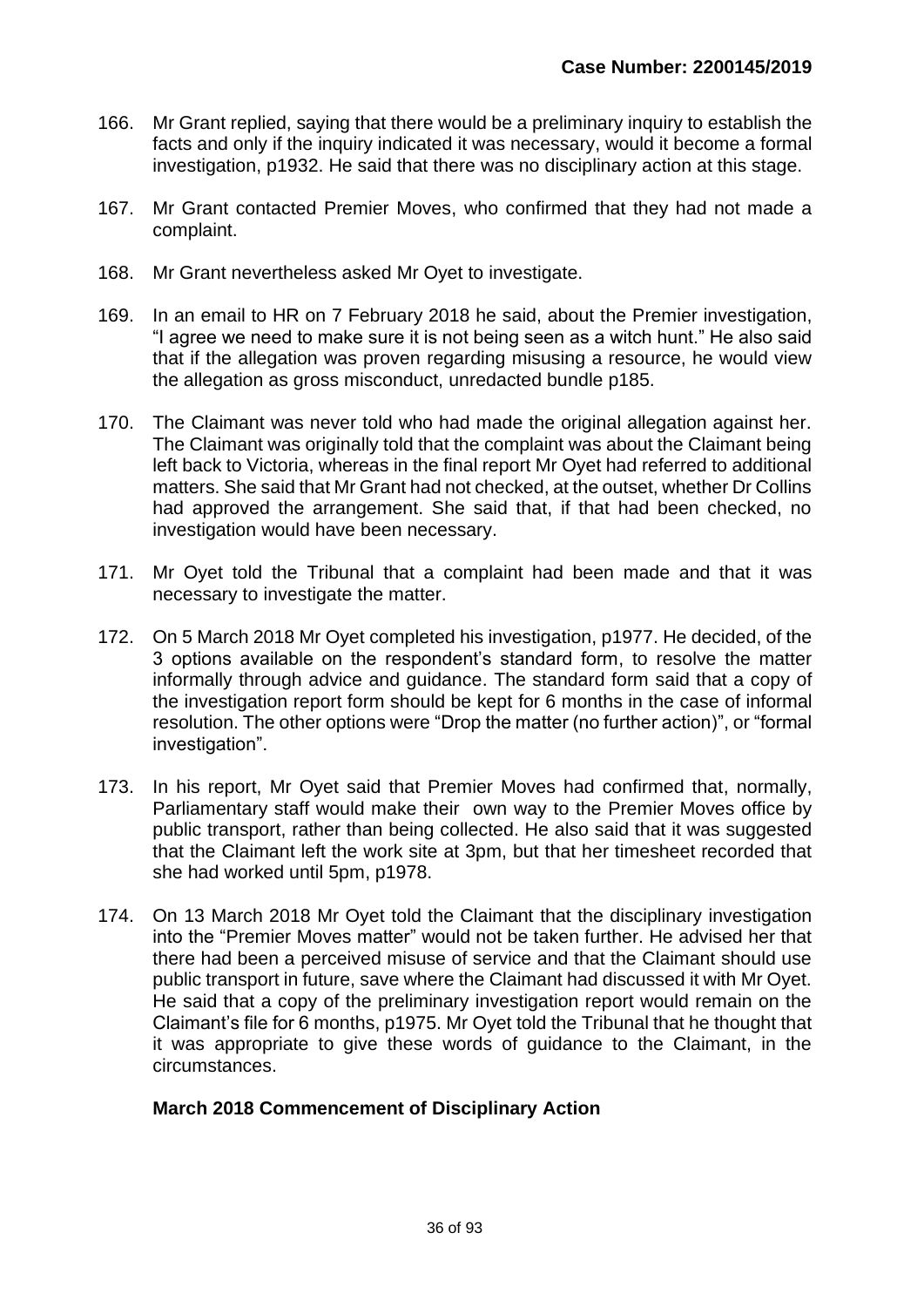- 175. At a 121 meeting on 13 March, however, Mr Oyet told the Claimant that he would be commencing a formal disciplinary procedure relating to the Claimant's alleged refusal to follow management instructions, p1981.
- 176. Mr Oyet completed a preliminary investigation form, recommending that a formal disciplinary procedure be commenced, p1988. He recorded that, in a 121 meeting on 13 March 2018, he had asked the Claimant why she was refusing to follow reasonable management request to commence desk-based scanning work. He recorded that the Claimant had responded that it was based on doctor's advice not to change her task without occupational health (OH) assessment. Mr Oyet recorded that he had pointed out that the CD scanning task was computer based and was the same as her current task. Mr Oyet noted that he had told the Claimant that, unless she could produce a doctor's or other legitimate statement that she was only allowed to look at content on the computer which was collections management related - and should not look at any other content on the computer - he would consider her continued refusal to be unreasonable and would commence disciplinary procedure, p1988 - 1989.
- 177. It was therefore not in dispute that Mr Oyet asked the Claimant to provide a GP report to say that she could not do the CD work, p1982.
- 178. The Claimant told the Tribunal that stretching to insert CDs into her computer would exacerbate her musculoskeletal disorder. She described the CD task, which involved putting a CD into a hard drive and reading the contents of the CD, as a repetitive task. She told the Tribunal that her GP had advised her not to undertake new duties until they had been assessed by OH.
- 179. The Claimant was asked how long it would take to read a CD. She said that it might take up to 2 days. The Tribunal noted that, if that were the case, she would load a CD into the hard drive every 2 days.
- 180. My Oyet told the Tribunal that he had proposed, in March 2018, that the Claimant work on 7 CDs each day and that he left these on her desk.
- 181. On 21 March Mr Oyet told the Claimant that he had copied the contents of the CDs to SharePoint. He asked the Claimant to transfer the files to the appropriate folders. He said, "If you need any assistance please ask." P816.
- 182. The Claimant told the Tribunal that Mr Oyet transferring the contents of the CDs to SharePoint did not assist because the files could not be transferred from one to the other.
- 183. Mr Grant denied this –he said that the files could be transferred from SharePoint to the Respondent's shared drive and that there were engineers and other people who could have helped the Claimant if she did not know how.
- 184. The Tribunal noted that Mr Oyet had said in his 21 March email on the SharePoint, "If you need any assistance please ask". P816.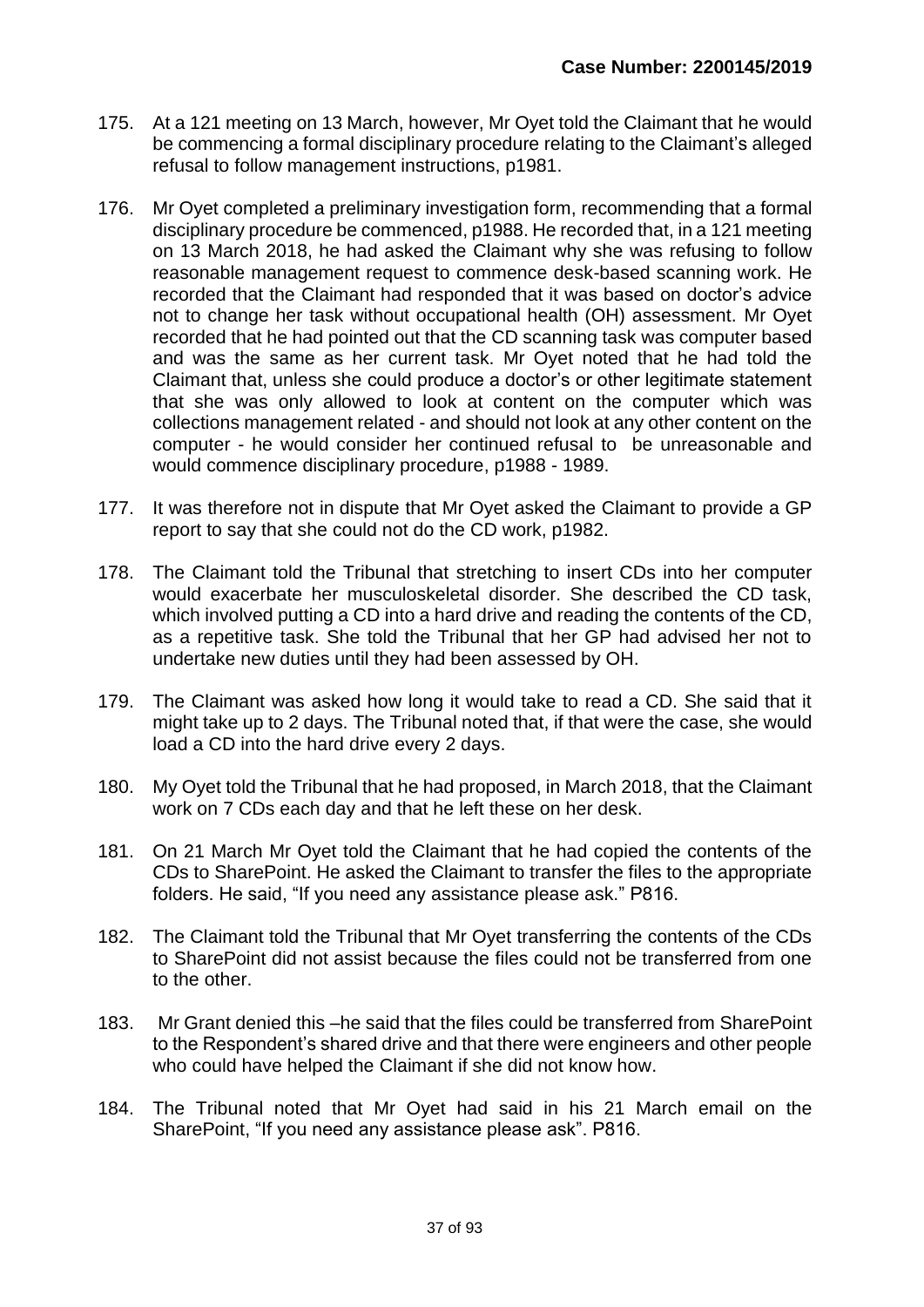- 185. The Claimant replied on 23 March saying, "The management health referral route is the correct House process to follow in these particular circumstances. As you know, we have both facilitated the management referral process and the assessment is imminent." P817.
- 186. It appeared therefore that the Claimant had not explained, at the time, why copying documents to the SharePoint would not assist her to carry out the task. She had simply repeated her assertion that she would wait for an OH assessment of the task.
- 187. Mr Oyet told the Tribunal that the CD task was a desk-based task, at the Claimant's own workstation, which had been assessed by OH in November 2017 and found to be suitable for the Claimant's use. He said that there was no reason for him to believe that the Claimant could not carry out the CD scanning task at her workstation. He said that the Claimant had claimed that her GP had advised her not to undertake the work, despite the November 2017 OH assessment and, therefore, he believed it was reasonable to ask the Claimant to provide this GP advice.
- 188. P2925 House of Commons Managers' Guidance provides, "Disciplining an employee for a reason relating to his or her disability, for example, poor attendance or performance, is discrimination and will be unlawful unless there is a very good reason to justify the treatment. Disciplinary measures in these circumstances should only be taken after all possible reasonable adjustments have been made to try to improve the employee's attendance or performance."

# **OH Adviser Report 3 April 2018**

189. On 3 April 2018 Ms Mainland, OH Adviser, produced a report on the Claimant's new temporary duties, p818. She said, of the CD task, "I understand from the description of this temporary desk-based role that it may be quite repetitive and that it requires loading CDs onto a drive and relocated [sic] them onto Share Point. With a few adjustments it may be that Alison could undertake this task on a temporary basis and possibly not for the long term. I would recommend that a small portable CD reader be supplied, this would allow more flexibility in its positioning and able to be moved when not in use. This would also prevent Alison from overstretching/reaching. …

On the provision of a portable CD reader then Alison could undertake this task. However, she should not do the same task for more than 4-5 hours a day and the task should be broken up so that there are not concentrated lengths of time working on the PC." P818 – 819.

- 190. Ms Mainland addressed her previous recommendation of a stand up sit down desk, p819 – 820. She said, "I would still recommend this... However, the current desk provided is not likely and does not exacerbate her condition."
- 191. Ms Mainland reiterated her recommendation that a Bluetooth headset be provided for the Claimant.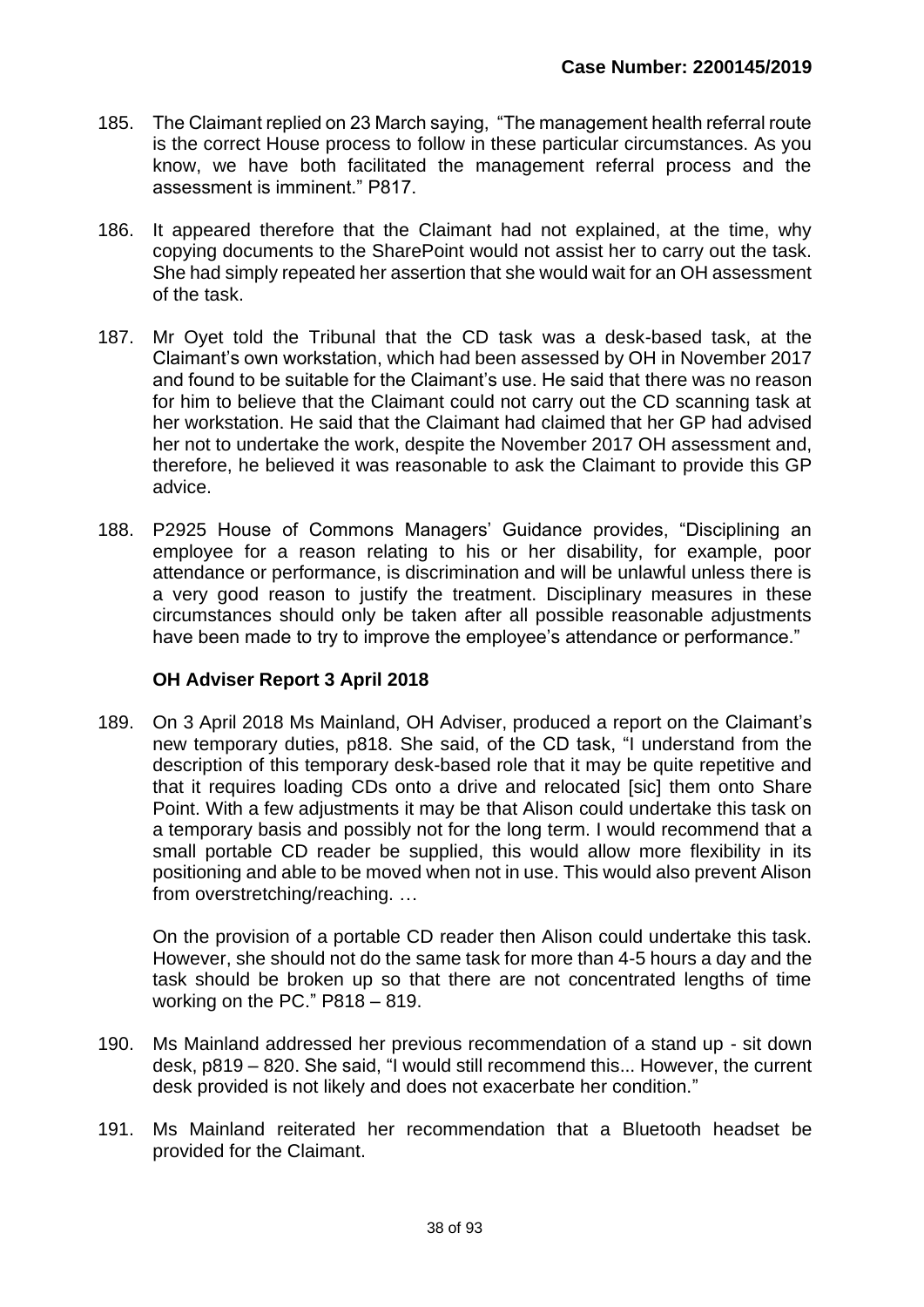- 192. Mr Grant told the Tribunal that the Claimant would not need to use a mobile telephone for her database work. He said that her mobile telephone ought to have come with a wired headset, which was a suitable alternative. The Claimant denied that she had been given a wired headset with her telephone.
- 193. The Tribunal found, as a fact, that the loading of the CDs as not a physically repetitive task. At most, the Claimant was required to load/unload CDs into the computer 7 times a day, or once an hour.
- 194. On 5 April 2018, the Claimant met Mr Grant. She told him that there was no progress to report on the temporary desk-based CD assignment until management had put in place reasonable adjustments, p824.
- 195. Mr Grant agreed to provide a portable CD reader for the Claimant, as it could also be used by others in the office, p829. The portable CD was provided by the Respondent to the Claimant on 10 April 2018
- 196. On 9 April 2018 Mr Grant emailed the Claimant, summarising their discussion at their 5 April 2018 meeting, p829. The email recorded their exchanges about the reasons the Claimant had given for not starting the desk-based CD task, and the adjustments she said she needed in order to do this. In evidence, the Claimant pointed out that Mr Grant had copied Mr Oyet into this email. She said that the information contained in it was private information about the Claimant's health and adjustments, which she had not consented to being shared. Mr Grant told the Tribunal that it had been necessary and appropriate to copy in Mr Oyet, the Claimant's direct line manager, when Mr Grant had conducted the 5 April 2018 meeting in his absence – Mr Grant had been covering Mr Oyet's line management duties while he was on leave. Mr Grant said that the email was a routine handback, following Mr Oyet's leave. The Tribunal will return to this in its decision, below.

# **Grievance and Disciplinary Processes Progress March and April 2018**

- 197. On 21 March 2018, the Claimant added Mr Grant and Mr Oyet to her grievance about her managers failing to put into effect reasonable adjustments and bullying and harassing her, p1119. They continued to line manage the Claimant.
- 198. On 22 March 2018 Mr Oyet invited the Claimant to a formal disciplinary investigation meeting by sending an outlook invitation to her labelled 'RA:PD Disciplinary Investigation Meeting, p2065. Mr Oyet did not lock this as a private meeting and others who viewed his diary would have been able to see this personal information relating to the Claimant. The Claimant told the Tribunal that, in doing so, Mr Oyet breached House of Commons Staff Handbook Information security responsibilities, p2707.
- 199. Mr Oyet told the Tribunal that he believed that diary entry did not display any personal information about the Claimant and that other employees would not have been able to gain access to his diary. If they had, they would have been in breach of their own personal information duties in the event that they looked at the entry for the disciplinary meeting.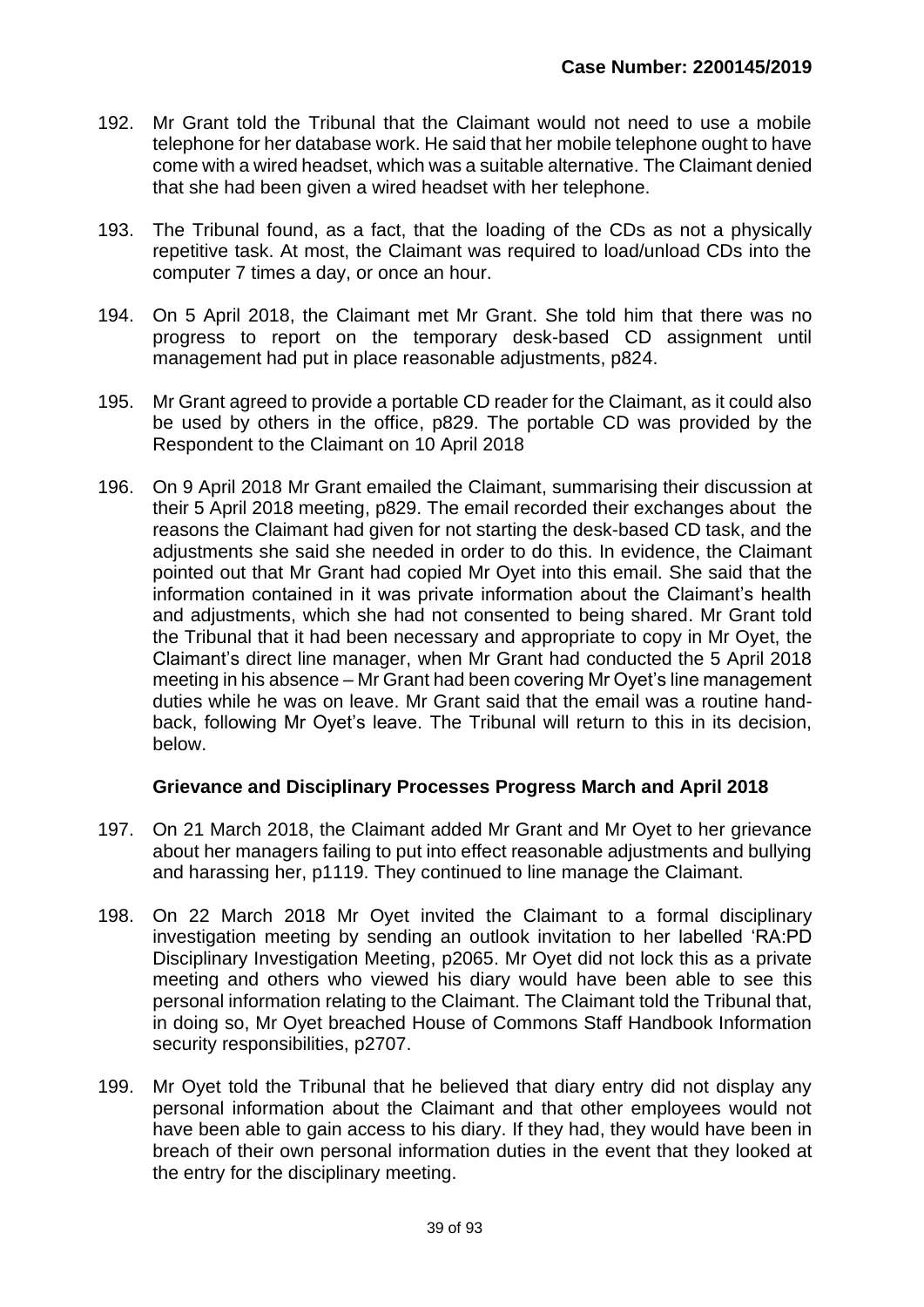200. On 10 and 27 April 2018 the Claimant attended disciplinary investigation hearings.

# **Flexi Leave and Recording Working Hours April 2018**

- 201. On 23 April 2018, the Claimant submitted a request for flexitime to Mr Oyet along with her weekly work sheets, p2134. On 17 May 2018 Mr Oyet emailed the Claimant saying he had overlooked her request and that she could arrange to take her flexi leave whenever she wished, p2134. The Claimant told the Tribunal that Mr Oyet did not overlook other employees' requests for flexi leave. Mr Oyet told the Tribunal that it was a genuine oversight on his part, which he had rectified as soon as he was aware of it.
- 202. On 12 April 2018 Mr Oyet instructed the Claimant to record her working times on a weekly schedule for the duration of his line management, p2084. The Claimant pointed out to the Tribunal that she was the only employee who was required to do this and that Mr Oyet had devised this system specifically for her.
- 203. Mr Oyet told the Tribunal that he had done this because the Claimant had not done any work from 19 February 2018.

# **Move to Richmond House**

- 204. The Claimant told the Tribunal that, before the team's move to Richmond House, Mr Oyet did not talk to her about her reasonable adjustments, the move; or her cupboards. She said that she was the only employee whose desk was in the wrong position on the first day.
- 205. In was not in dispute that the move was managed by a specialist team. Mr Oyet told the Tribunal that the specialist team had held "Town Hall" meetings and had emailed all employees. He said that he had specifically arranged for the Claimant's sit/stand desk to be provided at Richmond House. This appeared to be corroborated by email correspondence between the Claimant and Mr Oyet in January 2018, pp784-5. It was not in dispute that the Claimant was provided with a sit/stand desk at Richmond House.
- 206. In May 2018 Dr Collins asked for a locksmith to open the Claimant's cupboards. The Claimant attended while the locksmith opened and Dr Collins, who was present throughout the process, ignored her. The Claimant told the Tribunal that she felt his conduct was intimidating. Dr Collins told the Tribunal that he wished to avoid any further allegations against him by the Claimant. The Tribunal will return to this later in its judgment.

# **Disciplinary Hearing and Outcome**

207. On 18 May 2018 Mr Oyet completed a formal disciplinary report, p2138. In summary, Mr Oyet said that the Claimant had not provided a good reason for failing to carry out reasonable management instructions to carry out EMU work and the CD scanning task.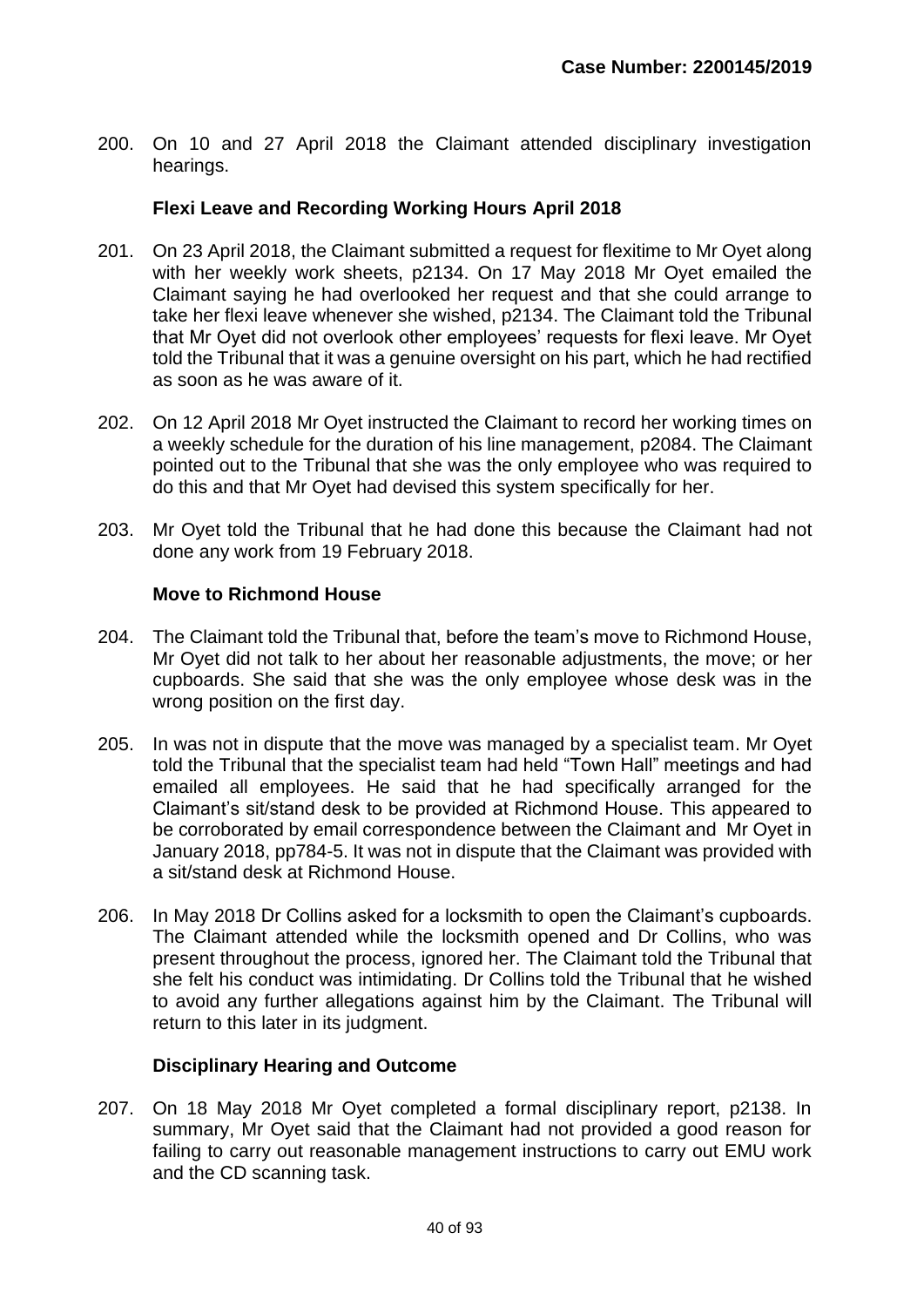- 208. On 14 June 2018, the Claimant attended a disciplinary meeting conducted by Jonathan Lewsey, pp2457 – 2462.
- 209. Mr Lewsey did not take into account the Claimant's Valuing Others grievance, which was being conducted as a separate process.
- 210. On 26 June 2018 Mr Lewsey wrote to the Claimant, giving her a first written warning, pp2475 – 2477.
- 211. The Claimant told the Tribunal that Mr Lewsey had inappropriately applied her Band C job duties in coming to his decision.
- 212. In his outcome letter, Mr Lewsey said, "The Database Manager role (band C) clearly includes duties and responsibilities relating to the development, maintenance and use of the relevant database(s) held by the team. This role has always included some desk—based duties using a PC and you had previously undertaken PC-based work during the role. The role was reassessed using the JEGS process with help from Beamans and was re—evaluated and graded band 32 and re-titled Collections Manager. No new role was created and no new job description was created; the job description remains valid and relevant, supplemented by the 'job analysis form' information. The role still includes responsibility for "managing and coordinating all aspects of accessioning, cataloguing, documenting and maintaining the integrity and quality of the information base". Regardless of the temporary line management arrangements, it was reasonable for the managers involved to request and instruct you to undertake these tasks, even on a temporary basis for part of the working day. Both the database maintenance task and the scanning task (as described in the materials) are, in my view, tasks that can reasonably be expected within the scope of this role and the team's obligations." P2475.
- 213. Mr Lewsey did not address the Claimant's adjustments or Occupational Health referrals in his outcome letter.
- 214. The Tribunal found that Mr Lewsey did not simply reply on the Band C job description, but said that it remained relevant and was supplemented by the JEGS job analysis form information. He quoted from JEGS job analysis form.
- 215. The Claimant appealed the disciplinary hearing outcome.
- 216. The Claimant told the Tribunal that the Respondents' HR employees and Mr Oyet had amended the formal investigation meeting notes, pp 2107 – 2114 and p2115 – 2123. She contended that the notes were not always sent to the Claimant for her approval.
- 217. The Tribunal observed that there were very few such alterations in her closing submissions, the Claimant pointed to 3 alterations in about 25 pages of notes.
- 218. Ms Bovaird told the Tribunal that it was not unusual for notes of meetings to go through different iterations.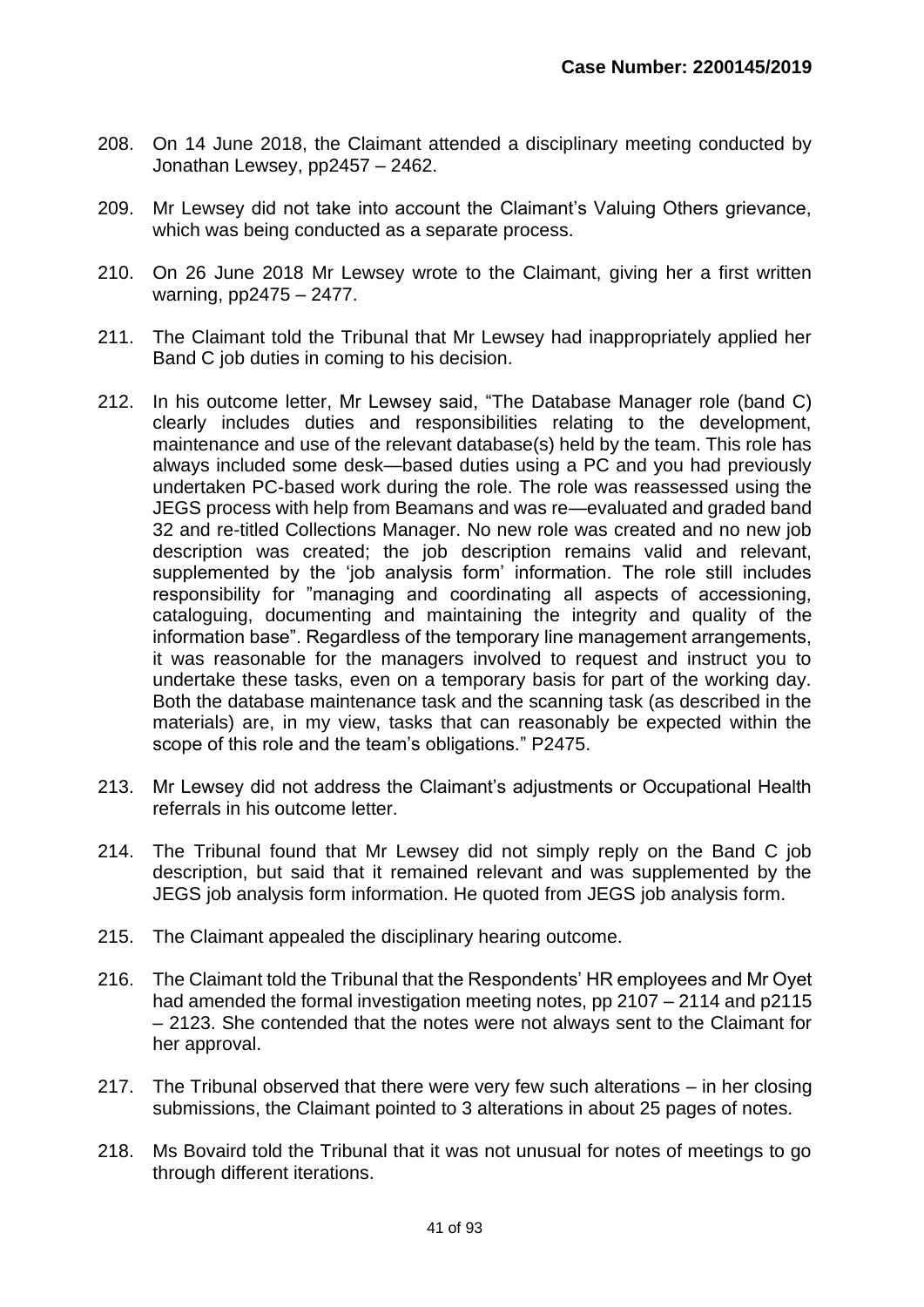## **Grievance Outcome**

- 219. The Respondent's usual process for interviewing witnesses during a grievance procedure is for the complainant and respondent to the grievance to give potential witnesses' names to the grievance investigator, p1242.
- 220. On 17 July 2018, the grievance investigator into the Claimant's Valuing Other grievance produced a report upholding 4.5 out of 8 allegations, p1199. These decisions were appealed by both sides.
- 221. In the grievance investigation report, the grievance investigator noted that Mr Watrobski had personally approached a potential witness. The grievance investigator commented, "2.3.2. The Investigator was concerned to learn from one witness, PA, that he had been approached by AW requesting that PA act as a witness for him. Such conduct is inappropriate in the course of an investigation when such a request. from a senior manager. could be interpreted as an attempt to influence an aspect of the investigation. In the event the Investigator does not consider these actions had any material impact on the investigation." P1243.
- 222. The outcomes were:

1. That Mark and Adam misused their positions by denying you access to an appropriate desk location following the office relocation move in April 2016 **Partially upheld**

2. That Mark arranged for you to be excluded from House Collections Managers' meetings **Upheld**

3. That Mark threatened your job security by reducing the Collections Management budget **Upheld**

4. That Mark and Adam treated you inappropriately at their meeting on 3 November 2017 **Upheld**

5. That Adam, Mark and Donald failed to protect your personal information by sharing the fact of an Occupational Health review occurring and failing to ensure correct protective markings were placed on email correspondence **Not upheld** 6. That Mark and Adam separately excluded you from team meetings while you

were temporarily working for another manager. **Upheld**

7. That Donald and Ugbana failed to appropriately manage your personal health and safety whilst you were working in a temporary role and put unreasonable pressure on you to start the role against Occupational Health advice. **Not upheld** 8. That Ugbana displayed overbearing supervision of you. **Not upheld**

# **The Claimant's Desk and Hot Desking**

- 223. On 28 June 2018, the Claimant fell in the street and injured her knee. She was signed off work, sick, until 20 August 2018.
- 224. The Claimant told the Tribunal that, on 21 August 2018, she returned to work after her month's absence and found that all her equipment including her desk, chair and workstation had been drastically altered or moved. She said that she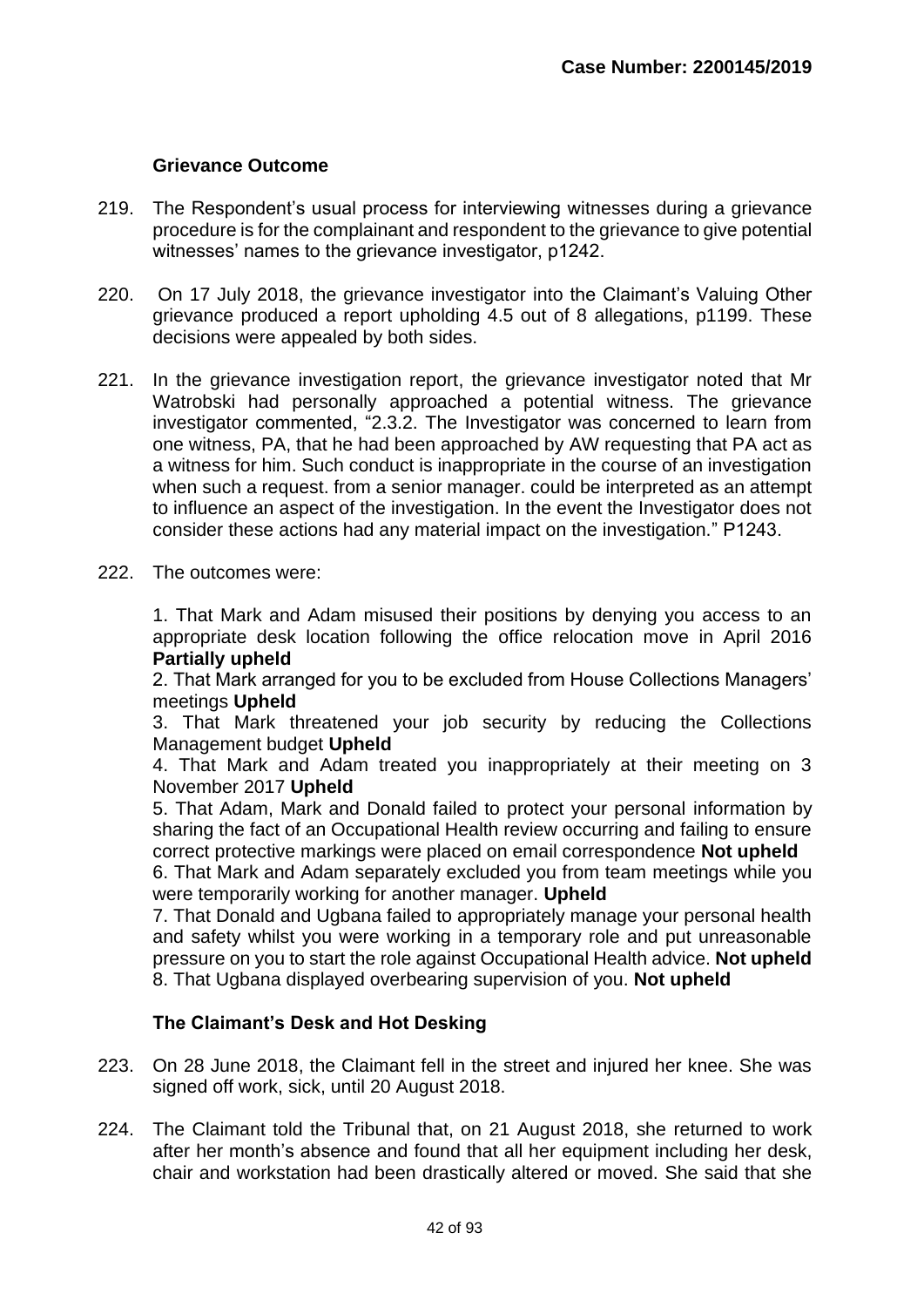took this to be a personal threat towards her and a complete violation of her identity. She said that, when she mentioned this to Mr Grant and Mr Oyet in an email, Mr Grant confirmed "The desk you sit at will have been used by people hot-desking" p862-863.

- 225. The Claimant told the Tribunal that it was difficult for her to readjust all her equipment to be suitable for her needs.
- 226. Mr Grant told the Tribunal that office space was at a premium that there were fewer than 0.8 desks per person and that preserving the Claimant's desk for an extended period such as a month was not practicable. He said that the Claimant could easily ask for assistance to readjust her equipment.
- 227. The Claimant disputed the need for hot desking and said that there were other rooms available for staff to work in.
- 228. In an OH report dated 6 September 2018 Maggie Mainland recommended that the Claimant's desk not be used as a hot desk. She said that the Claimant "needs to have her own dedicated workstation that is set up correctly and should not be used as a hot desk as she has special equipment and a chair adjusted to suit her. Adjusting the chair is quite challenging currently given the shoulder injury and restricted movement." P886.

### **Grievance and Disciplinary Appeals**

- 229. On 23 August 2018, the Claimant attended a grievance appeal review interview. The Claimant was asked questions about the whole grievance by T Gibbons, the external harassment investigator, and not just about the parts she was appealing.
- 230. On 5 September 2018, the Claimant attended a disciplinary appeal meeting chaired by David Hemmings, p2858.
- 231. On 6 September 2018 HR sent Mr D Hemmings the Preliminary investigation report; formal disciplinary report and disciplinary hearing notes, pp 2520; 2481 - 2482. This conflicted with the Respondent's Disciplinary Procedure in its Staff Handbook, which states that where internal appeals will be heard by the decision maker's manager and "prior to the meeting the manager hearing the appeal will review all relevant documentation and the reasons for the sanction or dismissal" p2725 para 11.1.
- 232. On 21 September 2018 Mr Hemmings wrote to the Claimant upholding Mr Lewsey's decision to give the Claimant a first written warning, p2529. In summary, he decided that the Claimant's line managers had a genuine belief that the Claimant failed to carry out reasonable management instructions on multiple occasions. He said that the upgrading of the Claimant's role had enhanced her responsibilities, rather than replacing her original duties. He found no evidence of reluctance by management to seek OH advice or consider reasonable adjustments and he decided that the Claimant's health concerns did not provide a justification for her to refuse instructions. Mr Hemmings decided that the penalty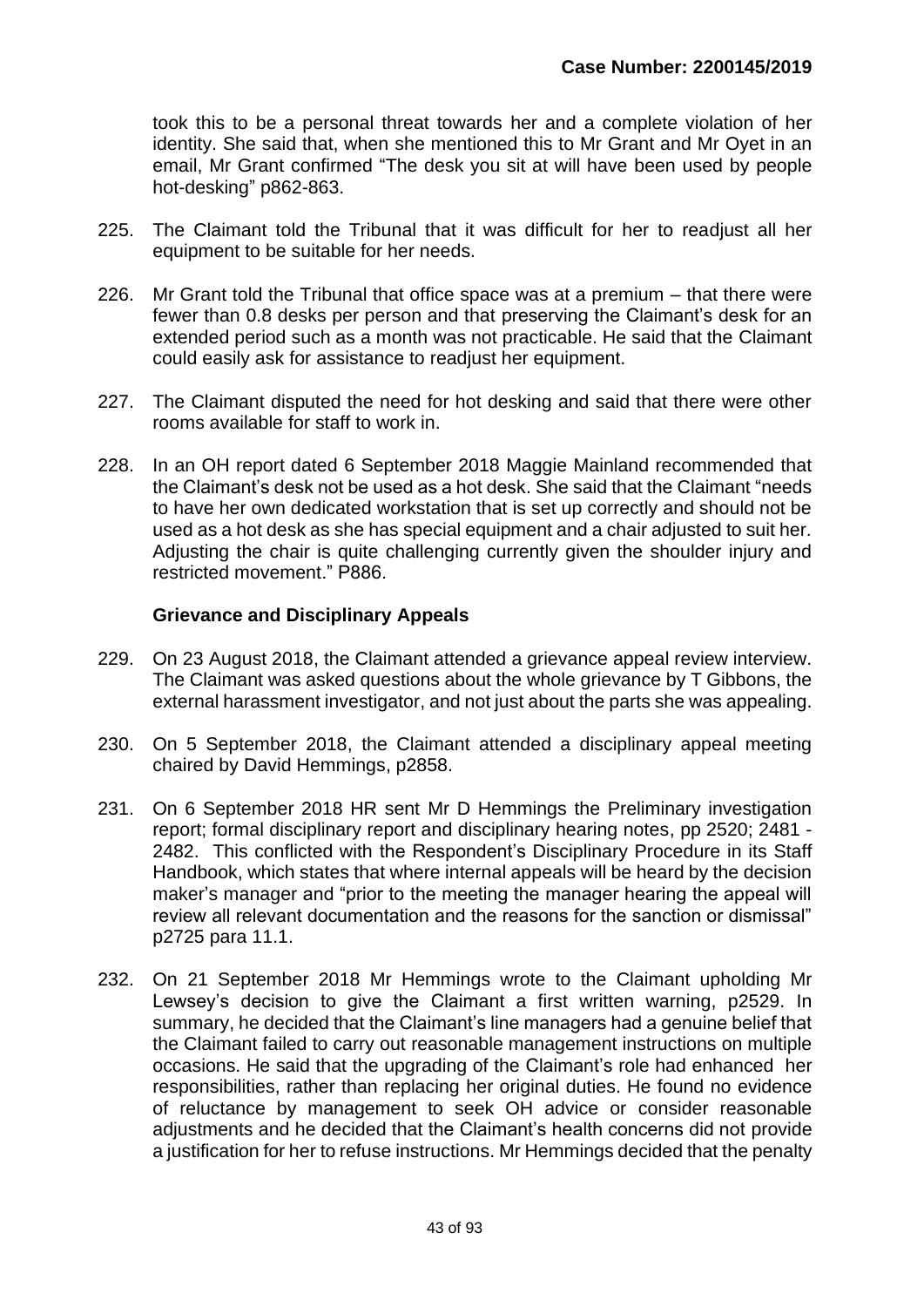of a first Written Warning was not too severe or disproportionate and that Mr Lewsey's decision had not been arbitrary or unfair.

- 233. Mr Hemmings' letter mentioned some of the allegations which had not been upheld at the original disciplinary hearing. Ms Bovaird agreed in evidence that this was unusual but said that it was not necessarily unfair because Mr Hemmings had not changed the outcome or given a warning in respect of these allegations.
- 234. On 17 September 2018 Mr Oyet wrote to the Claimant saying, "The consistent advice from HR has been you can have a 1-2-1 meeting during the appeal period as the VO [Valuing Others grievance] outcome was clear; so it is troubling if HR are giving different advice to you." P1348.
- 235. Mr Oyet also emailed Mr Grant on 19 September 2018, p1351, saying that the Claimant was refusing to meet him "even after I had explained to her that HR advice is that we can have a 1-2-1 irrespective of an appeal as the VO was conclusive."
- 236. The Tribunal found that, on Mr Oyet's own words, he was clearly referring to the original Valuing Others grievance outcome. He acknowledged that the appeal was ongoing in his 17 September email by saying "during the appeal period".
- 237. The Claimant placed a polite note on her desk saying that it should not be used for hot desking. She told the Tribunal that she did this to safeguard her adjustments.
- 238. On 20 September 2018, the Claimant returned to work after a 1 day absence to attend a medical appointment. She found that someone had altered her workplace adjusted chair, despite her polite notice, asking colleagues not to use her desk. She reported this as a workplace injury, pp901 - 903 and arranged for someone to re-adjust her chair.
- 239. On 27 September 2018 Mr Grant sent her an invitation to a formal disciplinary investigatory meeting, p2557. This included an allegation that the Claimant had unreasonably placed a note on her desk to prevent its use as a hot desk. "Placing notices on your desk advising that the desk should not be used as a hot desk after previously being advised that when not working in the office it could not be reserved exclusively during extended absence due to the pressure of office accommodation on the Estate."
- 240. In that letter Mr Grant included the following allegation ,"Refusal to meet line manager Ugbana Oyet for routine 121 management meetings on two occasions (5/09/2018 and 18/9/2018) even after HR advice that 121s can continue irrespective of the ongoing VO appeal. " The Tribunal found that these words indicated that the appeal was ongoing and the outcome was not yet known by mangers.
- 241. Mr Oyet told the Tribunal that he removed the allegation of the Claimant "unreasonably placing a note on her desk" from a revised disciplinary meeting invitation sent on 3 October 2018, p1095.1 Respondent's Core Bundle.. He said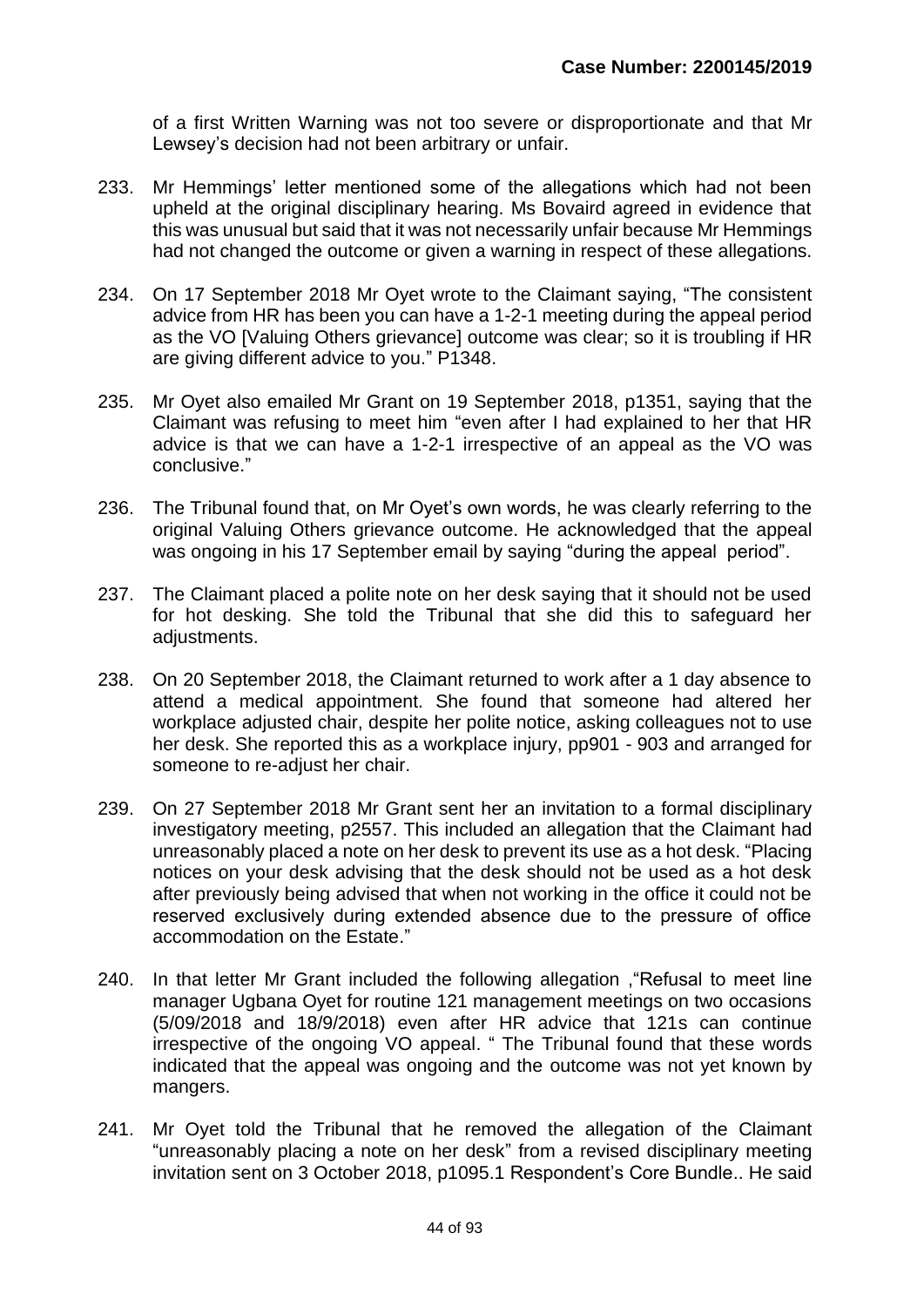that the allegation did not form part of Mr Oyet's subsequent investigation. The Tribunal noted that, in Mr Oyet's email to the Claimant on 3 October 2018, he said, The allegation about putting up notices at your work space has been omitted." P1095.1.

242. On the evidence, the Tribunal accepted that the Claimant was distressed by the commencement of disciplinary action against her on 27 September 2018. It also noted that Mr Oyet did not pursue the allegation in relation to the "note on her desk".

# **The Claimant's Absence from Work from October 2018 and Contact from Mr Oyet**

- 243. The Claimant went off work, sick on 22 October 2018. On 23 October 2018, the Claimant emailed Karen Bovaird at Human Resources attaching a Fit Note and saying, "Please find a doctors fit note for me relating to workplace stress. In the circumstances, my Doctor has advised me to notify PHWS (OH) instead of my temporary line manage(r)ment to reduce any further impact of stress. I would be grateful if you could notify Ugbana Oyet of my absence." P926.
- 244. In a further email on 23 October to Ms Bovaird, p925, the Claimant did not consent to Mr Oyet knowing the reason for her absence.
- 245. The Claimant told the Tribunal that Mr Oyet should have known from her emails to HR, and should have been told, that her GP had advised that Mr Oyet should not contact her while she was off work, sick. She said that he had nevertheless continued to do so on numerous occasions. She said that this had caused her enormous stress.
- 246. The Respondent's Guidance for Managers on completing an Occupational Health Referral gives advice on when to refer an employee to OH. This includes, " - Mental health/stress issues if this is the reason given for absence (automatic referral) - Longer term absences - more than 4 calendar weeks (automatic referral), p2775.
- 247. The Claimant told the Tribunal that Mr Oyet should have automatically referred her to OH pursuant to this Guidance.
- 248. On 24 October 2018 Ms Bovaird emailed Mr Oyet, P927. She said,

"I received an email from Alison Baker yesterday submitting a one month fit note (dated 22/10/2018). She has been advised by her GP to pass this to Occupational Health/HR to avoid undue stress by making contact with any of her managers. I got her agreement to pass this information to you - she has not however given consent for you to know the reason for the absence (which she has the right to withhold).

As she is going to be off for at least one month — regular contact will need to be maintained with her. Equally I would suggest that you think about doing a referral to H&W to see if they can provide advice about her current absence, give advice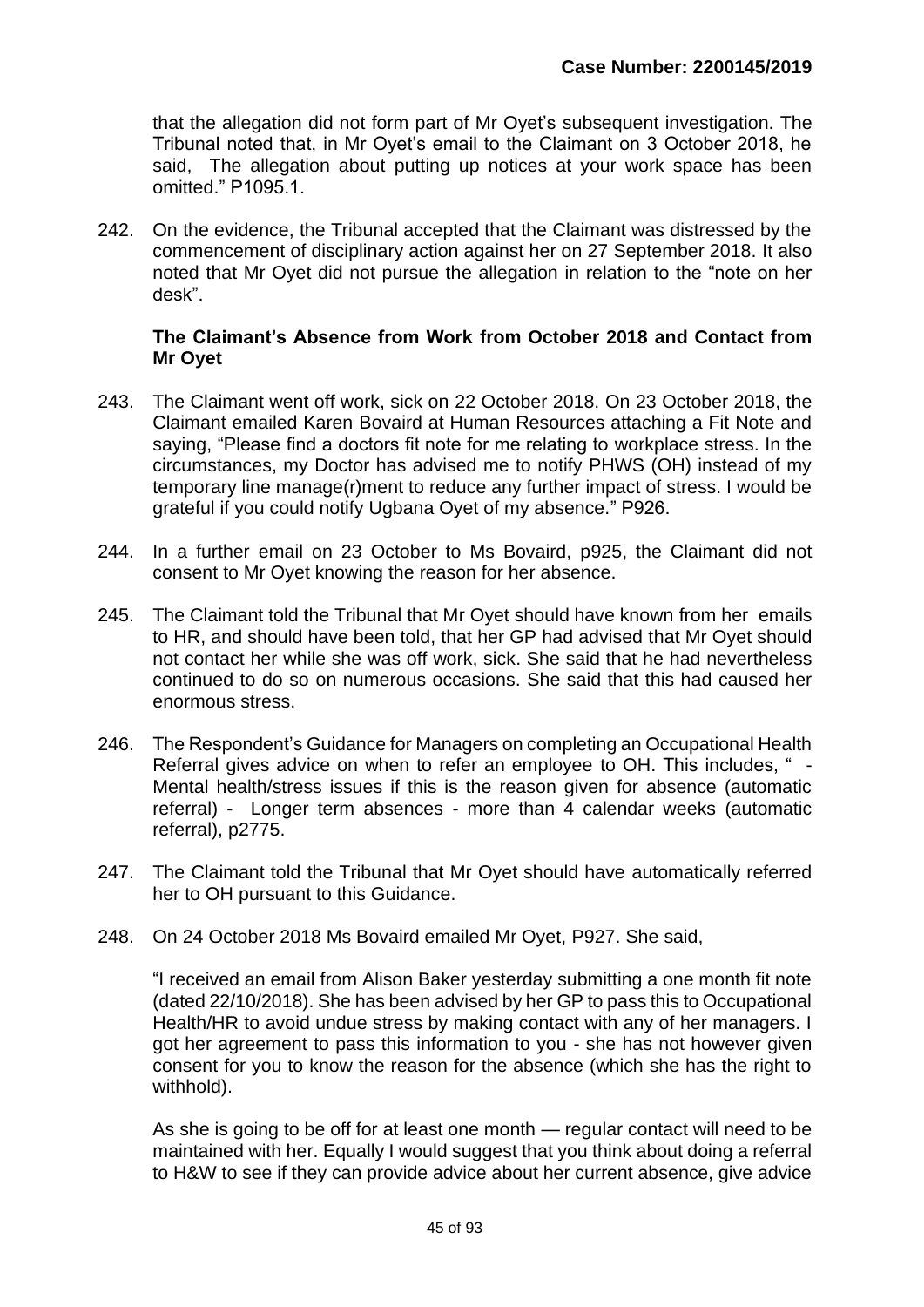on the reason and what you can do to support her while off and to support her to return to work." P927.

- 249. Mr Oyet sent emails to the Claimant attaching an OH referral form for her approval on 6 November and 15 November, p930- 935. He asked that the Claimant to sign and return the form otherwise he said he would have to schedule a long term sickness meeting and continue with the disciplinary process.
- 250. One of the questions on Mr Oyet's draft OH referral was, "What form of contact would not negatively impact her sickness?" p928 – 929.
- 251. Between 6 November 2018 to 26 February 2019, Mr U Oyet sent several letters to the Claimant including: in November 2018 asking her to complete the OH referral form, pp 930, 925; in November and December 2018 inviting her to a rescheduled investigatory meeting and warning her that decisions could be made in her absence, p938, 940, 953, 957; on 14 December 2018 inviting the Claimant to a long term absence meeting, p959; on 28 December 2018 inviting the Claimant to a rescheduled long term absence meeting because of her failure to attend, p962; on 24 January 2019 inviting the Claimant to a rescheduled long term absence meeting because of her further failure to attend, p964.
- 252. The letters inviting the Claimant to long term absence meetings told the Claimant that the meetings would discuss supporting her return to work and reasonable adjustments.
- 253. The Claimant did not respond to the letters. She did not sign the Occupational Health referral forms and did not attend any of the meetings. She told the Tribunal that she was not at her home address during the period.
- 254. Mr Oyet told the Tribunal that he did not intend to harass the Claimant, but the referrals were part of the process for facilitating return to work from an absence of over one month. He said that it was necessary to write to the Claimant, because she was blocking Mr Oyet's calls, which were part of the Respondent's keep in touch requirements during sick leave.
- 255. On 26 November 2018 Mr Oyet wrote to the Claimant saying that he would be conducting a formal investigation into allegations of failure to comply with reasonable management requests and unprofessional behaviour. These did not include an allegation that the Claimant had asked employees not to use her desk as a hot desk, p938.
- 256. Mr Oyet told the Tribunal that he wrote to the Claimant concerning the disciplinary proceedings in December and January 2018 in accordance with the Respondent's Disciplinary Policy. Paragraph 2.5 of the Disciplinary Policy states, "where there are attendance or performance issues, and there are interactions between procedures set out in chapter 15 and chapter 17, it may be more appropriate to run these in parallel and for the processes to be adjusted if necessary." . Mr Oyet said that he decided to proceed with the disciplinary process as it had already been postponed times and the Claimant had been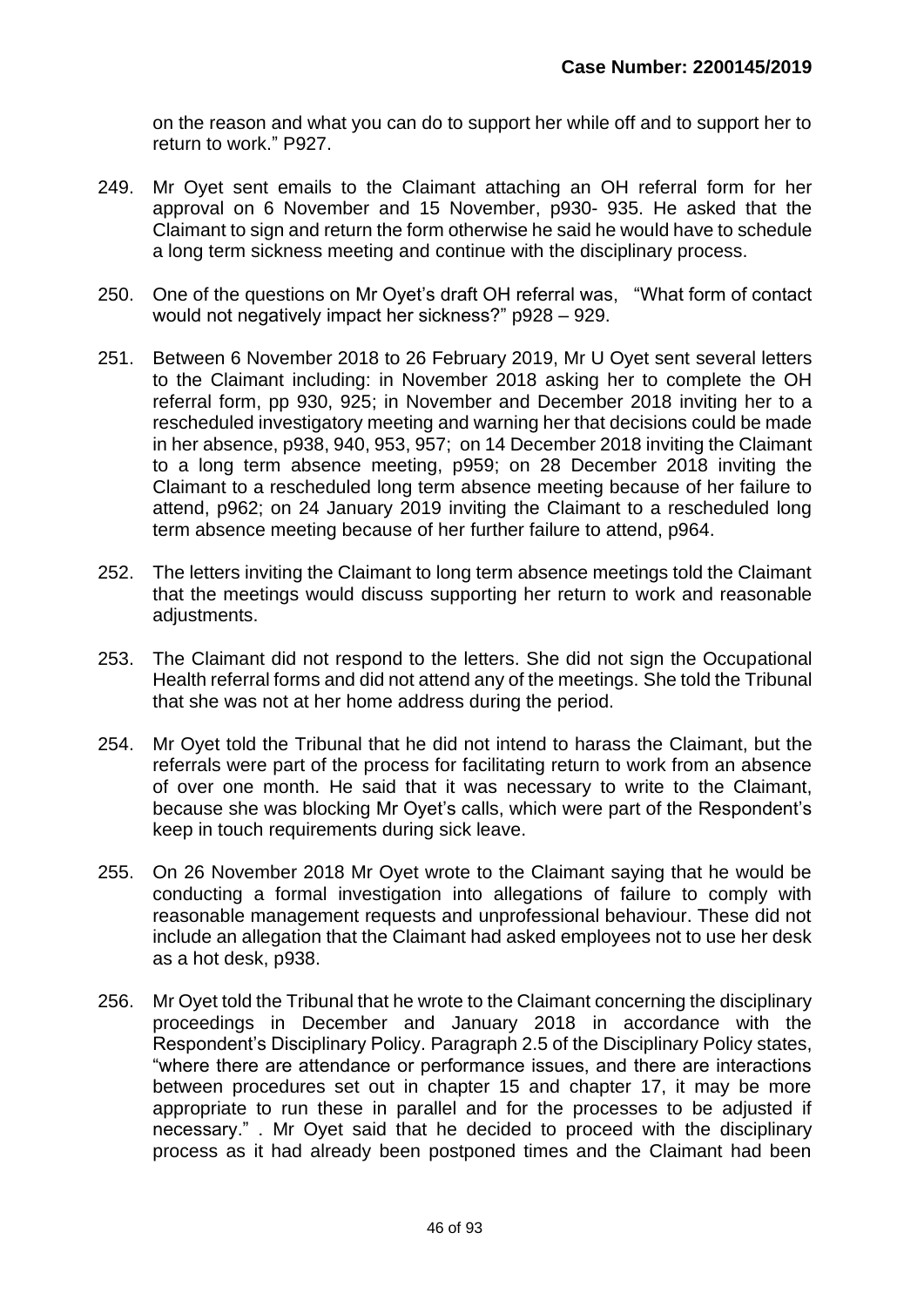informed that if she did not engage it would have to proceed in her absence, p954.

257. The Claimant brought her claim on 15 January 2019. She contacted ACAS on 21 December 2018 and the ACAS EC certificate was also issued on 21 December 2018, p24. The Claimant was represented by her Union until 5 March 2020, in particular by Kirk Porter, a representative and Branch Secretary of PCS.

# **Further Medical Evidence**

- 258. The Claimant produced a medical report from her own GP dated 24 April 2020, after the events in question, p248. This was not a medical report from an independent expert. The Tribunal did not consider it to be reliable record of events, or the causes of the Claimant's symptoms. For example, the doctor said that the Claimant was "in constant pain following the workplace accident in July 2017". It was unclear which "accident" the GP was referring to; the doctor did not specify. The Tribunal noted that the Claimant had been treated by physiotherapy for 3 months for a rotator cuff tear (emphasis supplied) at the end of 2017, p200. However, the Claimant's "incident report" submitted to the Respondent in July 2017 complained of RSI or "tendonitis in neck, shoulder and back". The Claimant's GP did not acknowledge or address these two potentially different descriptions.
- 259. The GP report went on to say that the pain affected the movement and strength in the Claimant's shoulder, arm and hand and for months following this accident, "She was no longer able to lift her right arm had reduced strength in her right arm and no grip in her right hand. Alison was now no longer able to lift a kettle saucepan struggled to open a packets or jars and dropped things." The GP said that the Claimant was advised that physiotherapy would help, but only once the pain had gone, and that the Claimant attended some physiotherapy for her shoulder at the end of 2017.
- 260. These statements did not appear entirely consistent with the contemporaneous medical report from Dr Hashtroudi dated 18 October 2017 which did not support the Claimant's view that her symptoms were caused by anything in the workplace. "…As I explained to her the shoulder pain is less likely to be related to work and quite often there is no explanation for this presentation. ...As for her neck, she refers to them as RSI, repetitive action being looking at different directions frequently when talking to people. This is not a common presentation I have come across before..." P751. Dr Hashtroudi said that the Claimant reported to him that she had been working at a desk which she did not find conducive and had "ended up with severe neck pain and restricted movement. She also developed shoulder pain", p751. He also reported that the Claimant was already "seeing a physiotherapist".
- 261. Dr Hashtroudi advised that the Claimant should avoid overhead activities and "keeping her arm in an outstretched position". He said that the Claimant should "refrain from heavy moving and handling." Dr Hashtroudi said, "...she should be allowed to use her hands free cable when using mobile" p752. Dr Hashtroudi did not record, in October 2017, that the Claimant had been unable to lift her right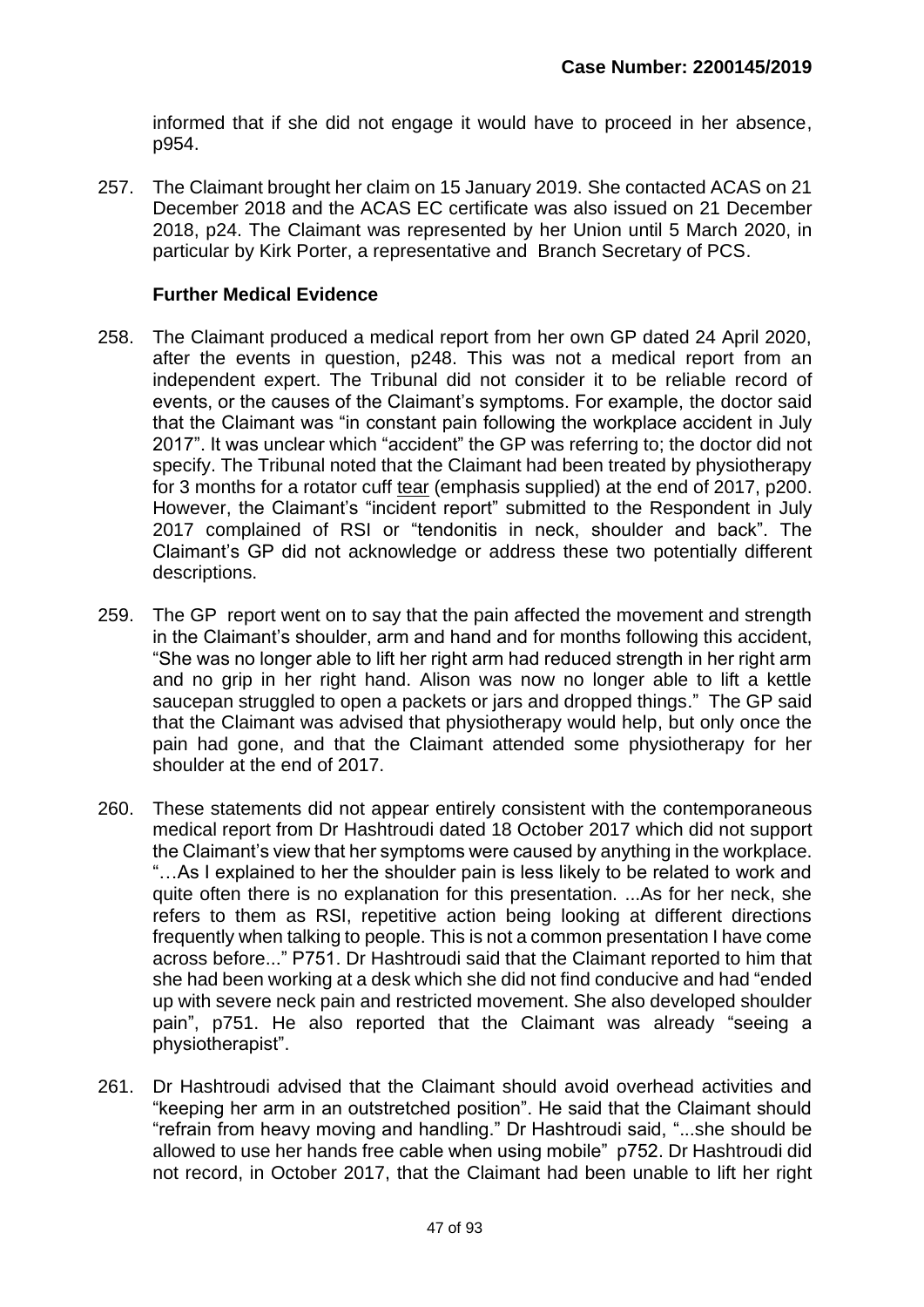arm at all, or grip anything with her right hand. If that had been the case at the time, the Tribunal would have expected that to have been recorded prominently in the OH doctor's report.

- 262. Dr Hashtroudi's report painted a much less serious picture of the Claimant's condition in October 2017 than the GP's later report appeared to.
- 263. While the GP said the GP had received "recent OH medical reports" in 2017, there was only one OH medical report from an OH medical doctor – Dr Hashtroudi. The other OH reports at the time were from an OH assessor, who was not a doctor. It was not clear to the Tribunal that the GP had taken into account Dr Hashtroudi's OH medical report.
- 264. It was not clear to the Tribunal that the GP had formed an independent and objective opinion based on an independent review of all the relevant medical records. The Tribunal did not consider it to be a reliable medical report.

# **Allegation of Fraud**

- 265. The Claimant contended that Mr Oyet had accused her of fraud in relation to her work. She cross examined Mr Oyet about this. Mr Oyet said that the Claimant's union representative had claimed that there was an accusation of fraud, but that Mr Oyet had never said that himself. Mr Oyet said that he was investigating the Claimant's work output over the relevant period. He referred to the notes of a formal investigation meeting on 10 April 2018, p2071.
- 266. The notes of the investigatory meeting recorded a discussion of the Claimant's attendance at work meetings and Mr Oyet saying that the Claimant should prioritise attending Design Authority meetings. The notes then recorded, "KG stated that he was concerned that there was a suggestion of fraud", p2071. KG was Ken Gall, the Claimant's Trade Union representative.
- 267. The notes continued, "IM commented that the allegation as stipulated concerns work output over the period in question and that any assertion that there has been fraud may be determined by a future hearing if one is called…" p2071. IM was the HR representative at the meeting.
- 268. From the notes of the meeting, the Tribunal concluded that Mr Oyet did not accuse the Claimant of fraud; her union representative expressed concern that fraud was being alleged and the HR representative replied that the allegation, as then formulated, concerned the Claimant's work output. There was no allegation of fraud made by Mr Oyet.

# **IPR objectives 2018 – 2019**

269. The Claimant contended that Mr Oyet had not given her IPR Objectives for 2018 – 2019. It appeared from the documents seen by the Tribunal that the Claimant did have IPR Objectives for 2018 – 2019, p511.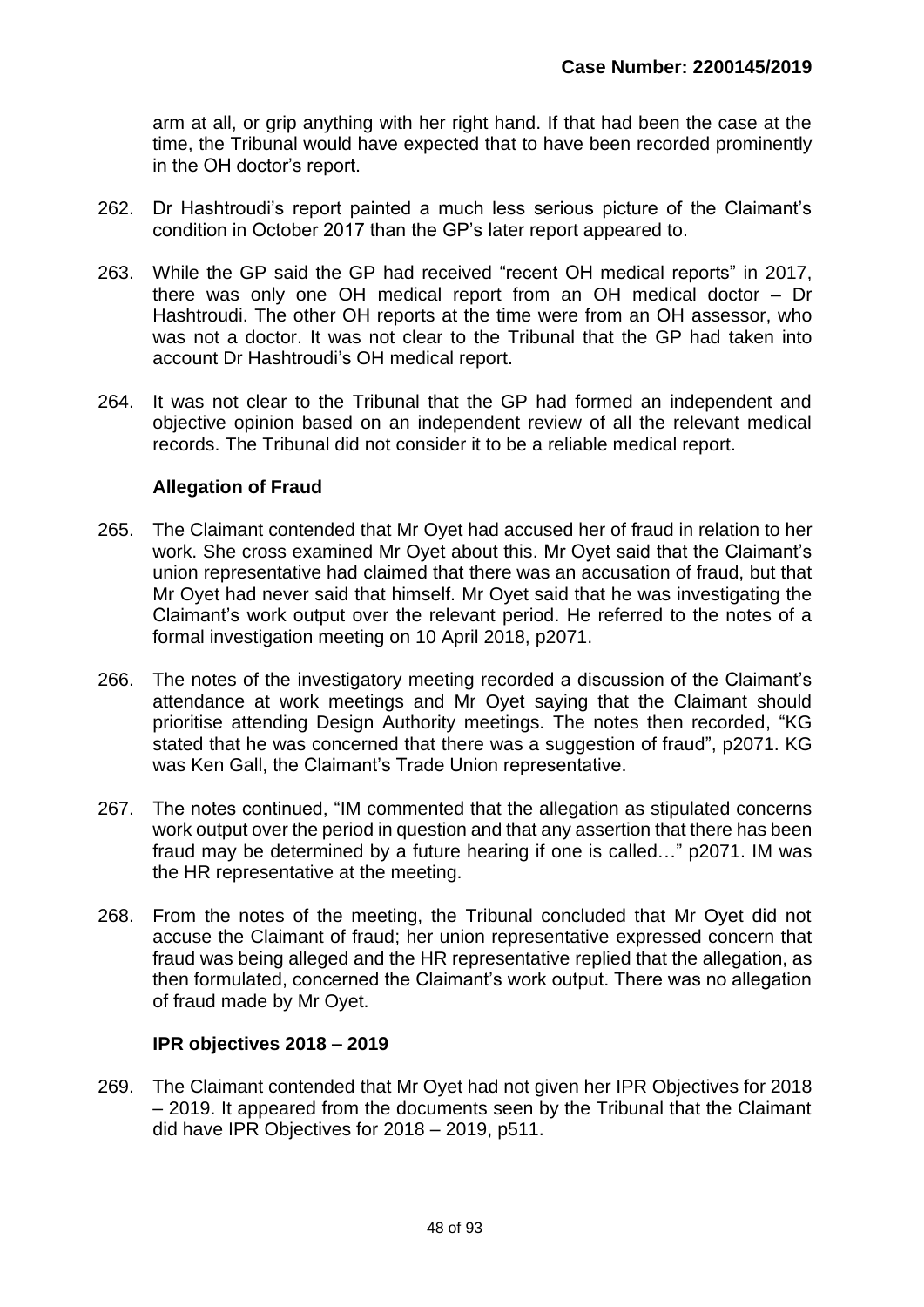# **Relevant Law**

## **Discrimination**

270. By *s39(2)( c)&(d) Equality Act 2010*, an employer must not discriminate against an employee by dismissing him or subjecting him to a detriment.

## **Direct Discrimination**.

- 271. Direct discrimination is defined in *s13(1) EqA 2010:* **"**(1) A person (A) discriminates against another (B) if, because of a protected characteristic, A treats B less favourably than A treats or would treat others."
- 272. Sex and disability are protected characteristics, *s4 EqA 2010.*
- 273. In case of direct discrimination, on the comparison made between the employee and others, "there must be no material difference relating to each case," *s23 Eq A 2010.*

### **Victimisation**

274. By *27 Eq A 2010*,

" (1) A person (A) victimises another person (B) if A subjects B to a detriment because—(*a*) B does a protected act, or (*b*) A believes that B has done, or may do, a protected act.

(2) Each of the following is a protected act—(*a*) bringing proceedings under this Act;(*b*) giving evidence or information in connection with proceedings under this A (*c*) doing any other thing for the purposes of or in connection with this Act; (*d*) making an allegation (whether or not express) that A or another person has contravened this Act."

275. There is no requirement for comparison in the same or nor materially different circumstances in the victimization provisions of the *EqA 2010.*

# **Causation**

- 276. The ET must decide whether or not the alleged discriminator's reason for the impugned action was the relevant protected characteristic. In *Chief Constable of West Yorkshire Police v Khan* [2001] IRLR 830, Lord Nicholls said that the phrase "by reason that" requires the ET to determine why the alleged discriminator acted as he did? What, consciously or unconsciously, was his reason?." Para [29]. Lord Scott said that the real reason, the core reason, for the treatment must be identified, para [77].
- 277. However, if the Tribunal is satisfied that the protected characteristic is one of the reasons for the treatment, that is sufficient to establish discrimination. It need not be the only or even the main reason. It is sufficient that it had a significant influence, *per* Lord Nicholls in *Nagarajan v London Regional Transport* [1999] IRLR 572, 576. "Significant" means more than trivial, *Igen v Wong, Villalba v Merrill Lynch & Co Inc* [2006] IRLR 437, EAT.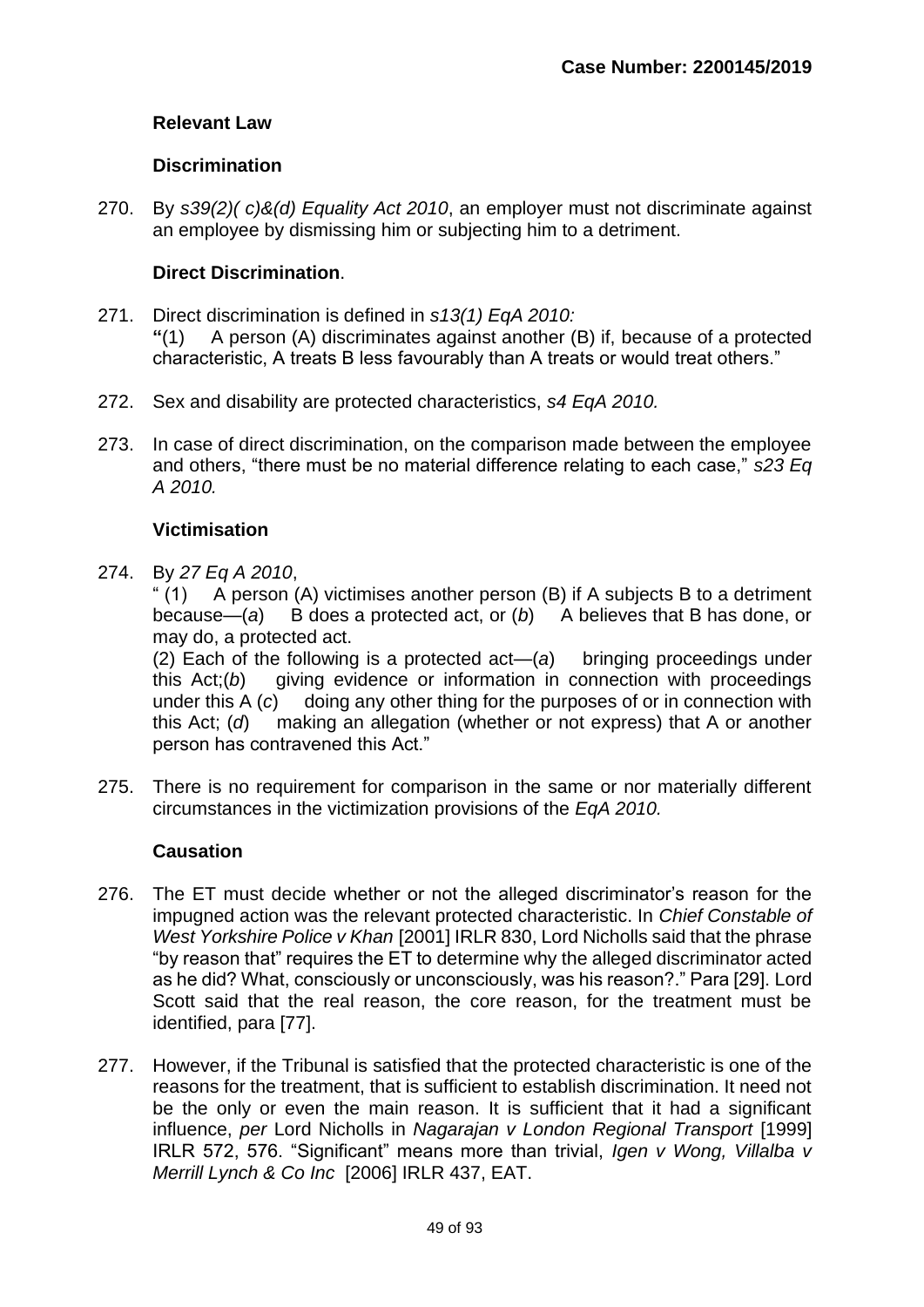- 278. In the case of victimisation, a distinction can be made between acts done because of the protected act and acts done because of the manner of performing the protected act, or some other feature which is properly separable from the making of the complaint, *Martin v Devonshires Solicitors* [UKEAT/0086/10,](https://www.lexisnexis.com/uk/legal/search/enhRunRemoteLink.do?linkInfo=F%23GB%23UKEAT%23sel1%2510%25year%2510%25page%250086%25&A=0.637524739698562&backKey=20_T463977638&service=citation&ersKey=23_T463977055&langcountry=GB) [\[2011\] ICR 352,](https://www.lexisnexis.com/uk/legal/search/enhRunRemoteLink.do?linkInfo=F%23GB%23ICR%23sel1%252011%25year%252011%25page%25352%25&A=0.5218923643039154&backKey=20_T463977638&service=citation&ersKey=23_T463977055&langcountry=GB) [2011] EqLR 108 *HM Prison Service v Ibimidun* [\[2008\] IRLR 940,](https://www.lexisnexis.com/uk/legal/search/enhRunRemoteLink.do?linkInfo=F%23GB%23IRLR%23sel1%252008%25year%252008%25page%25940%25&A=0.5609793771518148&backKey=20_T463977638&service=citation&ersKey=23_T463977055&langcountry=GB) EAT.
- 279. However, in *Martin v Devonshires,* Underhill P recognised that "Employees who bring complaints often do so in ways that are, viewed objectively, unreasonable. It would certainly be contrary to the policy of the anti-victimisation provisions if employers were able to take steps against employees simply because in making a complaint they had, say, used intemperate language or made inaccurate statements. An employer who purports to object to "ordinary" unreasonable behaviour of that kind should be treated as objecting to the complaint itself, and we would expect tribunals to be slow to recognise a distinction between the complaint and the way it is made save in clear cases." Nevertheless he said, 'it would be extraordinary if these provisions gave employees absolute immunity in respect of anything said or done in the context of a protected complaint', [para 22]. Underhill P said that the Tribunal should ask whether the protected act had had a significant influence on the outcome, as in *Nagarajan*, [para 36].

# **Detriment**

280. In order for a disadvantage to qualify as a "detriment", it must arise in the employment field, in that ET must find that by reason of the act or acts complained of a reasonable worker would or might take the view that he had thereby been disadvantaged in the circumstances in which he had thereafter to work. An unjustified sense of grievance cannot amount to "detriment". However, to establish a detriment, it is not necessary to demonstrate some physical or economic consequence, *Shamoon v Chief Constable of RUC [2003] UKHL 11.* 

# **Harassment**

281. *s26 Eq A* provides "

(1) A person (A) harasses another (B) if— (*a*) A engages in unwanted conduct related to a relevant protected characteristic, and (*b*) the conduct has the purpose or effect of— (*i*) violating B's dignity, or (ii) creating an intimidating, hostile, degrading, humiliating or offensive environment for B.

 ….. (4) In deciding whether conduct has the effect referred to in subsection (1)(*b*), each of the following must be taken into account— (*a*) the perception of B; (*b*) the other circumstances of the case; (*c*) whether it is reasonable for the conduct to have that effect."

282. In *Richmond Pharmacology Ltd v Dhaliwal* [2009] IRLR 336 the EAT held that there are three elements of liability under the old provisions of s.3A RRA 1976: (i) whether the employer engaged in unwanted conduct; (ii) whether the conduct either had (a) the purpose or (b) the effect of either violating the claimant's dignity or creating an adverse environment for her; and (iii) whether the conduct was "on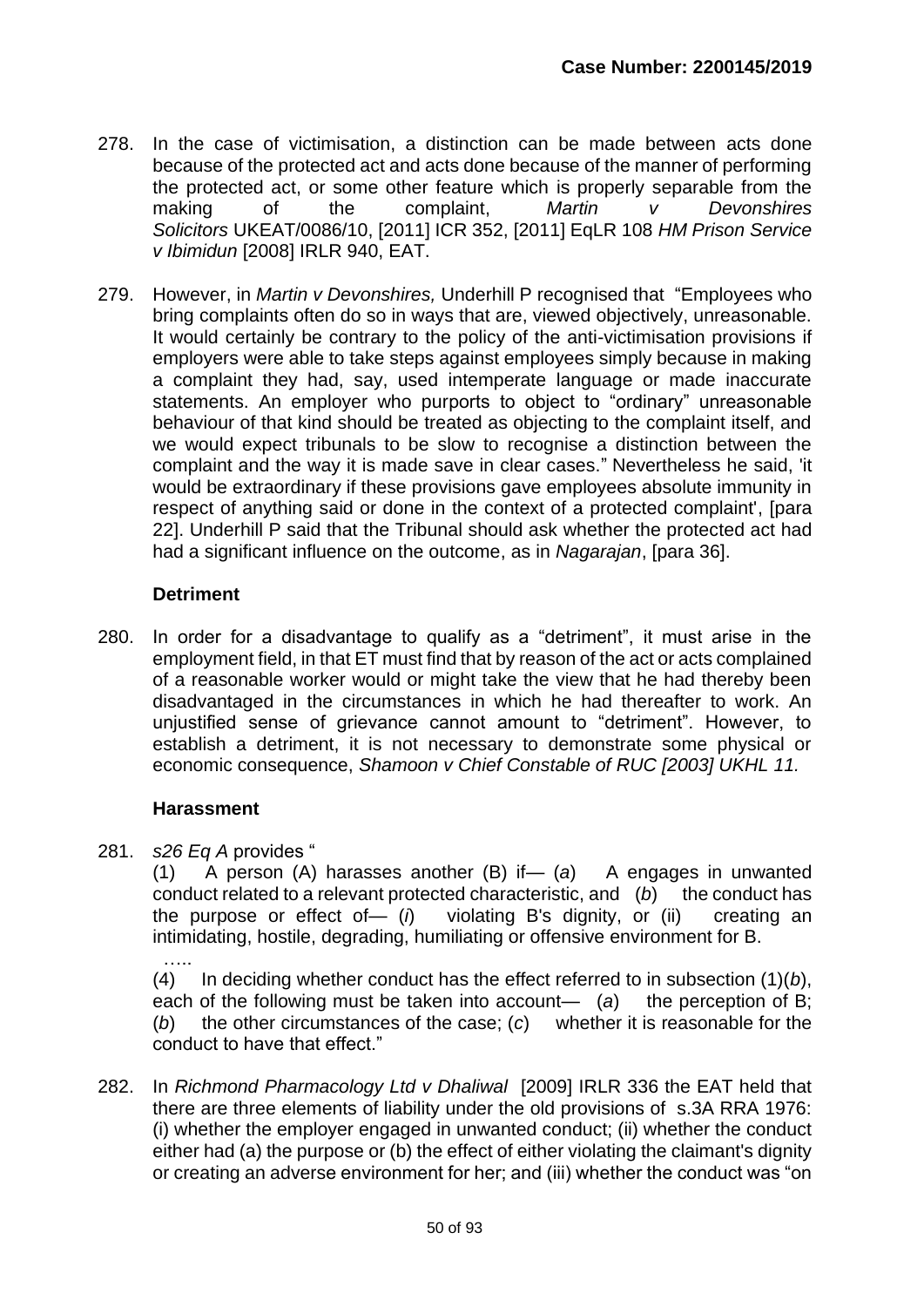the grounds of" [now: "related to"] the claimant's race (or ethnic or national origins).

283. Under the *EqA,* the conduct must be for a reason which relates to a relevant protected characteristic, rather than on the grounds of race or other protected characteristic. The *EHRC Code of Practice on Employment (2011)* at paras 7.9 and 7.10 states:

[7.9] Unwanted conduct "related to" a particular characteristic has a broad meaning in that the conduct does not have to be because of the protected characteristic.

[7.10] Protection from harassment also applies where a person is generally abusive to other workers but, in relation to a particular worker, the form of the unwanted conduct is determined by that worker's protected characteristic.

"A manager racially abuses a black worker. As a result of the racial abuse, the worker's white colleague is offended and could bring a claim of racial harassment. The unwanted conduct is related to the protected characteristic, but does not take place because of the protected characteristic."

- 284. In the *Dhaliwal* case, the EAT said that, in determining whether any "unwanted conduct" had the proscribed effect, a Tribunal applies both a subjective and an objective test. The Tribunal must first consider if the employee has actually felt, or perceived, his dignity to have been violated or an adverse environment to have been created. If this has been established, the Tribunal should go on to consider if it was reasonable for the employee to have perceived this. In approaching this issue, it is important to have regard to all the relevant circumstances, including the context of the conduct. A relevant question may be whether it should reasonably have been apparent whether the conduct was, or was not, intended to cause offence: the same remark may have a different weight if evidently innocently intended, than if evidently intended to hurt (paragraph [15]).
- 285. The EAT also commented that "Dignity is not necessarily violated by things said or done which are trivial or transitory, particularly if it should have been clear that any offence was unintended. Whilst it is very important that employers and tribunals are sensitive to the hurt that can be caused by offensive comments or conduct (which are related to protected characteristics), ".. it is also important not to encourage a culture of hypersensitivity or the imposition of legal liability in respect of every unfortunate phrase", paragraph [22]."
- 286. In *Land Registry v Grant* [2011] IRLR 748 at [47] Elias LJ said that words of the statutory definition of harassment , ".. are an important control to prevent trivial acts causing minor upsets being caught by the definition of harassment." In *GMBU v Henderson* [2015] 451 at [99], Simler J said, "..although isolated acts may be regarded as harassment, they must reach a degree of seriousness before doing so."

# **Burden of Proof**

287. The shifting burden of proof applies to claims under the *Equality Act 2010, s136 EqA 2010.*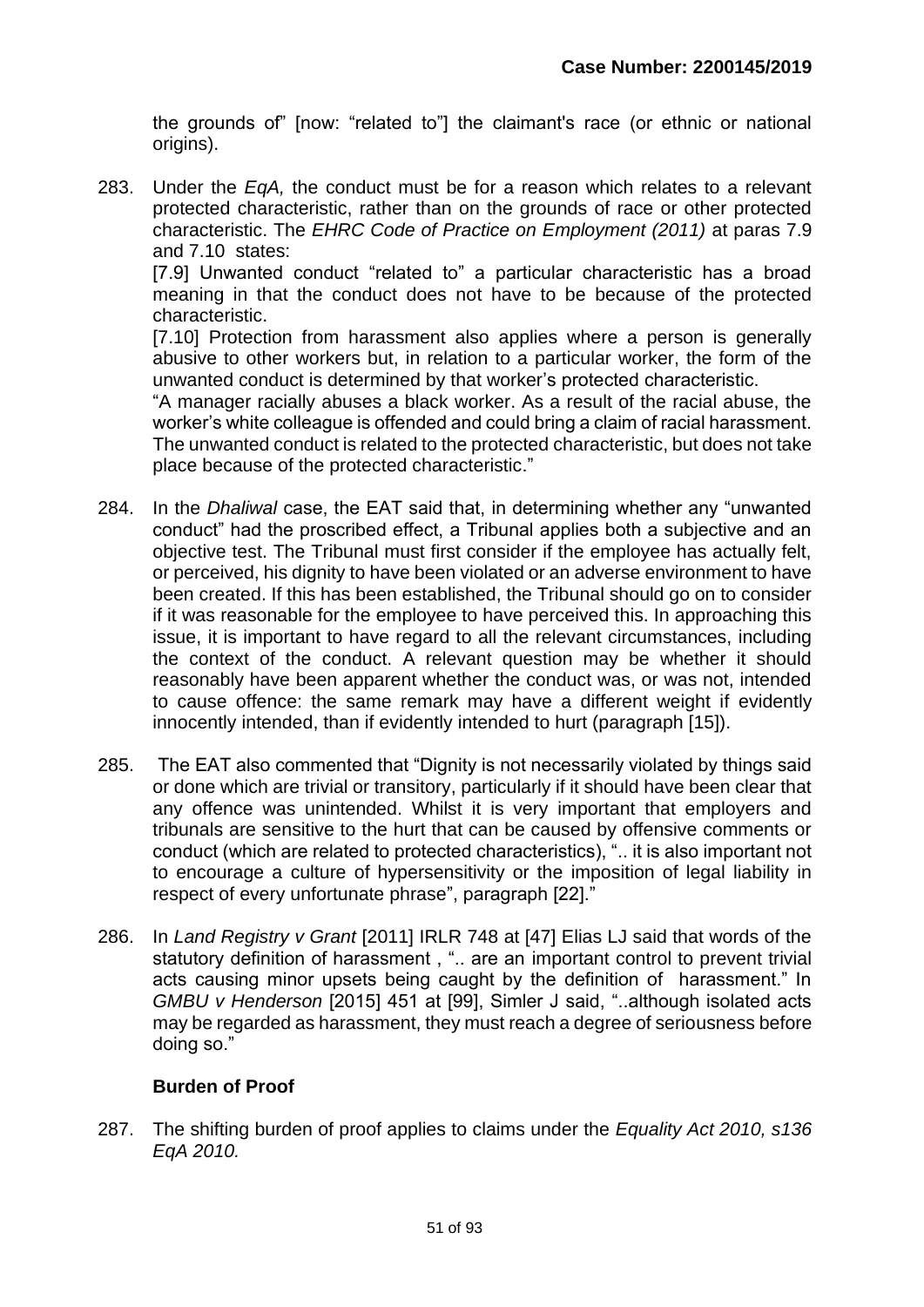- 288. In approaching the evidence in a case, in making its findings regarding treatment and the reason for it, the ET should observe the guidance given by the Court of Appeal in *Igen v Wong* [2005] ICR 931 at para 76 and Annex to the judgment.
- 289. In *Madarassy v Nomura International plc.* Court of Appeal, 2007 EWCA Civ 33, [2007] ICR 867, Mummery LJ approved the approach of Elias J in *Network Rail Infrastructure Ltd v Griffiths-Henry* [2006] IRLR 865 and confirmed that the burden of proof does not simply shift where M proves a difference in sex/disability and a difference in treatment. This would only indicate a possibility of discrimination, which is not sufficient, para 56 – 58 Mummery LJ.

# **Discrimination Arising from Disability**

- 290. *s 15 EqA 2010* provides:
	- "(1) A person (A) discriminates against a disabled person (B) if—

(a) A treats B unfavourably because of something arising in consequence of B's disability, and

(b) A cannot show that the treatment is a proportionate means of achieving a legitimate aim.

(2) Subsection (1) does not apply if A shows that A did not know, and could not reasonably have been expected to know, that B had the disability".

291. Simler P in *Pnaiser v NHS England* [\[2016\] IRLR 170](http://www.lexisnexis.com/uk/legal/search/enhRunRemoteLink.do?A=0.035712789361426966&service=citation&langcountry=GB&backKey=20_T24112317253&linkInfo=F%23GB%23IRLR%23sel1%252016%25page%25170%25year%252016%25&ersKey=23_T24112317251)*, EAT*, at [31], gave the following guidance as to the correct approach to a claim under *[EqA 2010 s 15:](http://www.lexisnexis.com/uk/legal/search/enhRunRemoteLink.do?A=0.7258820434088766&service=citation&langcountry=GB&backKey=20_T24112317253&linkInfo=F%23GB%23UK_ACTS%23num%252010_15a%25sect%2515%25section%2515%25&ersKey=23_T24112317251)*

'(a) 'A tribunal must first identify whether there was unfavourable treatment and by whom: in other words, it must ask whether A treated B unfavourably in the respects relied on by B. No question of comparison arises.

(b) The tribunal must determine what caused the impugned treatment, or what was the reason for it. The focus at this stage is on the reason in the mind of A. An examination of the conscious or unconscious thought processes of A is likely to be required, just as it is in a direct discrimination case. Again, just as there may be more than one reason or cause for impugned treatment in a direct discrimination context, so too, there may be more than one reason in a s.15 case. The "something" that causes the unfavourable treatment need not be the main or sole reason, but must have at least a significant (or more than trivial) influence on the unfavourable treatment, and so amount to an effective reason for or cause of it.

(c) Motives are irrelevant. The focus of this part of the enquiry is on the reason or cause of the impugned treatment and A's motive in acting as he or she did is simply irrelevant: see *Nagarajan v London Regional Transport* [\[1999\] IRLR 572.](http://www.lexisnexis.com/uk/legal/search/enhRunRemoteLink.do?A=0.5451280363761574&service=citation&langcountry=GB&backKey=20_T24112317253&linkInfo=F%23GB%23IRLR%23sel1%251999%25page%25572%25year%251999%25&ersKey=23_T24112317251) A discriminatory motive is emphatically not (and never has been) a core consideration before any prima facie case of discrimination arises..

(d) The tribunal must determine whether the reason/cause (or, if more than one), a reason or cause, is 'something arising in consequence of B's disability'. That expression 'arising in consequence of' could describe a range of causal links. Having regard to the legislative history of s.15 of the Act (described comprehensively by Elisabeth Laing J in *Hall*), the statutory purpose which appears from the wording of s.15, namely to provide protection in cases where the consequence or effects of a disability lead to unfavourable treatment, and the availability of a justification defence, the causal link between the something that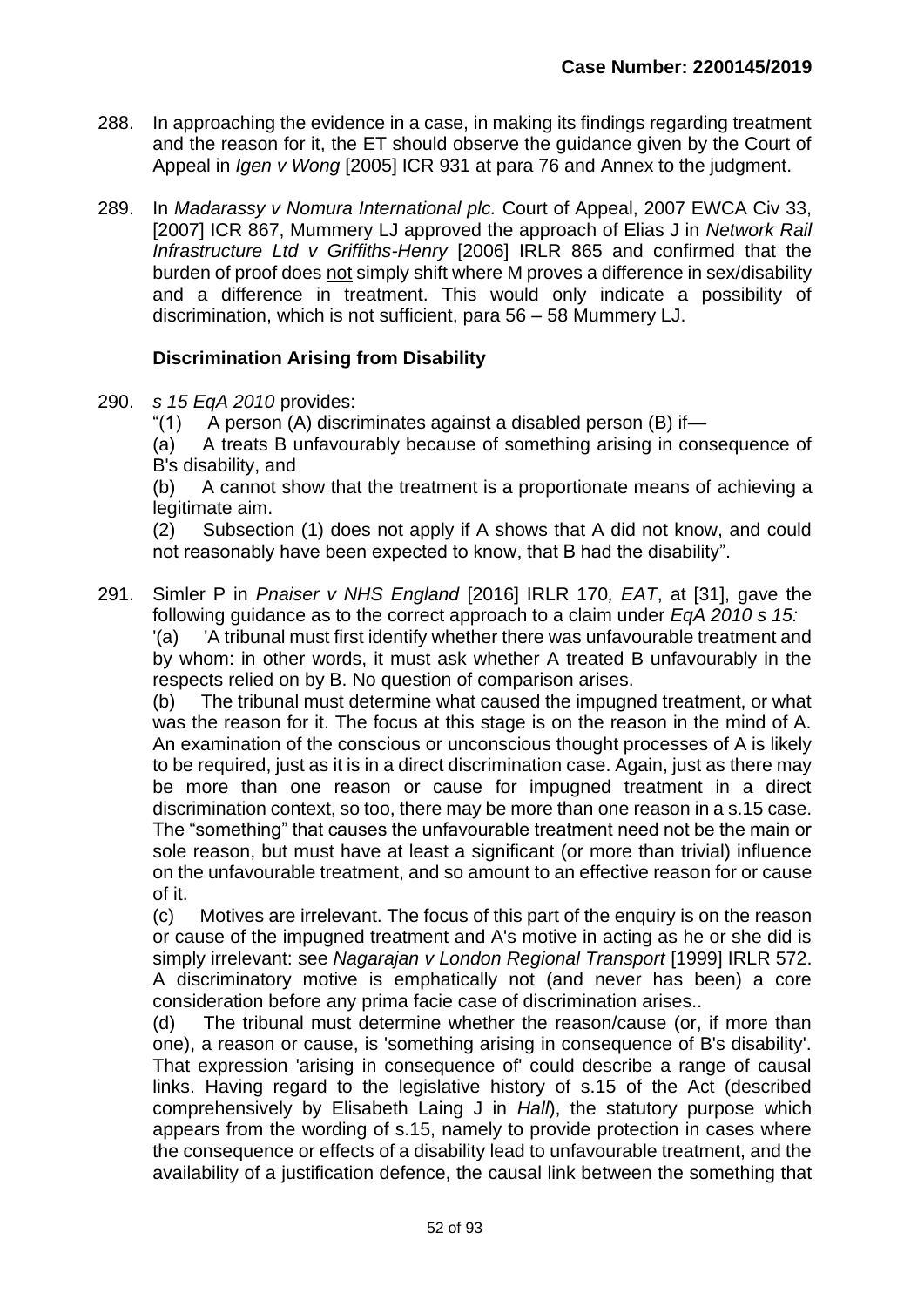causes unfavourable treatment and the disability may include more than one link. In other words, more than one relevant consequence of the disability may require consideration, and it will be a question of fact assessed robustly in each case whether something can properly be said to arise in consequence of disability.

(e) For example, in *Land Registry v Houghton* [UKEAT/0149/14,](http://www.lexisnexis.com/uk/legal/search/enhRunRemoteLink.do?A=0.758320898175122&service=citation&langcountry=GB&backKey=20_T24112317253&linkInfo=F%23GB%23UKEAT%23sel1%2514%25page%250149%25year%2514%25&ersKey=23_T24112317251) [\[2015\] All ER](http://www.lexisnexis.com/uk/legal/search/enhRunRemoteLink.do?A=0.05421337734880938&service=citation&langcountry=GB&backKey=20_T24112317253&linkInfo=F%23GB%23ALLERD%23vol%2502%25sel1%252015%25page%25284%25year%252015%25sel2%2502%25&ersKey=23_T24112317251)  [\(D\) 284 \(Feb\)](http://www.lexisnexis.com/uk/legal/search/enhRunRemoteLink.do?A=0.05421337734880938&service=citation&langcountry=GB&backKey=20_T24112317253&linkInfo=F%23GB%23ALLERD%23vol%2502%25sel1%252015%25page%25284%25year%252015%25sel2%2502%25&ersKey=23_T24112317251) a bonus payment was refused by A because B had a warning. The warning was given for absence by a different manager. The absence arose from disability. The tribunal and HHJ Clark in the EAT had no difficulty in concluding that the statutory test was met. However, the more links in the chain there are between the disability and the reason for the impugned treatment, the harder it is likely to be to establish the requisite connection as a matter of fact.

(f) This stage of the causation test involves an objective question and does not depend on the thought processes of the alleged discriminator.

(g) There is a difference between the two stages – the "because of" stage involving A's explanation for the treatment (and conscious or unconscious reasons for it) and the "something arising in consequence" stage involving consideration of whether (as a matter of fact rather than belief) the "something" was a consequence of the disability.

(h) Moreover, the statutory language of s.15(2) makes clear (as Miss Jeram accepts) that the knowledge required is of the disability only, and does not extend to a requirement of knowledge that the "something" leading to the unfavourable treatment is a consequence of the disability. Had this been required the statute would have said so. Moreover, the effect of s.15 would be substantially restricted on Miss Jeram's construction, and there would be little or no difference between a direct disability discrimination claim under s.13 and a discrimination arising from disability claim under s.15.

(i) As Langstaff P held in *Weerasinghe*, it does not matter precisely in which order these questions are addressed. Depending on the facts, a tribunal might ask why A treated the claimant in the unfavourable way alleged in order to answer the question whether it was because of "something arising in consequence of the claimant's disability". Alternatively, it might ask whether the disability has a particular consequence for a claimant that leads to "something" that caused the unfavourable treatment.''

- *292.* When assessing whether the treatment in question was a proportionate means of achieving a legitimate aim, the principle of proportionality requires an objective balance to be struck between the discriminatory effect of the measure and the needs of the undertaking. The more serious the disparate adverse impact, the more cogent must be the justification for it: *Hardys & Hansons plc v Lax* [\[2005\]](http://www.lexisnexis.com/uk/legal/search/runRemoteLink.do?langcountry=GB&linkInfo=F%23GB%23IRLR%23year%252005%25page%25726%25sel1%252005%25&risb=21_T17458595690&bct=A&service=citation&A=0.10026463922142659)  [IRLR 726](http://www.lexisnexis.com/uk/legal/search/runRemoteLink.do?langcountry=GB&linkInfo=F%23GB%23IRLR%23year%252005%25page%25726%25sel1%252005%25&risb=21_T17458595690&bct=A&service=citation&A=0.10026463922142659) per Pill LJ at paragraphs [19]–[34], Thomas LJ at [54]–[55] and Gage LJ at [60]. It is for the employment tribunal to weigh the reasonable needs of the undertaking against the discriminatory effect of the employer's measure and to make its own objective assessment of whether the former outweigh the latter. There is no 'range of reasonable response' test in this context: *Hardys & Hansons plc v Lax* [\[2005\] IRLR 726,](http://www.lexisnexis.com/uk/legal/search/runRemoteLink.do?langcountry=GB&linkInfo=F%23GB%23IRLR%23year%252005%25page%25726%25sel1%252005%25&risb=21_T17458595690&bct=A&service=citation&A=0.5623100348481086) CA.
- 293. A PCP will not be proportionate unless it is necessary for the achievement of the objective and this will not usually be the case if there are less disadvantageous means available, *Homer* [2012] ICR 704.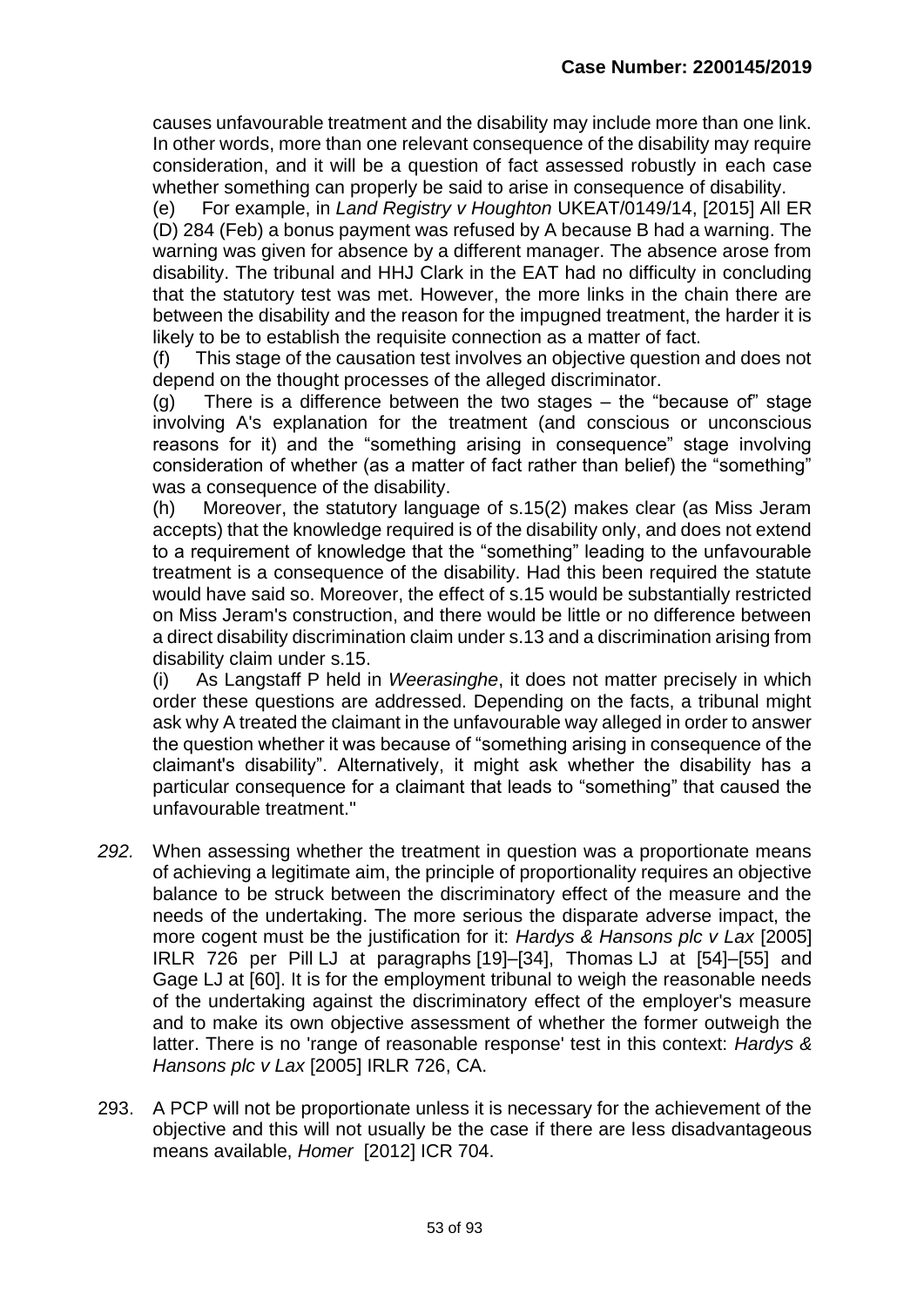# **Reasonable Adjustments**

- 294. By *s39(5) EqA 2010* a duty to make adjustments applies to an employer. By *s21 EqA* a person who fails to comply with a duty on him to make adjustments in respect of a disabled person discriminates against the disabled person.
- 295. *s20(3) EqA 2010* provides that there is a requirement on an employer, where a provision, criterion or practice of the employer puts a disabled person at a substantial disadvantage in relation to a relevant matter, in comparison with persons who are not disabled, to take such steps as it is reasonable to have to take to avoid the disadvantage.
- 296. By s20(4) EqA, where a physical feature puts a disabled person at a substantial disadvantage in relation to a relevant matter in comparison with persons who are not disabled, the employer is required to take such steps as it is reasonable to have to take to avoid the disadvantage.
- 297. By s20(5), there is a requirement on an employer, where a disabled person would, but for the provision of an auxiliary aid, be put at a substantial disadvantage in relation to a relevant matter in comparison with persons who are not disabled, to take such steps as it is reasonable to have to take to provide the auxiliary aid.
- 298. *Para 20, Sch 8 EqA 2010* provides that an employer is not under a duty to make adjustments if the employer does not know and could not reasonably be expected to know that a disabled person has a disability and is likely to be placed at the substantial disadvantage.

# *Time Limits & Continuing Acts*

- 299. By *s123 Equality Act 2010,* complaints of discrimination in relation to employment may not be brought after the end of
	- a. the period of three months starting with the date of the act to which the complaint relates or
	- b. such other period as the Employment Tribunal thinks just and equitable.
- 300. By *s123(3)* conduct extending over a period is treated to be done at the end of the period.
- 301. s140B EqA 2010 provides,

# "**140 Extension of time limits to facilitate conciliation before institution of proceedings**

302. (1) This section applies where a time limit is set by section 123(1)(a) or 129(3) or (4).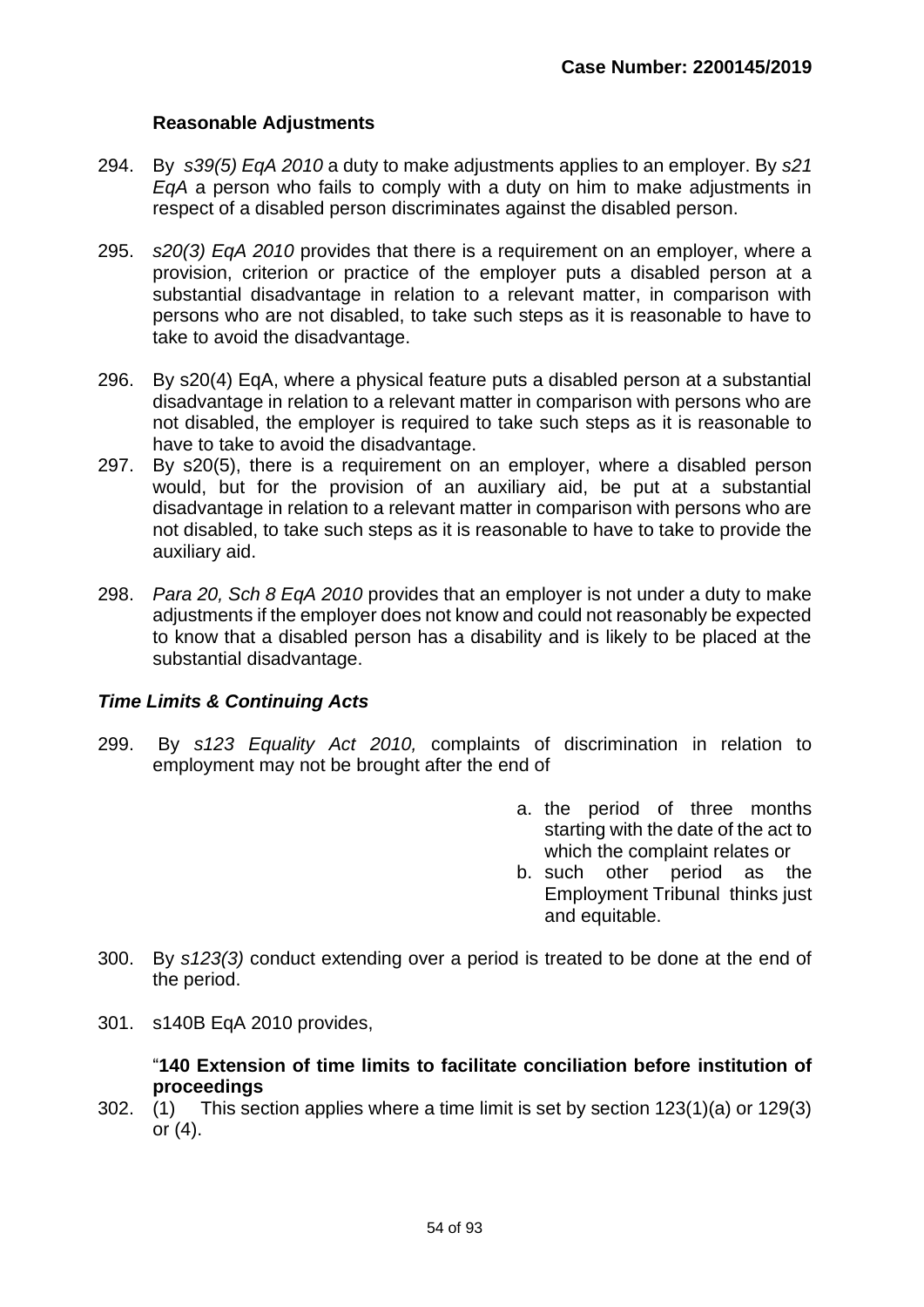But it does not apply to a dispute that is (or so much of a dispute as is) a relevant dispute for the purposes of section 140A.

(2) In this section—

(a) Day A is the day on which the complainant or applicant concerned complies with the requirement in subsection (1) of section 18A of the Employment Tribunals Act 1996 (requirement to contact ACAS before instituting proceedings) in relation to the matter in respect of which the proceedings are brought, and

(b) Day B is the day on which the complainant or applicant concerned receives or, if earlier, is treated as receiving (by virtue of regulations made under subsection (11) of that section) the certificate issued under subsection (4) of that section.

(3) In working out when the time limit set by section  $123(1)(a)$  or  $129(3)$  or  $(4)$ expires the period beginning with the day after Day A and ending with Day B is not to be counted.

 $(4)$  If the time limit set by section 123 $(1)(a)$  or 129 $(3)$  or  $(4)$  would (if not extended by this subsection) expire during the period beginning with Day A and ending one month after Day B, the time limit expires instead at the end of that period. ...".

- 303. In *Commissioner of Police of the Metropolis v Hendricks [*2003] ICR 530, the Court of Appeal held that, in cases involving numerous allegations of discriminatory acts or omissions, it is not necessary for an applicant to establish the existence of some 'policy, rule, scheme, regime or practice, in accordance with which decisions affecting the treatment of workers are taken' in order to establish a continuing act. The Claimant must show that the incidents are linked to each other, and that they are evidence of a 'continuing discriminatory state of affairs'. This will constitute 'an act extending over a period'. The question is whether there is "an act extending over a period," as distinct from a succession of unconnected or isolated specific acts, for which time would begin to run from the date when each specific act was committed'.' Paragraph [52] of the judgment.
- 304. In *Owusu v London Fire and Civil Defence Authority* [\[1995\] IRLR 574,](http://www.lexisnexis.com/uk/legal/search/enhRunRemoteLink.do?A=0.20371070220719778&service=citation&langcountry=GB&backKey=20_T19047247830&linkInfo=F%23GB%23IRLR%23sel1%251995%25page%25574%25year%251995%25&ersKey=23_T19047247828) the EAT held that an employer's repeated failure to upgrade an employee or to allow him to act up at a higher grade when the opportunity arose amounted to a prima facie case of a continuing act 'in the form of maintaining a practice which, when followed or applied, excluded [him] from regrading or opportunities to act up'. Mummery J stated that a succession of specific instances was capable of indicating the existence of a practice, thereby constituting a continuing act extending over a period. Whether those instances did in fact amount to a practice, as opposed to a series of one-off decisions depended on the evidence and the employer's explanations for the refusals.
- 305. Where a claim has been brought out of time the Employment Tribunal can extend time for its presentation where it is just and equitable to do so. In *Robertson v Bexley Community Centre T/a Leisure* Link [2003] IRLR 434 the Court of Appeal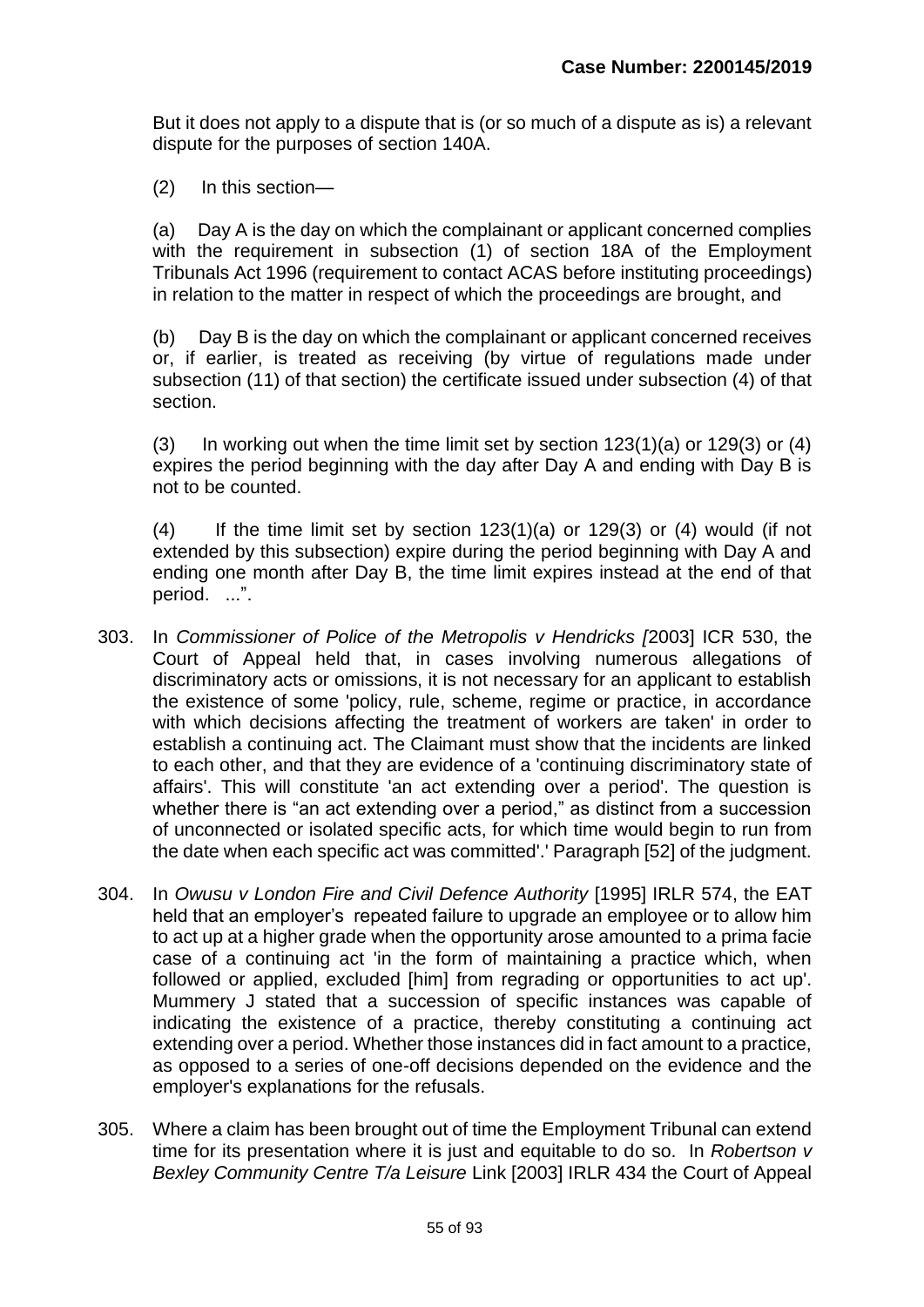stated that there is no presumption that an Employment Tribunal should extend time unless they can justify a failure to exercise the discretion. Quite the reverse; a Tribunal cannot hear a complaint unless the Claimant convinces the Tribunal that it is just and equitable to extend time, so the exercise of the discretion is the exception rather than the rule. In exercising their discretion to allow out of time claims to proceed, Tribunals may have regard to the checklist contained in s33 Limitation Act 1980 as considered by the EAT in *British Coal Corporation v Keeble & Others* [1997] IRLR 336. Factors which can be considered include the prejudice each party would suffer as a result of the decision reached, the circumstances of the case and, in particular, the length of and reasons for the delay, the extent to which the cogency of the evidence is likely to be affected by the delay, the extent to which the party sued has cooperated with any requests of information, the promptness with which the Claimant acted once he or she knew of the facts giving rise to the course of action and the steps taken by the Claimant to obtain appropriate advice once he or she knew of the possibility of taking action.

# **Decision**

- 306. The Tribunal took into account all its findings of fact, and the relevant law, when reaching its decision. For clarity, it has stated its conclusion on individual allegations separately.
- 307. The Tribunal found that the Claimant did a protected act when she made her Valuing Others grievance on 8 November 2017, p1027. Her allegations that Dr Collins and Mr Watrobski failed to provide reasonable adjustments during the April 2016 office move, and that they had treated her unfavourably by failing to cooperate with reasonable adjustments, were allegations (whether or not express) that they had contravened the Equality Act, within the meaning of s27(1)(d) of that Act. The Claimant also complained of harassment by them, which was an allegation of a breach of *s26 EqA.*
- 308. The Tribunal found that the Respondent knew that the Claimant was a disabled person at all relevant times. The Respondent has admitted that the Claimant was a disabled person by reason of her musculoskeletal symptoms. Since 2005 the Respondent's OH service had advised managers that the Claimant had musculoskeletal symptoms. On 17 March 2015 Ms Mainland advised that the Claimant had long standing musculoskeletal symptoms. The Respondent has not argued that the Claimant's symptoms worsened over the years. The Tribunal concluded that the Respondent was well aware of the Claimant's disability.
- 309. **Issue: Adam Watrobski and Mark Collins failing to implement reasonable adjustments when the office move occurred in April 2016**;
- 310. **Relied on as Direct Sex and Disability Discrimination and Disability and Sex Related Harassment**
- 311. **Also relied on as a Failure to Make a Reasonable Adjustment as follows: from April 2016 – December 2017, the position of her workstation (i.e. not: at an inside position next to a wall or window, with cupboards behind her**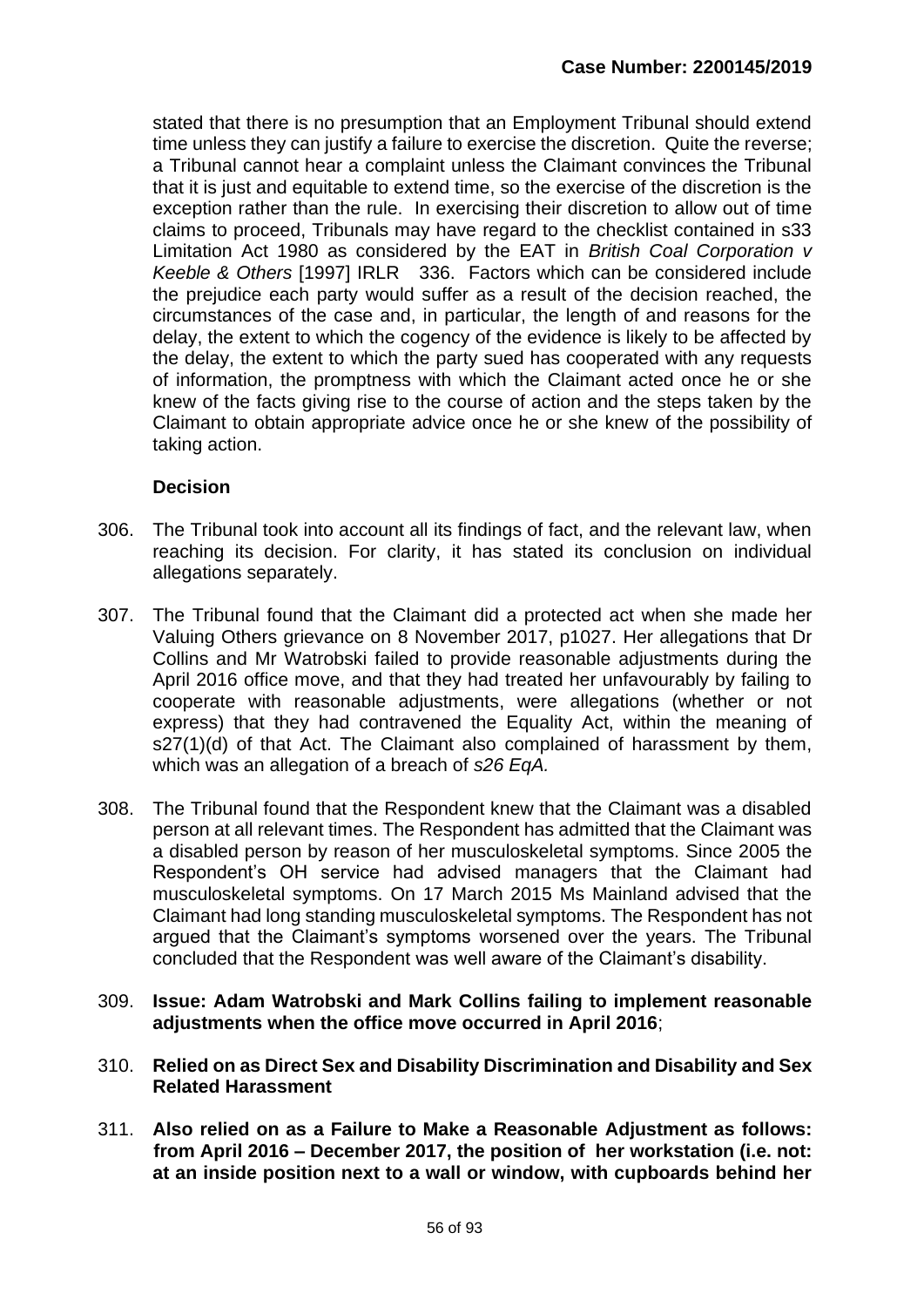**so people do not approach from all directions, away from overhead lights and from drafts caused by overhead venting);**

312. **The substantial disadvantages relied on are:**

**(1) my medical conditions have returned and been exacerbated, with reduced neck mobility due to the RSI in my neck;** 

**(2) overworked eye muscles due to the overuse of my eyes to compensate the lack of movement in my neck;** 

**(3) lack of movement in all directions and limited strength in my right shoulder and dominant arm.** 

**(4) I have been referred for multiple x-rays, MRI scan of the brain along with other tests.** 

**(5) I have seen both House counsellors and DHB counsellors for my mental wellbeing and those meetings finished in September 2018.** 

**(6) I have had multiple GP appointments, referrals to specialist consultants and physiotherapists.**

**(7) I have had nine workplace counselling sessions over the past nine months together with contacting the Health Assured for support to enable me to manage the extreme workplace stress inflicted on me daily by my discriminators and harassers'..**

**(8) Due to consistent management conscious bias about people with workplace adjustments I have suffered a second injury in the workplace in September 2018.** 

**(9) I have now been signed off work.** 

**(10) I have been put through an unfair Disciplinary investigation in retaliation of taking out the VO investigation.** 

- 313. The Tribunal did not find that the Claimant suffered a substantial or any disadvantage - as a result of being required to sit at one end of a row of desks, beside the aisle in the middle of the room, rather than at the other end of that row, beside a wall or window.
- 314. That was the only operative change of which the Claimant complained in April 2016. In the aisle position she still had cupboards behind her, so that was not in issue. Further, the Claimant did not allege in evidence that the overhead lights and venting were somehow different at one end of the row, rather than the other.
- 315. The Claimant contended that she was required to twist and turn her neck when people approached her from behind, when she sat at a desk adjacent to the middle aisle.
- 316. However, the Tribunal found, as a fact, that other people very rarely approached the Claimant to speak to her at her desk in the office.
- 317. In addition, the Claimant could not describe to the Tribunal why she might need to turn her neck to greet people more when sitting near the middle of a room, rather than at the end of a row by a wall when, logically, she would always have to turn to the side as people approached along the row.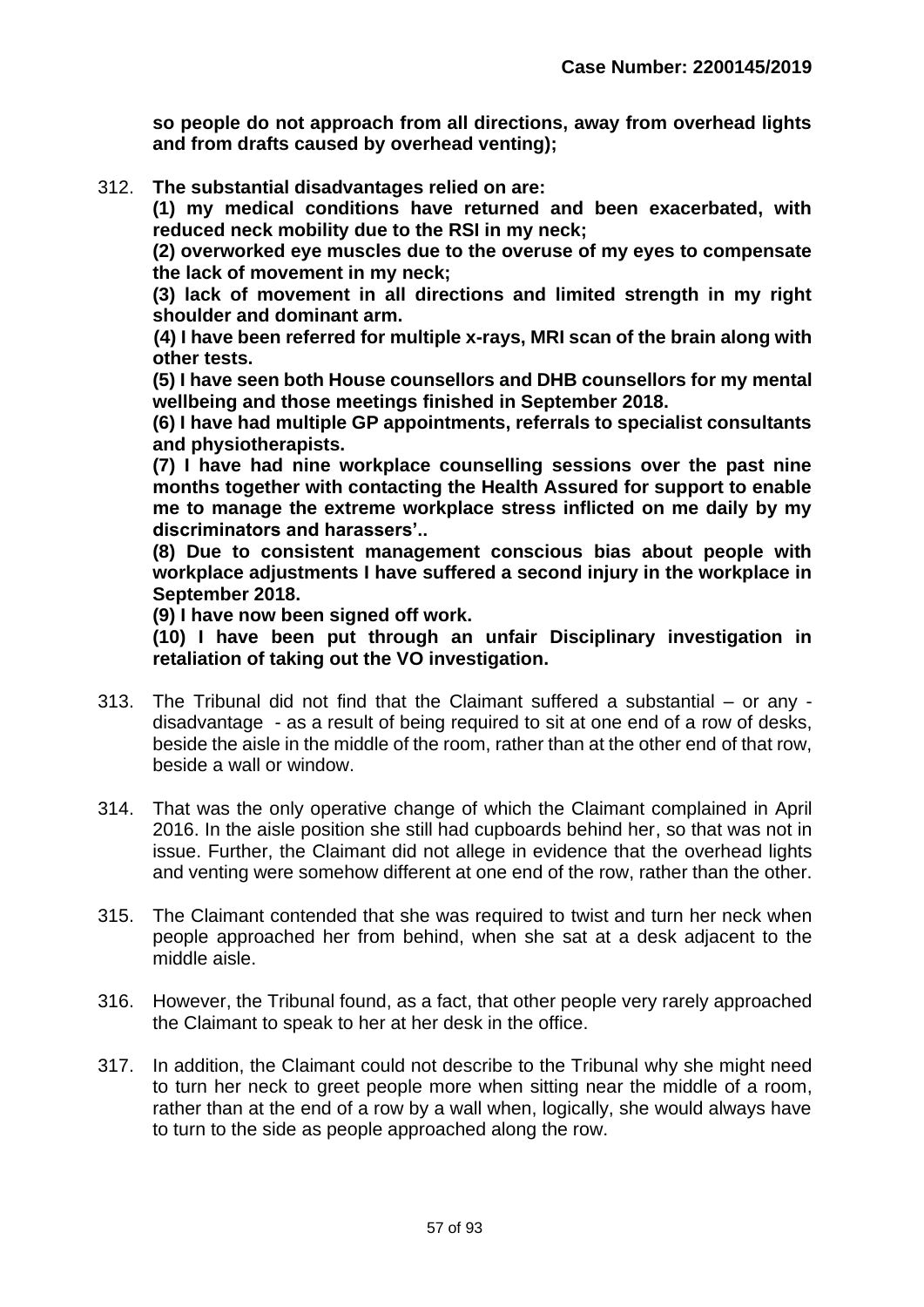- 318. The Tribunal noted that, on 18 October 2017, Dr Ali Hashtroudi, Consultant Occupational Health Physician, advised, "her the shoulder pain is less likely to be related to work and quite often there is no explanation for this presentation. ..As for her neck, she refers to them as RSI, repetitive action being looking at different directions frequently when talking to people. This is not a common presentation I have come across before but clearly she remained symptom free when she was able to avoid repeated movement of her head." P751.
- 319. Dr Hashtroudi, a reliable medical expert in occupational health, did not support the Claimant's belief that she shoulder pain was related to work, and doubted that RSI in her neck was likely to be caused by moving her head to talk to people coming from different directions, even if she did this "frequently".
- 320. In any event, the Claimant a swivel chair, which she could use to move her body in different directions, as noted in the 2005 report, p684.
- 321. On all these findings: the fact that the Claimant was rarely approached at all; the fact that the Claimant's symptoms were unlikely to be related to work, even if she had to move her head frequently (which she did not); the fact that the Claimant had a swivel chair, which allowed her to move in different directions anyway; and the fact that the Claimant could not explain to the Tribunal why she would have to move her neck more when by the aisle rather than at the edge of a room, the Tribunal found that there was no substantial disadvantage to the Claimant in sitting adjacent to the aisle, rather than by the wall/window.
- 322. In any event, the Tribunal found that the Respondent had shown that it was not a reasonable adjustment to move the Claimant to the window. The Respondent had limited accommodation and Mr Collins had a constant need, because of his own sight disability, to sit by the window for light, as his job entailed heavy reading of documents. The Claimant was part of Mr Collins' team, so they needed to sit together to work together, and it was simply not practicable for them both to sit in the same chair by the window.
- 323. Moreover, the Tribunal found that the Respondent could not have known that the Claimant was put at a substantial disadvantage by sitting adjacent to the aisle. Between April 2016 and July 2017 the Claimant agreed, after discussion in April 2016, to sit in the aisle position. She did not raise the matter again until July 2017. Thereafter, when she complained and was referred to Dr Hashtroudi, Dr Hashtroudi doubted her description of the cause of her pain symptoms.
- 324. The Claimant's claim for failure to make reasonable adjustments in this regard fails.
- 325. Regarding the Claimant's direct discrimination complaint, the Claimant alleged that Mr Watrobski had favoured Dr Collins because he was a man.
- 326. The Tribunal accepted Mr Watrobski's evidence that his decision that Dr Collins, rather than the Claimant, should sit by the window, was made on a common sense assessment at the time. It accepted his evidence that Dr Collins needed to sit by the window because he had bilateral cataracts and retinal detachment and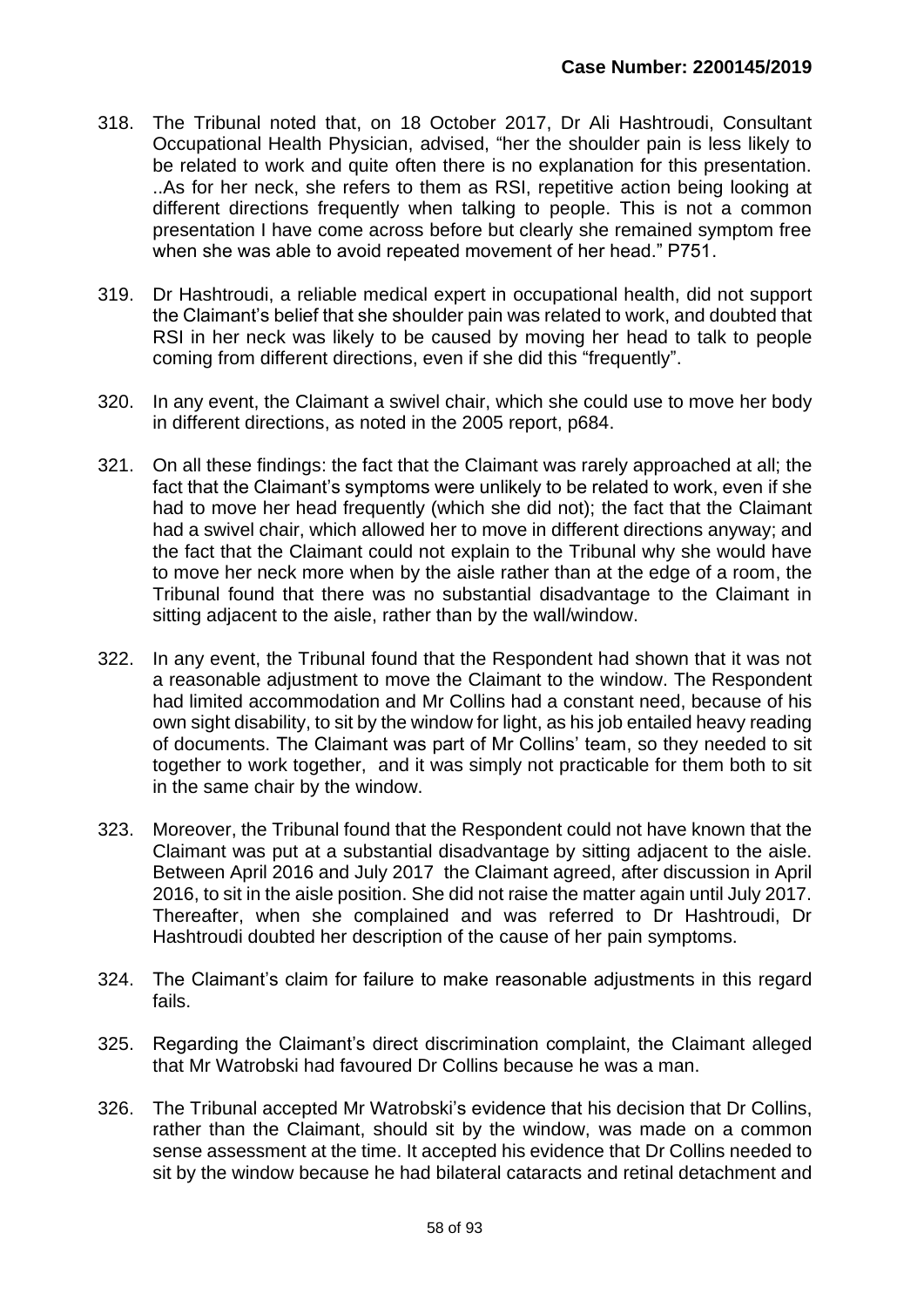could only see out of one eye. It accepted that Mr Watrobski thought the Claimant's complaint about neck movements could be dealt with by her swivel chair and her end of desk position. Mr Watrobski's evidence was logical and the Tribunal found him to be a convincing witness.

- 327. The Tribunal therefore accepted that the reason Mr Watrobski did not permit the Claimant to sit by the window was he considered that Dr Collins had an unavoidable need to sit by window, but the Claimant did not– this was nothing to do with sex. The Tribunal also found that Mr Watrobski would have treated a nondisabled comparator who was in the same circumstances as the Claimant in exactly the same way. There was no less favourable treatment of the Claimant because of her disability.
- 328. Further, the Tribunal found that the failure to allow the Claimant to sit by the window was not harassment. It was not related to sex, so it was not sex harassment. It was related to Dr Collins' and the Claimant's disabilities, but was its purpose or effect was not to create the proscribed environment under *226 EqA.*
- 329. On the facts, Mr Watrobski's purpose was clearly not to violate the Claimant's dignity or create the prohibited environment – he was simply making a decision about how best to allocate resources on his honest assessment. The Claimant may have actually felt, or perceived, her dignity to have been violated, or an adverse environment to have been created. However, it was not reasonable for her to have perceived this. Applying *Dhaliwal*, it should reasonably have been apparent that the conduct was not intended to cause offence. Dr Collins explained to the Claimant his need to sit by the window, which was a rational reason. The Tribunal noted that, in the same period, Dr Collins and Mr Watrobski supported the Claimant's post being regraded around the same time, indicating that they wished to treat her equitably.
- 330. **Issue: Mark Collins and Adam Watrobski removing B2 core duties from the Claimant by:**

**Threatening job security on 10 October, 12 October and 3 November 2017 by saying that they were closing down the collection and would not need the role;**

- 331. **Relied on as direct sex and disability discrimination and disability and sexrelated harassment**
- 332. **Adam Watrobski and/or Mark Collins turning the Claimant's B2 role into that of her previous role as Band C Database Manager on 3 November 2017 without any formal union or HR consultation;**

# 333. **Relied on as victimisation**

334. The Tribunal has found, on the facts, that Dr Collins and Mr Watrobski did not say that they were closing down the Claimant's Architectural Heritage collection. It has found that, contrary to the Claimant's contentions, data inputting was part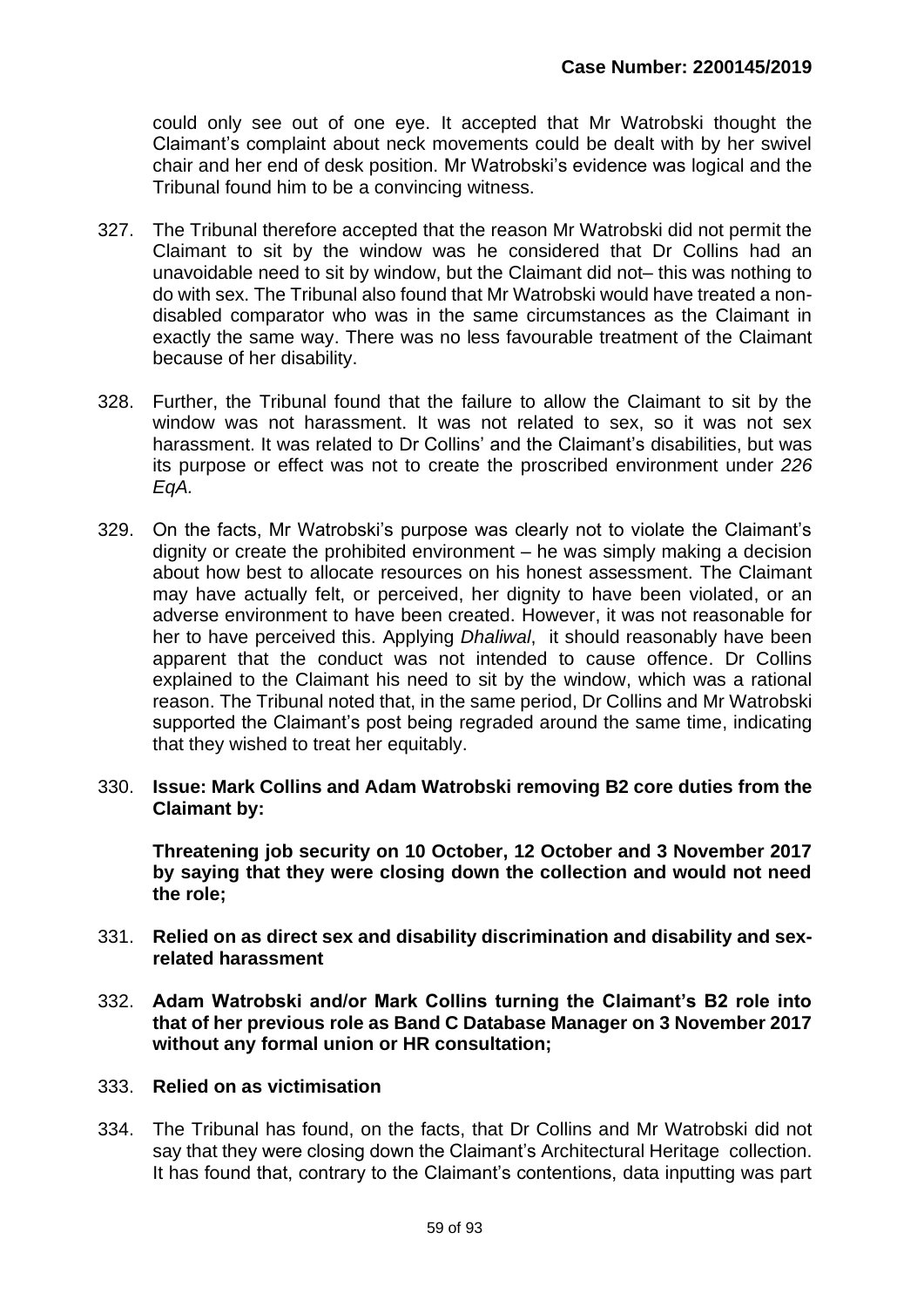of the Claimant's Band B role. The Tribunal accepted Dr Collins' evidence that the Claimant had fallen behind with the task of digitally recording the collection, by data inputting, and that he therefore asked her to concentrate on it.

- 335. The Tribunal found that his actions in this regard were nothing to do with sex or disability; they were entirely done because the data inputting needed to be completed. Dr Collins would have treated anyone in the Claimant's B2 role in same way. This was not direct sex or disability discrimination, or disability- or sexrelated harassment.
- 336. Data inputting tasks were part of the Claimant's B2 role. The Claimant was wrong in her belief that they were no longer part of her job description. No Union or HR consultation was needed to instruct her to carry out these tasks. Dr Collins and Mr Watrobski had told the Claimant to concentrate on her data inputting tasks long before her protected act. There was no victimisation in this regard.

# **Preventing her completing her B2 objectives and development opportunities by:**

# **From November 2017 – February 2018, requiring her to work to the previous Band C job description**

- 337. The Claimant fundamentally disagreed with Mr Collins about the work she should be doing. She viewed the data inputting tasks as part of her "previous" Band C job description. The Claimant wanted to do other job duties in her Band C job description; Dr Collins was her manager and had good reason for requiring the Claimant to do the data inputting task, which was part of her B2 role. None of this was anything to do with sex or disability.
- 338. The Tribunal decided that Dr Collins had suggested the budget cut, consistent with his belief that the Claimant needed to concentrate on cataloguing the collection in the database. The Claimant had previously travelled and photographed the items in the collection and needed a budget to do so, but that part of the work was over. This was nothing to do with disability or sex and was therefore not direct sex or disability discrimination, or disability- or sex-related harassment.
- 339. The Claimant's protected act was on 8 November. Anything done by the Respondent before 8 November was not victimisation. Victimisation regarding work duties is considered further below.

### **Placing her development opportunities with outside organisations on hold from September 2017.**

- 340. The Claimant was required to concentrate on data inputting, rather than museum tasks.
- 341. The Tribunal also accepted Dr Collins' evidence that there was uncertainty as to whether travel might affect the Claimant's tendonitis/RSI. It accepted his evidence that, once it was confirmed by the DSE assessment in November 2017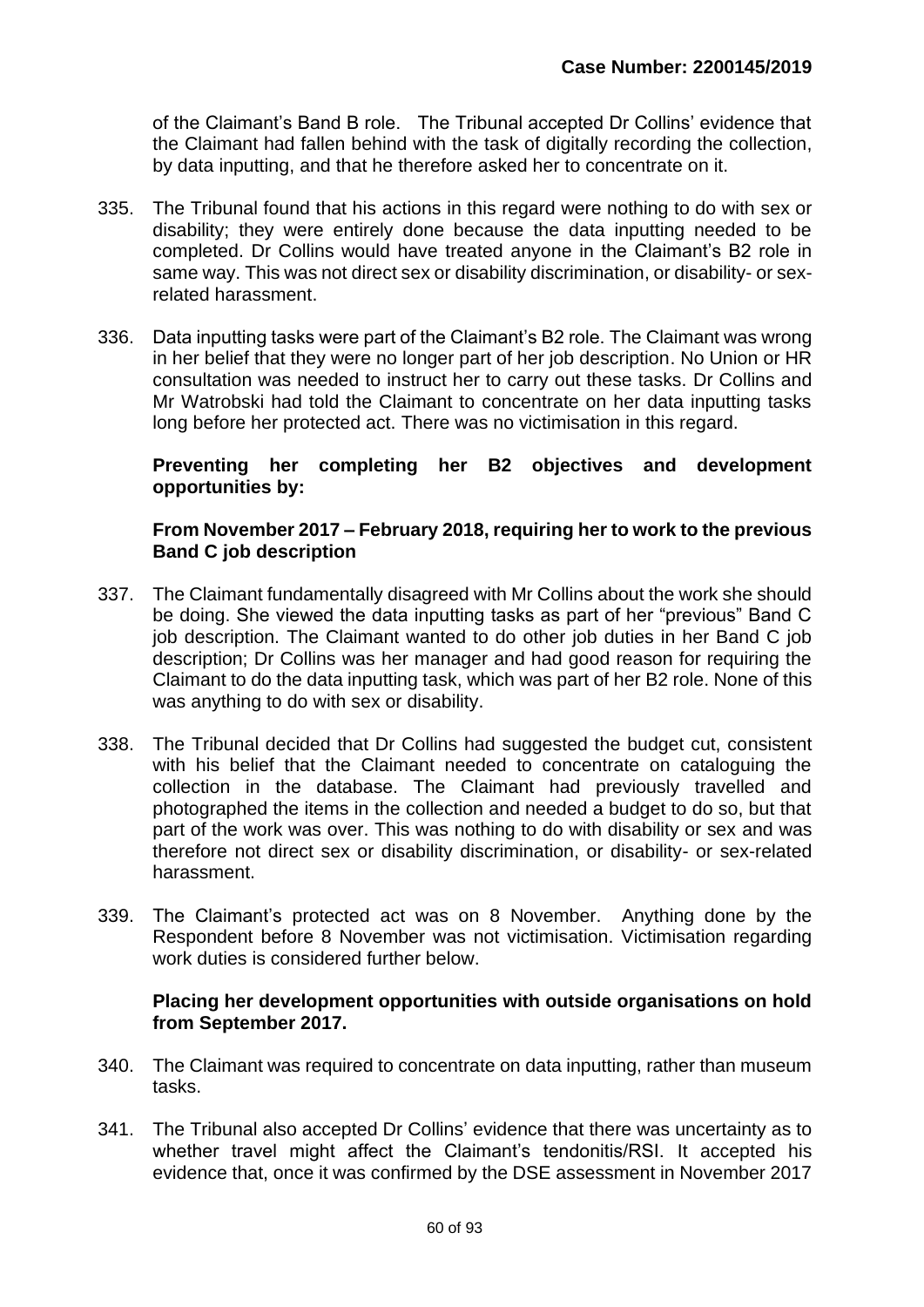that there was no health reason why she could not travel, Dr Collins and Mr Watrobski did not restrict the Claimant's business travel plans. The Claimant was suffering symptoms of pain at the time and had been referred to Occupational Health in autumn 2017. The DSE assessment in November 2017 did then advise that the Claimant was able to travel, p760. Thereafter, the Claimant's 9 November 2017 email showed that the Claimant was due to make 5 visits to outside organisations in November and December 2017, p548. In a 121 meeting on 12 December 2017, Mr Oyet also encouraged her to undertake any development opportunities available, p1945.

- 342. The Tribunal has already concluded that Dr Collins and Mr Watrobski stopped the Claimant's outside visits briefly, but these resumed by 9 November 2017. The visits later stopped again when she was moved to temporary tasks away from her collections work, p1945.
- 343. Dr Collins and Mr Watrobski permitted the Claimant to undertake development opportunities away from the Respondent's offices immediately they received advice saying that the Claimant was fit to travel. That corroborated Dr Collins' evidence that the reason why the Claimant's travel had previously been restricted was uncertainty as to whether she was able to travel because of her health conditions.
- 344. This was nothing to do with the Claimant's sex. Any reduction on development opportunities because the Claimant was asked to concentrate on digitally recording the collection/data inputting was also clearly nothing to do with sex, or disability.
- 345. It was also not direct disability discrimination a non-disabled comparator, who was suffering pain symptoms and had been referred to Occupational Health for advice would have been treated in the same way.
- 346. The Tribunal also found that the temporary pause in external development was not disability harassment, even considered together with other alleged acts. The Tribunal found that the pause did not have the purpose or effect of violating the Claimant's dignity or creating the prohibited environment. Applying *Dhaliwal,*  there was a rational reason for the treatment and there was no evidence that it was designed to offend or upset. The Claimant may have considered that not permitting her to attend professional development opportunities violated her dignity or created the prohibited environment, but it was not reasonable for her to do so. The Tribunal took into account all the surrounding circumstances. The background was that the Claimant was resistant to carrying out her computerbased work anyway. She was therefore offended by not being permitted to develop her museum collection skills instead. She was not justified in this indignation and should have respected Dr Collins' instructions as to work priorities.
- 347. The restriction on external development opportunities in autumn 2017 was not an act of victimisation. It predated the protected act. The "reason why" was uncertainty about the effect of travel to external venues on the Claimant's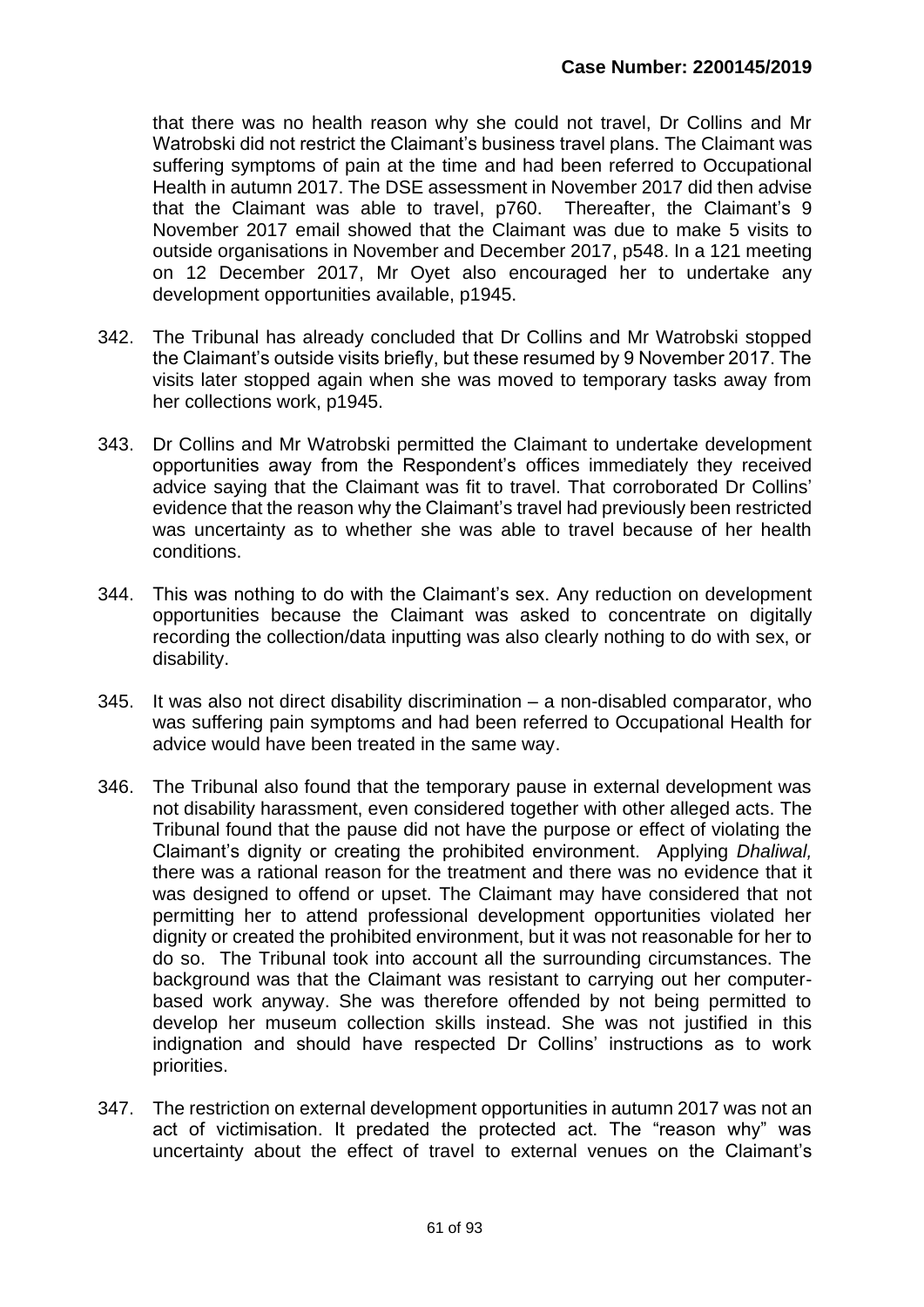condition; or the requirement to concentrate on data inputting, at the Respondent's premises.

348. Later, when the visits stopped again, this was because the Claimant had been moved to temporary tasks away from her collections work, p1945. The "reason why", being the move, was not disability or sex-related, nor was it because she had done a protected act. The move itself is considered further below.

### 349. **Disability/Sex Harassment: Mark Collins saying, "he and Adam Watrobski were going to turn things back to how they were before I started in the team as it worked perfectly well with just the two of them".**

- 350. The Claimant relied on her notes of discussions with Dr Collins on 10 & 12 October 2017, p1861 & 1862. The Claimant recorded that Dr Collins said that the Claimant's work had got out of hand and that Mr Watrobski did not understand how there was so much work. Her notes recorded:, "Mark: He told me that him and Adam had managed perfectly well before I started and they didn't see how it is causing so much work now. … we need to look at your job description as this isn't working and we just need to you add data to the database." P1861. The Claimant's notes of 12 October 2017 record, p1862, "Mark: He told me Adam and him have decided.. I need to stop doing collection work and it needs to go back to where it was 3 years ago there less work to do."
- 351. On all the evidence, the Tribunal decided that Dr Collins' words reflected his instructions that the digital recording of the collection needed to be completed. He did not agree with the Claimant that other aspects of her work should take precedence. He was clearly instructing the Claimant not to do any other tasks, but to concentrate on the data inputting work which had fallen so behind. The Tribunal was satisfied that these instructions were nothing to do with sex or disability.
- 352. **Failing to act on OH recommendations on 3 November 2017;**
- 353. **Relied on as direct sex and disability discrimination and harassment and failure to make reasonable adjustments;**
- 354. **"Failure to Make Reasonable Adjustments: Between December 2017 – May 2018, the placement of desk so that people could pass behind as there was no wall or cupboards behind"**
- 355. **The Claimant's fixed desk; Failing to provide a fully adjustable sit-stand desk**

#### 356. **Relied on as a failure to make reasonable adjustments**

357. The Tribunal accepted Dr Collins' and Mr Watrobski's evidence that they ensured a gap between the Claimant's desk and the cupboards behind, so that people could pass behind without disturbing the Claimant. There was no evidence that the passage behind the desk was used frequently.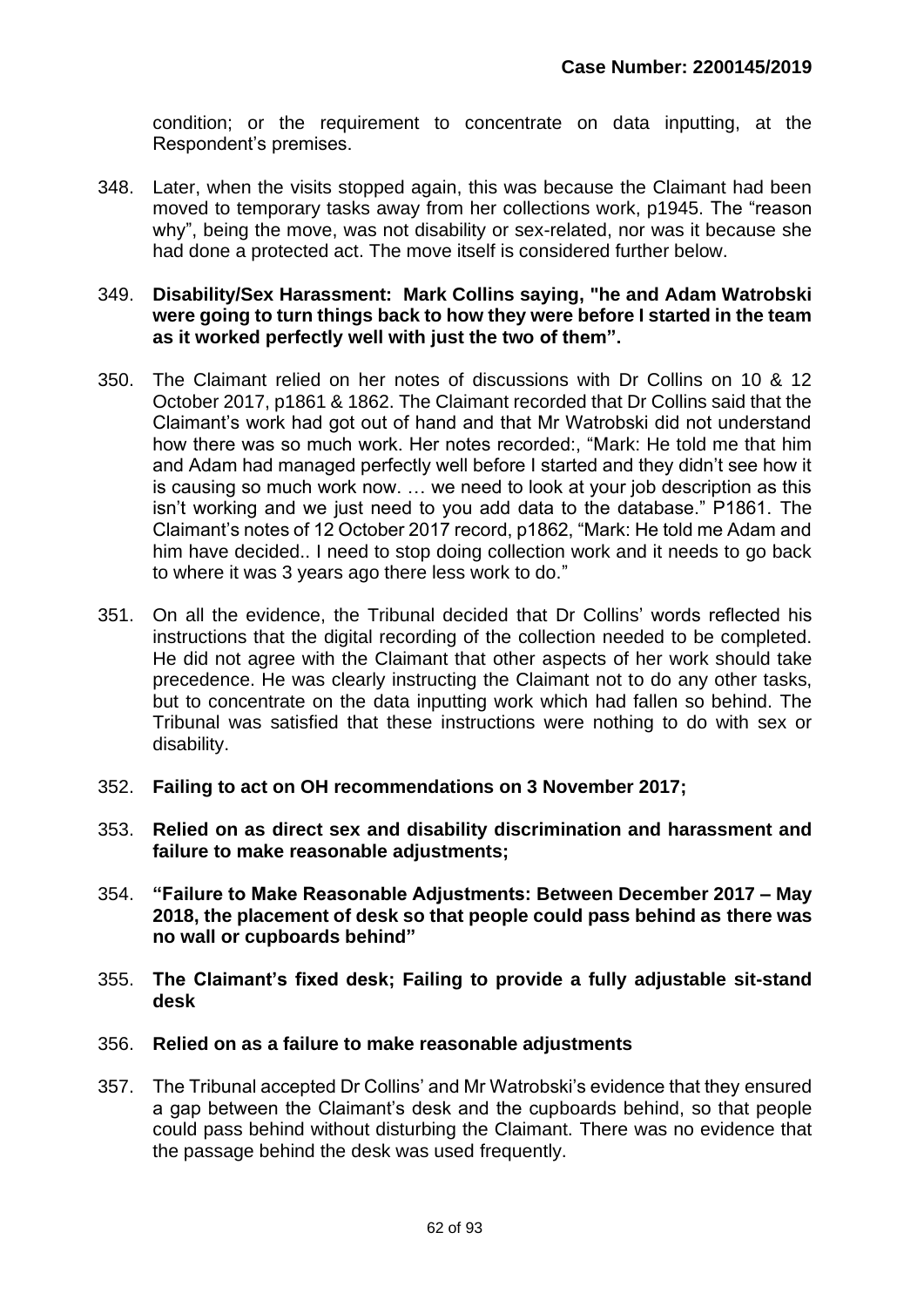- 358. The Tribunal did not find that this gap caused any substantial disadvantage to the Claimant – it was advantageous to her.
- 359. In any event, at the Tribunal hearing, it was apparent that the Claimant's real complaints about the OH recommendations November 2017 – May 2018 were:
	- a. The Respondent's failure to provide the Claimant with a stand-up/sit down desk, rather than a fixed / manual desk, between 3 November 2017 and the further team move in May 2018.
	- b. Its failure to provide a blue tooth headset.
- 360. The 3 November 2017 OH assessment did advise that the Claimant would "benefit from" a stand up sit down desk. It nevertheless advised that the existing workstation itself was suitable for the Claimant's needs, 'From an ergonomic perspective the chair, keyboard, mouse and screens were all of a good ergonomic design and well positioned." P760.
- 361. It advised, ".. A headset has been provided for use with Skype for business. The work mobile phone may contribute to some of Alison's signs and symptoms and I would recommend: - A Bluetooth connection to be supplied for the mobile." Ms Mainland, the OH adviser, advised that telecoms could assist ordering this, P760.
- 362. The Respondent did not provide a stand up sit down desk until the office move to Richmond House in May 2018. However, the Tribunal found that there was no substantial disadvantage caused to the Claimant by the fixed desk.
- 363. In her later report, on 3 April 2018, Ms Mainland addressed her previous recommendation of a stand-up / sit down desk, p819 – 820. She said, "I would still recommend this.. However, the current desk provided is not likely and does not exacerbate her condition." No duty to provide a standup-sit down desk therefore arose.
- 364. Even if a duty to make an adjustment had arisen, the Tribunal also found, in all the evidence, that it was not a reasonable adjustment to provide such a desk before the 2018 move to Richmond House. Before then, the only desk available was a manually adjustable desk and a stand-up sit down desk could not be fitted into the existing bank desking, p775 and p33 unredacted documents.
- 365. The reasonable adjustment complaint in relation to the fixed desk therefore fails.
- 366. The Tribunal accepted Mr Watrobski's evidence that his initial enquiries arising out of the 3 November 2017 report were standard questions which the Claimant's line manager would have raised, had he been at the assessment. Mr Watrobski had architectural expertise and had raised architectural and practical points about the feasibility of some adjustments in the physical space available. On 17 November 2017 Ms Mainland implicitly acknowledged that Mr Watrobski was entitled to explore the practicalities of her recommendations, when she said that the recommendations reflected best practice, but that it was Mr Watrobski's decision whether the adjustments were manageable, p771.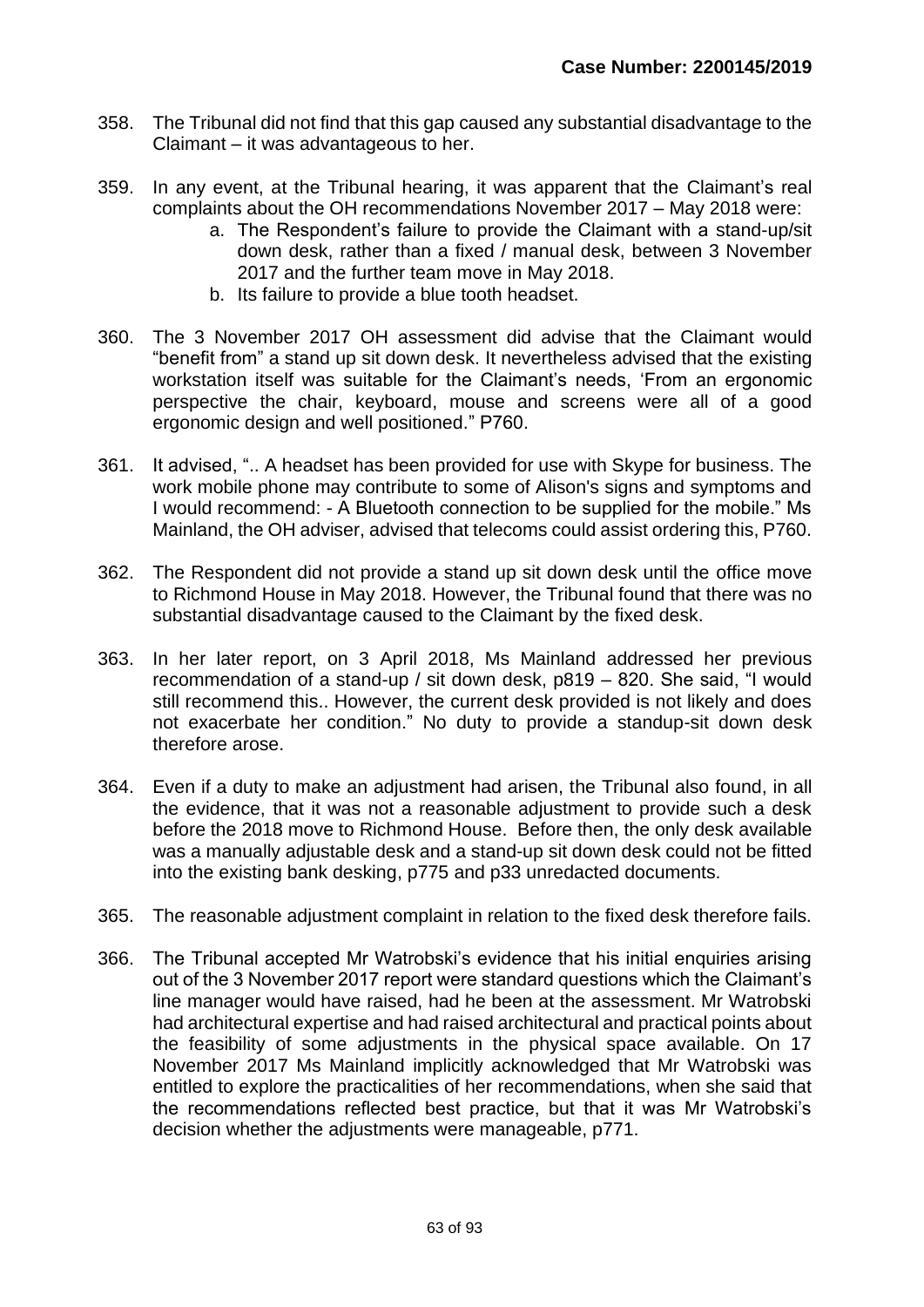- 367. The failure to provide the stand-up / sit down desk was not related to sex or disability in any way – it was entirely caused by the impracticality of providing the desk before the office move.
- 368. On the broader allegation of a "failure to act" on OH recommendations, Mr Watrobski did pursue the issue of the sit/stand desk, p775, indicating that he was not resistant to providing one. He also agreed that the Claimant could obtain a Bluetooth headset herself, as Ms Mainland had suggested. He actively engaged with the OH recommendations, explaining which were and were not practicable, and why. On the facts, he did not "fail to act" on the OH recommendations. The sex and disability discrimination or harassment complaints in this regard must fail.
- 369. The Bluetooth headset is addressed further below.

## 370. **Adam Watrobski sharing the Claimant's medical information relating to her conditions without consent**

## 371. **Relied on as direct sex and disability discrimination and harassment and victimisation**

- 372. Mr Watrobski admitted that he failed to password-protect his 16 November 2017 email and therefore it was available to his diary secretary. The email contained some medical information about the Claimant.
- 373. The Tribunal accepted Mr Watrobski's evidence that he had not done this to intimidate the Claimant, but because "It was an error and I can only apologise. The email was sent late in the evening and it escaped me to do it." The Tribunal has found that Mr Watrobski's omission was a genuine error. He appeared sincere in his apology to the Claimant and the Tribunal noted that the email was, indeed, sent late at night.
- 374. On the facts, Mr Watrobski's error was clearly not related to the Claimant's sex in any way. It was not because of her protected act. While the error involved the Claimant's medical information, the error itself was not "related" to her disability – the disability was incidental - the error would have occurred irrespective of disability. The sex and disability discrimination or harassment complaints, as well as the victimisation complaint, in this regard, fail.

### 375. **Mark Collins offensively and inappropriately referring to the Claimant's long-term condition on 28 July 2017 as "special needs"**

#### 376. **Relied on as direct sex and disability discrimination and harassment**

377. On the Claimant's 28 July 2017 incident form, which required the underlying cause of the incident to be stated, Dr Collins wrote, "The member of staff has recurring health problems and has special needs, perhaps a desk could be provided near a window, as she has requested, p724. A different version of the form contained further comments from Dr Collins as follows, "The member of staff has recurring minor health problems and special needs with regard to working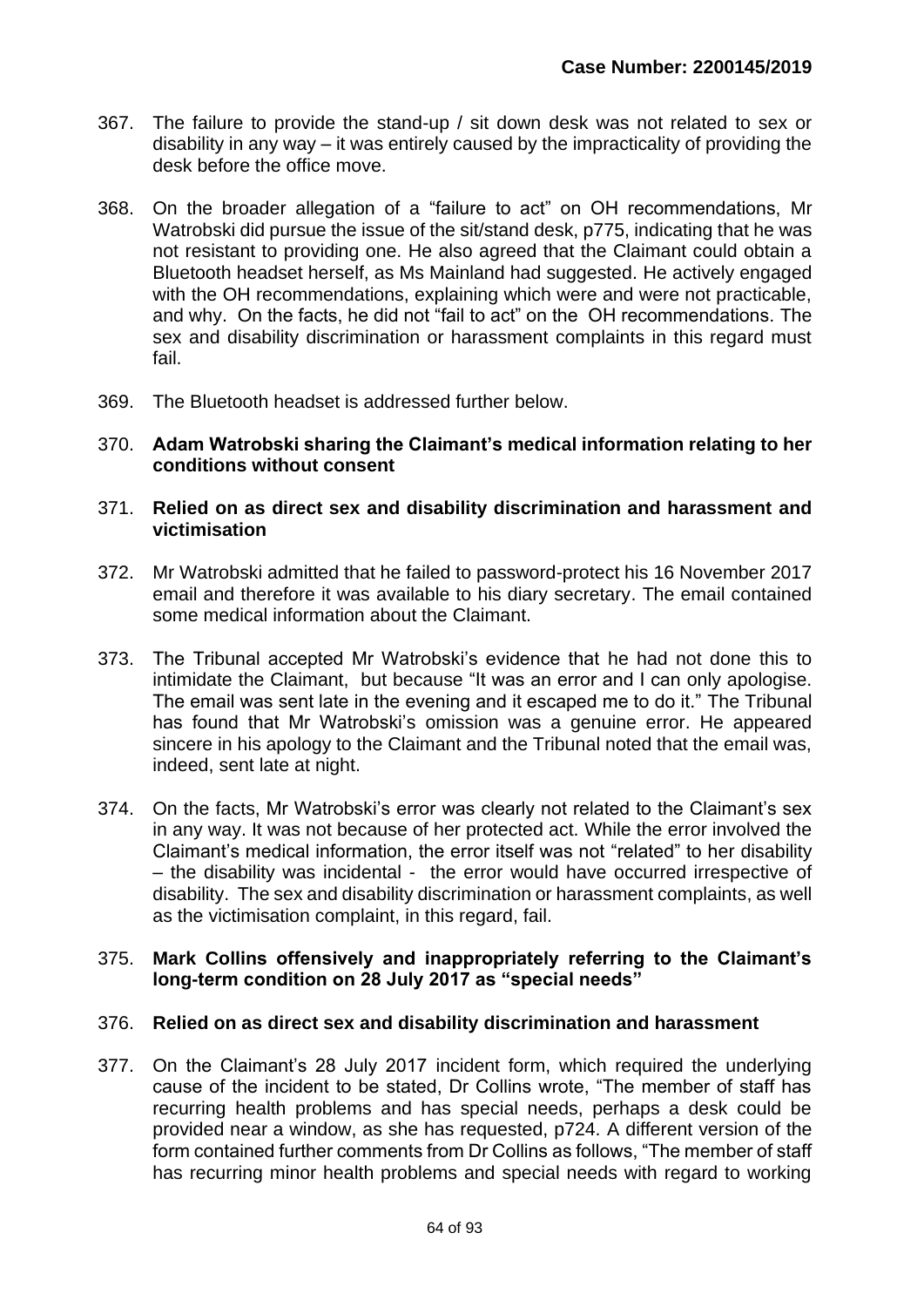conditions and insists on changes to her workstation. An assessment of the workstation and the overall health of the member of staff is to be requested from Occupational Health."p858.

- 378. The Tribunal accepted Dr Collins' evidence that he was referring to the Claimant's physical needs, which was clear from the full text of his comment. The Tribunal did not find that Dr Collins' use of the term "special needs" on this official form, which related to her physical environment and her requirements, was in any way pejorative.
- 379. The Tribunal found that the words were nothing to do with sex. They did not amount to direct disability discrimination because the Tribunal was satisfied that Dr Collins would have used the same words for any person's particular workplace requirements, whether that person was disabled or not.
- 380. In any event, the words did not amount to a detriment, nor did they have the purpose or effect of violating dignity or creating the prohibited environment for the purposes of a harassment claim.
- 381. A reasonable person would have understood Dr Collins to be referring to particular requirements in the workplace and would not have misinterpreted the words as implying the Claimant had a mental disability. The Claimant's dignity could not reasonably have been violated by this statement, when it should have been clear that any offence was unintended. The Tribunal adopts the words at paragraph [22] in Dhaliwal, "Whilst it is very important that employers and tribunals are sensitive to the hurt that can be caused by offensive comments or conduct (which are related to protected characteristics), ".. it is also important not to encourage a culture of hypersensitivity or the imposition of legal liability in respect of every unfortunate phrase." The Tribunal noted that 28 July 2017 was very early in the chronology of events when there were no other incidents of disability discrimination, so this phrase was isolated.

# 382. **The Claimant sustaining an injury in the workplace following management's failure to secure her safe seating position from April 2016;**

- 383. This allegation fails on the facts. The Claimant did not sustain an injury in the workplace. The reliable medical evidence from Dr Hashtroudi indicated that, on the balance of probabilities, the Claimant's symptoms were not caused by anything in the workplace, or by turning her head in the way she described.
- 384. **Mark Collins and Adam Watrobski excluding the Claimant from collection/regular team meetings including publicly humiliating her in front of others on 17 October 2017; 18 December 2017 and 5 February 2018 by: saying at a meeting on 17.10.17 in front of other attendees, that the Claimant shouldn't be there, and refusing to start until she left; and excluding the Claimant from team meetings on 18.12.17 and 5.2.18; and MC publicly humiliating her by telling everyone in the meeting on 17.10.2017 that the Claimant was having an OH referral the next day.**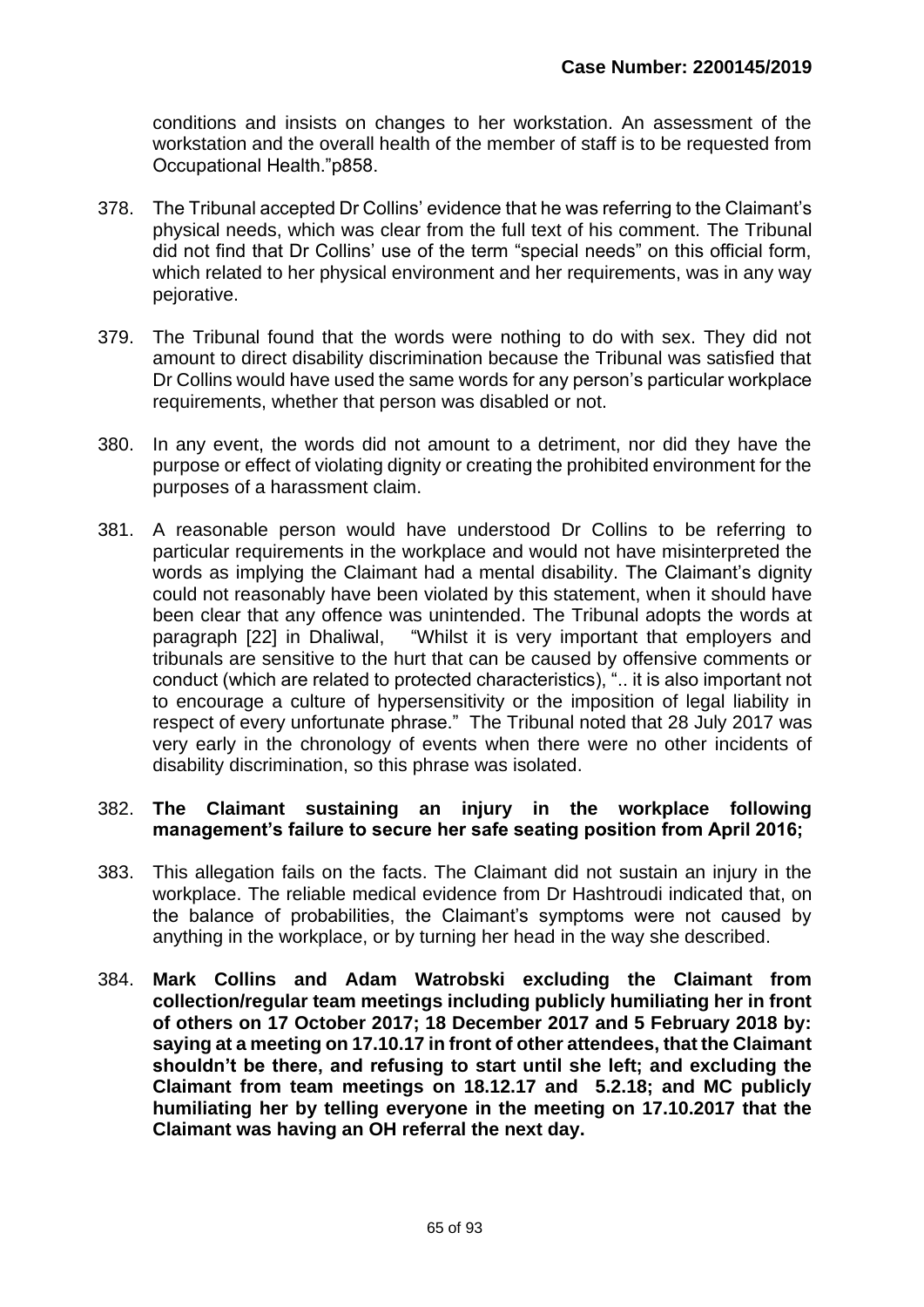## 385. **Relied on as direct sex and disability discrimination and harassment and victimisation**

- 386. On 17 October 2017, the Claimant recorded in an email that, "..during our weekly team meeting yesterday Mark announced to everyone that I have my OH management referral this week." P753, p1020. The Tribunal accepted the Claimant's evidence that this occurred. From the Claimant's description of the matter, Dr Collins did not refer to the detail of the referral or the nature of the Claimant's health condition.
- 387. The Tribunal found that was no evidence that Dr Collins would have treated a male, or non-disabled comparator differently. For the purposes of a direct discrimination claim, the burden of proof did not shift to the Respondent. In relation to a harassment claim, the Tribunal decided that Dr Collins actions were not related to sex. They were related to disability in that the referral, which he referred to publicly, was in relation to her disability. However, the Tribunal was satisfied that the words did not have the purpose or effect of creating the prohibited environment. This was clearly a passing comment which did not refer to any detail of the Claimant's health condition. Taking into account all the circumstances, while the Claimant felt sufficiently uncomfortable to record the matter in an email, it was not reasonable for her to feel that her dignity had been violated or that an oppressive or humiliating environment had been created by this transient comment.
- 388. The Claimant clarified that the meetings from which she was excluded were on 18 December 2017 and 5 February 2018.
- 389. Mr Grant had told the Claimant, when he moved her line management, that she would be able to continue to attend Architecture and Heritage Team meetings.
- 390. When the Claimant attended at team meeting on 18 December 2017 Dr Collins came to the table where she was seated and said, "We moved your line management to Ugbana; we are having a team meeting and you are not invited so we are moving tables", p1091. Dr Collins agreed that he had moved the team away from the Claimant.
- 391. On 17 January 2018 Mr Watrobski emailed Mr Grant saying, that he and Dr Collins had been caused mental stress by the grievance process, which would be exacerbated by the Claimant's proposed attendance at team meetings. He said, "We cannot work professionally with someone who cannot be trusted and for whom any form of management is construed as "bullying and harassment." On a practical level. [the Claimant] is being line managed by others and this relationship would be compromised were Mark and I to make any comment, not to mention the potential for an additional grievance to be lodged. I am no longer prepared to tolerate this and would therefore request that [the Claimant] please be instructed not to attend." P1098
- 392. Later, on 5 February 2018, after Mr Grant had reiterated that the Claimant could attend meetings, Mr Watrobski refused to start a meeting when the Claimant attended.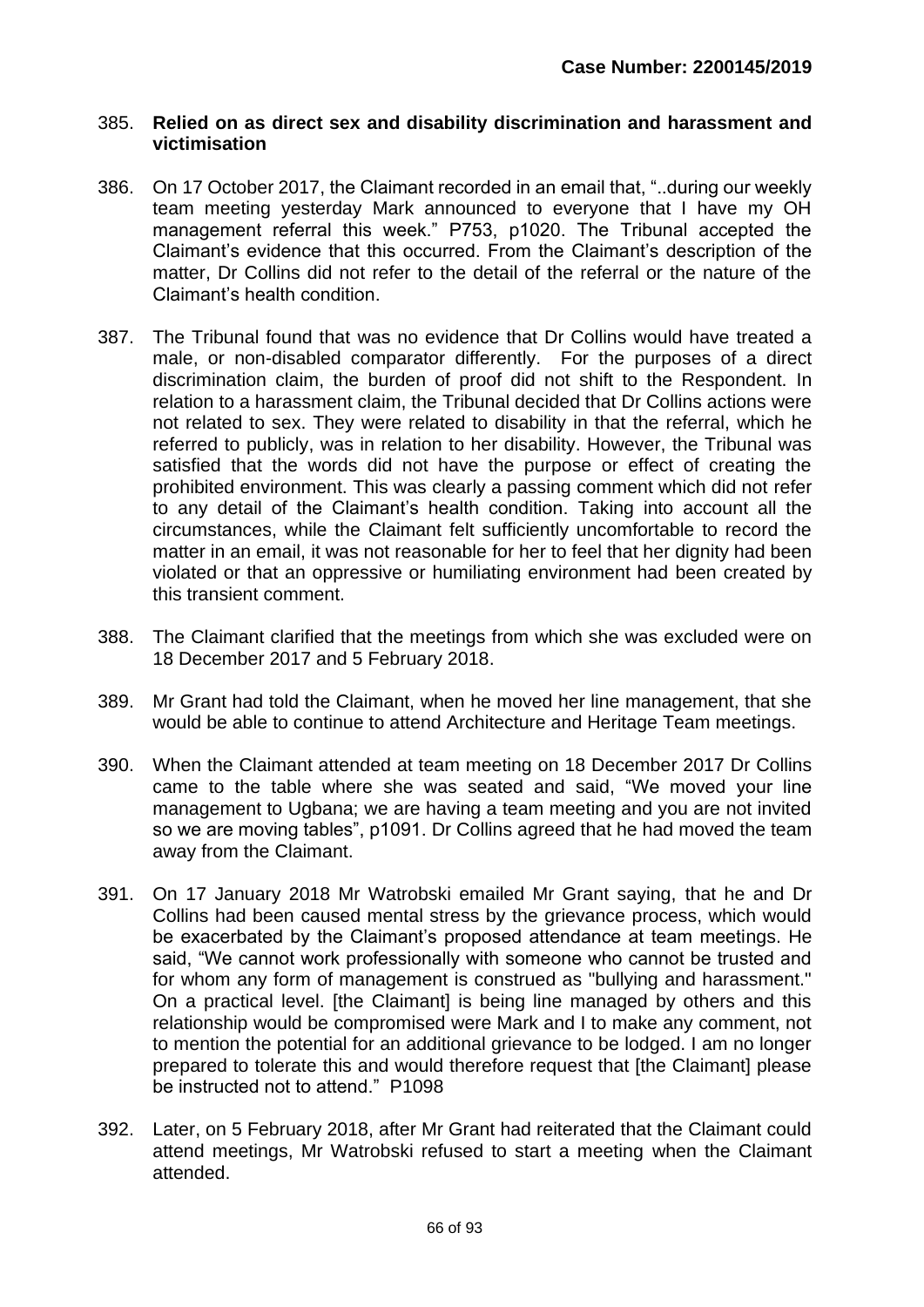- 393. There was evidence from Mr Watrobski's 17 January 2018 email that both he and Dr Collins wanted to exclude the Claimant from team meetings with them because she had submitted a grievance against them and their management.
- 394. Mr Watrobski told the Tribunal that he would not routinely exclude a hypothetical member of his team because they had made a Valuing Others complaint against him, but her complaint of "overbearing supervision" made clear that she had objections to his and Dr Collin's management.
- 395. However, the Tribunal decided that the Respondent had not shown that the fact that the Claimant's grievance was not part of the reason the Claimant was excluded from meetings. The nature, or manner, of the Claimant's protected act was not properly severable from the protected act itself. Indeed, the Claimant had complained that Dr Collins and Mr Watrobski had harassed her in their management of her – and that was the reason they objected to her attending meetings.
- 396. The Tribunal found that refusing to allow the Claimant to attend meetings, when Mr Grant had authorised the Claimant to attend, and when others were present in the meetings and witnessed the Claimant not being allowed to attend, amounted to a detriment. The Claimant reasonably felt publicly embarrassed and excluded. A reasonable person would feel that they had been disadvantaged by such a public exclusion. The meetings were also relevant to her work at the time and not attending them would be detrimental to her ability to carry out her duties.
- 397. However, the Tribunal did not find that the exclusion was also sex or disability discrimination. It was satisfied that Dr Collins and Mr Watrobski would have treated a male or non-disabled comparator who had presented the same grievance, in the same way.
- 398. Further the treatment was not related to sex or disability for the purposes of a harassment claim. The grievance itself related to disability, but the exclusion itself had no relation to the disability.
- 399. **HR failing to follow ACAS best practice in the conduct of the "Valuing Others" complaint (Grievance), and Disciplinary Procedures by: Moving the Claimant from her team during the grievance process;**
- 400. **Moving the Claimant out of her B2 role from February 2018 during grievance process**
- 401. **Ugbana Oyet unreasonably had the Claimant undertake a repetitive singular activity (loading CDs into a computer to check and copy across files) which took precedence over her substantive Band B2 role/objectives, resulting in the Claimant being unable to complete her B2 role and objectives for reporting year 2017-18**
- 402. **Relied on as direct sex and disability discrimination and harassment and victimisation**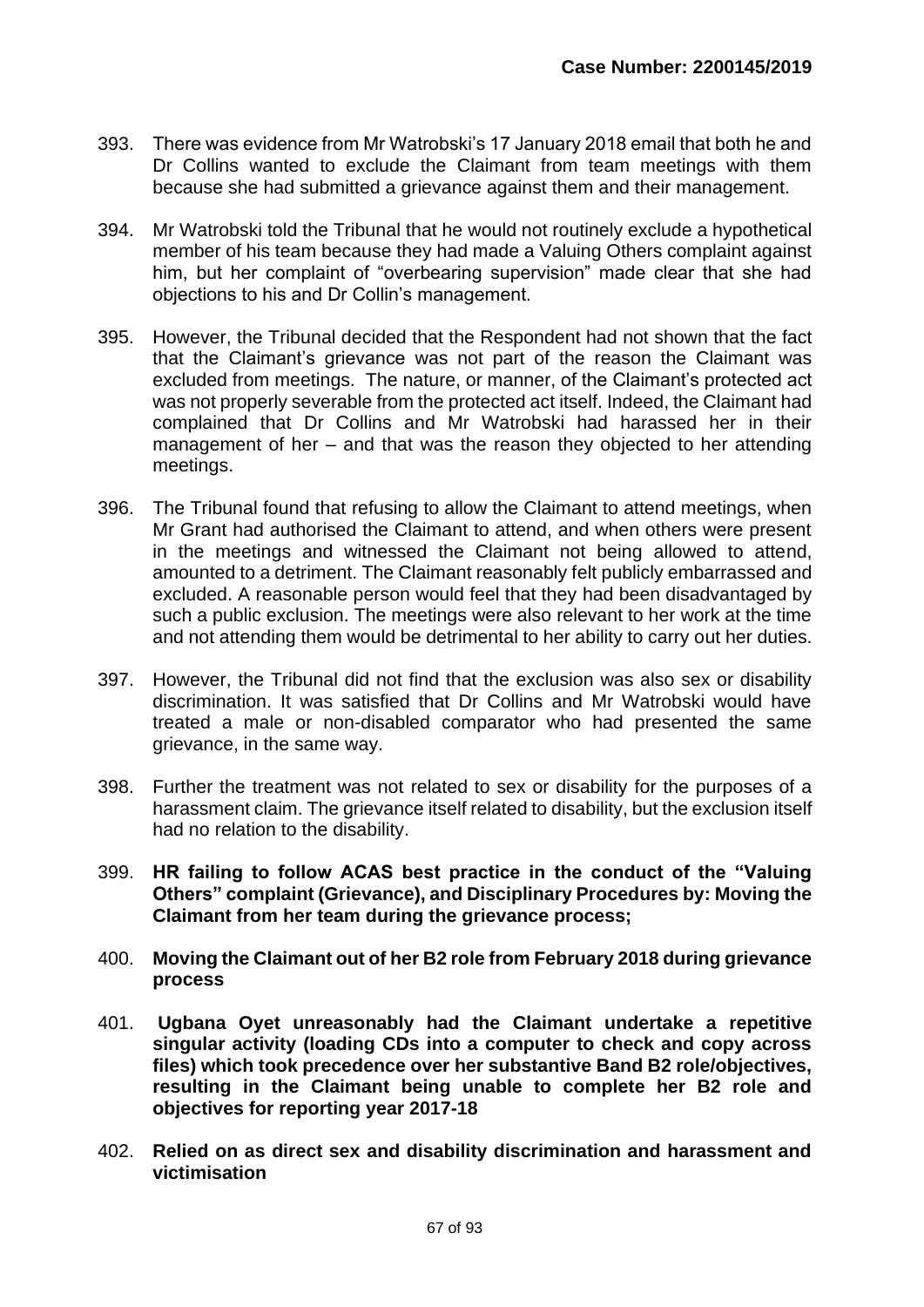- 403. On 8 February 2018 Mr Grant told the Claimant that she would be working on different duties from 19 February 2018. The immediate cause was Mr Watrobski and Dr Collins' unwillingness to work with the Claimant – because of her grievance. That might be victimisation.
- 404. However, the Tribunal found that moving the Claimant from her team to different duties did not amount to a detriment.
- 405. The Claimant drew the Tribunal's attention to her 2018-2019 performance management IPR (performance review) document for her Collections Manager role p511-517. Her objectives in it included, "Lead on the requirements for the Architectural Fabric Collection; As sole museum professional and subject matter expert" "Lead on the Engagement programme for the Architectural Fabric Collection". The Claimant contended that, when she was taken off her permanent role as a museum professional, she was given temporary tasks not comparable to her grade and was therefore blocked from undertaking her substantive B2 work by management because she had raised a formal grievance.
- 406. On the facts, the Claimant was already very unhappy about having been told to concentrate on the data inputting part of her B2 role. She already believed that the data inputting tasks would not assist her to attain her objectives in her 2018 – 2019 IPR. She wrongly believed that the data inputting tasks were not part of her B2 role; but she was not reasonable in this unhappiness, as the Tribunal has found. Cataloguing, through data inputting, was indeed part of her role as a museum collections manager.
- 407. Her new temporary tasks were similarly computer-based. They similarly involved the Claimant properly cataloguing information on the Respondent's systems. Given that the Claimant was already disgruntled about having to carry out such tasks, the Tribunal considered that a reasonable person, in the Claimant's position, would not consider themselves further disadvantaged by being given similar alternative tasks, albeit on a somewhat different subject area. This was particularly so when the tasks would be temporary only, while the grievance was completed. Other people in the department, including Mr Oyet, were also assigned to this temporary work – the Claimant was not singled out. There was no detriment. Put simply, the Claimant did not want to do her old tasks and she did not want to do these new ones either.
- 408. The Tribunal was satisfied that the reason the Claimant was moved, rather than Mr Watrobski and Dr Collins, was that it would be less disruptive to give the Claimant temporary tasks, than to remove the whole line management of the architectural fabric collection. That was not related to the Claimant' sex or disability.
- 409. The Claimant's direct sex and disability discrimination or harassment claims and her victimisation claim in this regard therefore fail.
- 410. **The omission of HR to act on concerns raised at a meeting on 14 February 2018, where the Claimant raised concerns about her disability and the**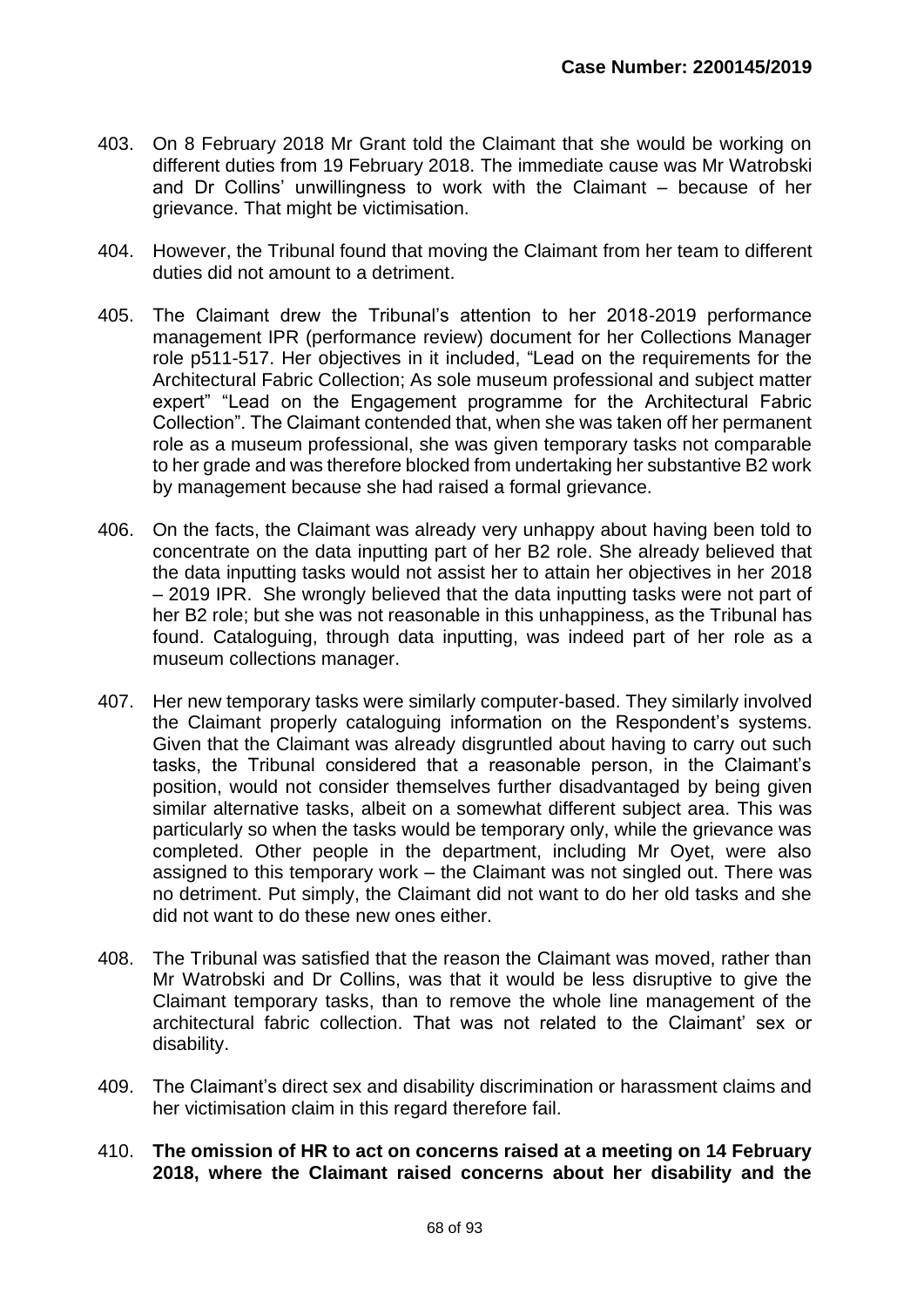**temporary tasks she had been assigned. The Claimant relies on the following omissions i. not discussing with the Claimant's line management that she was stressed, or her concerns about the temporary tasks, and ii. not ensuring that Occupational Health carry out an assessment on both temporary tasks and stress.**

### 411. **Relied on as Direct Sex and Disability Discrimination and Disability and Sex Related Harassment**

- 412. On the facts, HR did raise the Claimant's stress with Mr Grant, who passed the matter on to Mr Oyet and asked him to mention it in the Claimant's referral to Occupational Health, p793.
- 413. Mr Oyet did not. He admitted that he may have overlooked doing so. The Tribunal noted that Mr Grant had mentioned it in one bullet point in one email, out of many emails. There were many communications between the Claimant and Mr Oyet for the purpose of agreeing the text of the OH referral, for example, p795. During this correspondence, the Claimant did not prompt Mr Oyet to add stress to the referral. She did not raise stress with OH herself, when she was assessed. This suggested that adding stress to the OH referral was not at the forefront of the Claimant's, or Mr Oyet's, mind at the time.
- 414. If the matter had been raised again and Mr Oyet had still ignored it, the Tribunal would have been less inclined to believe the omission of stress from the OH referral had been an oversight on his part. However, there was still nothing to suggest that Mr Oyet's omission to include the Claimant's stress in the referral was because of her sex or disability; there was nothing to suggest that Mr Oyet would have treated a comparator differently.
- 415. The Tribunal accepted Mr Oyet's evidence that the failure to include stress in the OH referral was simply an oversight. This was a wholly non-discriminatory reason.
- 416. For the purposes of a harassment claim, the oversight was not "related to" sex in any way. Further, the Claimant did not rely on her stress as a disability at the relevant time, so the referral was not related to a stress disability. The referral to OH in relation to reasonable adjustments for the Claimant's musculoskeletal disability was the context for the omission, but the omission was not "related" to that disability.
- 417. This allegation of direct discrimination or harassment therefore fails.
- 418. **Relevant managers failing to take reasonable actions to support the Claimant by: Asking the Claimant to move counselling sessions when they clashed with team meetings where Karen Bovaird (Head of Advisory Services), Donald Grant and Ugbana Oyet all had actual knowledge of the Claimant's stress**
- 419. **Relied on as Direct Sex and Disability Discrimination and Disability and Sex Related Harassment**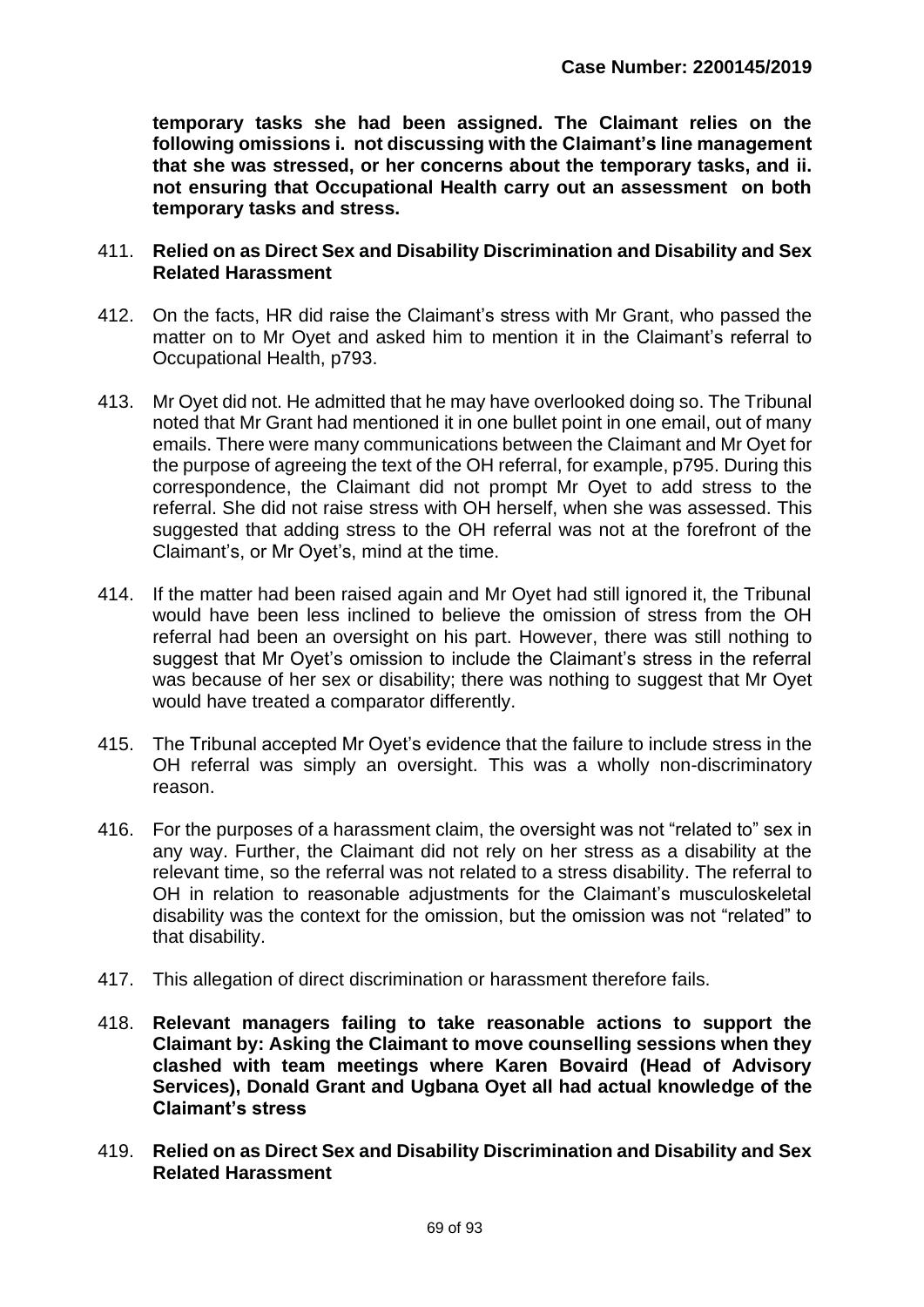# 420. **Failure to Make Reasonable Adjustments regarding "Preventing the Claimant from attending counselling/support sessions when they clashed with team meetings."**

- 421. On 13 March 2018, the Claimant emailed Mr Grant saying that she would be unable to attend a Design Authority Team meeting because of a clash with her counselling session, which she said was also important, p812. The Claimant had arranged counselling through the Respondent's counselling service because of her feelings of stress during the grievance. Mr Grant replied, acknowledging that support during the investigation was important but saying, "However I do not think that the only time such support is available through the whole week is between 14.00 and 15.30 today, coinciding with a long-standing and important team meeting." He said that the Claimant's counselling should be rearranged, p811.
- 422. The Tribunal accepted Mr Grant's evidence that appointments could be made or changed by mutual consent – it considered that medical and counselling appointments would normally be made by consent.
- 423. With regard to the direct discrimination claims, there was no evidence that Mr Grant would not have asked a male, or non-disabled, comparator to ensure that counselling sessions did not clash with long standing and important meetings. There was no difference in treatment between the Claimant and a comparator. For the purpose of a sex harassment claim, Mr Grant's request was not related to sex in any way. For the purpose of a disability harassment claim, the Claimant's disability was her musculoskeletal condition. The grievance was related to disability, but the grievance was simply the context for the counselling sessions. Mr Grant's request to rearrange a counselling session was not related to the musculoskeletal disability. Even if it had been, Mr Grant's request was clearly not intended to violate dignity or create the proscribed harassment environment. There was a good reason for the request. Clearly it was easier for one individual, the Claimant, to rearrange her session than to rearrange a whole team meeting. Even if the Claimant felt harassed, in all the circumstances, a reasonable person would not view asking the Claimant to rearrange one counselling session, for good reason, to have had the effect of creating the proscribed environment. The harassment claim also fails in this regard.
- 424. Regarding the reasonable adjustment claim, the Tribunal did not find that the Respondent had a provision, criterion or practice of preventing the Claimant from attending counselling sessions. She was asked to arrange one counselling session for a time which did not clash with other important meetings. The Tribunal considered that it was likely that counselling sessions could be rearranged, so there would be no conceivable substantial disadvantage to the Claimant. In any event, it was not clear how the Claimant was put at any substantial disadvantage in relation to her musculoskeletal disability by rearranging a counselling session, for her stress. Further, it was not a reasonable adjustment to permit the Claimant to attend counselling whatever the effect on her work activities. It was clearly much easier for a counselling session for one person to be rescheduled than work activities involving a team.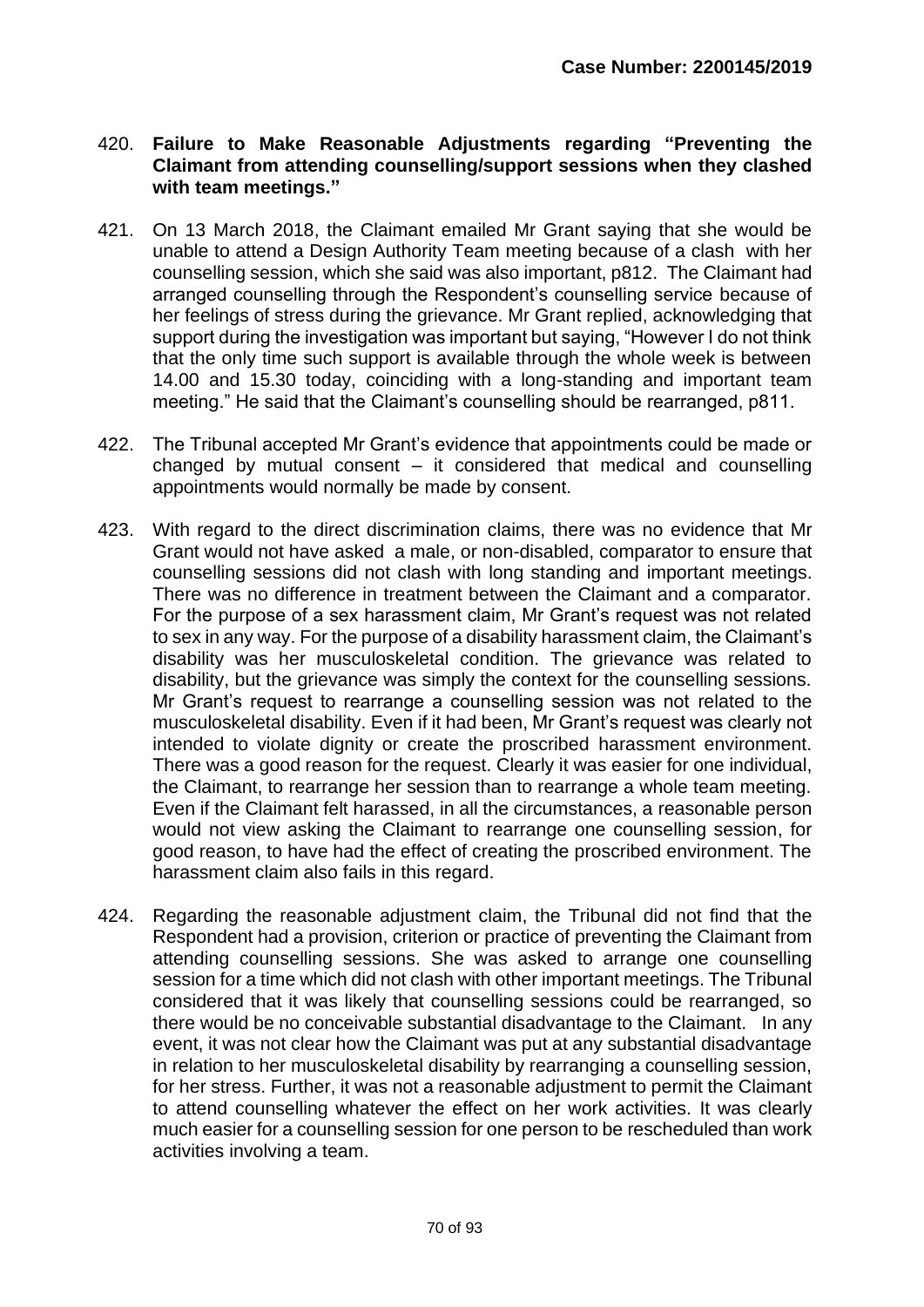- 425. **Ugbana Oyet conducting the preliminary informal Disciplinary investigation without following ACAS best practice by: not informing her who made the complaint against her; changing nature of allegation prior to providing the outcome; and not checking whether Mark Collins had approved the work.**
- 426. **Ugbana Oyet unreasonably informally disciplining the Claimant for carrying out work which had been authorised by Dr Collins (victimisation)**
- 427. **Relied on as direct sex and disability or sex or disability related harassment and victimisation.**
- 428. This related to the Claimant's use of "Premier Moves".
- 429. The Tribunal took into account an email from Mr Grant to HR on 7 February 2018 in which he said, about the Premier investigation, "I agree we need to make sure it is not being seen as a witch hunt." He also said that if the allegation were proven regarding misusing a resource, he would view the allegation as gross misconduct, unredacted bundle p185. The Tribunal noted that this was one of the documents which had not originally been disclosed to the Claimant in these proceedings. The Tribunal could draw inferences from that fact.
- 430. The Tribunal inferred that Mr Grant was conscious that any disciplinary investigation against the Claimant could be perceived to be victimisation arising out of the Claimant's grievance.
- 431. The Claimant was never told who had made the original allegation against her. She was originally told that the complaint was about the Claimant being left back to Victoria, whereas, in his final report, Mr Oyet had referred to additional matters. The Claimant told the Tribunal that Mr Grant had not checked, at the outset, whether Dr Collins had approved the arrangement. She said that, if that had been checked, no investigation would have been necessary.
- 432. However, on all the evidence, the Tribunal accepted Mr Oyet's evidence that a complaint had been made and that it was necessary to investigate the matter informally. A complaint clearly had been made by someone else, not Mr Oyet. The Tribunal accepted that Mr Oyet would not simply have ignored it, whether the subject of the complaint was a man, or a non-disabled person.
- 433. Mr Oyet's 5 March 2018 investigation recommended, p1977, to resolve the matter informally through advice and guidance. The standard form said that a copy of the investigation report form should be kept for 6 months in the case of informal resolution. The other options were "Drop the matter (no further action)", or "formal investigation".
- 434. On the facts, there never was any formal investigation. No allegations were ever put formally to the Claimant. She was never invited to a formal disciplinary hearing.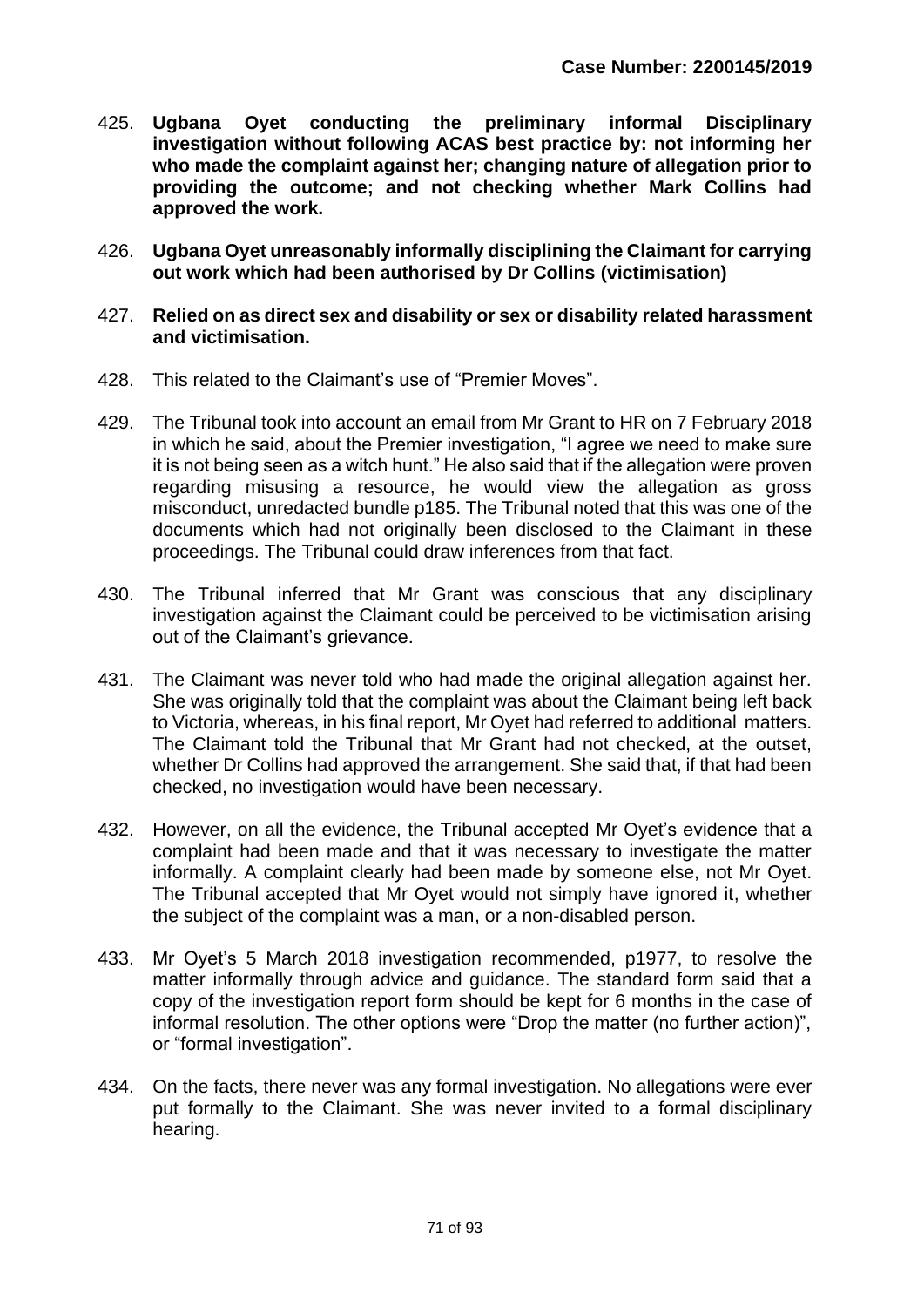- 435. The Tribunal found that the ACAS procedures did not apply to this informal investigation. There was no evidence that Mr Oyet would have applied broader "ACAS Guidance" differently to a male, or non-disabled comparator. Mr Oyet's actions were not related, in any way, to sex or disability.
- 436. Regarding victimisation, while Mr Grant was conscious of being seen to victimise the Claimant, the Tribunal was satisfied that Mr Oyet's actions had nothing to do with the Claimant's protected act. He simply informally investigated an allegation which had been made against the Claimant, and addressed it in an outcome report which gave a rational and supportable conclusion on the facts which he had found. He gave advice to the Claimant on the basis of this rational conclusion, which was not formal action. This was an extremely mild form of action. It was not detrimental.
- 437. These discrimination, harassment and victimisation allegations fail.
- 438. **Donald Grant denying the Claimant the right to be accompanied by a union representative during the informal investigation of an alleged complaint**

#### 439. **Relied on as direct sex and disability or sex or disability related harassment and victimisation**

- 440. Mr Grant told the Claimant that there would be a preliminary inquiry to establish the facts and, only if the inquiry indicated it was necessary, would it become a formal investigation, p1932. He said that there was no disciplinary action at this stage. The Claimant did not have a right to be accompanied during this informal preliminary enquiry. The Tribunal was satisfied that the failure to allow the Claimant to be accompanied was not related to sex or disability in any way – she was simply not entitled to be accompanied. There was no evidence that Mr Grant would have offered the right to be accompanied by a Trade Union representative to someone who had not made a grievance, even if the grievance was in his mind at the time.
- 441. In any event, there was no detriment. The Tribunal considered that a reasonable person in an informal procedure would not consider themselves to be disadvantaged by not being given rights applicable to a formal disciplinary process. Part of the purpose of maintaining informality is to avoid the import and seriousness of formal procedures, for the benefit of the employee.
- 442. These allegations fail.
- 443. **Being given a single repetitive temporary task (loading CDs into a computer in order to review files) in February 2018, in place of her substantive B2 role after lodging a grievance (sex, disability discrimination and harassment).**
- 444. **Ugbana Oyet proceeding to ignore his own direction regarding the suitability of the Claimant to start temporary work and around 22 February 2018, requiring the Claimant to work on temporary repetitive tasks prior to completion of the Occupational Health assessment (sex, disability discrimination and harassment);**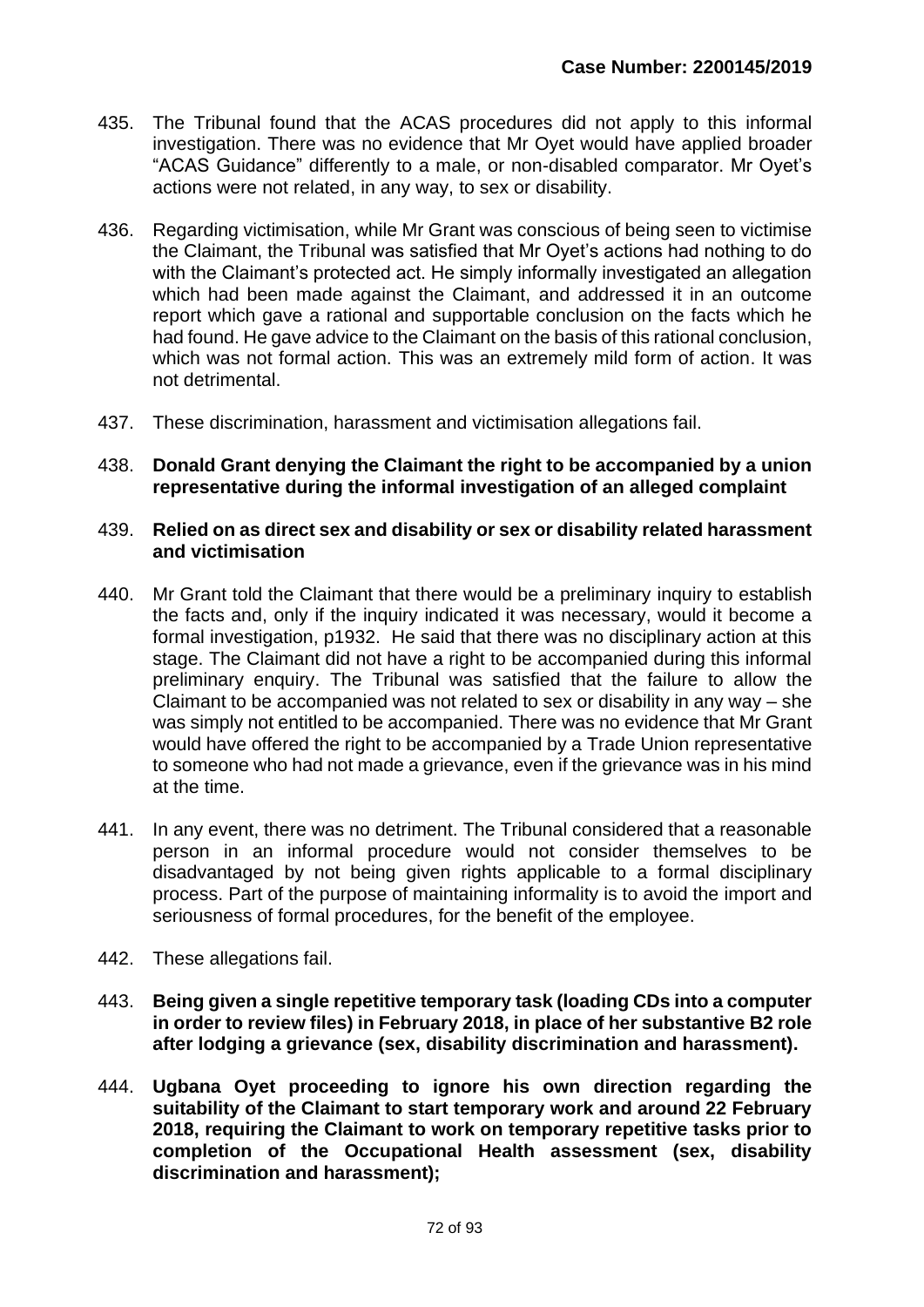- 445. **Ugbana Oyet concealing from Donald Grant that he had asked the Claimant to refrain from starting temporary tasks until the medical referral (victimisation);**
- 446. **From March 2018 – 10 April 2018, the placement of a computer processor unit at the front of Claimant's desk instead of providing a CD reader; (failure to make reasonable adjustments – substantial disadvantages all set out above, paragraph [286]; auxiliary aid required: CD reader);**
- 447. **Ugbana Oyet substituting a DSE assessment for a medical referral which was scheduled on 03 April 2018 (victimisation);**
- 448. **Ugbana Oyet patronising the claimant on 07/03/2018 by saying "I specifically asked you to commence tasks that can be completed at your current first floor desk location for example: (1) pick up a CD disk from desk (2) Open the disk and insert into the computer to identify their contents (3) if the disk is blank – it can be destroyed (4) ……………(10)" (Discrimination Arising From Disability)**
- 449. **Ugbana Oyet unreasonably requiring the Claimant to provide a doctor's note in relation to the temporary task which the Claimant could not undertake at her computer on 23 March 2018; (victimisation and Discrimination Arising from Disability)**
- 450. **The something arising in consequence of disability relied on is:**
	- **a. Her inability to perform tasks without OH advice first;**
	- **b. Her inability to carry out repetitive tasks**
- 451. The Tribunal grouped these allegations together for convenience because they all related to the temporary tasks assigned to the Claimant, before a further OH assessment was carried out on 3 April 2018.
- 452. On the facts, the Claimant was originally given 2 temporary tasks: the "library task" and the "CD task". The library task was withdrawn promptly when the Claimant pointed out that it would require lifting, so it was the CD task which was in issue in the case.
- 453. The CD task required putting CDs into the computer, looking at the documents stored on the CD and then moving those documents to the appropriate location on the Respondent's online shared drive (p1950). The Claimant needed to process 5 - 7 CDs a day in this way. On the Claimant's evidence, as few as 1 CD every 2 days might be required, depending on how much information was on the CD. Mr Oyet left the CDs on the Claimant's desk. Later, in March 2018, when the Claimant objected to bending and stretching to load the CDs into her computer, Mr Oyet uploaded the CD contents onto a SharePoint.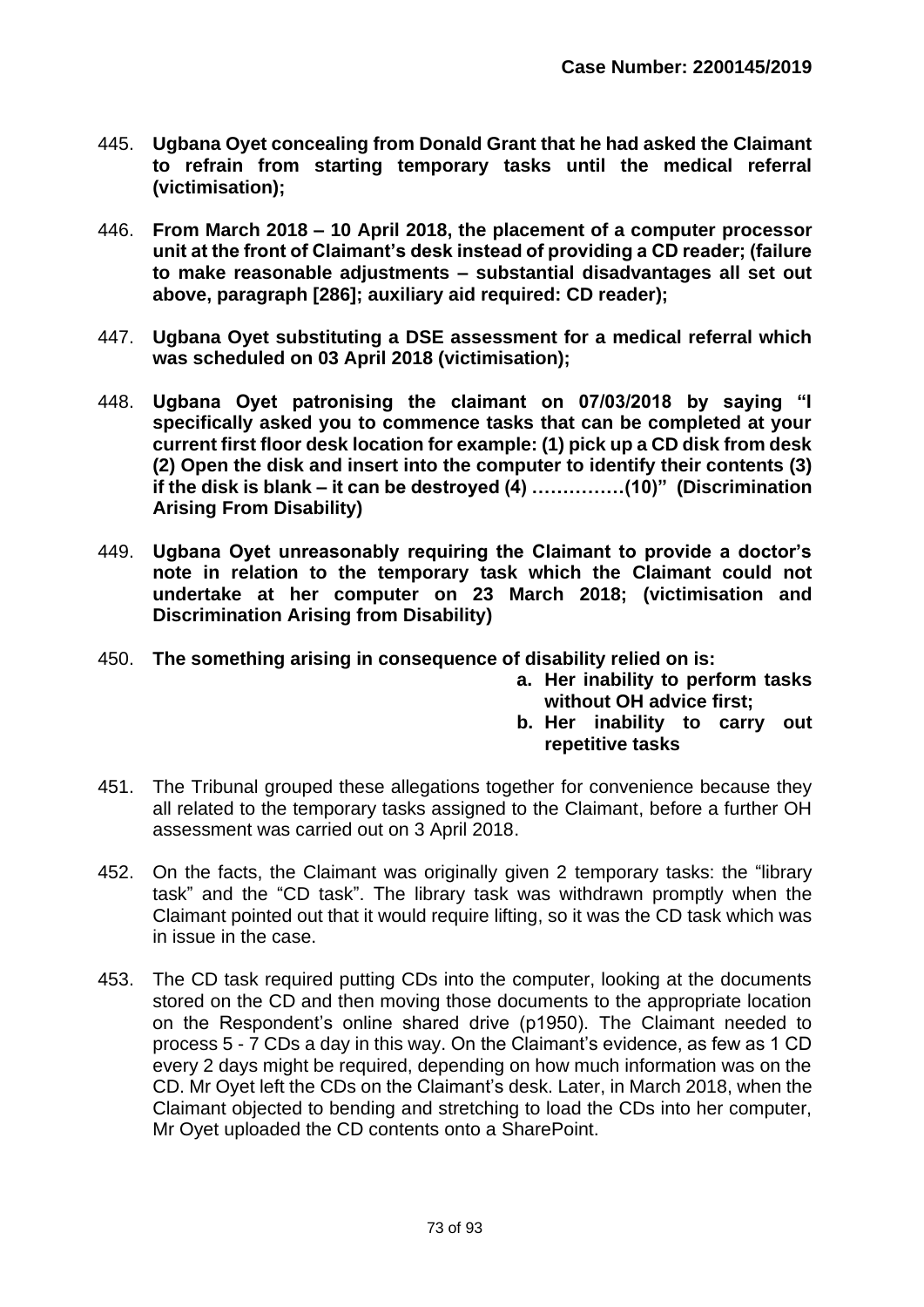- 454. The Claimant's workstation had been assessed by Ms Mainland in November 2017 and found to have been suitable for the Claimant.
- 455. Further, Dr Hashtroudi, the OH doctor, who had advised on what the Claimant could and could not do, had advised on 18 October 2017, that the Claimant should avoid overhead activities and "keeping her arm in an outstretched position". He said that the Claimant should "refrain from heavy moving and handling." p752.
- 456. The doctor's report had therefore advised that the Claimant should avoid "heavy" lifting. Objectively, CDs are not heavy. Further, the doctor's report did not advise against ANY stretching or bending – it advised against the Claimant keeping her arm in an outstretched position.
- 457. The Claimant described the CD task as 'repetitive". Loading and unloading up to 7 CDs into a computer Drive each day would involve doing this activity about once every hour. On any view, that was clearly not a repetitive task, but an infrequent one. The allegation that she was given a repetitive task was not factually correct.
- 458. When Ms Mainland reported again on 3 April 2018, on the Claimant's new temporary duties, p818, she said, of the CD task, "I understand from the description of this temporary desk based role that it may be quite repetitive and that it requires loading CDs onto a drive and relocated [sic] them onto Share Point. With a few adjustments it may be that Alison could undertake this task on a temporary basis and possibly not for the long term. I would recommend that a small portable CD reader be supplied, this would allow more flexibility in its positioning and able to be moved when not in use. This would also prevent Alison from overstretching/reaching. … On the provision of a portable CD reader then Alison could undertake this task. However, she should not do the same task for more than 4-5 hours a day and the task should be broken up so that there are not concentrated lengths of time working on the PC." P818 – 819.
- 459. The Tribunal noted that, in giving her opinion, Ms Mainland said that the task was "quite repetitive and that it requires loading CDs onto a drive". The Tribunal decided that the report was factually inaccurate. The CD task was not repetitive. Insofar as the Claimant relied on the report as evidence of that infrequent loading of CDs into a computer put her at a substantial disadvantage because of her disability, the Tribunal considered Ms Mainland's report to be unreliable.
- 460. The Claimant contended that she was unable to undertake tasks without OH advice first. The Tribunal rejected this on the facts. The Claimant had been asked to undertake tasks at a workstation which had already been assessed as suitable; and which an OH doctor had not warned should be avoided. Loading up to 7 CDs a day into a Drive was a trivial alternation, if any, to normal computer tasks. Infrequently leaning towards a computer processing unit must reasonably be part of working at a computer station. The Tribunal found that the desk-based CD tasks were well within the range of desk-based tasks which OH had already assessed as suitable for the Claimant, in light of her disability. She did not require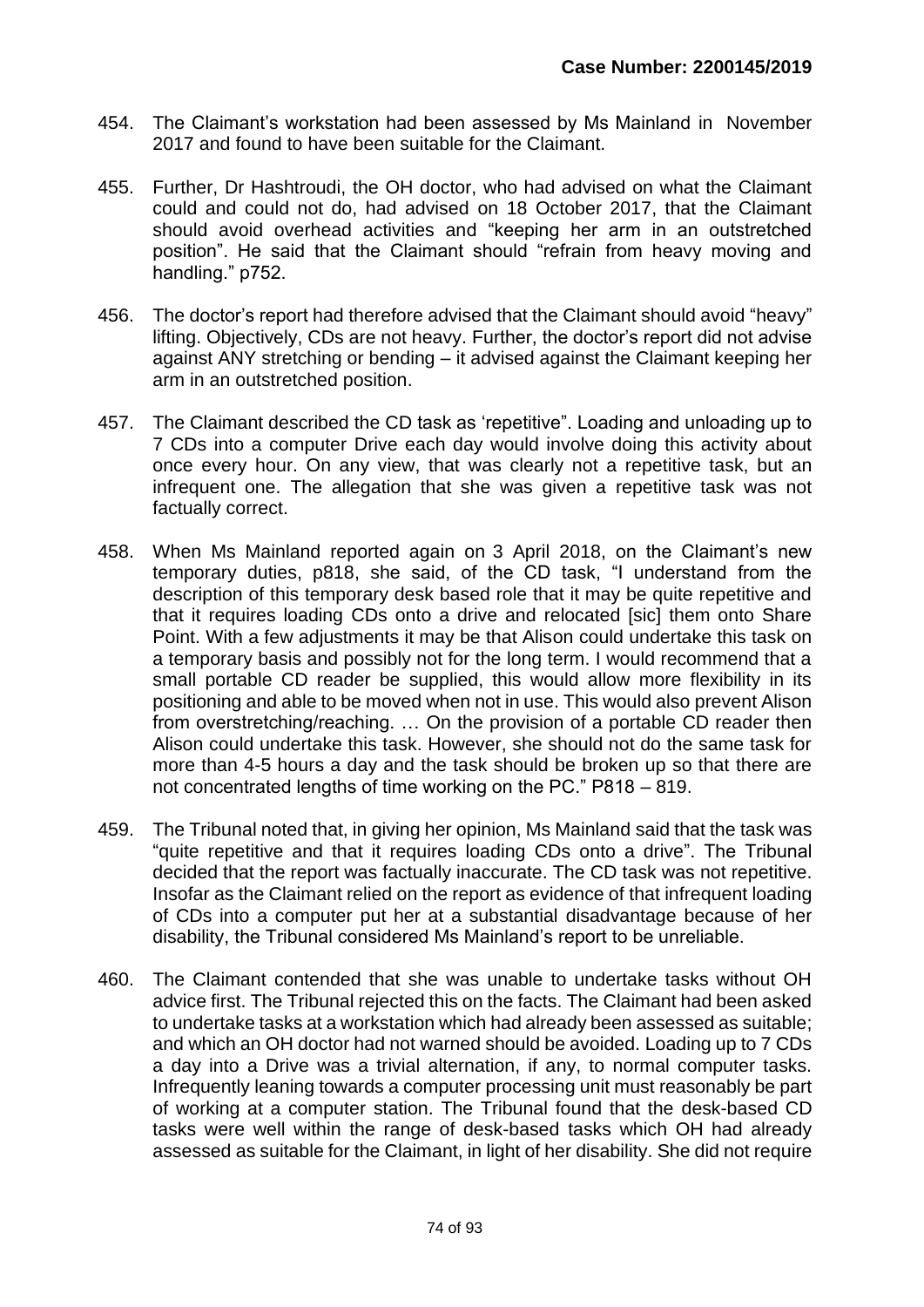a further OH assessment of new computer-based tasks, where her computer workstation had already been so assessed.

- 461. The Claimant also contended that she was unable to carry out repetitive tasks. The Tribunal makes clear that the Claimant may have been unable to carry out repetitive tasks, but the loading of CDs into a computer was not one such task. Insofar as computer work itself (rather than loading CDs) might be repetitive, there was no dispute that the Claimant had always been provided with a suitable workstation, including a particular keyboard, mouse and chair, and had always been advised and permitted to take frequent breaks. That was not in issue in this case.
- 462. The facts known by Mr Oyet and the Respondent, therefore, were that Ms Mainland had already advised that the Claimant's workstation was suitable for her - there was no suggestion that the Claimant could not carry out computer work using the full computer unit, including the CD Drive. Further, the expert OH doctor had not advised against lifting light objects, or occasional bending and stretching. On the facts known by Mr Oyet, the CD task was entirely suitable for the Claimant.
- 463. On all these facts, the Tribunal concluded that the Respondent did not subject the Claimant to direct disability or sex discrimination by requiring her to carry out this task. There was no evidence that a man, or a non-disabled comparator in the same circumstances would have treated the Claimant any differently.
- 464. For the harassment claims, the Tribunal was also satisfied that the choice of task was not related to sex or disability in any way – the task was simply one which required to be done.
- 465. Further, in so far as the Claimant suggested that allocating a "repetitive" task to her was an act of victimisation, the Tribunal rejected this. The task was not detrimental, as it was well within the type of task which had already been assessed as suitable for the Claimant.
- 466. The Tribunal decided that the Respondent did not fail to make a reasonable adjustment by failing to provide a CD reader between February and April 2018. The Claimant was not put at any substantial disadvantage by the CD role. He workstation was suitable for her. The CD loading task was not repetitive. Dr Hashtroudi had not advised that occasional stretching, or light lifting, should be avoided. Insofar as Ms Mainland advised differently on 3 April 2018, her report was unreliable because it was based on the erroneous assertion that loading the CDs was a repetitive task. The Claimant's GP did not provide any contemporaneous report into this task, despite Mr Oyet asking for a GP note. The GP's later report, written well after the event, was not independent and was unreliable.
- 467. In any event, the Tribunal makes clear that, on the evidence, it finds that the Claimant did not want to do the CD task, rather than she could not do the CD task. Even when Mr Oyet uploaded the contents of the CDs onto SharePoint to assist her, the Claimant failed to do the task. The Tribunal noted that Mr Oyet had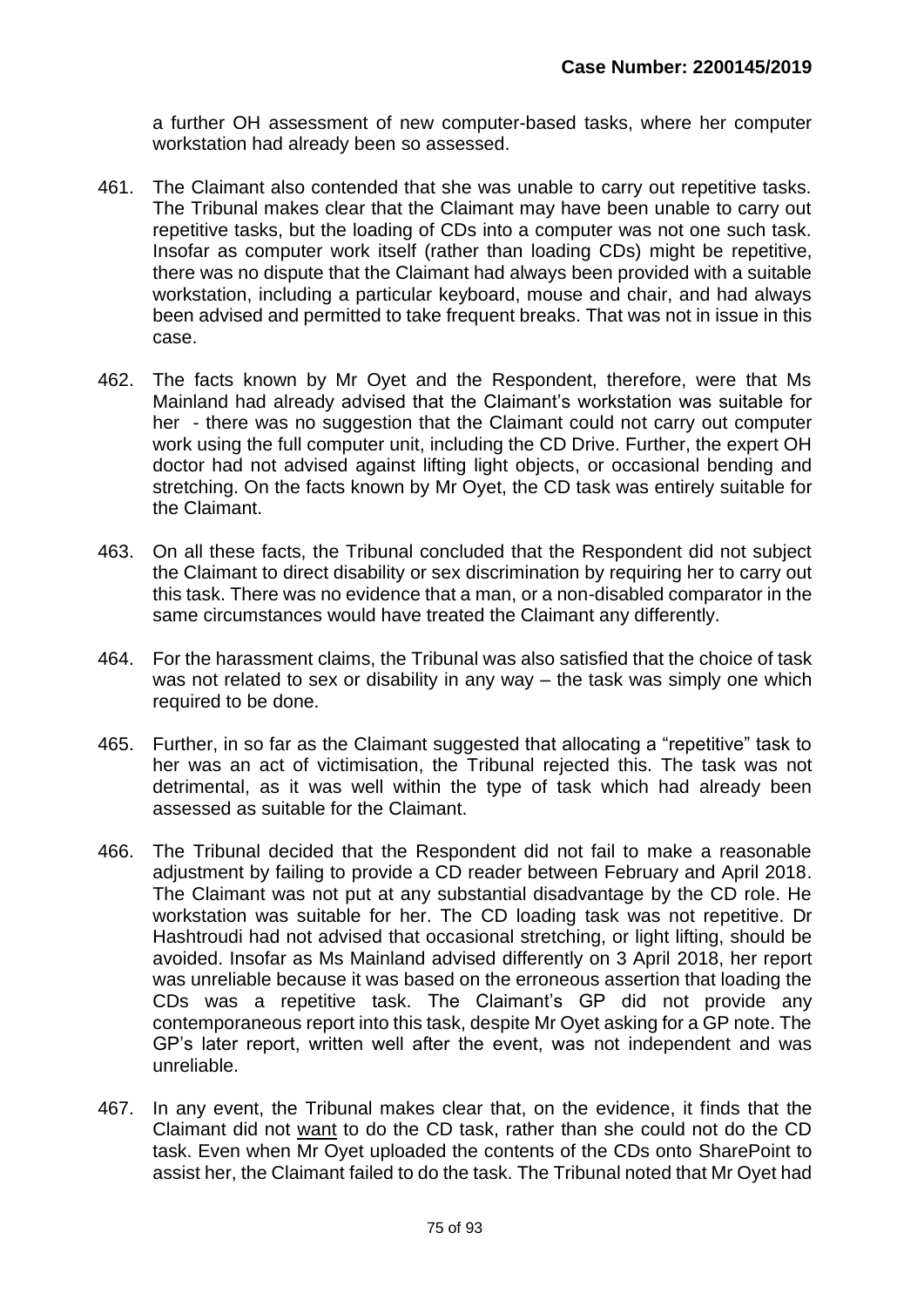said, in his 21 March email addressing the SharePoint, "If you need any assistance please ask". P816. The Claimant replied on 23 March saying, "The management health referral route is the correct House process to follow in these particular circumstances. As you know, we have both facilitated the management referral process and the assessment is imminent." P817. The Claimant told the Tribunal that copying documents to the SharePoint would not assist her to carry out the task. However, it was notable that she made no effort to explain, at the time, why this was the case. She did not take up Mr Oyet's offer of assistance.

- 468. The Claimant failed, at the time, to explain why Mr Oyet uploading the documents Sharepoint presented any true barrier to her work. It was clear to the Tribunal that the Claimant was being deliberately obstructive and uncooperative.
- 469. The Tribunal is reinforced in its conclusion that the Claimant was refusing to do the work, rather than she was unable to, pending an OH report, by the chronology of events set out by Mr Oyet in his email to Mr Grant on 9 March 2018, p1967 - 1971. In this careful and detailed email, he explained, in a logical and sensible manner, his reasons for deciding the Claimant should be able to carry out the CD tasks. The Tribunal also found Mr Oyet to be a most dispassionate and convincing witness at the Tribunal, when he addressed this issue.
- 470. The Respondent was not under a duty to provide a CD reader as an auxiliary aid for the Claimant between February and April 2018..
- 471. The Claimant alleged that Mr Oyet had ignored his own direction regarding the suitability of the Claimant to start temporary work and had also concealed this from Mr Grant.
- 472. In contending this, the Claimant relied on the words of the OH referral. In the referral, Mr Oyet said of both activities, "As this is a temporary role, it is necessary to ensure any temporary new activities outside Alison's permanent role as Collections Manager are risk and impact assessed, prior to work commencing." P804.
- 473. On all the facts, it was abundantly clear that Mr Oyet had required the Claimant, throughout February and March 2018, to carry out the CD role. A single sentence in the OH referral, which might have suggested otherwise, was inconsistent with all the other instructions Mr Oyet gave the Claimant in relation to the CD task. Against that background, whatever the OH referral said, the Tribunal accepted Mr Oyet's evidence that the OH referral was for the temporary role as a whole, encompassing both tasks, but that he considered that the Claimant could undertake the CD task before the full OH report was available. He did not ignore his own instruction and he did not mislead Mr Grant in this regard. Those allegations were incorrect on the facts.
- 474. Further, Mr Oyet did not, in fact, substitute a DSE assessment for a medical referral which was scheduled on 03 April 2018. He asked for a DSE assessment of the Claimant's CD computer-based tasks in the interim, because the OH assessment could not take place until April. As Mr Oyet told the Tribunal, the OH assessment addressed both temporary tasks, and not just the CD work. In the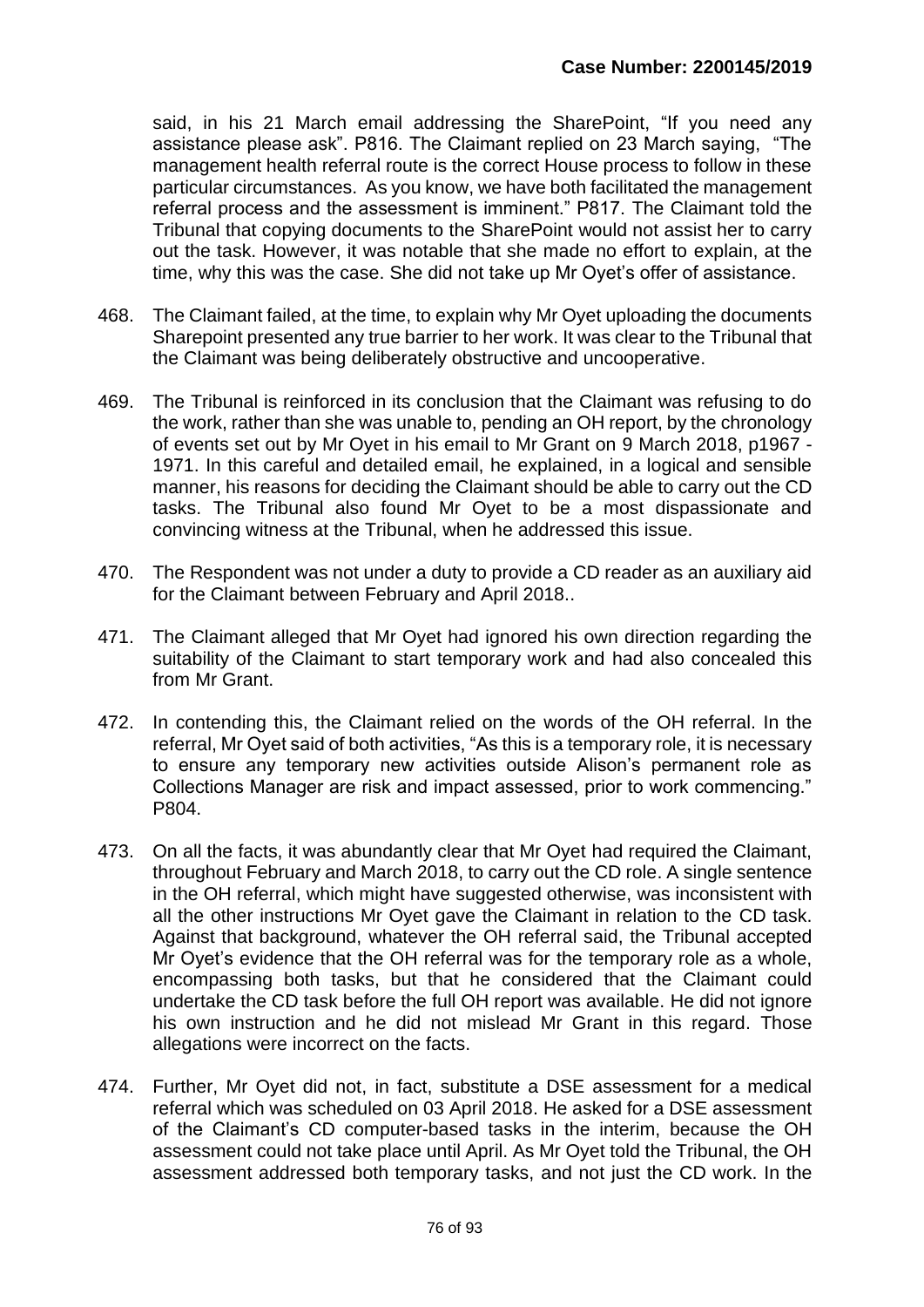meantime, the Claimant was being asked to undertake the computer-based CD tasks. While the Claimant said that this was an act of victimisation, the Tribunal considered that Mr Oyet's action was not a detriment. The OH assessment still took place and a reasonable employee would not object to a DSE assessment of their workstation, directed to ensuring that the place where they were then working was suitable for them.

- 475. The Claimant contended that Mr Oyet subjected her to discrimination arising from disability by requiring her, on 23 March 2018, to provide a GP certificate in relation to the CD temporary task. The Tribunal has rejected the "something arising from disability" contended for. It has rejected the Claimant's contention that she could not undertake this task without an OH referral and that this task was repetitive. The Claimant could carry out the task and did not require any adjustment for her disability. Mr Oyet perfectly reasonably required the Claimant to produce an alternative medical report, as the Claimant was claiming that her GP had advised that she could not do work at a workstation which had already been assessed as suitable. Mr Oyet's request for GP report was a proportionate means of ensuring a legitimate aim – that the Claimant do the work that she was being paid for.
- 476. The Claimant said that Mr Oyet had patronised her on 7 March 2018. She said that this arose from her disability because she needed an OH referral before she did the work. Mr Oyet's instructions related to the CD work. The Claimant did not need an OH referral for the CD work. In any event, the Tribunal accepted Mr Oyet's justification for the simple instructions he gave the Claimant. The Claimant had still done no work. Mr Oyet had already taken 5-7 CDS out of a box, so there would be no need to stretch in order to lift them from the box. He gave instructions as simply as possible for the task to be completed. He did not intend to patronize or harass the Claimant, but gave clarity as to what was required. Mr Oyet's instructions were, once more, a proportionate means of ensuring a legitimate aim – that the Claimant do the work for which she was being paid.
- 477. **ACAS best practice in the conduct of the Disciplinary procedures by starting the disciplinary process in March 2018 without carrying out a PHWS (Occupational Health) assessment to see what adjustments were necessary;**
- 478. **HR failing to follow HR advising Ugbana Oyet and Donald Grant to start a disciplinary investigation on 6 March 2018 after the Claimant had submitted a (Valuing Others) Grievance complaint on 08 November 2017;**
- 479. **Mark Collins unreasonably relying on a job description from 2014 in order to discipline the Claimant for not undertaking Band C Database Manager tasks when she was in the B2 Collections Manager role;**
- 480. **Ugbana Oyet and/or Donald Grant criticising the Claimant for noncompletion of temporary tasks without consideration of the impact of her condition, leading to a threat of Disciplinary action, on 7 March 2018; (also relied on as victimisation and discrimination arising from disability)**
- 481. **All above relied on as sex and disability discrimination or harassment;**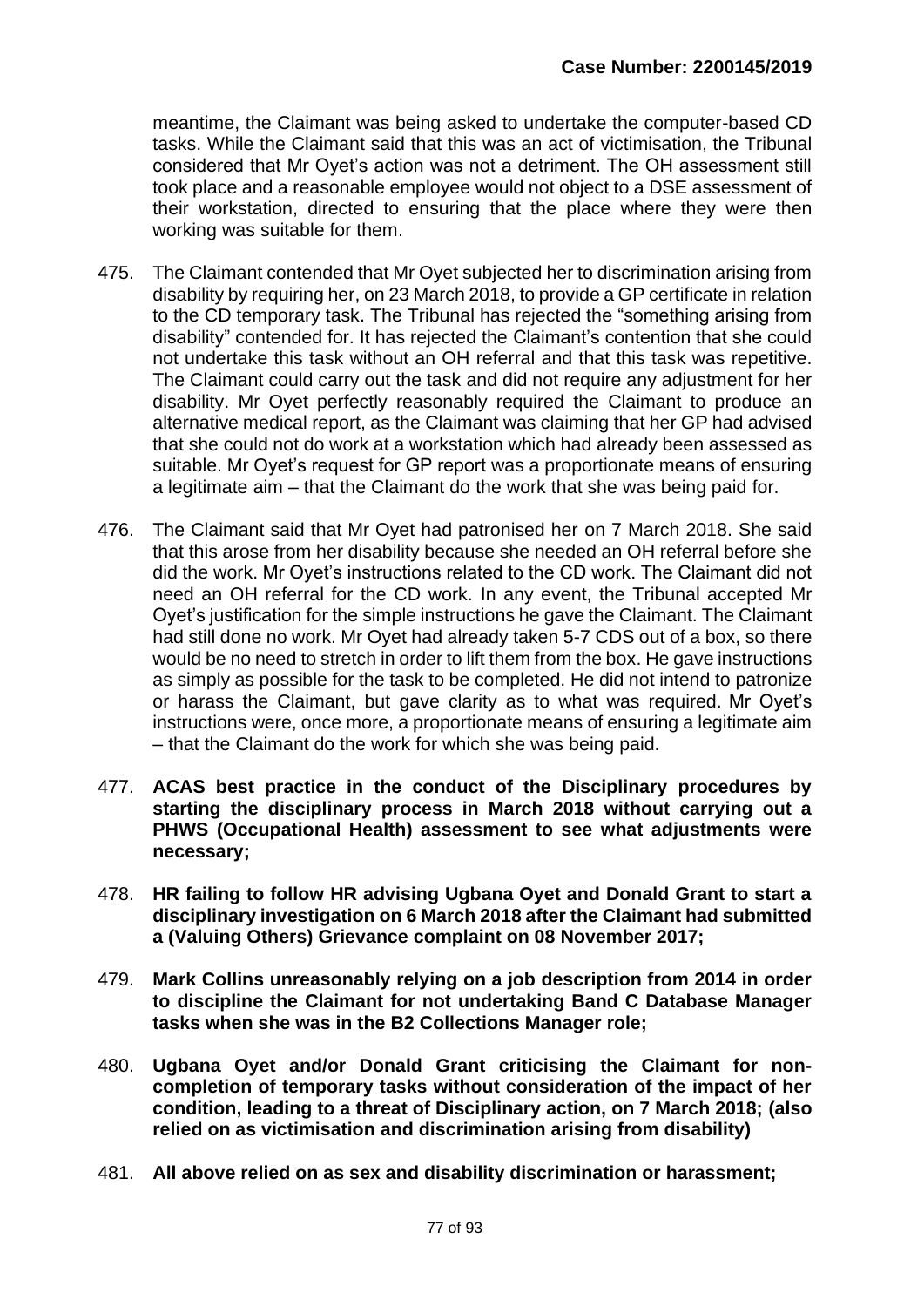- 482. **Ugbana Oyet unreasonably investigating the Claimant's conduct and requiring her to attend a Disciplinary hearing on 10 April 2018: relied on as victimisation**
- 483. **Ugbana Oyet unreasonably subjecting the claimant to a conduct disciplinary on 14/03/2018 (relied on as discrimination arising from disability);**
- 484. **Being alleged by Ugbana Oyet during the disciplinary to have committed "fraud" and Ugbana Oyet requiring the Claimant to provide evidence of work carried out (discrimination arising from disability).**
- 485. **Ugbana Oyet finding the Claimant to have committed act(s) of misconduct and giving her a first written warning; The Claimant being given a first written warning (sex and disability discrimination or harassment; discrimination arising from disability)**
- 486. While these complaints were expressed as many separate allegations, the Claimant essentially complained that she was disciplined for not carrying out the temporary tasks before the OH assessment on these tasks had been carried out.
- 487. On 12 March 2018 Mr Oyet informed HR that he intended to commence a formal disciplinary procedure against the Claimant on the grounds that she had refused to follow reasonable management requests and had refused to meet to find a way forward; and that the Claimant had refused to give an account of what she had delivered for the business during working hours since 19 February, p1974.
- 488. P2925 House of Commons Managers' Guidance provides, "Disciplining an employee for a reason relating to his or her disability, for example, poor attendance or performance, is discrimination and will be unlawful unless there is a very good reason to justify the treatment. Disciplinary measures in these circumstances should only be taken after all possible reasonable adjustments have been made to try to improve the employee's attendance or performance."
- 489. The Tribunal has already decided that, on the facts known by Mr Oyet, the CD task, at a workstation which had already been assessed, was suitable for the Claimant. There was no failure to follow ACAS best practice.
- 490. The Claimant contended that she had been working on other work, which was within her job description, so that it was unreasonable for Mr Oyet to discipline her.
- 491. The Tribunal accepted Mr Oyet's evidence that the Claimant had autonomy to decide the way in which she would carry out the tasks she had been assigned, not to decide to carry out different tasks than those assigned to her. This was obvious – Mr Oyet, as the Claimant's manager, was entitled to organise the work to be done and to allocate tasks to his subordinate employees. The Claimant was not entitled to reject the tasks allocated. The Tribunal found that Mr Oyet was reasonable to consider that the Claimant had failed to carry out his instructions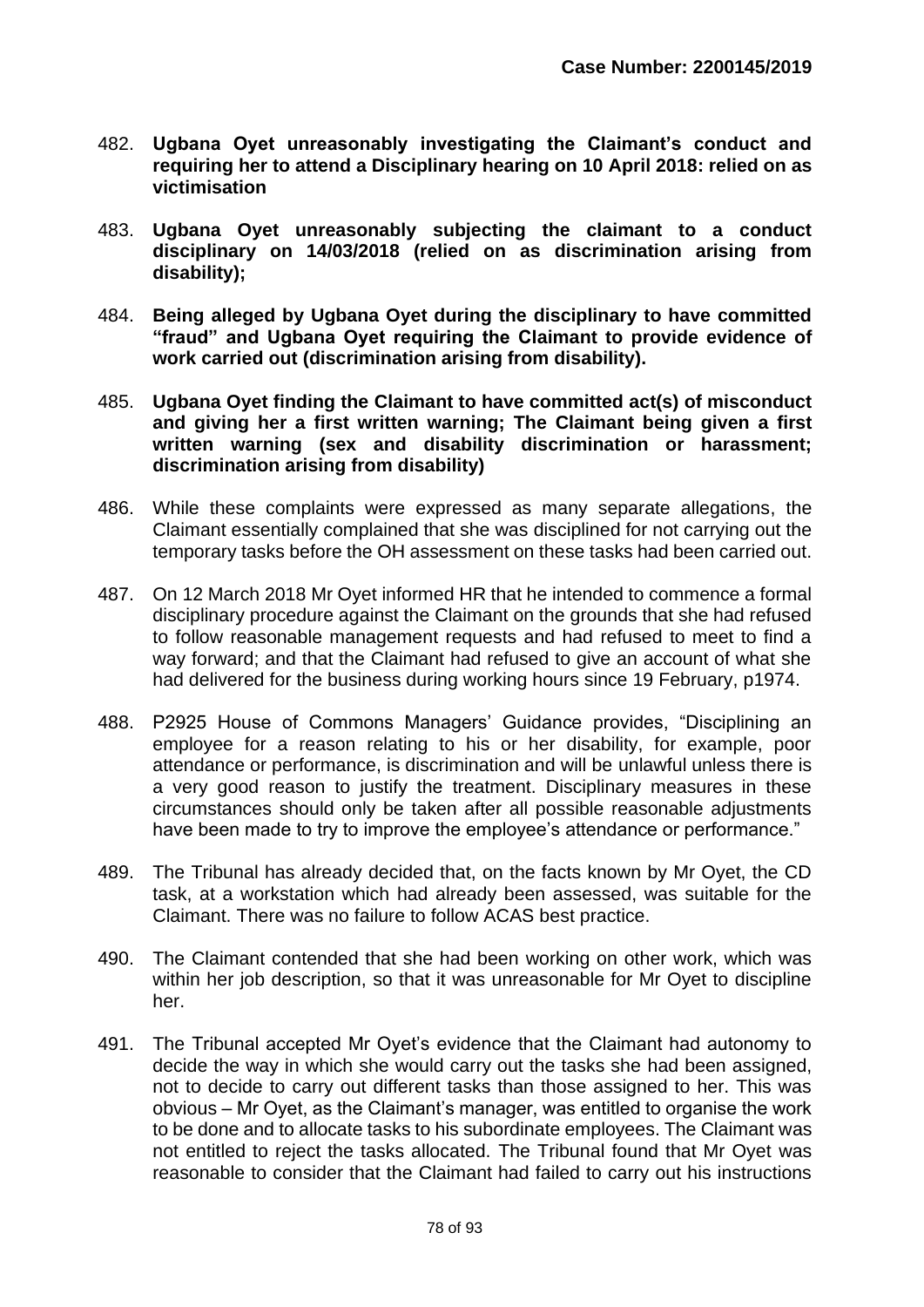when she did not undertake the CD task. He was reasonable to commence disciplinary action into the Claimant's failure and to investigate it.

- 492. The Tribunal has already decided that the Claimant's failure to start the CD task did not arise from her disability. All reasonable adjustments had already been made; provision of a further auxiliary aid in the form of a CD reader was not a reasonable adjustment, as the Tribunal has found.
- 493. Disciplining her for failing to start that CD task, and giving her a first written warning, did not arise from her disability.
- 494. The only reason the Claimant was disciplined in this way was because she had not carried out Mr Oyet's instruction to do the CD task. Her sex, disability and her protected act were no part of the reason. The Tribunal found that anyone who refused to carry out a task, which they were capable of doing, would have been disciplined.
- 495. Further, the Tribunal found that the disciplinary sanction of a first written warning was a mild and proportionate sanction. Plainly, it was one of the less severe sanctions which could have been awarded and did not immediately threaten the Claimant's continued employment.
- 496. As a matter of fact, Mr Oyet did not allege that the Claimant had committed fraud. That was an inference asserted by her union representative in the disciplinary meeting, p2071. The HR representative at the meeting replied that the allegation, as then formulated, concerned the Claimant's work output.
- 497. For the purposes of her harassment complaints, her sex was not related to her being disciplined, either. Even if the disciplinary measures were related to her disability (which the Tribunal finds they were not), in all the circumstances, including the Claimant's perception, they did not have the purpose or effect of violating dignity or creating the prohibited environment. It would not be reasonable for disciplinary action for failure to follow a reasonable management instruction to have that effect, particularly when the sanction was only a first written warning. Mr Oyet made no allegation of fraud. On the contrary, it was reasonable for an employer to examine an employee's work output when they were being paid to work.
- 498. The Tribunal has already found that Mr Lewsey did not simply reply on the Band C job description in giving the first written warning. He said that the Band C remained relevant and was supplemented by the JEGS job analysis form information. He quoted from JEGS job analysis form. The Tribunal has also already found that Dr Collins was correct to consider that the Claimant's Band C duties were part of her Band B2 role. On the facts, the Respondent did not rely on a 2014 Band C job description when disciplining the Claimant.
- 499. **Donald Grant commenting that the Claimant's personal reasonable adjustments would "open the flood gates" for requests from non-disabled persons;**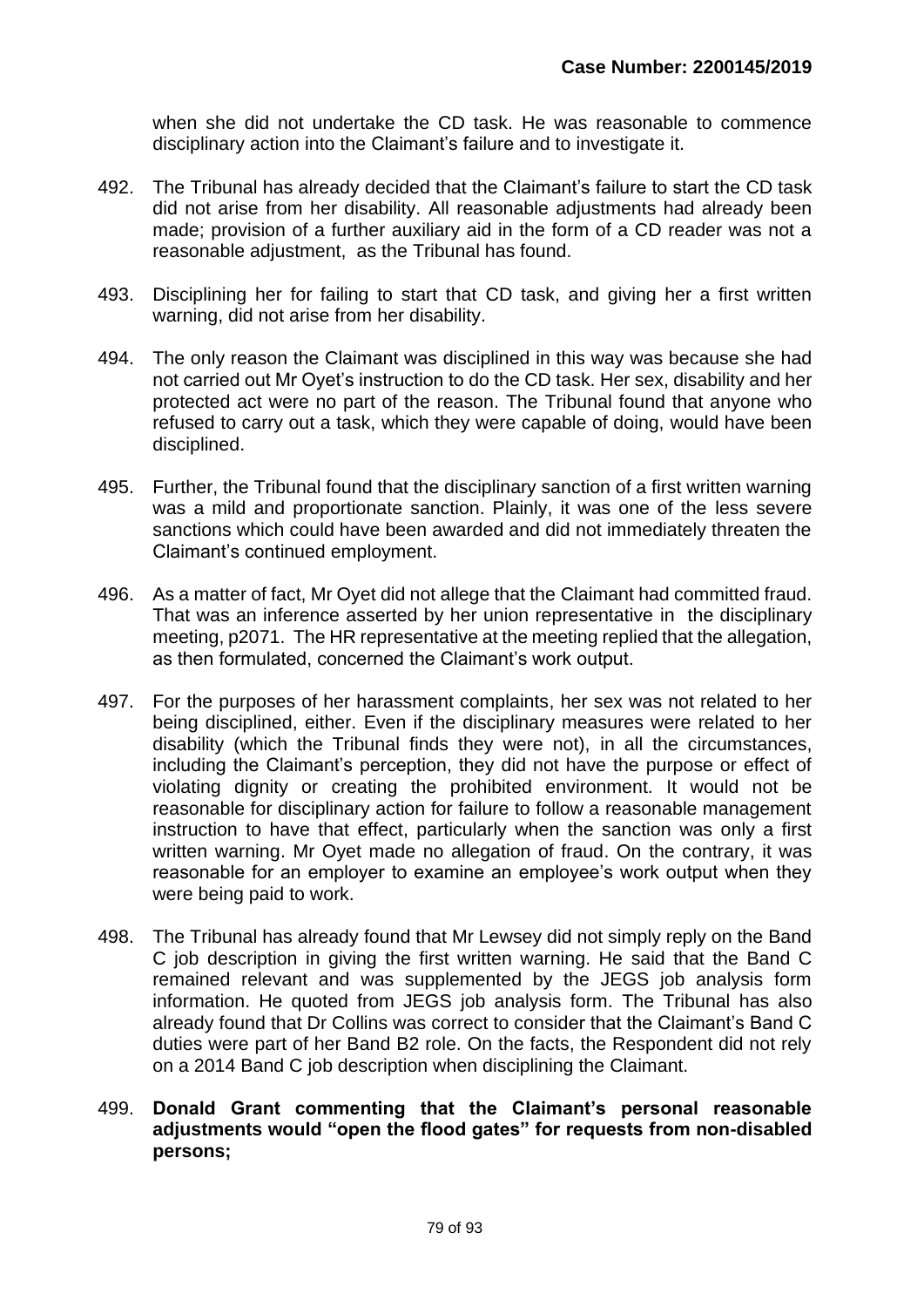### 500. **Relied on as sex & disability direct discrimination and failure to make reasonable adjustments**

- 501. The Tribunal found that Mr Grant did say to the Claimant that it would open the flood gates if she was provided with a Bluetooth headset.
- 502. In her 3 April 2018 report Ms Mainland reiterated her November 2017 recommendation that a Bluetooth headset be provided for the Claimant. " However, Dr Hashtroudi had said in his OH medical report, "..she should be allowed to use her hands free cable when using mobile" p752.
- 503. The Tribunal accepted Mr Grant's evidence that the Claimant would not need to use a mobile telephone when she was undertaking data inputting work at her computer. It was not in dispute that the Claimant had a Skype headset for her desk telephone when carrying out computer work.
- 504. The Tribunal concluded that the Claimant was not put at any substantial disadvantage by the failure to provide a Bluetooth headset for her mobile telephone when she was carrying out work at a computer from November 2017 and had a Skype headset for her desk phone. She did not need to use a mobile telephone when carrying out desk-based work. The Tribunal's conclusion on this was bolstered by Dr Hashtroudi's advice that a wired headset (not a Bluetooth headset) was adequate for the Claimant's needs. The Respondent was not under a duty to make a reasonable adjustment when there was no substantial disadvantage.
- 505. The Tribunal accepted Mr Grant's evidence that he believed that the Claimant would have been given a wired headset. It appeared that Dr Hashtroudi also believed the Claimant already had a wired headset, in that his report spoke about "her hands free cable". Even if the Claimant had not, in fact, been given such a wired headset, there was no evidence that Mr Grant would have provided a Bluetooth headset for a man, or a non-disabled person. Indeed, by saying that a Bluetooth headset would open the floodgates, it was evident that Mr Grant expected all employees to be given the same equipment, with no exceptions being made. There was no direct sex or disability discrimination.
- 506. **Ugbana Oyet unreasonably supervising the Claimant's work by asking her to record and monitor her use of time (hour by hour each day) from 12 April 2018 to 22 October 2018, where the Claimant was the only person undertaking this practice in the organisation.**
- 507. **Relied on as direct sex and/or disability discrimination/harassment, discrimination arising from disability and victimisation**
- 508. **Ugbana Oyet creating a new process to record time and motion activities which was in addition to the standard organisational practice of timekeeping, and which was not applied to anyone-else in the organisation;**
- 509. **Relied on as discrimination arising from disability and victimisation**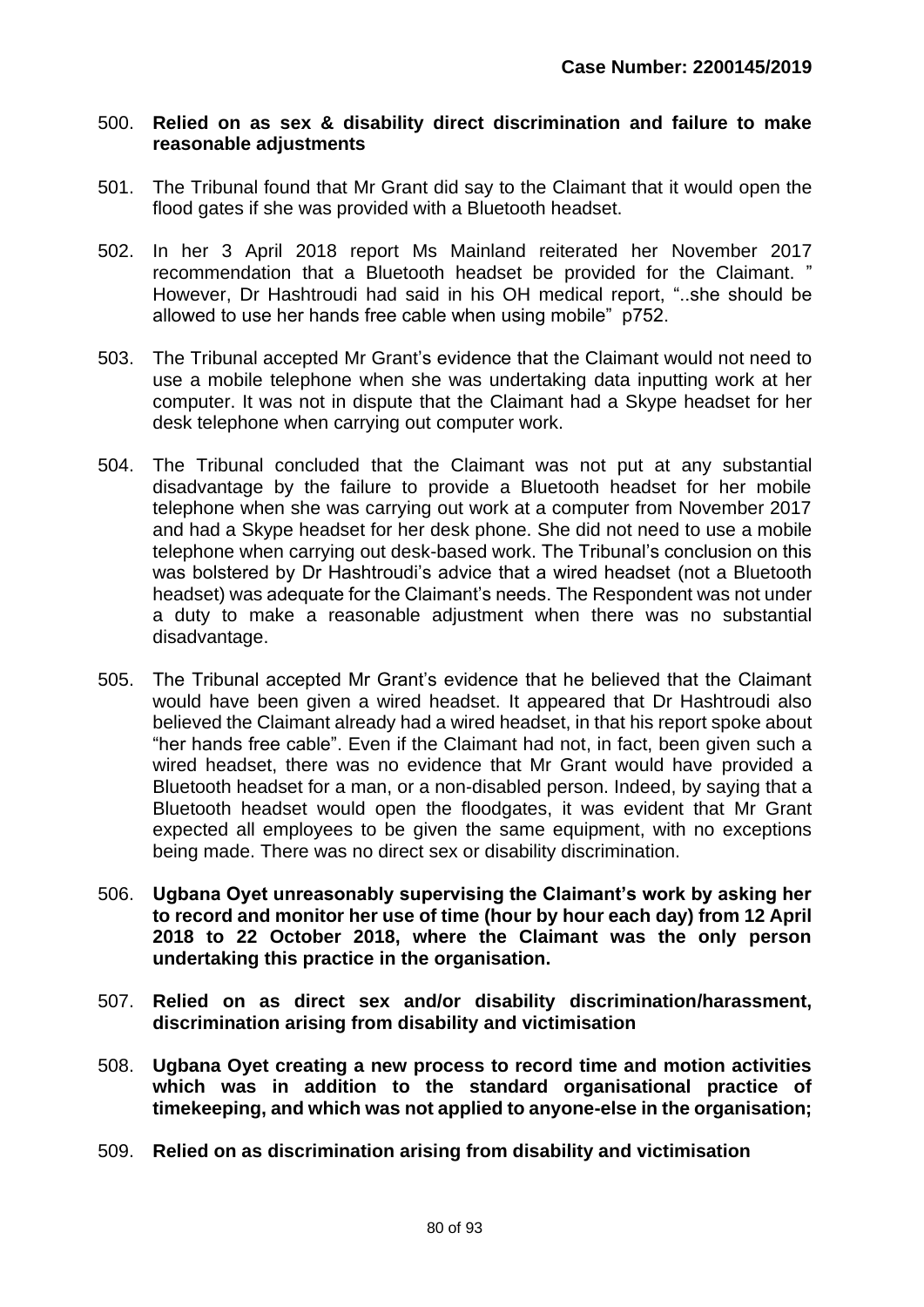- 510. On 12 April 2018 Mr Oyet instructed the Claimant to record her working times on a weekly schedule for the duration of his line management, p2084. The Claimant pointed out to the Tribunal that she was the only employee who was required to do this and that Mr Oyet had devised this system specifically for her.
- 511. Mr Oyet told the Tribunal that he had done this because the Claimant had not done any work from 19 February 2018. The Tribunal accepted his evidence. It has found that the Claimant did not undertake the CD task which Mr Oyet gave her and she had no good reason for failing to do so. Her failure to carry out the work did not arise from her disability. The Tribunal accepted Mr Oyet's evidence that the Claimant had autonomy to organise the way in which she undertook tasks, not autonomy to decide to do other work.
- 512. There was no evidence that other employees were similarly failing to carry out the work which they had been instructed to undertake, but were not subject to monitoring.
- 513. Mr Oyet started to supervise the Claimant's work and time management because she, uniquely amongst employees, had not been producing work. This was the only reason. It was nothing to do with sex, disability, or her protected act.

# 514. **Ugbana Oyet requesting the Claimant to unlock private meetings**

515. **Ugbana Oyet questioning the Claimant as to her whereabouts when she was in private meetings;**

### 516. **Relied on as direct sex and/or disability discrimination, discrimination arising from disability and victimisation**

- 517. The Tribunal noted that Mr Oyet's 5 January 2018 email, wherein he said to the Claimant, "I'm struggling to get an appointment in your diary as there are large blocks of "private appointment". Could you please update your diary and remove the large multiple hour blocks of private appointments. If they refer to time addressing particular tasks, please show them as such, we need to be as transparent as reasonable with our diaries in the spirit of working collaboratively with our colleagues." P1094. The Tribunal considered that that email was reasonable and polite and gave his non-discriminatory reasons for requiring the Claimant to explain the large amounts of time in her diary blocked out for "private" meetings. The Claimant was paid t work for the Respondent, not to attend private meetings.
- 518. The Tribunal accepted Mr Oyet's evidence that, as a manager, he needed to understand where his staff were and to ensure that staff were carrying out the tasks assigned to them. On the evidence, the Claimant did have an excessive number of private appointments in her diary. For example, on 11 April 2018, p2077, Mr Oyet listed 8 private appointments in the Claimant's diary, each lasting between 3.5 hours and a whole day, between 9 January and 12 March 2018. This was a plainly excessive amount of time for an employee to take away from their work.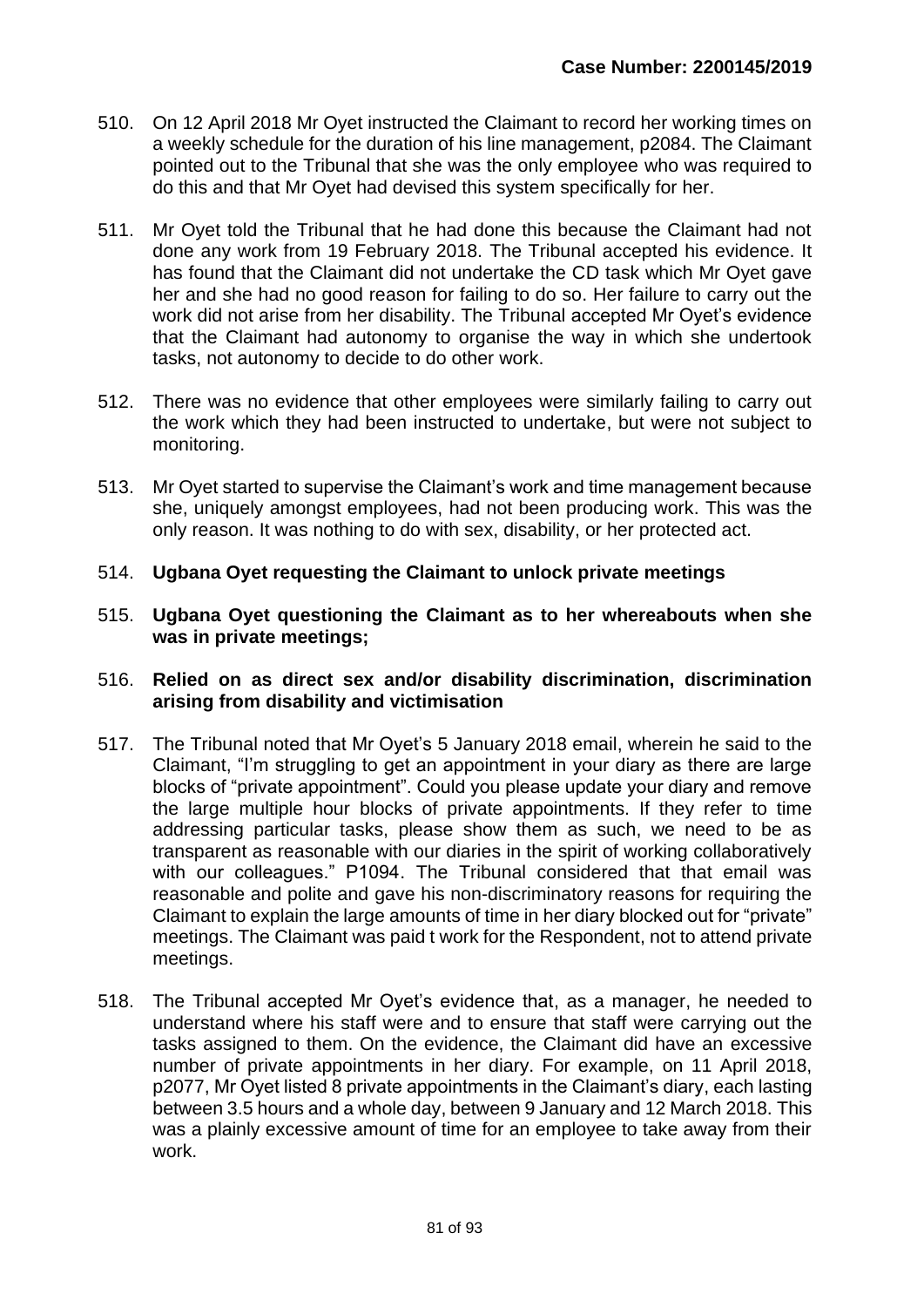- 519. The Tribunal had no difficulty in finding that Mr Oyet's request that the Claimant state the reason for her excessive private appointments and his enquiry as to her whereabouts were nothing to do with her sex or disability or protected act. They were not because of something arising in consequence of disability. They were entirely because the Claimant was taking large amounts of time away from her duties and Mr Oyet, as a responsible manager, needed to ensure that the Claimant had a good reason for this.
- 520. **Not following ACAS best practice during the grievance procedure; permitting the respondents to contact their own witnesses rather than through the independent investigator, thereby failing to maintain confidentiality of the grievance process**

### 521. **Relied on as direct sex and disability discrimination/harassment**

- 522. Mr Watrobski personally approached a potential witness during the grievance investigation. It appears that the Respondent took remedial action, and no action against Mr Watrobski, in this regard. The Tribunal noted that the grievance investigator specifically addressed the matter in his report "2.3.2. The Investigator was concerned to learn from one witness, PA, that he had been approached by AW requesting that PA act as a witness for him. Such conduct is inappropriate in the course of an investigation when such a request. from a senior manager could be interpreted as an attempt to influence an aspect of the investigation. In the event the Investigator does not consider these actions had any material impact on the investigation." P1243. The Tribunal noted that the same grievance investigator upheld a number of the Claimant's grievances.
- 523. On the facts, the Respondent did not "permit" Mr Watrobski to approach witnesses – the independent investigator made clear that such action was not permitted. However, the Respondent also took no action against Mr Watrobski after he approached a witness. Nevertheless, it also appeared, on the facts, that the grievance investigator concluded that Mr Watrobski approaching a witness had had no impact on the grievance.
- 524. There was no evidence that the Respondent would have taken any remedial action in relation to a manager approaching a witness, if a male or non-disabled person had brought the grievance. The Tribunal concluded that the reason the Respondent took no further action in this regard was because the independent investigator felt that Mr Watrobski's actions had made no difference to the outcome. It was not necessary to take any further action. The Respondent's failure to act was not related to sex or disability in any way.

# 525. **Ugbana Oyet's unreasonable delay in authorising the Claimant's flexi leave on 17 May 2018.**

# 526. **Relied on as sex and disability discrimination or harassment**

527. On 23 April 2018, the Claimant submitted a request for flexitime to Mr Oyet along with her weekly work sheets, p2134. On 17 May 2018 Mr Oyet emailed the Claimant saying he had overlooked her request and that she could arrange to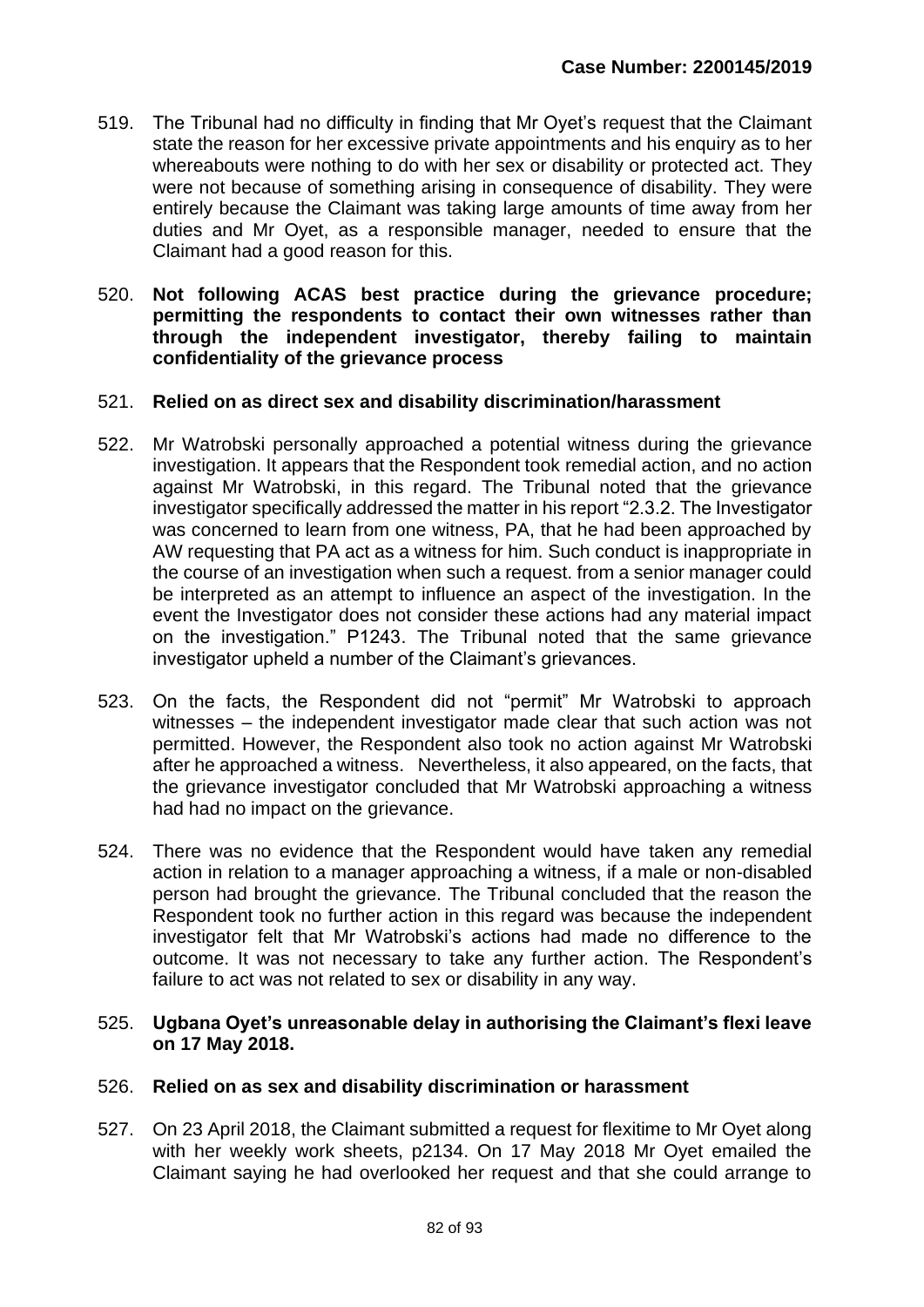take her flexi leave whenever she wished, p2134. The Claimant told the Tribunal that Mr Oyet did not overlook other employees' requests for flexi leave.

- 528. The Tribunal found, on the contemporaneous documents, that Mr Oyet genuinely overlooked the Claimant's flexi leave request and that he attempted to rectify his error as soon as he was aware of it. His actions were wholly unrelated to the Claimant's sex or disability and could not amount to sex or disability discrimination or harassment.
- 529. **David Hemmings upholding unfounded allegations during the Disciplinary Appeal hearing; (Also relied on as discrimination arising from disability)**
- 530. **David Hemmings relying only on Mark Collins and Mary Jane Tsang's Interview Records in the Disciplinary Appeal hearing – whereas Claire Reed's Interview Record, which stated that the Disciplinary action was a "witch hunt" of the Claimant, was ignored as evidence;**
- 531. **Senior HR Advisors (Ian Meekums, Michelle Jones, and Kim McGrath) altering the notes of disciplinary meetings to add additional information into the Disciplinary hearing/appeal meeting notes after the meetings were held;**

### 532. **All relied on as victimisation**

- 533. The Tribunal had regard to the full text of Mr Hemming's appeal decision. Mr Hemmings gave a reasoned decision for upholding the first written warning against the Claimant, p2529. The Tribunal has already found that the disciplinary allegations against the Claimant were reasonably brought. It accepted that Mr Hemmings had valid, non-victimising reasons for his decision, as set out in his outcome letter. It concluded that Mr Hemmings did not victimise the Claimant by upholding a reasonable decision against her.
- 534. The Tribunal has already found that the Claimant was not "unable to perform the CD tasks without OH advice"; it has found that the CD task was not repetitive. These were not "something arising in consequence of disability" for the purposes of the disciplinary allegations against the Claimant. Mr Hemmings did not uphold allegations because of "something arising in consequence of disability".
- 535. Mr Hemmings may have specifically referred to evidence from some witnesses in his conclusions and may not have referred to other evidence. The Tribunal did not infer that he had "ignored" other evidence. The Tribunal would not expect an appeal manager to mention every piece of evidence presented – such an approach would be burdensome and unwieldy. On all the evidence, Mr Hemmings had reasonable grounds for his decision. The Tribunal was satisfied that he did not victimise the Claimant by mentioning the evidence of some employees and not others.
- 536. Further, while Mr Hemmings mentioned some of the allegations which had not been upheld against the Claimant, the outcome remained a first written warning.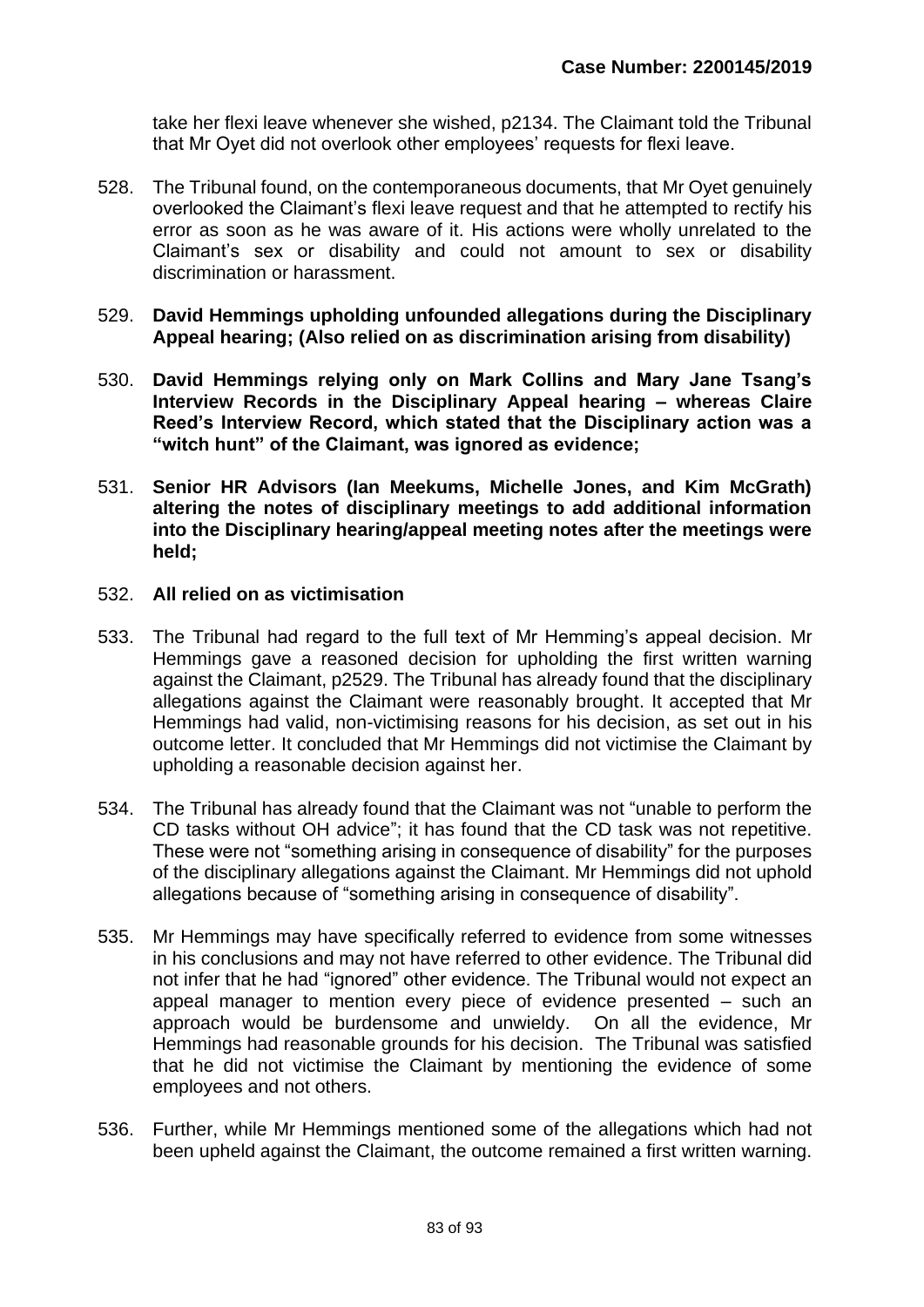The Tribunal agreed with Ms Bovaird that the outcome had not been materially altered. It considered that there was no detriment to the Claimant in this regard.

- 537. The Claimant told the Tribunal that the Respondents' HR employees and Mr Oyet had amended the formal investigation meeting notes, pp 2107 – 2114 and p2115  $-2123.$
- 538. There was no evidence that HR acted differently in other investigations. The Tribunal accepted Ms Bovaird's evidence that it was not unusual for notes to go through different iterations. In the Tribunal's experience, notes of meetings may be reviewed and added to, in order to reflect the full exchange at a meeting.
- 539. On the facts, the notes of the meetings were not significantly altered. On the whole of the notes, the Tribunal concluded that the changes did not alter the sense of the interview. The Tribunal concluded that there was no detriment to the Claimant in these few alterations.
- 540. The Respondent's HR department did not victimise the Claimant by altering notes of meetings.
- 541. **Ugbana Oyet failing to safeguard the Claimant's personal confidential information on 22 March 2018 contrary to the Respondent's organisational policies and procedures, by not locking the Disciplinary Meeting in his diary as private.**

#### 542. **Relied on as victimisation**

- 543. On 22 March 2018 Mr Oyet invited the Claimant to a formal disciplinary investigation meeting by sending an Outlook invitation to her labelled 'RA:PD Disciplinary Investigation Meeting, p2065. Mr Oyet did not lock this as a private meeting. Others who viewed his diary would have been able to see this personal information relating to the Claimant. In doing so, Mr Oyet breached House of Commons Staff Handbook Information security responsibilities, p2707.
- 544. The Tribunal has already found that the disciplinary meeting itself was not related to the Claimant's protected act in any way. The Tribunal accepted that Mr Oyet believed that diary entry did not display any personal information about the Claimant and that other employees would not have been able to gain access to his diary because they would have been in breach of their own personal information duties if they looked at the entry for the disciplinary meeting.
- 545. In the light of Mr Oyet's genuine belief, his failure to lock the entry was nothing to do with the Claimant's protected act – it was because he genuinely thought he had done nothing wrong and the diary entry was secure.
- 546. **Ugbana Oyet stating the Valuing Others Appeal outcome was clear on 05 September 2018 to the Claimant when the Claimant only had knowledge of the appeal outcome on 29 October 2018, indicating that he knew the appeal outcome before she did.**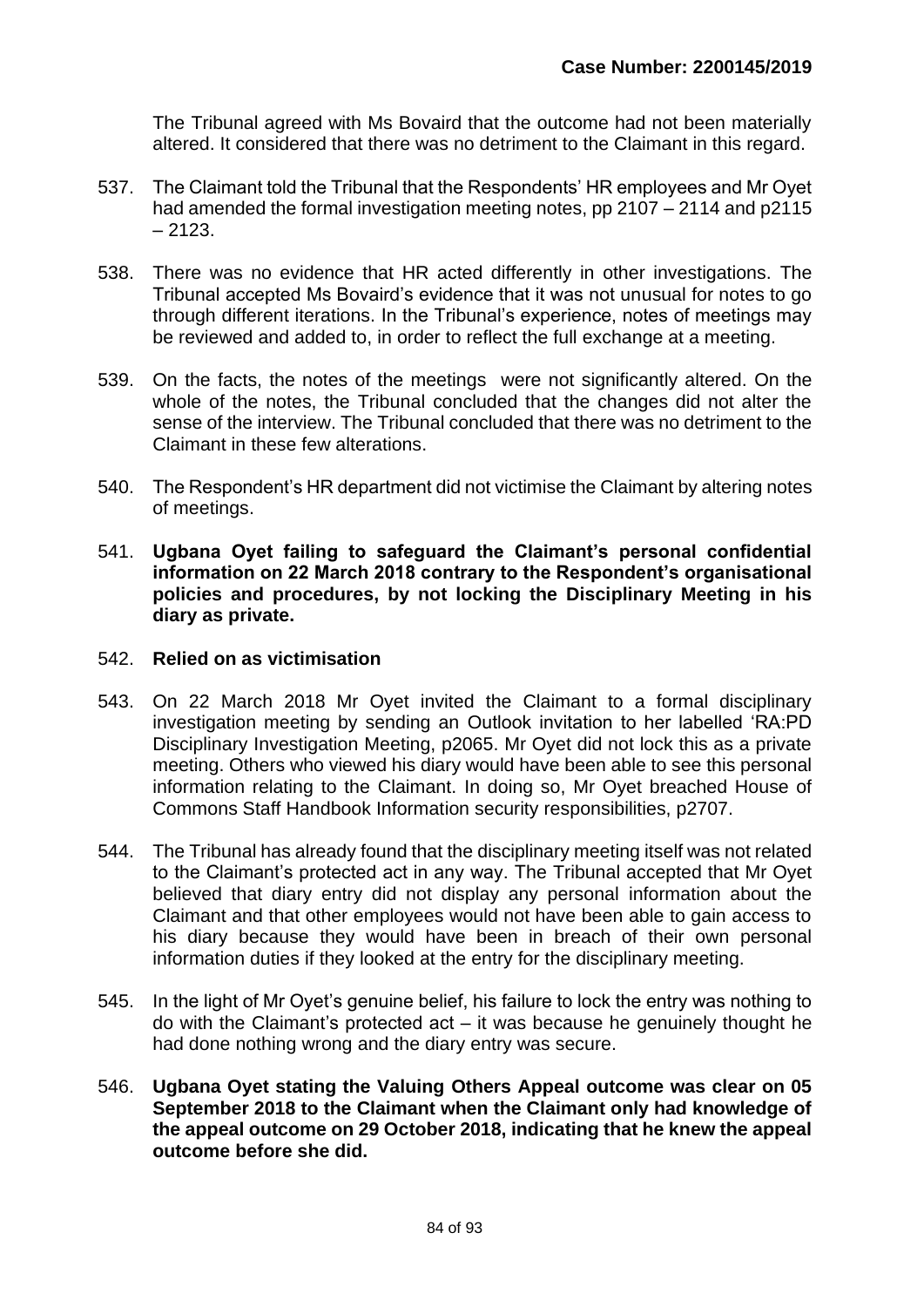# 547. **Relied on as victimisation**

- 548. Mr Oyet did not know the appeal outcome before the Claimant. The Tribunal found as a fact that, on Mr Oyet's actual words, pp 1348 & 1351, he was clearly referring to the original Valuing Others grievance outcome, not the appeal outcome. He acknowledged that the appeal was ongoing in his 17 September email by saying "during the appeal period", p1348.
- 549. **Ugbana Oyet excluding the Claimant as a member of his temporary team when holding discussions about making adequate arrangements for moving the Claimant's workplace adjustments from Millbank to Richmond House between 29 May 2018 and 31 May 2018;**
- 550. **The Respondent failing to make adequate arrangements for moving the Claimant's office equipment from Millbank to Richmond House between 29 May 2018 and 31 May 2018 by not discussing with the Claimant or confirming that the Claimant's equipment and cupboards would be relocated and reinstated in the new building;**

### 551. **Relied on as victimisation**

- 552. On the facts, the move was managed by a specialist team, not by Mr Oyet. That team had held "Town Hall" meetings and had emailed all relevant employees about the move. Mr Oyet himself arranged for the Claimant's sit/stand desk to be provided at Richmond House.
- 553. The Tribunal decided that Mr Oyet did not exclude the Claimant from discussions about making adjustments during the relevant move.
- 554. The Claimant told the Tribunal that her desk was not in the right place following the move and that it had not been confirmed that all her and that all her equipment and cupboards would be precisely relocated. However, the Tribunal observed that this was clearly a large move and it would be surprising if it had been perfect in every respect. The Tribunal did not find that all other employees' equipment was moved precisely as they had asked. The Claimant could not possibly have known the details of all other employees' equipment. Mr Oyet had made efforts to ensure that the Claimant was provided with a specially adapted desk. On all the evidence, the Tribunal did not conclude that the Respondent had failed to make adequate arrangements for the Claimant, or that the Claimant had been singled out.

### 555. **Donald Grant breaching the Claimant's medical data by passing on the Claimant's medical condition to Ugbana Oyet without written consent.**

# 556. **Relied on as victimisation**

557. On 9 April 2018 Mr Grant emailed the Claimant, summarising their discussion at their 5 April 2018 meeting, p829. Mr Grant had copied Mr Oyet into this email, which contained information about the Claimant's health and adjustments, which she had not consented to being shared.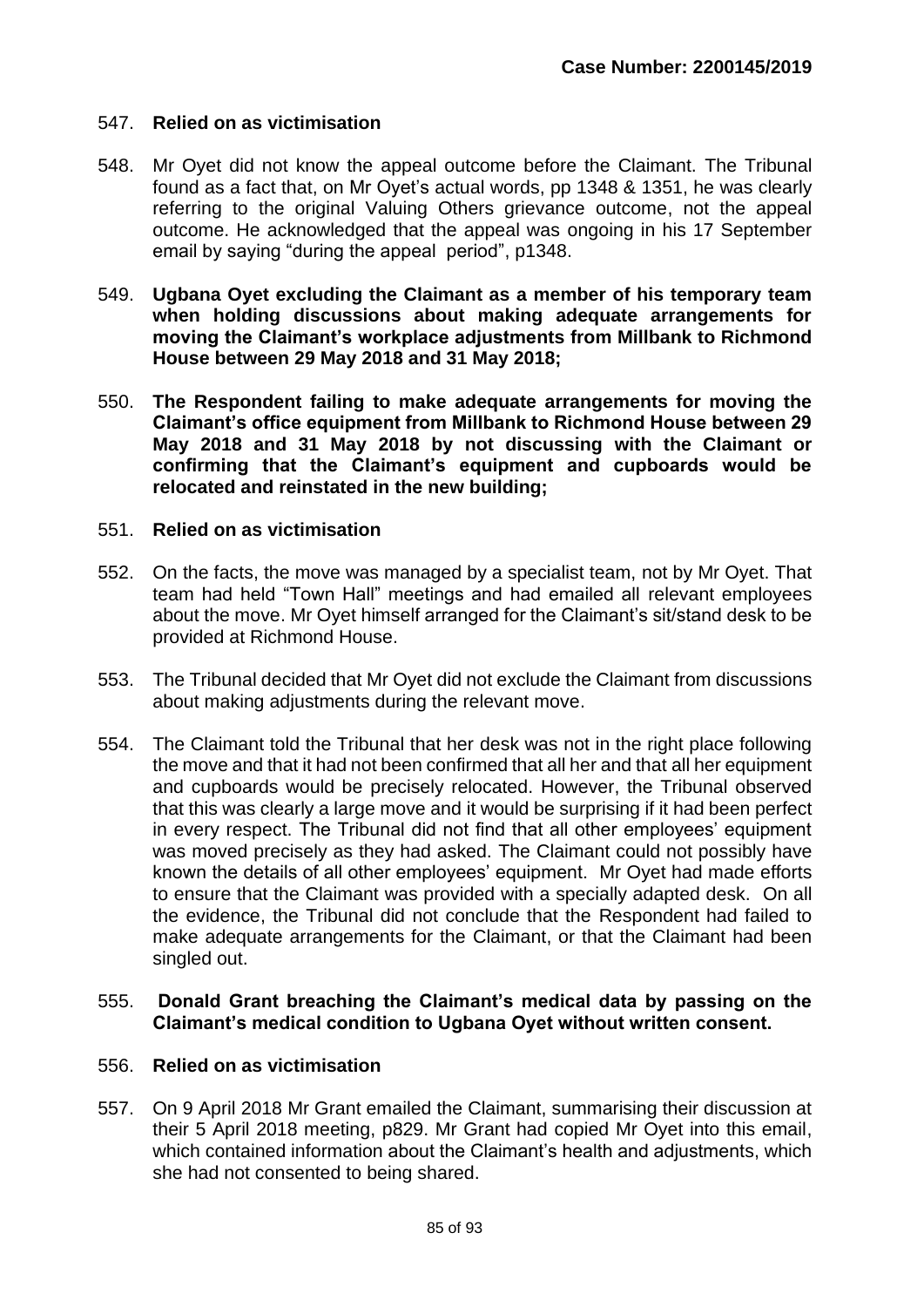- 558. The Tribunal accepted Mr Grant's evidence that Mr Grant had been covering Mr Oyet's line management duties while he was on leave. The Tribunal accepted his evidence that the email was therefore a routine hand-back, following Mr Oyet's leave.
- 559. The Tribunal concluded that it was necessary and appropriate to copy Mr Oyet into the email, as he was the Claimant's direct line manager. Mr Oyet had been managing the Claimant's work and her adjustments. He plainly needed to know what had happened in this regard during his absence. The Tribunal found that copying in Mr Oyet was nothing to do with the Claimant's protected act.

### 560. **Mark Collins ignoring the Claimant when he had a locksmith unlock the cabinet.**

# 561. **Relied on as victimisation**

- 562. In May 2018 Dr Collins asked for a locksmith to open the Claimant's cupboards. The Claimant attended while the locksmith opened them and Dr Collins, who was present throughout the process, ignored her.
- 563. The Tribunal accepted the Claimant's evidence that she felt that his conduct was intimidating. Dr Collins told the Tribunal that he wished to avoid any further allegations against him by the Claimant. However, the Tribunal found that Dr Collins' complete silence during the opening of the cabinet would have been likely to be uncomfortable and embarrassing for the Claimant, particularly when Dr Collins was a more senior manager. The Tribunal considered that Dr Collins' failure, even to greet the Claimant briefly, was pointedly unfriendly. It decided that Dr Collins' silence was a detriment – a reasonable employee would consider themselves to be disadvantaged in the workplace when they were made so unwelcome.
- 564. The Tribunal concluded that Dr Collins' actions were, at least in part, because of the Claimant's protected act. The Claimant's previous complaints in her grievance were clearly in Dr Collins' mind.
- 565. Dr Collins victimised the Claimant by ignoring her when the locksmith opened her cabinet.
- 566. **HR failing to follow ACAS best practice in the conduct of the "Valuing Others" complaint (Grievance) by sharing the appeal outcome with decision manager, thereby failing to maintain confidentiality of the grievance process.**

# 567. **Relied on as sex or disability direct discrimination or harassment**

568. The Tribunal did not find that the Respondent's actions in this regard were related to sex or disability at all.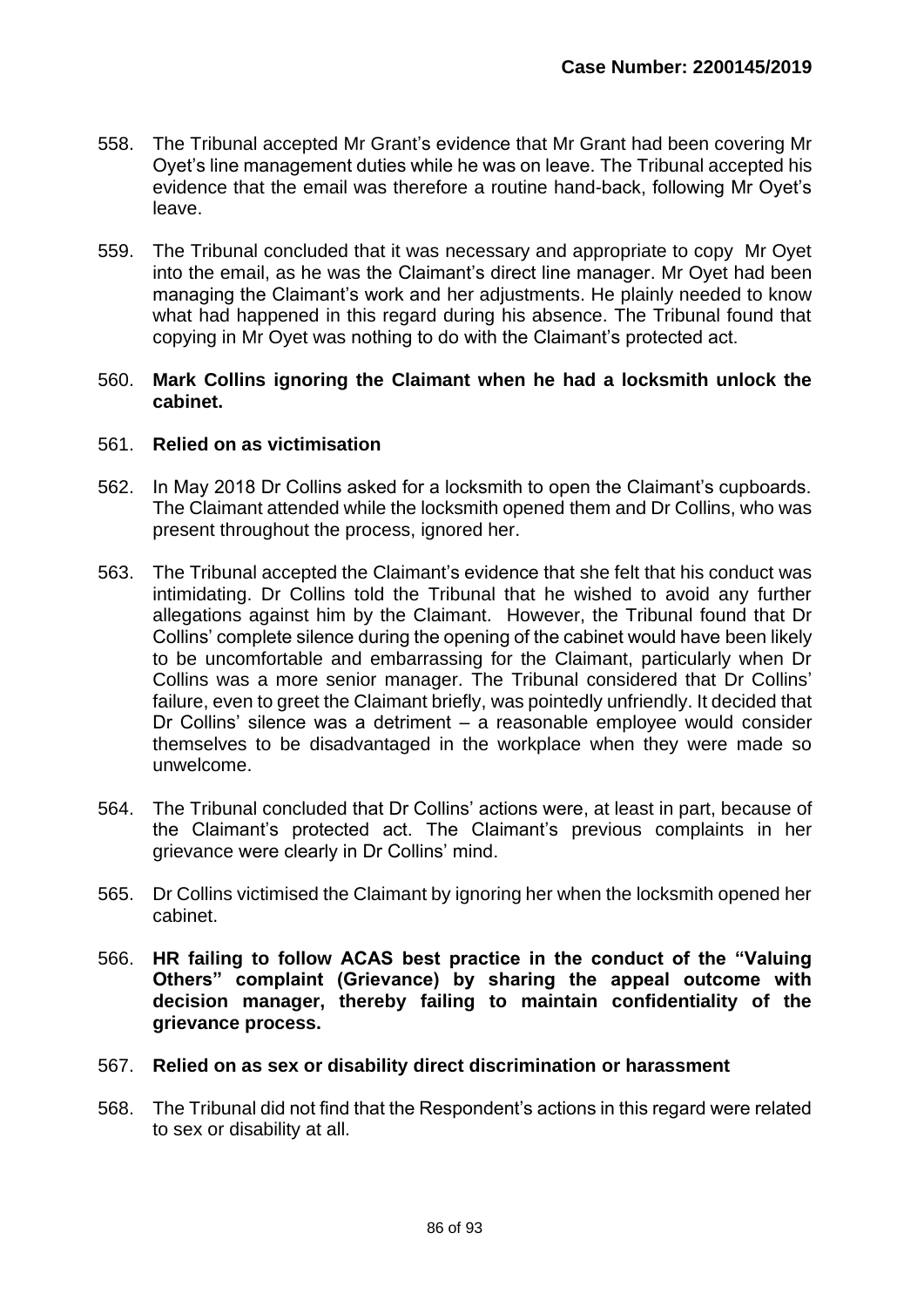- 569. **The Respondents providing the Claimant with no work objectives during 1 April 2018-19 when this is an organisational requirement.**
- 570. **Relied on as victimisation**
- 571. The Claimant did have IPR Objectives for 2018 2019, p511.
- 572. **The Respondent failing to take such steps are as it is reasonable to take to avoid the disadvantage caused by its PCPs for the purposes of the requirement in s.20 (3) by: Failing to prevent use of the Claimant's desk as a hot-desk in August 2018 and on 20 September 2018, during the Claimant's absence for purposes of the requirement in s.20(3) EqA;**

### 573. **Relied on as a failure to make a reasonable adjustment**

- 574. The Claimant was signed off work, sick, from 28 June 2018 until 20 August 2018. When she returned to work after her month's absence, she found that all her equipment including her desk, chair and workstation had been drastically altered or moved. Mr Grant confirmed, "The desk you sit at will have been used by people hot-desking" p862-863. The Claimant told the Tribunal that it was difficult for her to readjust all her equipment to be suitable for her needs.
- 575. The Tribunal accepted Mr Grant's evidence that office space was at a premium – that there were fewer than 0.8 desks per person. Mr Grant appeared to have accurate knowledge of the ratio of staff to desk space.
- 576. The Tribunal also accepted that the Claimant could ask for assistance to readjust her equipment – she worked alongside others and Mr Oyet had previously told the Claimant to ask if she needed help. There were also DSE trained employees in the workplace.
- 577. In her later OH report dated 6 September 2018, Maggie Mainland recommended that the Claimant's desk not be used as a hot desk. She said that the Claimant "needs to have her own dedicated workstation that is set up correctly and should not be used as a hot desk as she has special equipment and a chair adjusted to suit her. Adjusting the chair is quite challenging currently given the shoulder injury and restricted movement." P886
- 578. In September 2018, the Claimant left a polite note on her desk saying that it should not be used as a hot desk. On 27 September 2018 Mr Grant sent the Claimant an invitation to a formal disciplinary investigatory meeting, p2557. This included an allegation that the Claimant had unreasonably placed a note on her desk to prevent its use as a hot desk. "Placing notices on your desk advising that the desk should not be used as a hot desk after previously being advised that when not working in the office it could not be reserved exclusively during extended absence due to the pressure of office accommodation on the Estate."
- 579. The Tribunal decided that the Respondent had a practice of allowing hot desking on all desks. It accepted that the Claimant would have been put at a substantial disadvantage by this practice, in that her workstation and equipment had been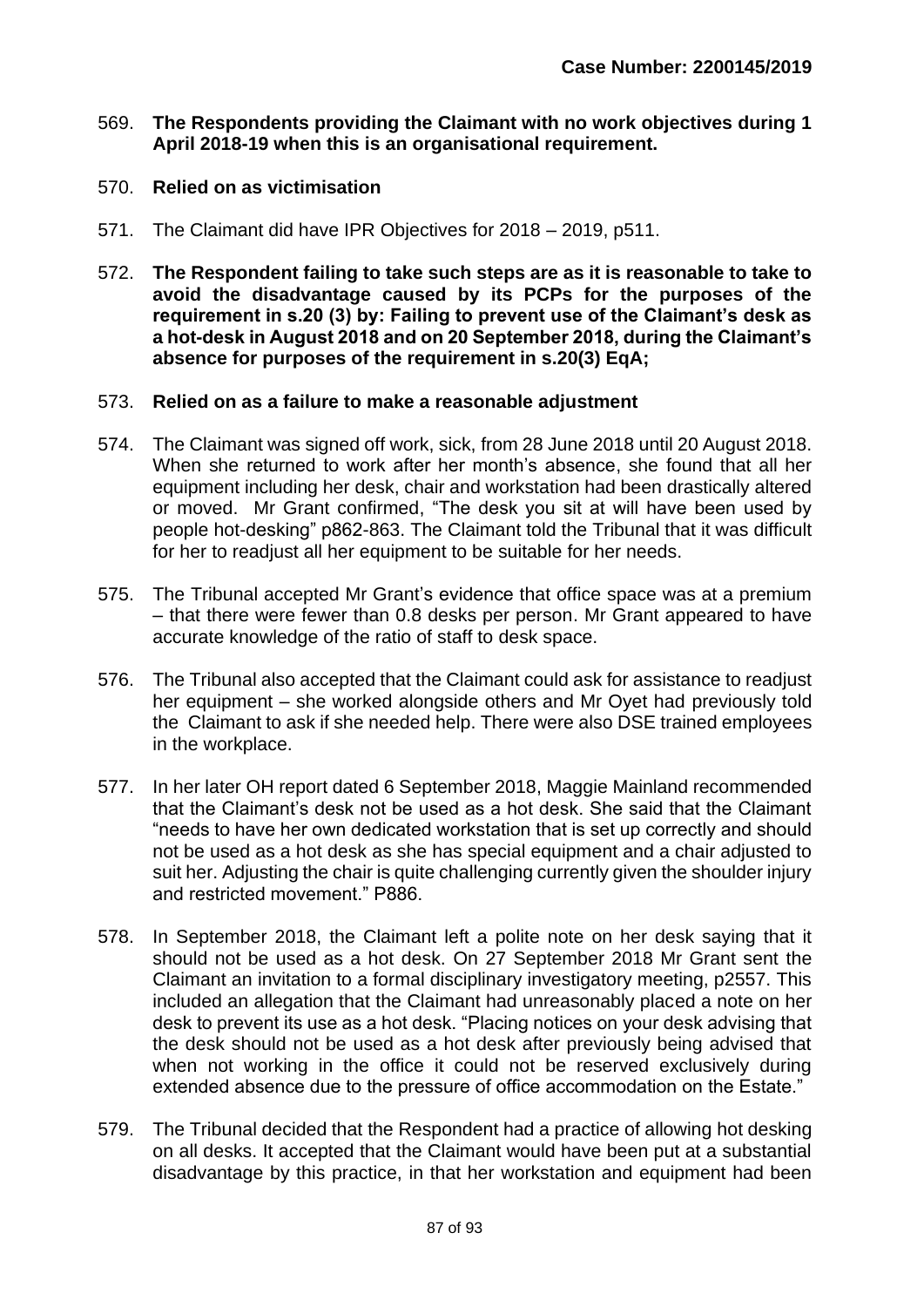adapted for her needs, to prevent injury and discomfort, and other employees altered her equipment so that it was no longer safe for her to use. This exposed her to risk of injury. This was a more than minor disadvantage.

- 580. However, the Tribunal decided that the Respondent had shown that preventing hot desking for an extended period, such as a month, in August 2018 was not a reasonable adjustment. There were not enough desks for all employees. Keeping one desk empty for weeks at a time was not practicable given the constraints on space and the need for other employees to have places to work. On the other hand, the Claimant could relatively easily obtain assistance from colleagues, on her return to the office after extended leave, to reinstate her workspace.
- 581. However, on 20 September 2018, after returning to work after a 1 day absence, the Claimant returned to work to find that someone had altered her workplace adjusted chair despite her polite notice asking colleagues not to use her desk.
- 582. While the Tribunal has decided that keeping a desk free for an extended time was not a reasonable adjustment, it considered that asking employees not to use the Claimant's desk when she was away from it for shorter times was indeed reasonable, given that the Claimant would have had to readjust her equipment each time it was altered. Ms Mainland had also provided an OH report in September 2018, explaining that the Claimant needed her equipment to protect her health and had difficulty readjusting her own equipment. The Respondent knew of the disability and it knew that changing the Claimant's equipment put her at a substantial disadvantage.
- 583. The Respondent failed to make a reasonable adjustment when it failed to prevent use of the Claimant's desk as a hot-desk on 20 September 2018, during the Claimant's absence.
- 584. **Taking Disciplinary action against the Claimant for the polite note on her desk asking staff to refrain from using her workspace/equipment as a hot desk on 27 September 2018.**
- 585. **Relied on as victimisation and discrimination arising from disability. The Claimant relies on: Her inability to perform tasks without OH advice first; Her inability to carry out repetitive tasks; Attending counselling meetings; as the something arising in consequence of a disability.**
- 586. The Tribunal decided that the Claimant's September 2018 polite note arose, at least partly, out of Ms Mainland's OH assessment on 5 September 2018. It therefore arose out of the Claimant's need for OH assessment of her work. It also arose out the Claimant's adjustments and her desire to protect them. It was clearly something arising in consequence of her disability. The Tribunal was satisfied that the Respondent had had an opportunity to present all relevant evidence on this matter, even if the drafting of the list of issues was rather tortuous with regard to this allegation.
- 587. The Tribunal concluded that Mr Grant initiating disciplinary action against her for leaving the note was unfavourable treatment. Mr Grant included the allegation in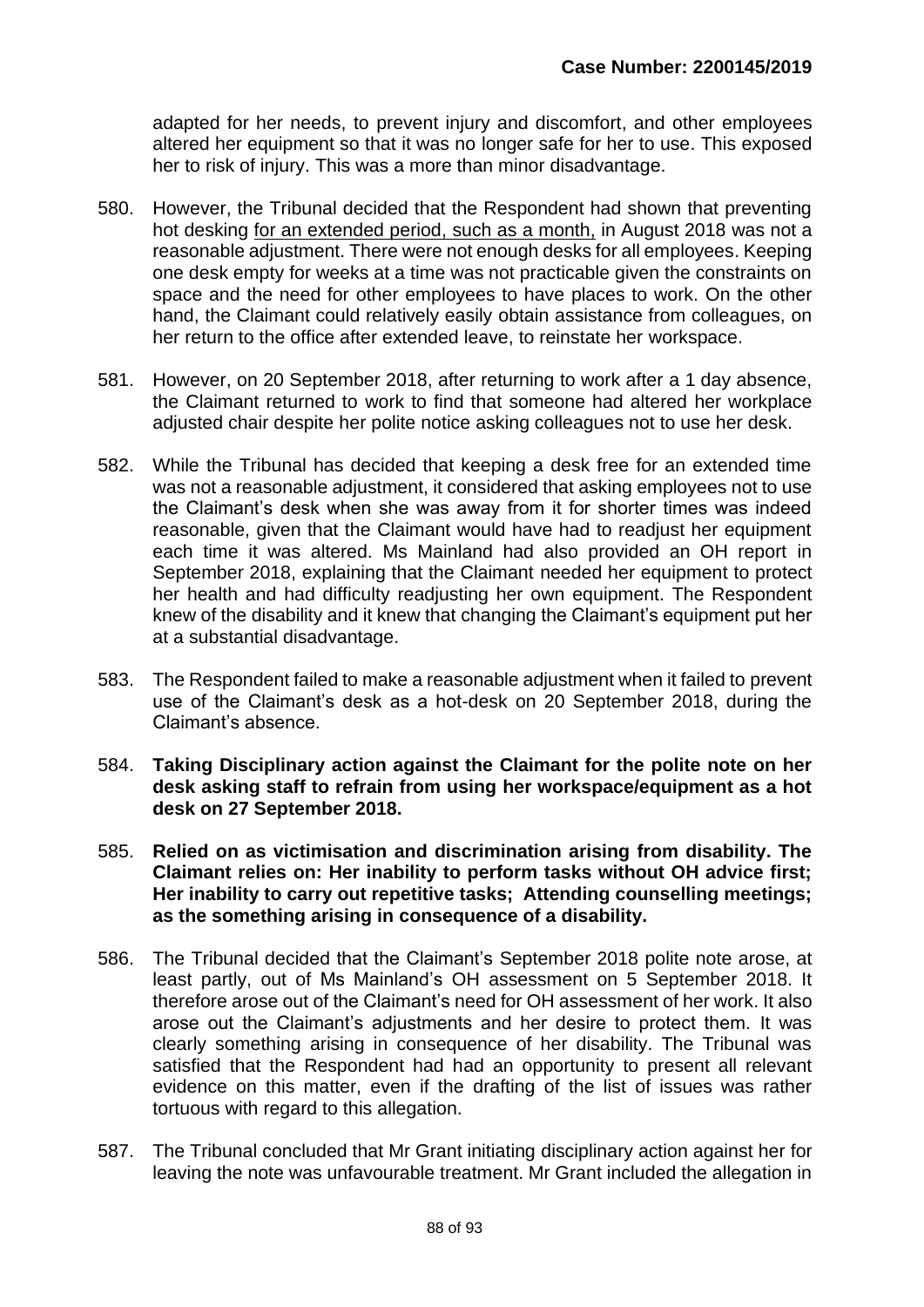a formal letter and the Claimant was already subject to a first written warning. She would reasonably have considered that her continued employment was potentially prejudiced. She would reasonably have felt worried and threatened by the commencement of disciplinary action.

- 588. The Respondent has not shown that the initiation of disciplinary action was a proportionate means of achieving a legitimate aim.
- 589. Further, the initiation of disciplinary action was a detriment, for the same reasons as above.
- 590. Mr Grant was well aware of the Claimant's grievance, having initially been appointed as deciding officer for it. Mr Grant knew that the grievance alleged that the Respondent had failed to provide reasonable adjustments. This disciplinary action also related the Claimant's assertion of her need for reasonable adjustments. The Tribunal considered, on the facts, that the burden of proof shifted to the Respondent to show that the commencement of disciplinary action was not because the Claimant had done the protected act.
- 591. The Tribunal concluded that the Respondent did not show this. As stated, the Claimant's note related to her agreed reasonable adjustments. Disciplinary action was a heavy-handed and punitive response to the Claimant's note. While the Tribunal has decided that keeping a desk free for an extended time was not a reasonable adjustment, it considered that asking employees not to use the Claimant's desk when she was away from it for shorter times was indeed reasonable, given that the Claimant would have had to readjust her equipment each time it was altered. The Tribunal considered that Mr Grant had not provided a credible non-discriminatory explanation for commencing disciplinary action in response to the Claimant's reasonable request to preserve her reasonable adiustments.

### 592. **Whether Ugbana Oyet sent harassing letters to the Claimant whilst she was on sick leave**

### 593. **Relied on as sex or disability harassment.**

- 594. The Tribunal did not accept that Mr Oyet, or HR, did know, or should have known, that the Claimant's GP had advised that Mr Oyet should not contact the Claimant. Her email did not say this and she did not provide a Fit Note from her GP advising it. Mr Oyet asked OH to advise on the best way to contact the Claimant, but the Claimant did not cooperate with the OH referral and no such advice was ever received. The Tribunal concluded that Mr Oyet could not have known not to contact the Claimant. Indeed, he was advised by HR that he should maintain contact with her.
- 595. All Mr Oyet's communications with the Claimant during her sick leave from October 2018 were standard-form letters which addressed ongoing and necessary processes relating to the Claimant's employment. Many related to the terms of an Occupational Health Referral for the Claimant. Many invited her to meetings to discuss her absence and potential reasonable adjustments for her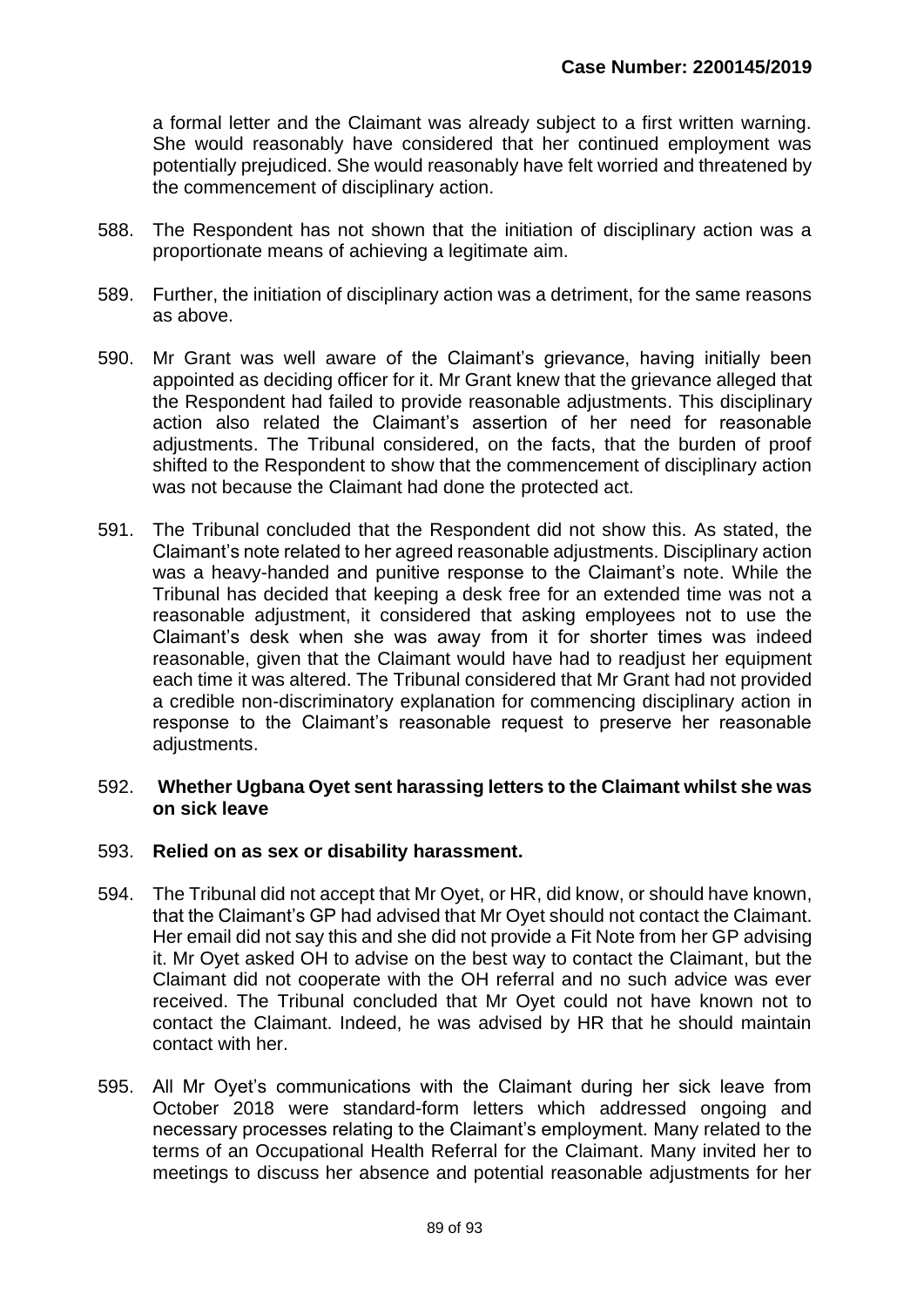return to work. The Tribunal considered that, objectively, the correspondence was not intended to harass the Claimant, but to manage her employment, her absence and her potential return to work. Many of Mr Oyet's letters were objectively intended to assist the Claimant, by understanding the reasons for her absence and making adjustments for her return.

- 596. The Tribunal was satisfied that the correspondence was not related to the Claimant's sex. There was nothing to link her sex with the correspondence. The fact that the letters were standard-form letters indicated that all employees, male or female, would be sent such letters.
- 597. The Tribunal found that at least some of the correspondence was related to the Claimant's disability; some letters related to OH referrals and reasonable adiustments.
- 598. The Tribunal found that the correspondence was not excessive. Mr Oyet sent follow-up letters when the Claimant had failed to respond to earlier correspondence, or failed to attend meetings to which she had been invited. The Claimant's failure to respond necessitated repeated attempts to make contact with her.
- 599. While the Tribunal accepted the Claimant's evidence that receiving Mr Oyet's correspondence during her sick leave caused her stress and distress, the Tribunal found that Mr Oyet did not harass her by sending the letters.
- 600. Even if the Claimant felt harassed, the Tribunal concluded that the letters did not have the purpose or effect of creating the proscribed environment, in all the circumstances. A reasonable person would not view standard-form letters, sent for good reason, to have had the effect of creating the proscribed environment. This harassment complaint fails.

# 601. **Time Limits**

- 602. The Tribunal therefore decided that Dr Collins and Mr Watrobski victimised the Claimant by excluding her from collection/regular team meetings in front of others on 18 December 2017 and 5 February 2018; and Mr Collins victimised her by ignoring her when he had a locksmith unlock her cabinet in June 2018.
- 603. It also decided that the Respondent failed to make a reasonable adjustment to exclude her desk from hot desking on 20 September 2018. It decided that Mr Grant victimised the Claimant and subjected her to discrimination arising from disability on 27 September 2018 when he commenced disciplinary action against her Claimant for leaving a polite note on her desk, asking staff to refrain from using her workspace/equipment as a hot desk.
- 604. The Claimant contacted ACAS on 21 December 2018 and the ACAS EC certificate was issued the same day. She presented her claim on 15 January 2019.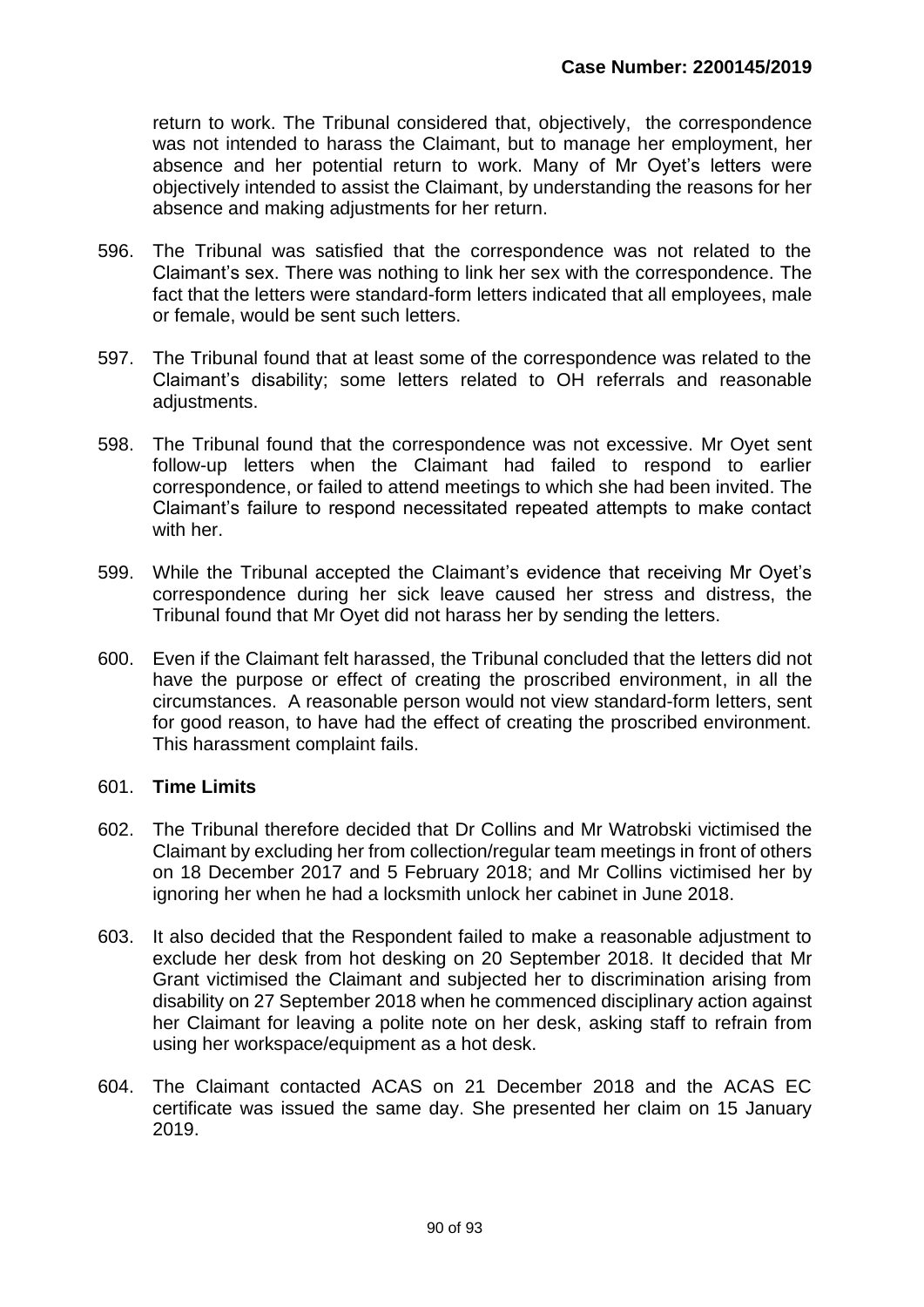- 605. All the Claimant's successful complaints were brought more than 3 months after the relevant acts. The ACAS EC period did not assist. Accordingly, the Tribunal would not have jurisdiction to hear them unless they formed part of a continuing act, or series of acts, the last of which was in time, or the Tribunal extended time for them.
- 606. The Tribunal noted that the Claimant's line management changed from Dr Collins to Mr Oyet in November 2017. None of the Claimant's allegations of direct discrimination, harassment or victimisation specifically against Mr Oyet have succeeded.
- 607. Further, after the Claimant's job duties were changed in February 2018, Dr Collins and Mr Watrobski had no day-to-day interaction with, or responsibility for, the Claimant's work at all. The Tribunal has found that that change of duties was not itself an act of discrimination or victimisation. Mr Oyet, who actively managed all aspects of the Claimant's work and occupational health referrals after February 2018, and who interacted with the Claimant on a very frequent basis, provided a non-discriminatory working environment for her, for a long period of time.
- 608. Dr Collins did victimise the Claimant again, in a similar way, by refusing to interact with her, in June 2018. The Tribunal decided that this was an isolated act, in the unique circumstances that the Claimant's cabinet needed to be opened by a locksmith. This event was not likely to be repeated in the course of the Claimant's work.
- 609. Mr Grant's act of victimisation was of a different nature to Mr Watrobski and Dr Collins' acts. Mr Grant had not refused to meet the Claimant, nor had he ignored her. Indeed, on the facts, he had been in active email communication with her and had conducted meetings with her in Mr Oyet's absence. Mr Grant's act of victimisation/discrimination arising from disability related to the Claimant's request to fellow employees not to use her desk. The failure to make a reasonable adjustment arose out of the same facts as Mr Grant's act of victimisation.
- 610. The Tribunal considered that there was no ongoing discriminatory state of affairs, of which Dr Collins' and Mr Watrobski's acts were a part, after February 2018. There was no ongoing interaction between the Claimant and the two men after February 2018.
- 611. Mr Grant's act, in September 2018, was of a different nature and was not linked to anything Dr Collins and Mr Watrobski had done.
- 612. The failure to make a reasonable adjustment in September 2018 was also not an act of victimisation and was not linked to anything Dr Collins and Mr Watrobski had done.
- 613. The complaints of victimisation against Dr Collins and Mr Watrobski were therefore brought out of time. The Tribunal did not extend time for them. It was not just and equitable to do so. The Claimant was assisted by a Union representative throughout the time when the acts occurred and at the start of the Tribunal proceedings. The Claimant was clearly aware of her employment rights.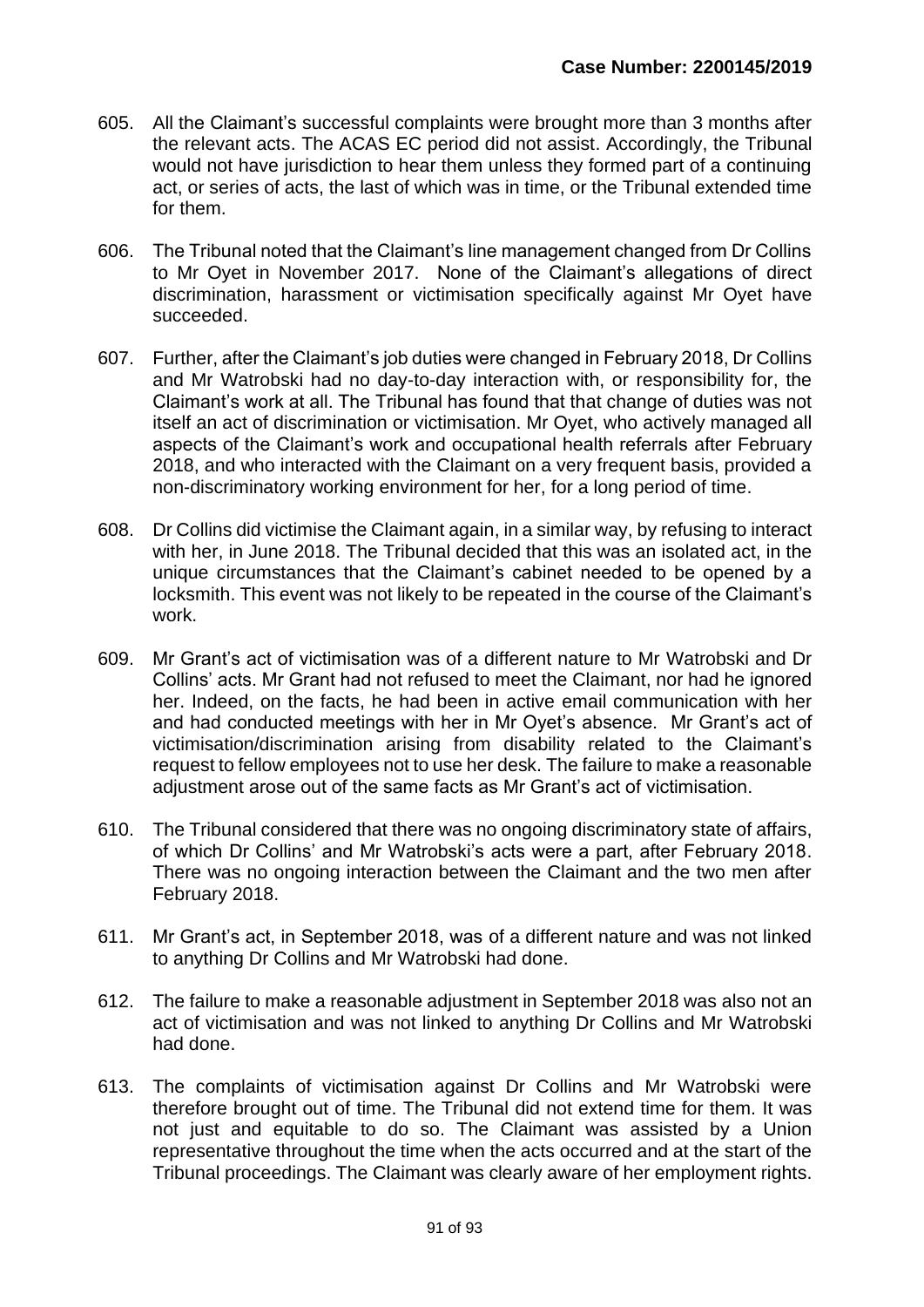She was clearly capable of asserting her rights – she presented a detailed grievance in November 2017, saying that her managers had not made reasonable adjustments for her disability. She had numerous private meetings with her union representative in early 2018 concerning her grievance. The Claimant was able to attend work regularly until 22 October 2018. That date was more than 3 months after her last allegation against Dr Collins.

- 614. The Claimant is clearly a very capable and intelligent person. She presented her case at the Tribunal with diligence and tenacity.
- 615. The Claimant could and should have presented her claim of victimisation related to Dr Collins and Mr Watrobski within the time limits. She has not shown that it would be just and equitable to extend time.
- 616. Accordingly, the Tribunal did not have jurisdiction to consider the Claimant's complaints of victimisation against Dr Collins and Mr Watrobski.
- 617. The Tribunal noted that the following complaints:
- 618. The Claimant's complaint that the Respondent victimised the Claimant and subjected her to discrimination arising from disability when it commenced disciplinary action against her Claimant for leaving a polite note on her desk asking staff to refrain from using her workspace/equipment as a hot desk on 27 September 2018;
- 619. The Respondent failed to make a reasonable adjustment when it failed to prevent use of the Claimant's desk as a hot-desk on 20 September 2018, during the Claimant's short absence;

were intimately factually linked. They both occurred in a short period in September 2018.

- 620. In relation to ACAS EC conciliation extension of time limits, day A and day B were both 21 December 2018. The Claimant presented her claim within 1 month of 21 December 2018, on 15 January 2019. Pursuant to *s140(4) EqA*, the time limit for presenting the Claimant's claim in respect of Mr Grant's act on 27 September 2018 would have expired during the period beginning with Day A and ending one month after Day B. By *s140(4),* the time limit therefore expired instead at the end of that period, on 20 January 2019.
- 621. The claim in respect of Mr Grant instituting disciplinary proceedings for the Claimant's polite note was therefore presented within that extended time limit.
- 622. The Tribunal also decided that the complaint that the Respondent failed to make a reasonable adjustment on 20 September 2018 was part of a continuing act, along with the act on 27 September. The facts of the acts were linked and amounted to a continuing state of affairs, whereby the Respondent failed to make a reasonable adjustment to protect the Claimant's adjustments for short periods of absence, and, indeed, threatened to discipline her for attempting to protect